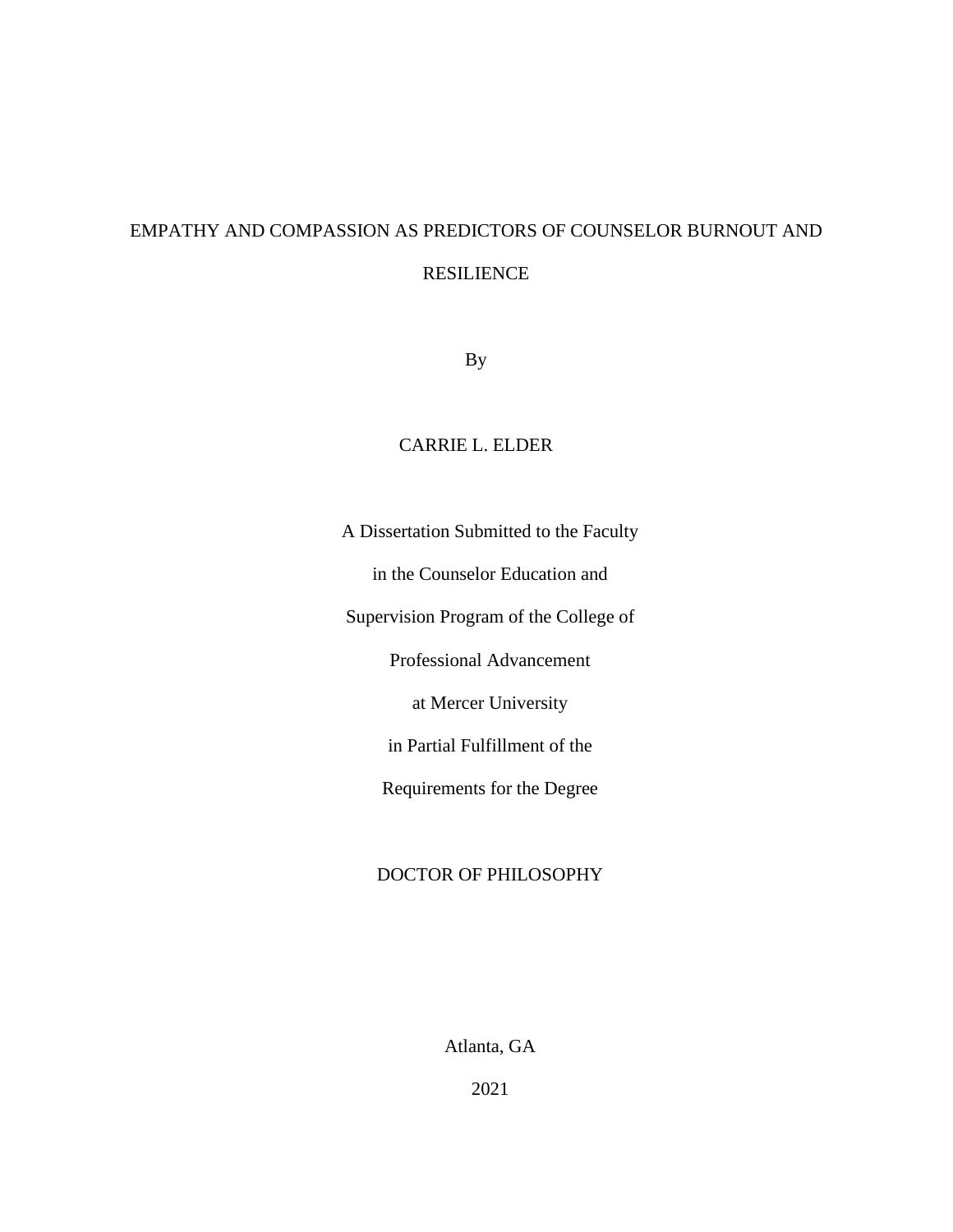# EMPATHY AND COMPASSION AS PREDICTORS OF COUNSELOR BURNOUT AND RESLIENCE

by

## CARRIE L. ELDER

Approved:

| Morgan Kiper-Riechel, Ph.D.               |      |  |  |
|-------------------------------------------|------|--|--|
| <b>Dissertation Committee Chair</b>       |      |  |  |
|                                           |      |  |  |
| K. Peeper McDonald, Ph.D.                 |      |  |  |
| <b>Dissertation Committee Member</b>      | Date |  |  |
|                                           |      |  |  |
| Paul Smith, Ph.D.                         |      |  |  |
| <b>Dissertation Committee Member</b>      | Date |  |  |
|                                           |      |  |  |
| Karen Rowland, Ph.D.                      |      |  |  |
| Chair, Department of Counseling           | Date |  |  |
|                                           |      |  |  |
| Priscilla R. Danheiser, Ph.D.             |      |  |  |
| Dean, College of Professional Advancement | Date |  |  |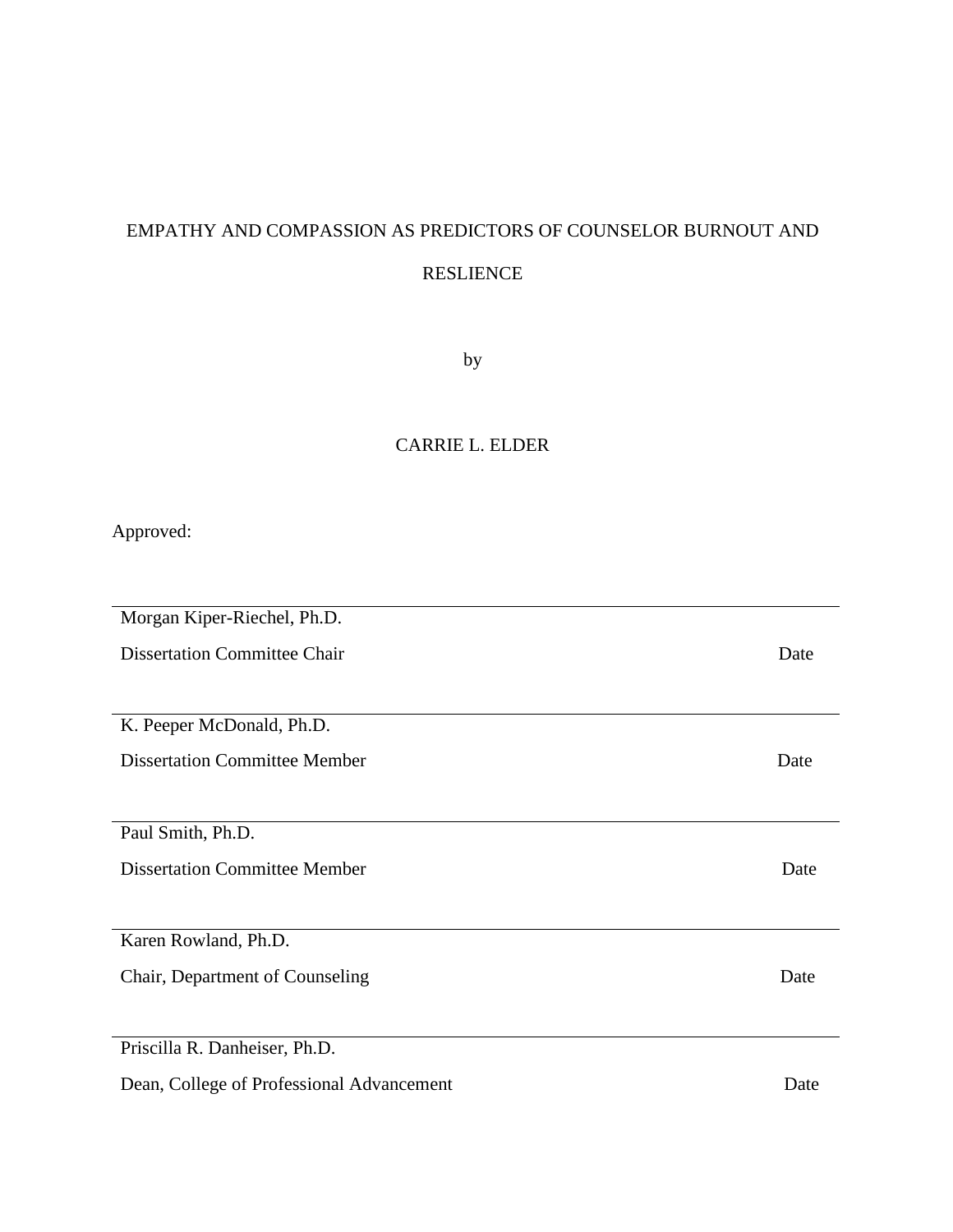© 2021 CARRIE L. ELDER *All Rights Reserved*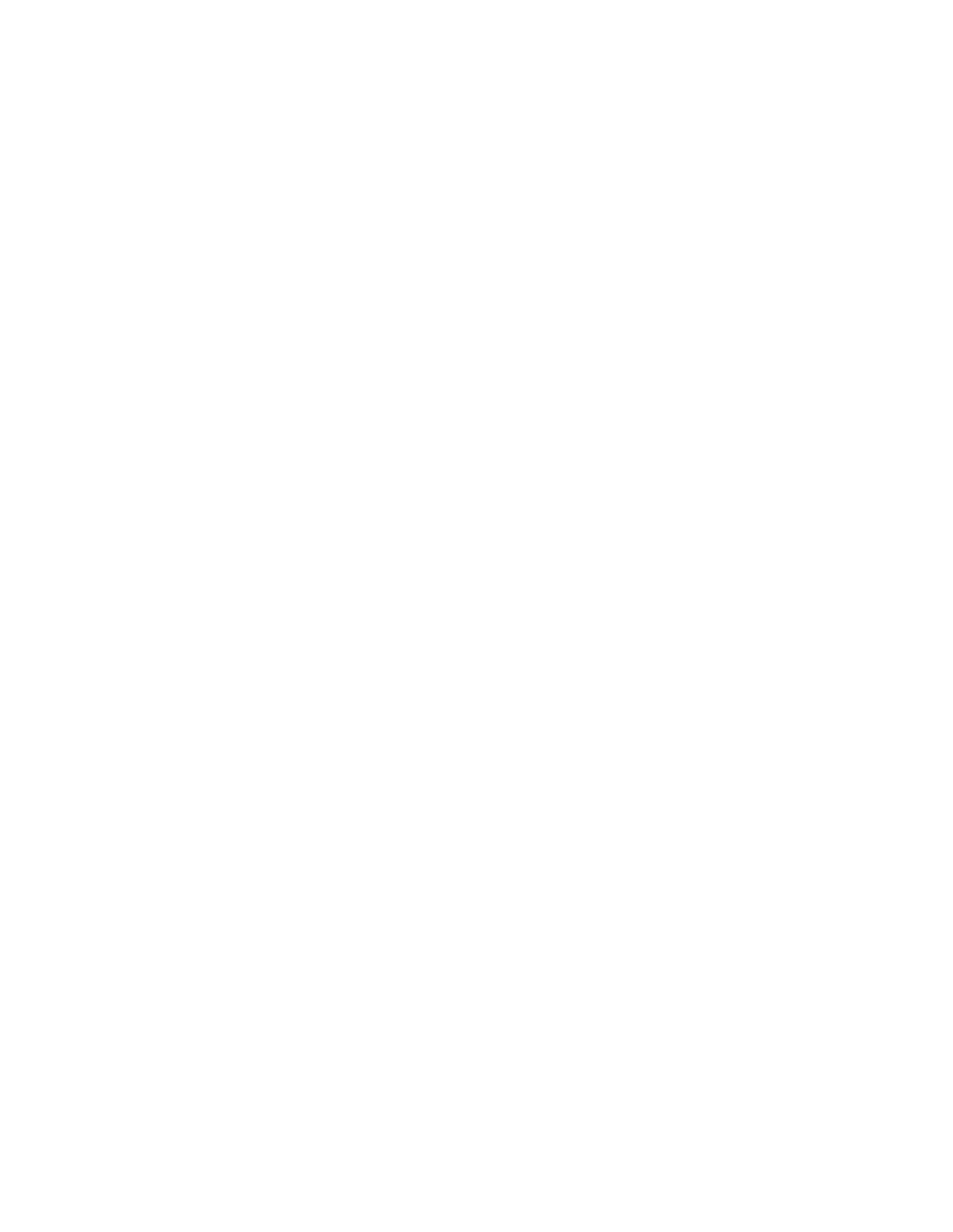### DEDICATION

This study is dedicated to mental health professionals that care for our most underserved fellow humans; those that see through the symptoms and touch the humanity within the forgotten. These professionals choose to risk physical and psychological safety in service of others. My hope is that this study provides evidence for compassion trainings that begin within counselor education programs. This dissertation is also dedicated to my daughter with hopes of instilling the belief that women can achieve anything.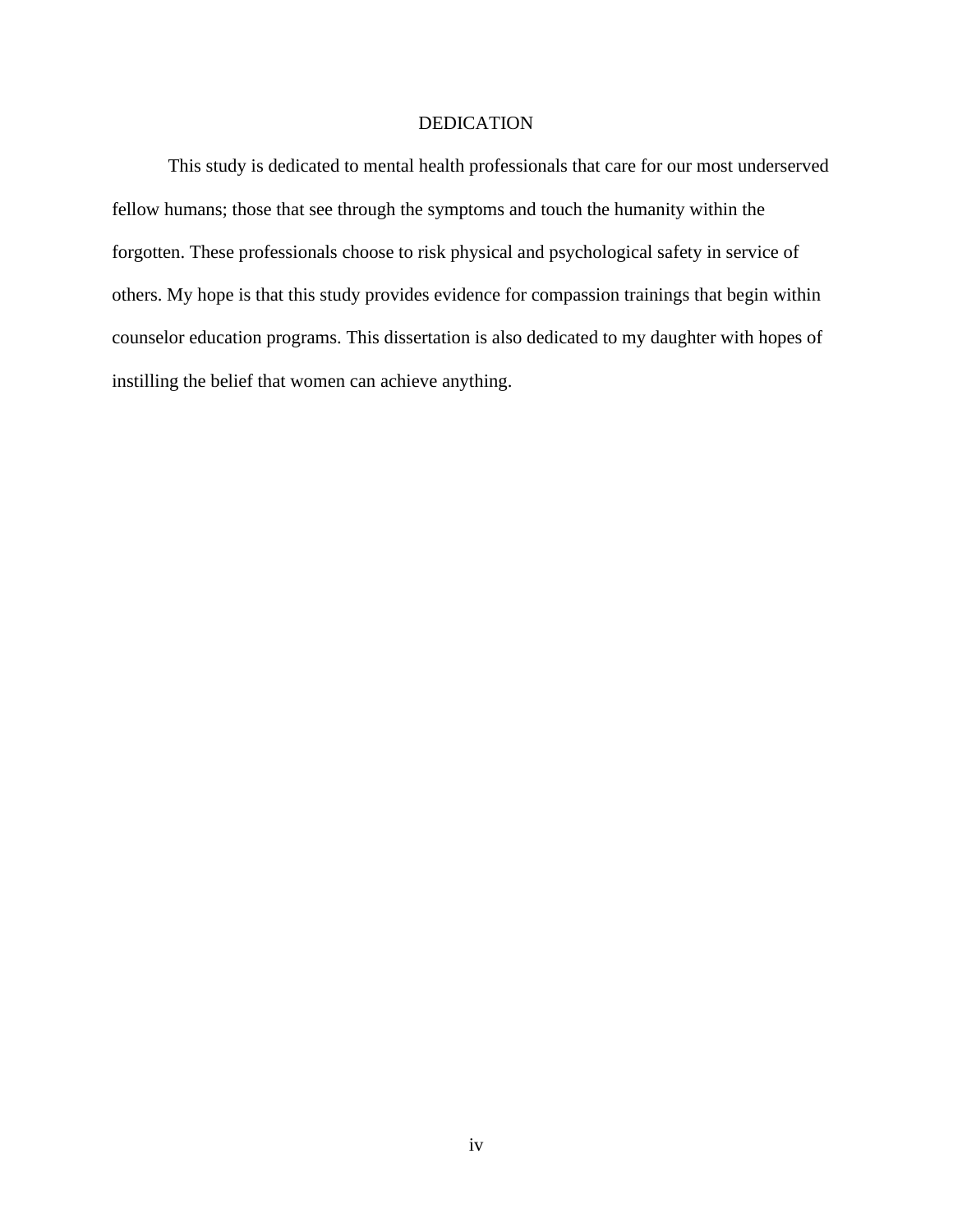#### ACKNOWLEDGEMENTS

I am fortunate to have received so much support, encouragement, and mentorship in my doctoral and dissertation journey. I am thankful for my parents, Curtis and Dotis, for their love, support, and help with my daughter while I studied. This would have been impossible without you. I deeply appreciate the patience my friends have had with me while I prioritized school. Thank you Nicole. I am most grateful for the friendships I have developed within the program. Austin, Liz, Jordon, Aimee, and Danielle, you all have made this program meaningful (and doable). Eden, thank you for making play important to my wellbeing during hours and hours of sitting in front of the computer. Lastly, I am grateful for the immeasurable wisdom of my dissertation committee. I am humbled by the mentorship I have received from Dr. Kiper-Riechel who mirrored a beautiful balance of professional guidance and personal support. I am also thankful for the (many) impromptu meetings with Dr. McDonald and the overarching support from Dr. Smith. I appreciate all of you.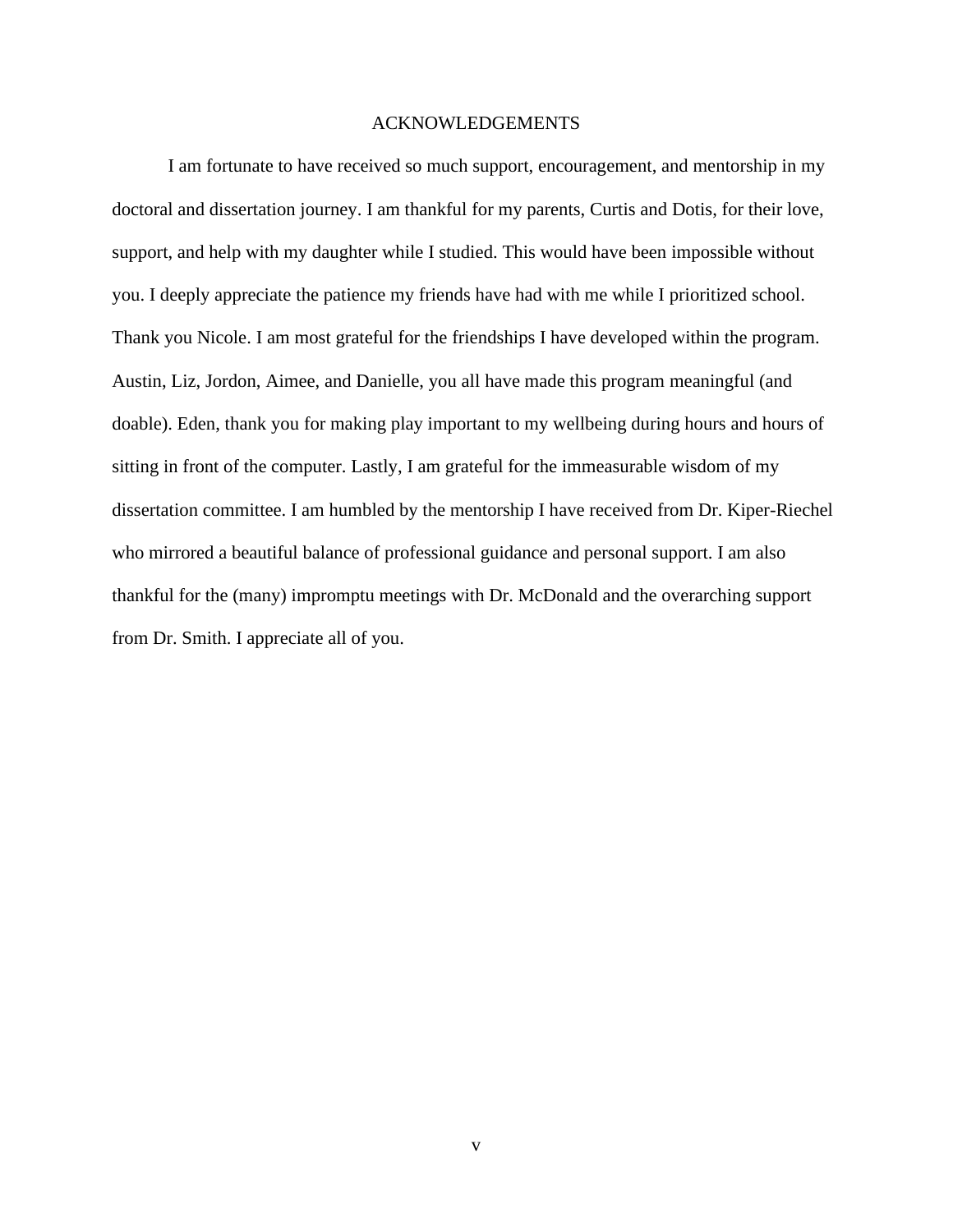### **TABLE OF CONTENTS**

| <b>CHAPTER</b> |
|----------------|
| $1_{\cdot}$    |
|                |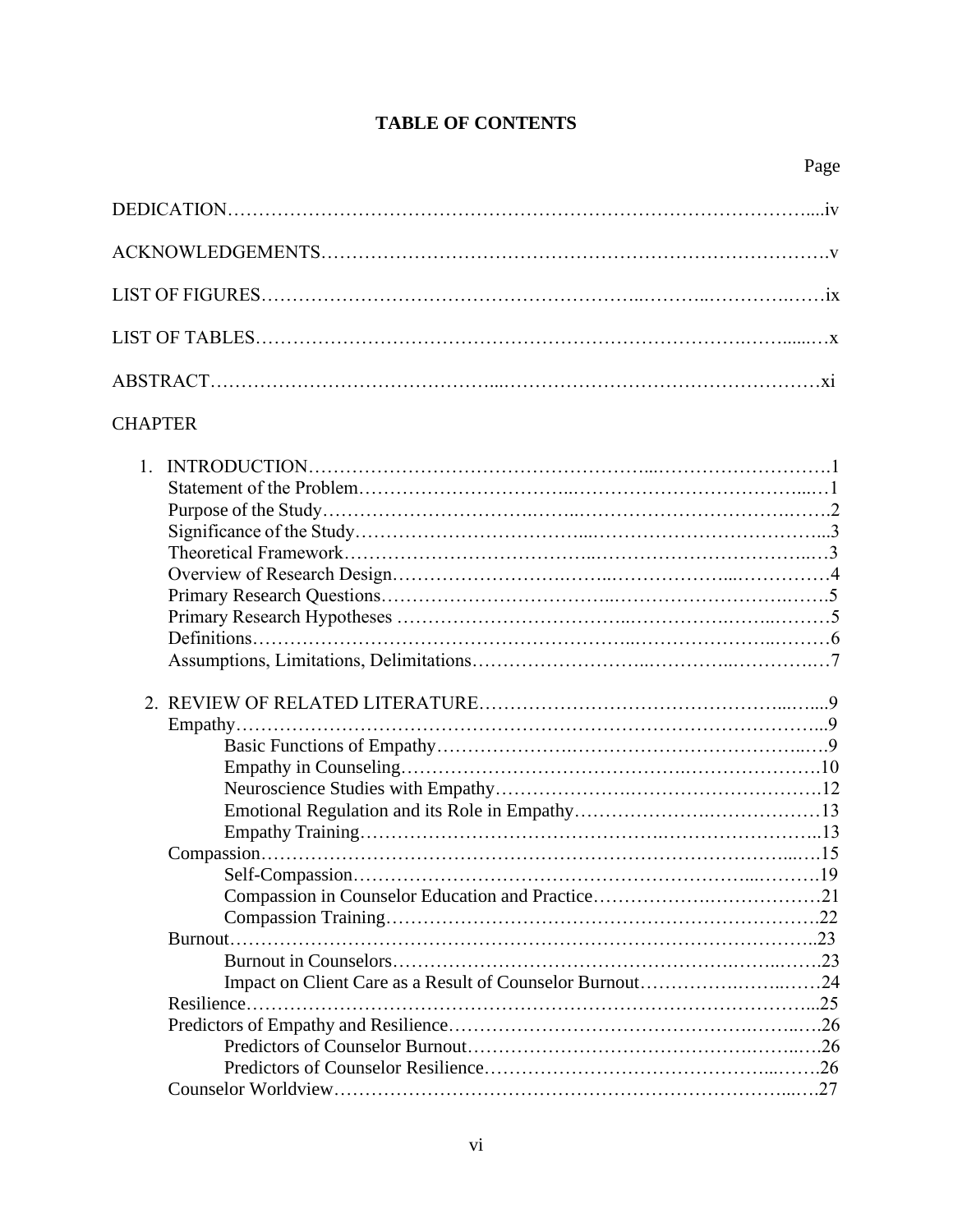## **TABLE OF CONTENTS (Continued)**

|    | Marlowe-Crowne Social Desirability Scale (Short Form II) 38          |  |
|----|----------------------------------------------------------------------|--|
|    |                                                                      |  |
|    |                                                                      |  |
|    |                                                                      |  |
|    |                                                                      |  |
|    |                                                                      |  |
| 4. |                                                                      |  |
|    |                                                                      |  |
|    |                                                                      |  |
|    |                                                                      |  |
|    |                                                                      |  |
|    |                                                                      |  |
|    |                                                                      |  |
|    |                                                                      |  |
|    |                                                                      |  |
|    | Burnout in Clinical Mental Health Counselors and School Counselors50 |  |
|    |                                                                      |  |
|    | Correlations Among Predictor and Criterion Variables51               |  |
|    |                                                                      |  |
|    |                                                                      |  |
|    | Correlates of Dimensions of Compassion Towards Others56              |  |
|    |                                                                      |  |
|    |                                                                      |  |
|    |                                                                      |  |
|    |                                                                      |  |
|    |                                                                      |  |
|    |                                                                      |  |
| 5. |                                                                      |  |
|    |                                                                      |  |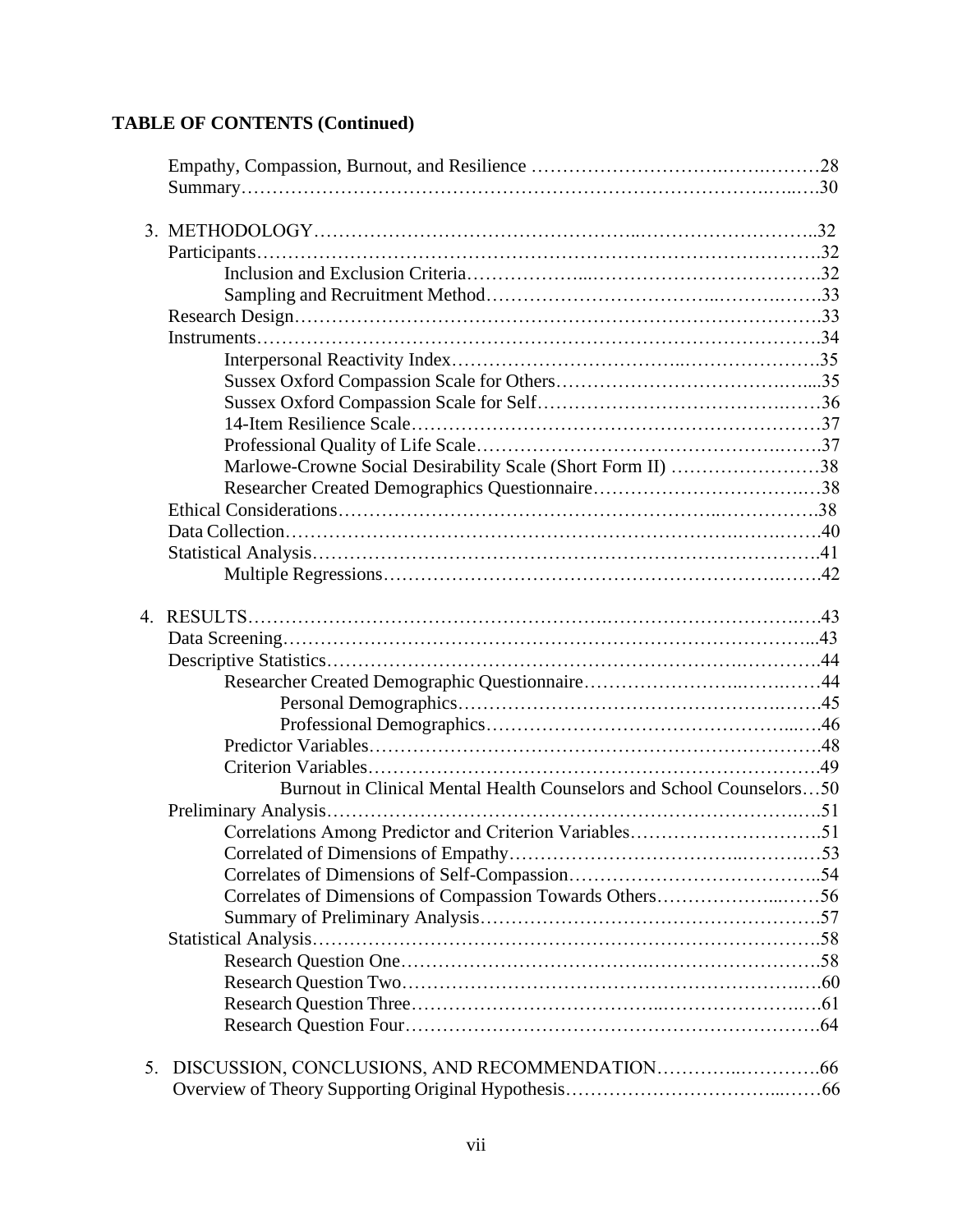## **TABLE OF CONTENTS (Continued)**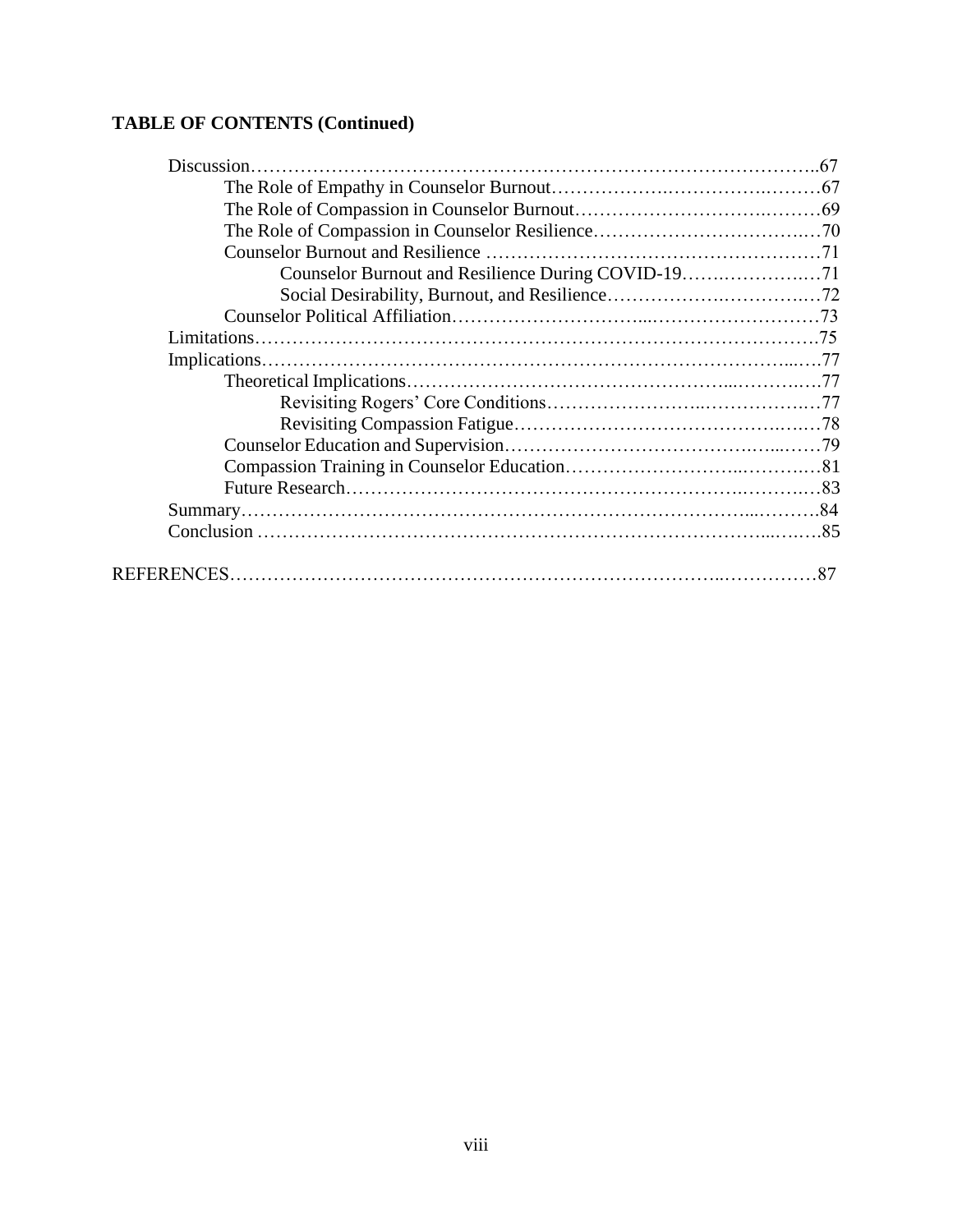## **LIST OF FIGURES**

|        | Page |
|--------|------|
| Figure |      |
|        |      |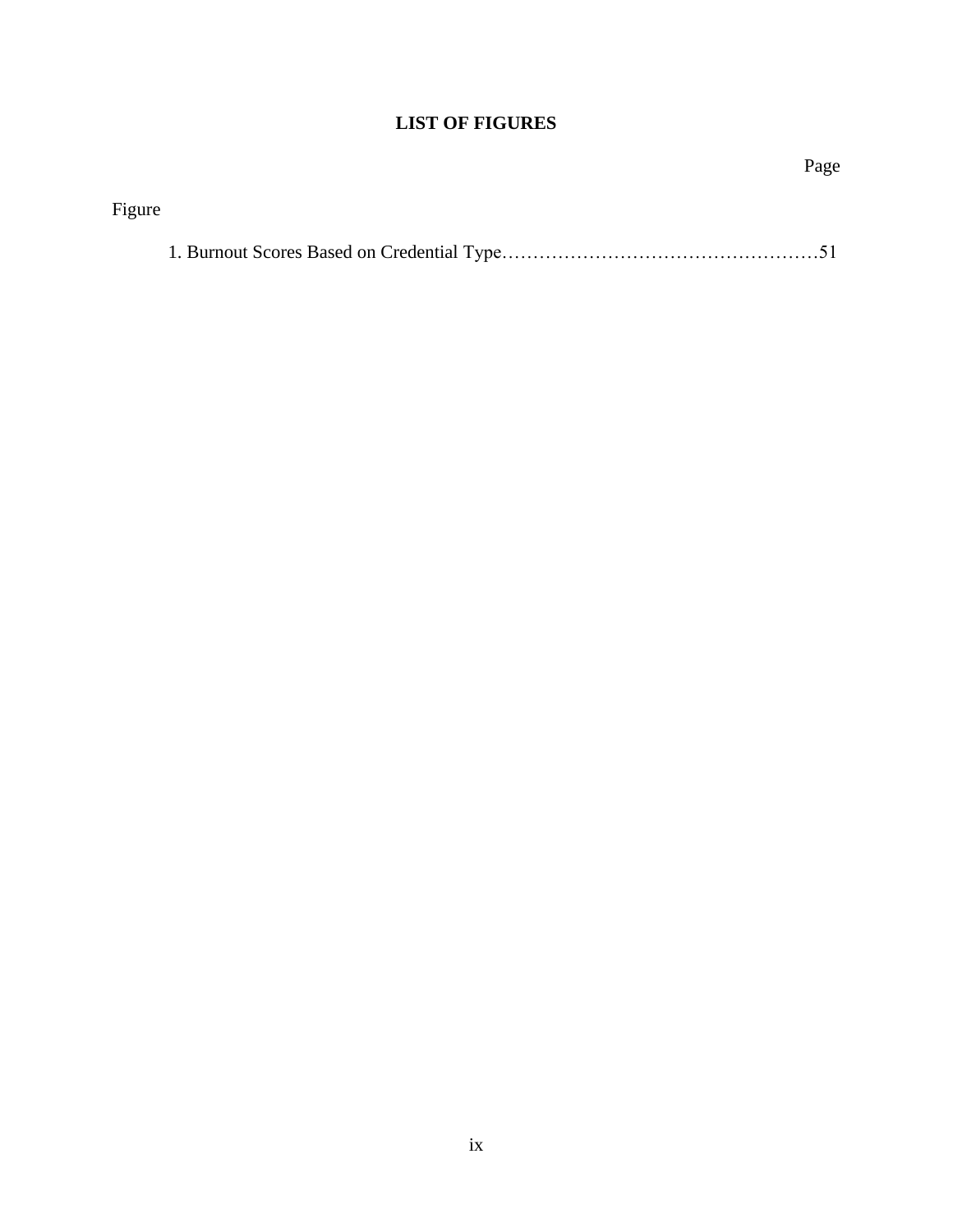### **LIST OF TABLES**

| Table |    |                                                         |
|-------|----|---------------------------------------------------------|
|       |    |                                                         |
|       |    |                                                         |
|       |    |                                                         |
|       |    |                                                         |
|       | 5. |                                                         |
|       |    |                                                         |
|       |    |                                                         |
|       | 8. | Compassion Towards Self Subfactors Correlation Matrix57 |
|       |    |                                                         |
|       |    |                                                         |
|       |    |                                                         |
|       |    |                                                         |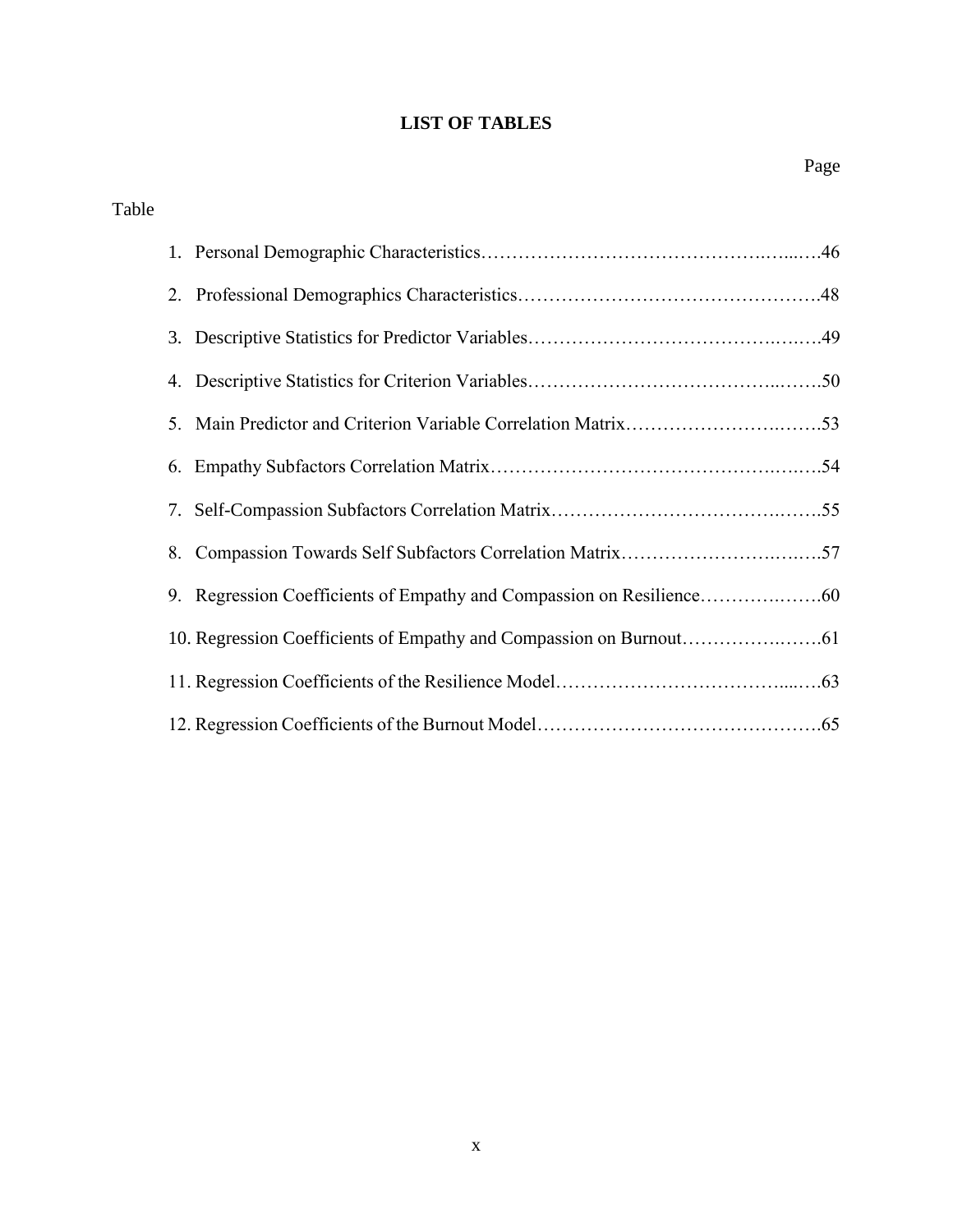#### ABSTRACT

#### CARRIE L. ELDER

# EMPATHY AND COMPASSION AS PREDICTORS OF COUNSELOR RESILIENCE Under the direction of MORGAN KIPER-RIECHEL, Ph.D.

Empathy is frequently taught as a core disposition and helping skill in counselor education programs. Recent studies have found empathy to activate the pain network within the brain and compassion to activate non-overlapping brain regions. These findings have led neuroscientists to hypothesize that empathy leads to burnout and compassion leads to resilience. These findings have implications for the field of counseling since burnout has the potential to lead to impaired client treatment. The purpose of this study is to use a quantitative, multiple regression analysis to determine if empathy is predictive of counselor burnout and compassion predictive of counselor resilience. Results indicate that increases in empathy, and decreases in self-compassion, are predictive of counselor burnout. Results also indicate that self-compassion, compassion towards others, and a decrease in empathy is predictive of counselor resilience. Furthermore, results indicate that the model that best predicts counselor burnout is empathy (fantasy, personal distress, and less ability to take the perspective of others), working outside of private practice, one to five years of experience, and lower scores on self-compassion and compassion towards others. The model that best predicts counselor resilience is compassion towards self and others, empathic perspective taking, less empathic personal distress, less empathic fantasy, working in private practice, and Republican affiliation. Results from this study indicate that compassion plays a significant role in predicting both high resilience and low levels of burnout. These findings support counselor educators in teaching compassion skills equal to empathy skills to counselors in training as a measure of self and client care.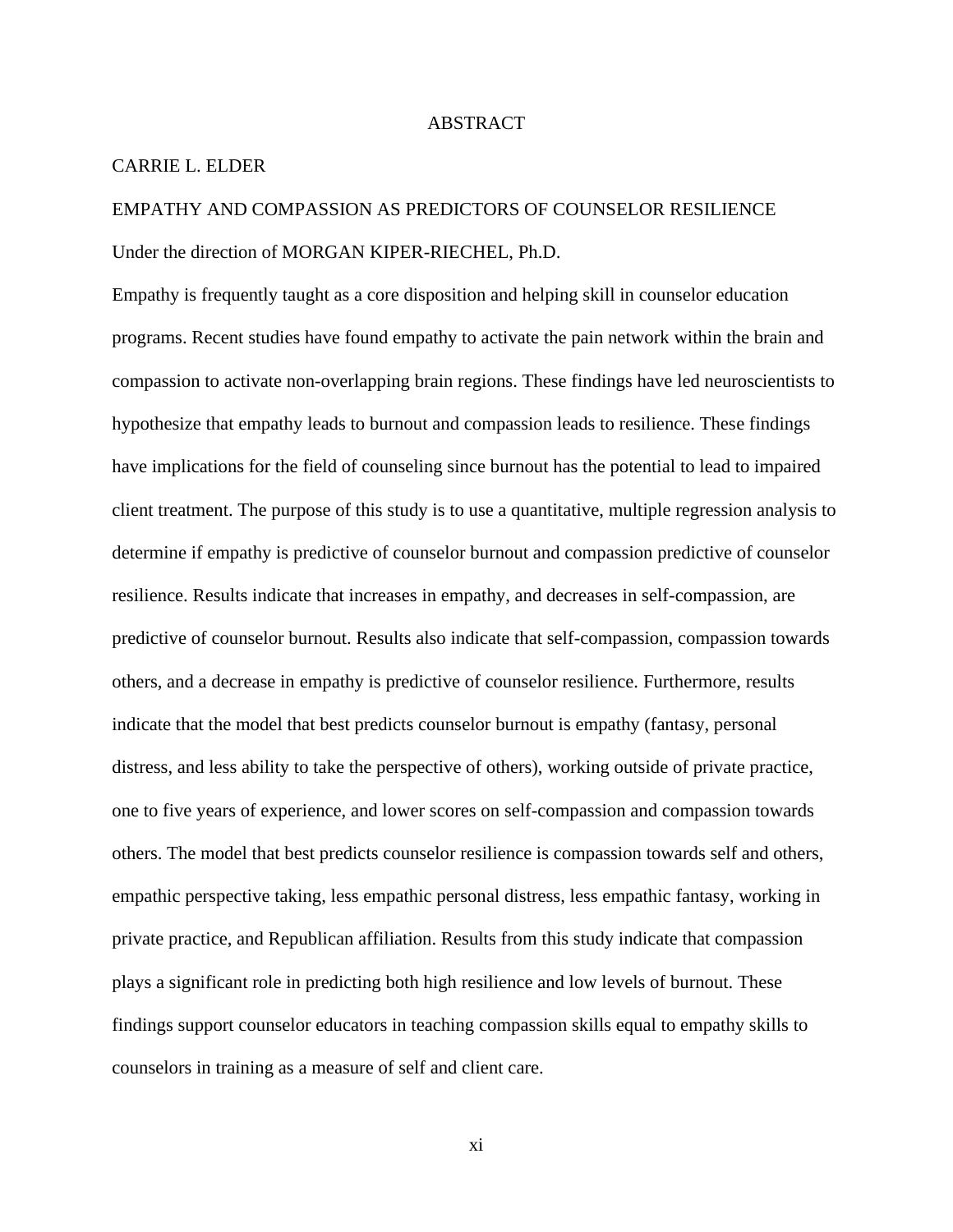#### **CHAPTER 1**

#### **INTRODUCTION**

This is a quantitative study conducted with counselors' empathy and compassion scores as predictors of burnout and resilience. The first chapter presents the problem statement, purpose and significance of this study, the theoretical orientation, and research design. Included are also the primary research questions, definition of terms, assumptions, limitations, and delimitations of this study.

#### **Statement of the Problem**

Professional counselors are at risk of burnout that may lead to intrapersonal distress, interpersonal challenges, and impairment in the practice of providing professional counseling (Salyers et al., 2014). Counselors who practice impaired are less likely to use ethical decisionmaking and therefore risk compromising the quality of care given to clients (Lawson, 2007). Some literature suggests that a contributing factor of counselor burnout is the use of empathy (Stebnicki, 2007). Empathy, however, is a foundational skill taught in helping skills as part of counselor education programs (Bayne & Jangha, 2016). It is also widely accepted as a core condition of effective counseling among practicing counselors (Clark, 2010, 2014). While empathy is taught as a helping skill, and an integral component of counseling, its use may also contribute to burnout putting both the counselor and client at risk (Stebnicki, 2007).

Similar to empathy, training in compassion has gained traction within contemplative traditions that have spread to the East. Compassion is rooted in the Buddhist tradition as a mindfulness practice of kindness towards self and others (Gu et al., 2017). Within counseling education, however, compassion terminology is most associated with the term compassion fatigue. Compassion fatigue is often used to describe burnout and secondary traumatic stress in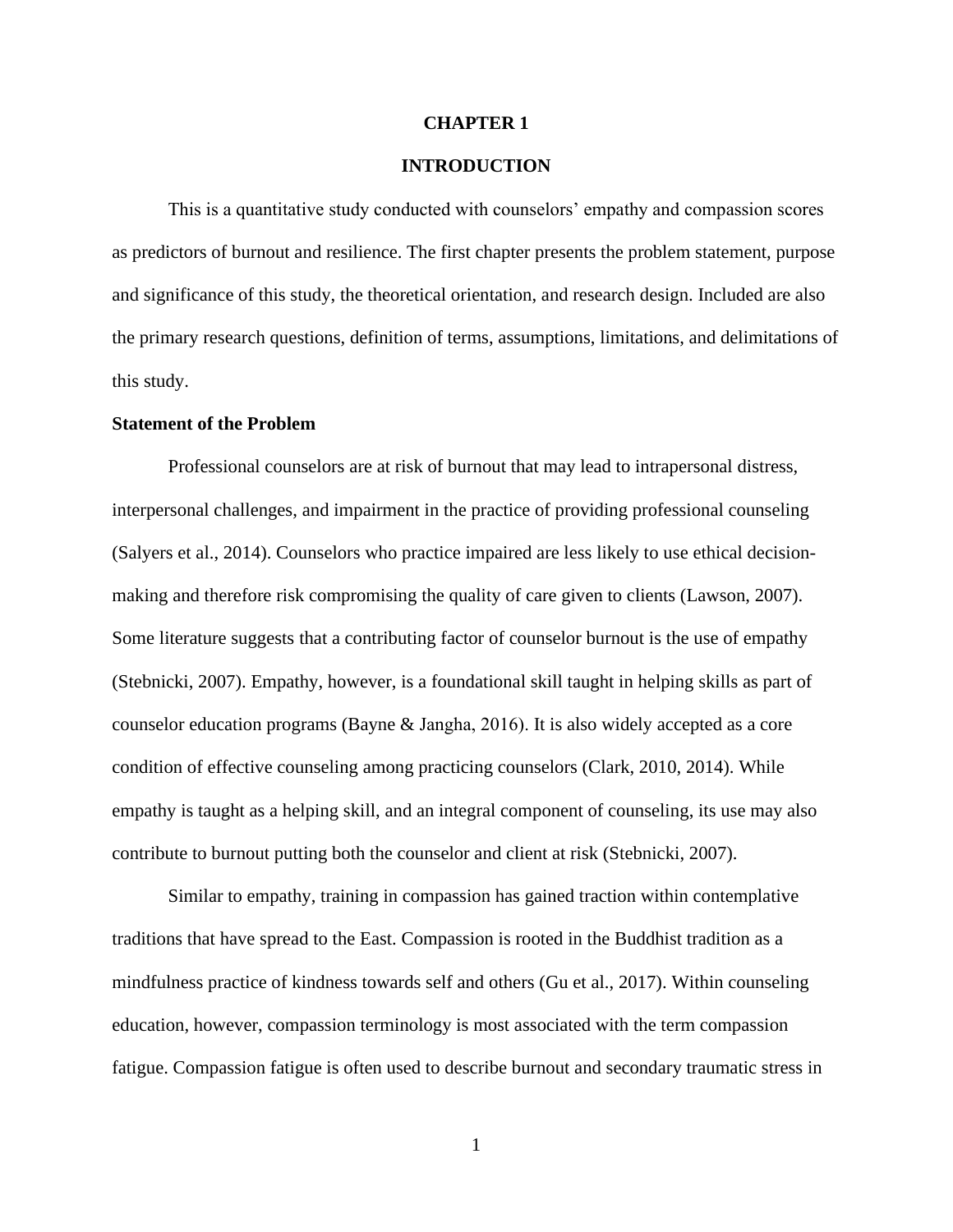counselors (Stam, 2010). If theories of empathy and compassion within contemplative neuroscience are applicable to counselor burnout and resilience, there may be a need to reexamine how compassion fatigue is operationalized within the counseling profession. Additionally, the role that empathy and compassion have in counselor wellness may shape methods taught in helping skills within counselor education.

Recent studies in contemplative neuroscience that utilize functional magnetic resonance imagery (fMRI's), have found that empathy and compassion activate nonoverlapping brain regions and networks and lead to different emotional and cognitive outcomes (Klimecki et al., 2014). Empathy activates the pain network in the brain and is theorized to lead to burnout. Compassion activates brain networks responsible for positive affect and is theorized to lead to resilience. These findings highlight some of the challenges associated with the use of empathy without subsequent compassion practice. The practice of compassion requires a cognitive noticing of suffering with a desire to alleviate it. In contrast, empathy requires taking the perspective of another and feeling as-if the emotions are coming from within. The process of differentiation of self-other might make emotional regulation more difficult (Prikhidko & Swank, 2018). Understanding the role that empathy and compassion have in predicting counselor resilience and burnout may provide crucial information for counselor educators and practicing counselors. Results may provide evidence for adding compassion skills training within counselor education and practice.

#### **Purpose of the Study**

Klimecki et al. (2014) findings within contemplative neuroscience may have implications for the field of counseling and how terms such as "compassion fatigue" are operationalized. Additionally, this study examins whether empathy is predictive of counselor burnout. Also of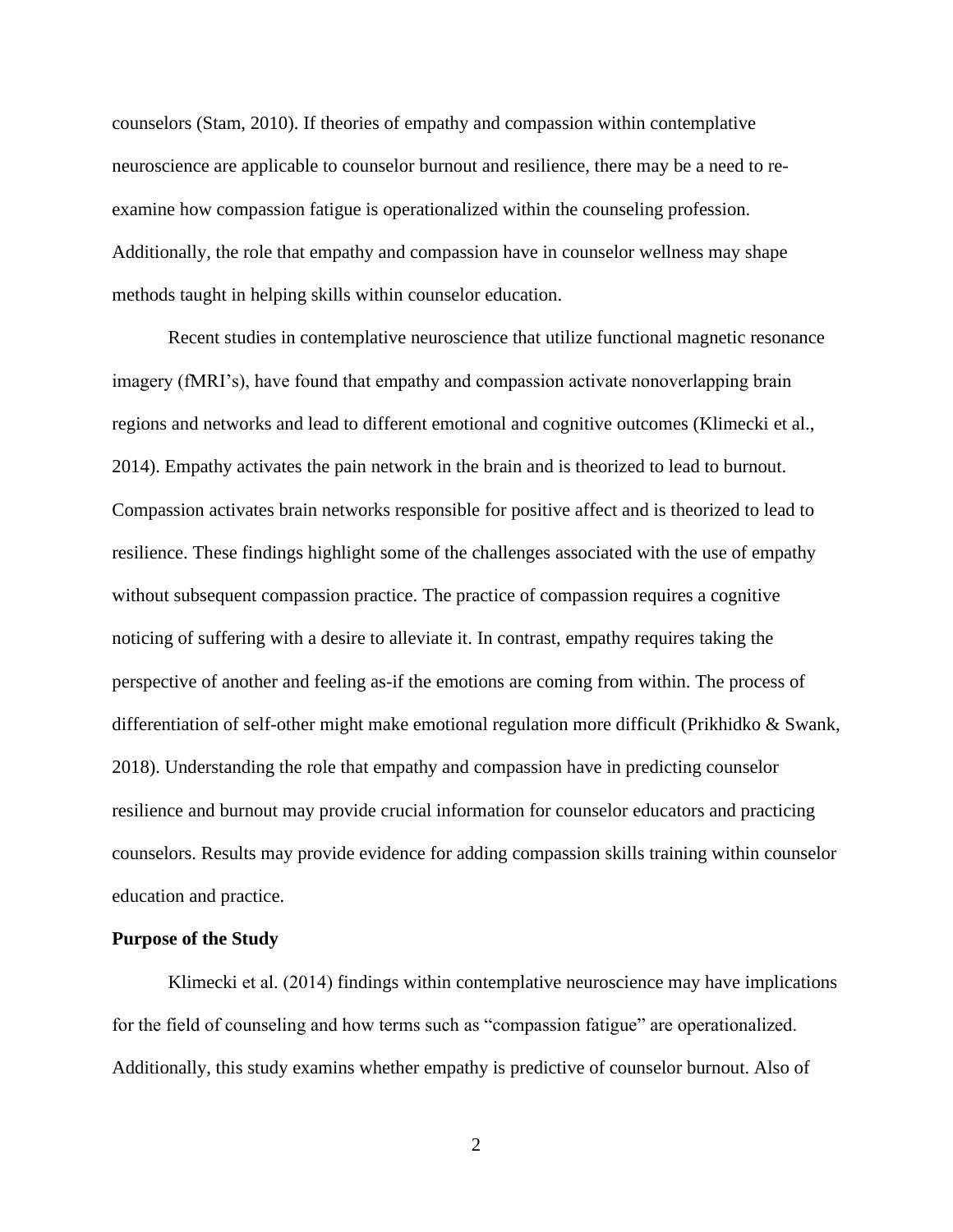interest is whether compassion is predictive of counselor resilience. The purpose of this quantitative study is to examine emerging theories within contemplative neuroscience through use of multiple and hierarchical regression models to measure the predictive factors of empathy and compassion on burnout and resilience within practicing professional counselors.

#### **Significance of the Study**

Understanding the predictive qualities of empathy and compassion on burnout and resiliency may lead to a clearer conceptualization of how counselors are impacted by the skills used in delivering interventions in counseling. This study may be the first step in revisiting the use and consequences of empathy training. If empathy is found to be a significantly strong predictor of burnout and compassion predictive of resilience, further studies might focus on the impact of compassion training subsequent to empathy. Additional studies may expand the work of Carl Rogers (1951) by examining the impact of compassion, either in addition to empathy or in place of, on clients' perceptions of counseling and treatment outcomes. Such studies may lead to a new standard of teaching and practicing compassion, in addition to empathy, as a helping skill that is psychologically and physically healthier for counselors using them without compromising on client outcomes.

#### **Theoretical Framework**

This study is led by emerging theories in contemplative neuroscience. This study tests the resulting theory that compassion may reflect a new coping strategy to overcome empathic distress and strengthen resilience (Klimecki & Singer, 2014). This study, in part, aims to investigate how empathy may be predictive of burnout in counselors. In addition, this study tests the contemplative neuroscience theory that compassion builds resilience (Klimecki et al., 2014).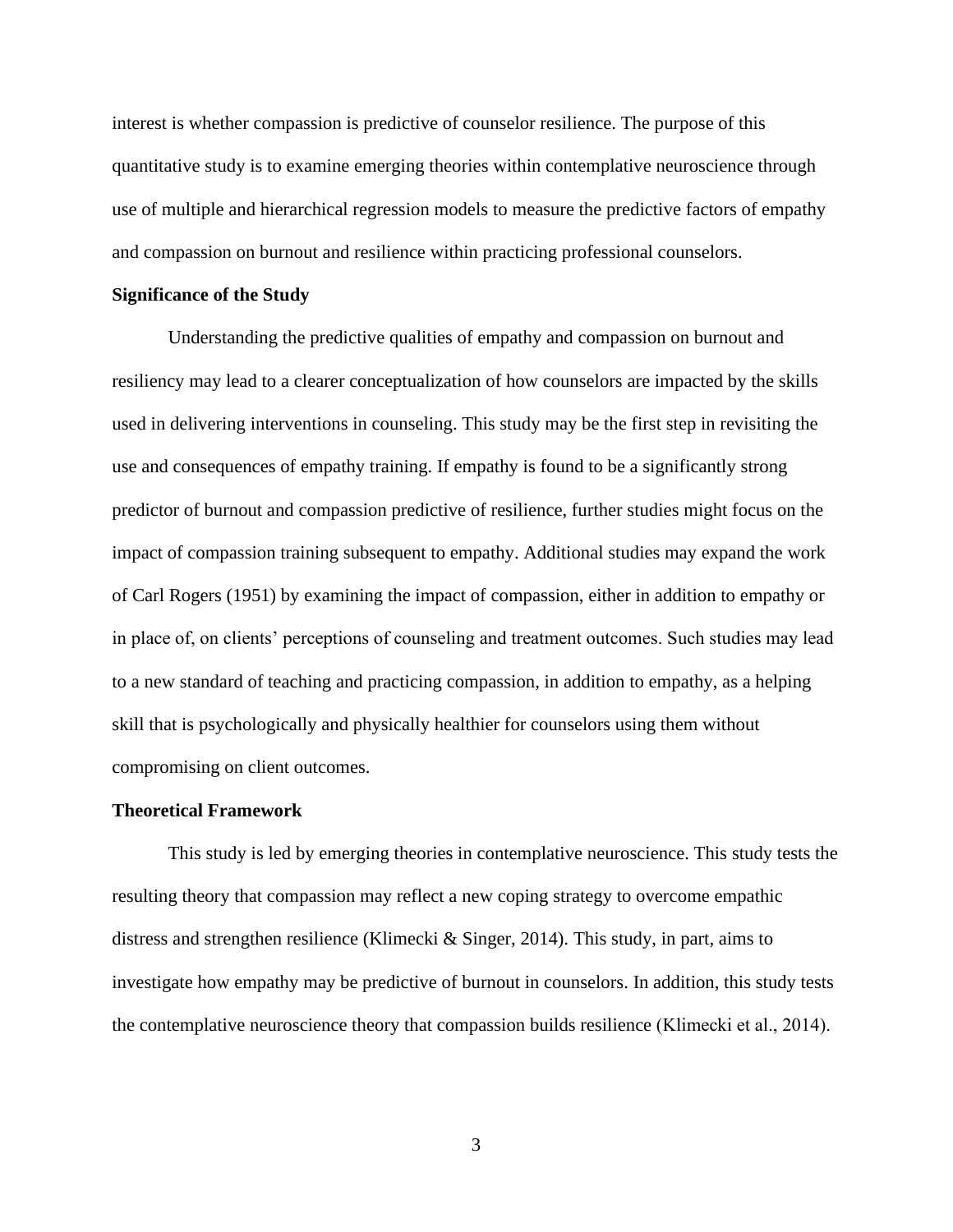Klimecki and colleagues (2014) found that training in empathy activated the pain network in the brain and led to an increase of unpleasant emotions whereas subsequent compassion training led to resilience and positive affect. While that study posited to better understand the neurological differentiation of empathy and compassion, this study aims to test this theory within counselors. Using Klimecki et al.'s, (2014) research as a framework, this study analyzed the predictive relationships among the same variables outside of an experimental design. Instead, survey research was used to measure and analyze if Klimecki's theory remains true for counselors; that empathy predicts burnout and compassion predicts resilience.

#### **Overview of Research Design**

From a pragmatic worldview, a quantitative design was used to measure whether empathy or compassion are predictors of burnout and resilience in counselors. The pragmatic worldview arises from the current conceptualization of the research problem instead of antecedent conditions that arise from one system or philosophy (Creswell & Creswell, 2018). The researcher is able to choose a research design that best address the research question. From this understanding, the strategy of inquiry includes use of the scientific method and hypothesis testing. This quantitative study was based on a nonexperimental study using survey design. After data collection, multiple regression analyses were used to analyze the data. Four different regressions were used to analyze correlations among multiple factors (i.e. compassion scale scores, empathy scale scores, burnout scale scores, resilience scale scores, gender, years in practice, work setting, and political affiliation) to analyze the best predictors for burnout and resiliency.

The study sample was drawn from a population of counselors in various stages of development. Inclusion criteria includes counseling students in either practicum or internship,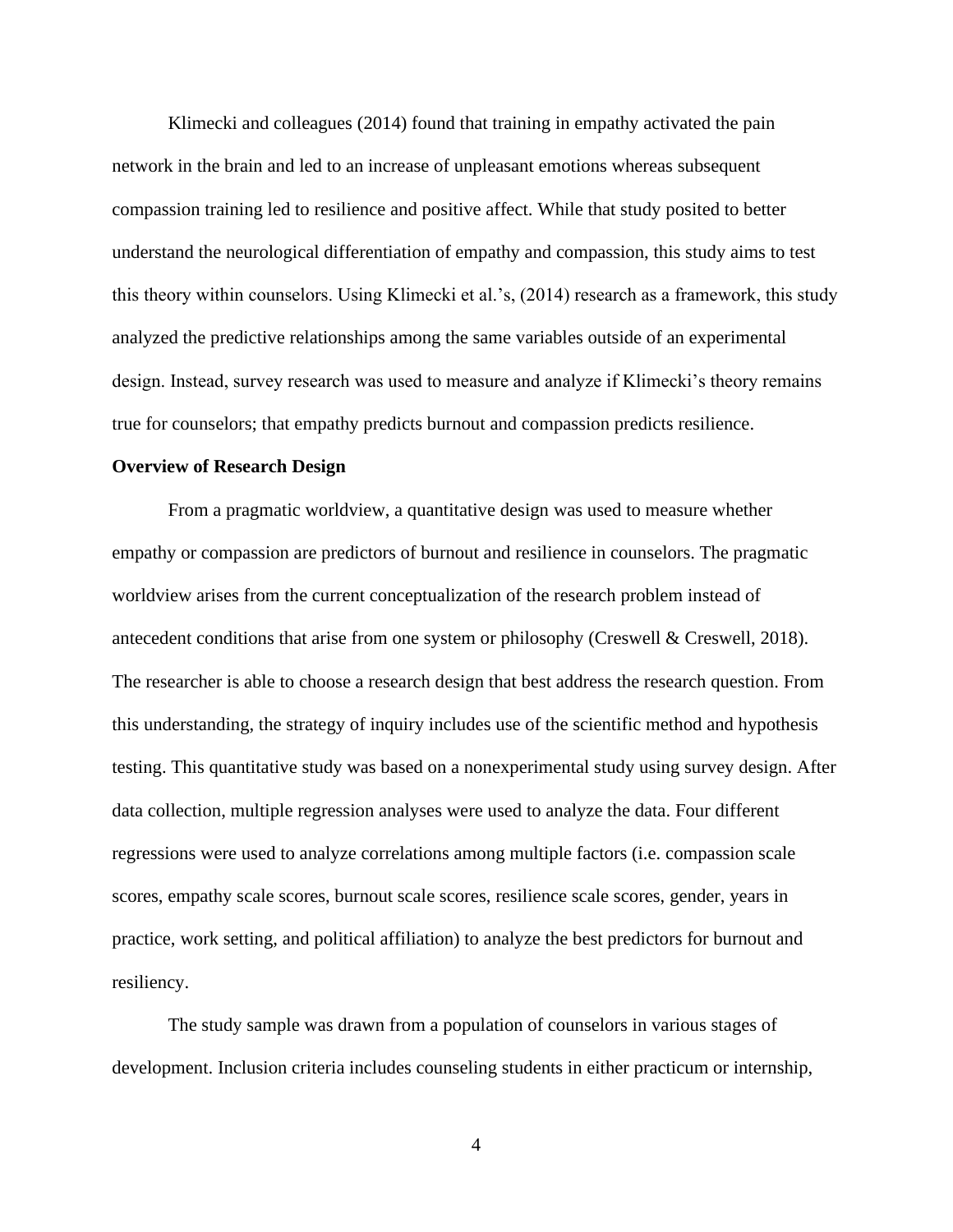clinical mental health counselors, and school counselors. Exclusion criteria includes counselors not seeing at least one client at the time of study. A power analysis was conducted to determine sample size, and participants were recruited through listserv's, professional associations, the snowball effect, and professional contacts within researchers' email lists.

For a linear regression statistical analysis, the constructs of inquiry are grouped into predictor and criterion variables. The two predictor variables are empathy scores and compassion scores. Compassion scores consist of both self-compassion and compassion towards others. The two criterion variables are burnout scores and resilience scores. Additional variables will be added into a multiple regression model consistent with current literature such as demographics (specifically gender, years of experience work setting, and political affiliation) and that were found to correlate with the criterion variables in the preliminary analysis. Multiple regressions were used to analyze the models that best predict counselor burnout and resilience independently.

#### **Primary Research Questions**

The research questions in this study are:

RQ1: Does empathy or compassion better predict resilience among counselors?

RQ2: Does empathy or compassion better predict burnout among counselors?

RQ3: What model best predicts counselor resilience?

RQ4: What model best predicts counselor burnout?

#### **Primary Hypotheses**

The research hypotheses in this study are:

H1: Compassion is a better predictor than empathy in resilience among counselors.

H2: Empathy is a better predictor than compassion of burnout among counselors.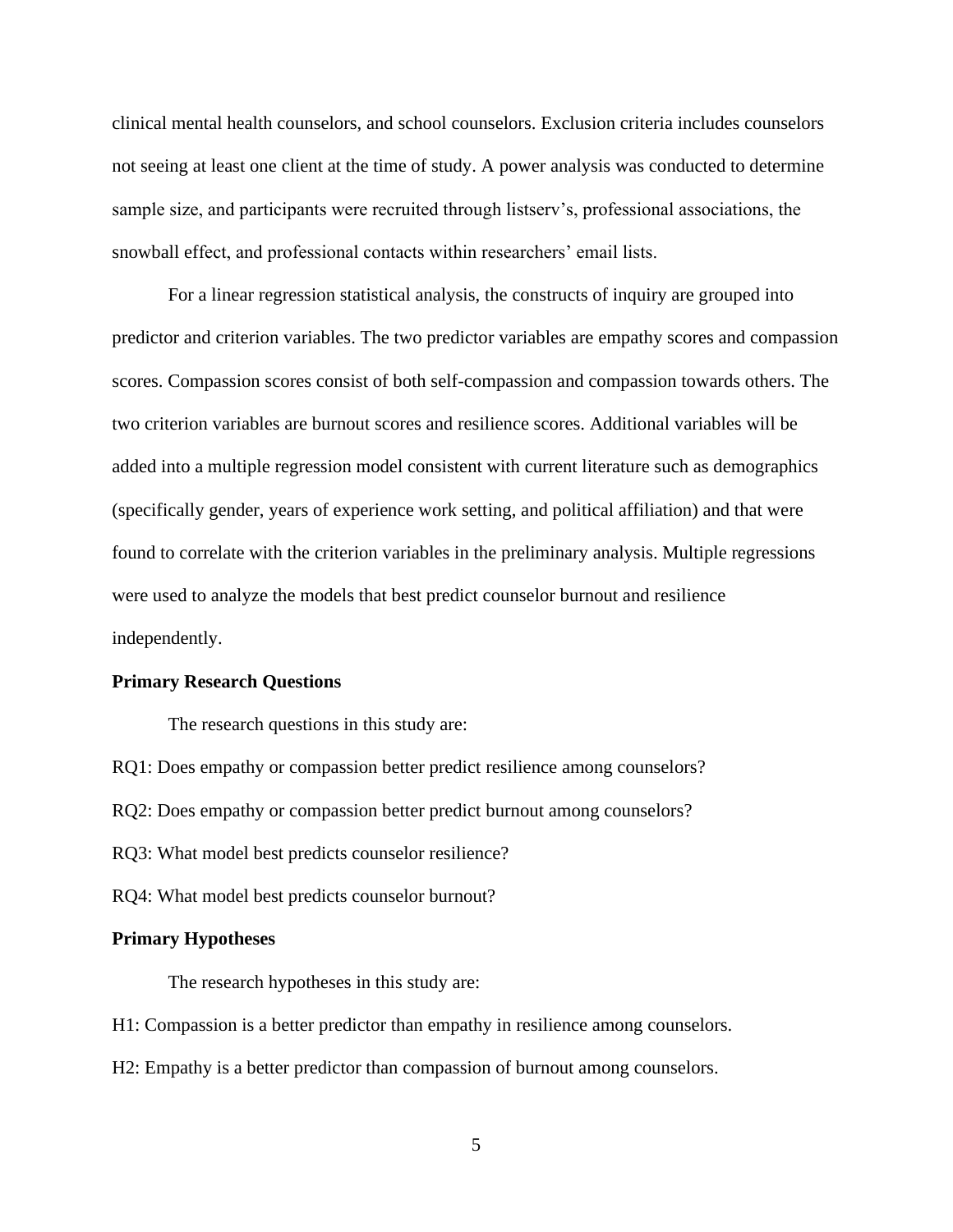H3: Compassion, political affiliation, years in practice, and work setting best predict counselor resilience.

H4: Empathy, political affiliation, years in practice, and work setting best predict counselor burnout.

#### **Definitions**

Many of the variables in this study have multiple definitions and are operationalized differently throughout research studies. A thorough investigation of these differences is within Chapter II. The following is a list of terms and their operational definitions for this study. *Burnout* is characterized by three dimensions: "(1) feelings of energy depletion or exhaustion; (2) increased mental distance from one's job, or feelings of negativism or cynicism related to one's job; and (3) reduced professional efficacy" (World Health Organization, 2019). *Compassion* is defined as recognizing suffering in self and others, understanding the universality of suffering, feeling for self and/or the other person suffering, tolerating uncomfortable feelings in self and others, acting or being motivated to act to alleviate suffering in self or others (Gu et al., 2019).

*Empathy* is experienced in two domains of cognitive empathy and affective empathy. Within these domains are perspective taking (seeing things from the perspective of someone else), personal distress (the personal anxiety or unease in response to another), empathic concern (feelings of concern oriented towards another person), and fantasy (the process of imagining themselves as the other person) (Davis, 1983).

*Empathy Distress Fatigue* is a term used within the nursing field (Hofmeyer, et al., 2019). and contemplative neuroscience (Klimecki, at al., 2012) to replace "compassion fatigue" as a more accurate representation of the phenomenon.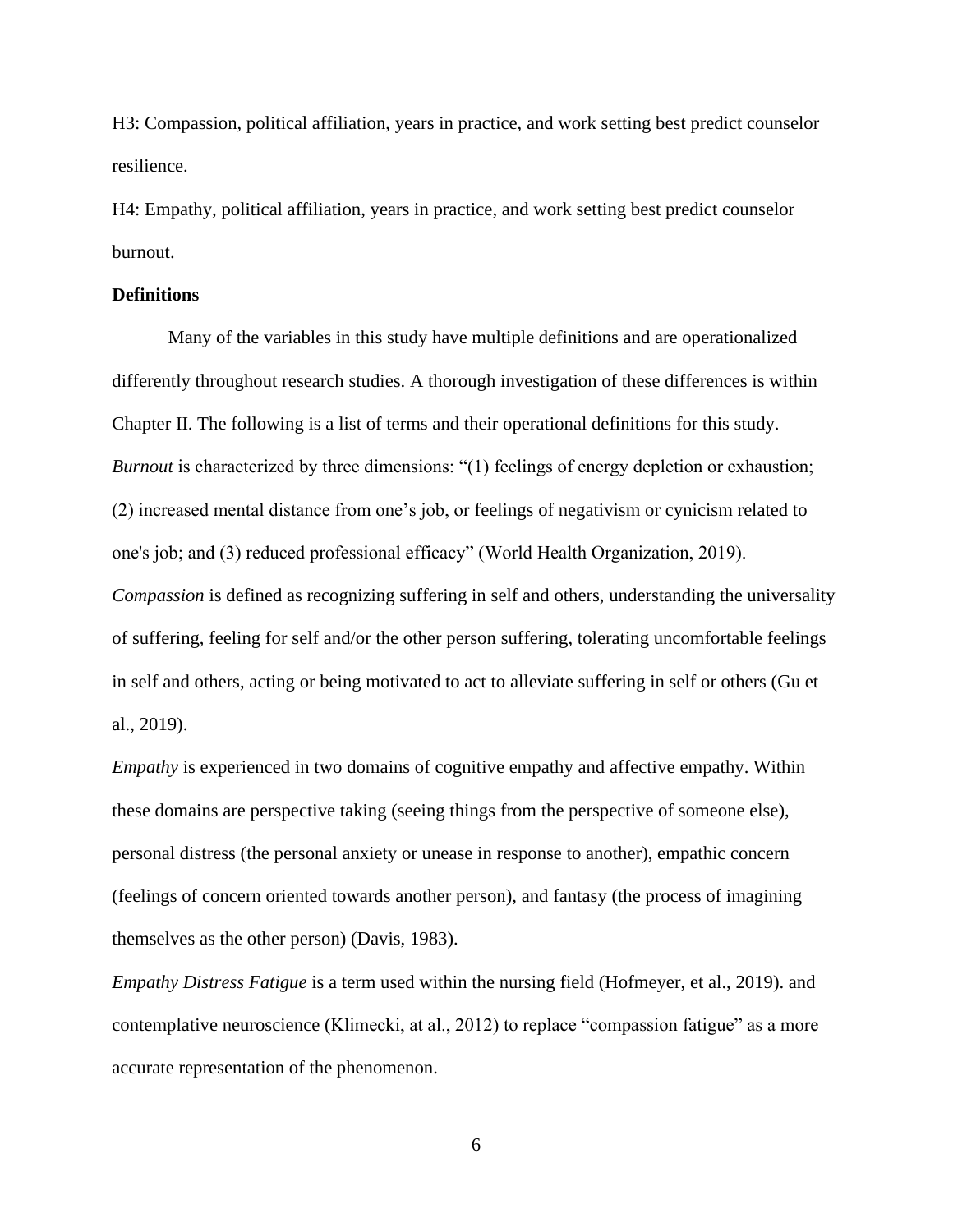*Compassion Fatigue* is a state of tension and identification with client trauma experiences, avoidant behavior of reminders of client material, and the experience of anxiety associated with the client (Figle, 1995)

*Contemplative neuroscience* is defined as a multidisciplinary field, overlapping with the study of neural mechanisms of mindfulness meditation. It utilizes concepts and methods of neuroplasticity and how contemplative practices change the brain (Davidson, 2010). *Counselor* is defined in this study as licensed professional counselor (or state equivalent), postgraduate and pre-licensed associate professional counselor (or state equivalent), CACREPaccredited graduate professional counseling student in practicum or internship, certified school counselor (or state equivalent), post-graduate and pre-certified school counselor (or state equivalent), and CACREP-accredited graduate school counseling student in practicum or internship.

*Resilience* is a process of environmental influences that serve to protect individuals, or help them bounce back from, from the harmful psychological effects of severe stress, enabling them to lead satisfying lives (Bogar et al., 2006).

#### **Assumptions, Limitations, Delimitations**

An assumption of this study is that internal states of the self-other distinction of empathy and compassion of counselors within a session can be captured by self-report while not in session. Another assumption is that the predictor variables in this study are stable, and dispositional, rather than state-specific. A delimitation of this study is that data will be confined to self-perceptions of empathy, compassion, resiliency and burnout. A choice was made to collect data from counselors' perceptions of their general disposition and use of empathy and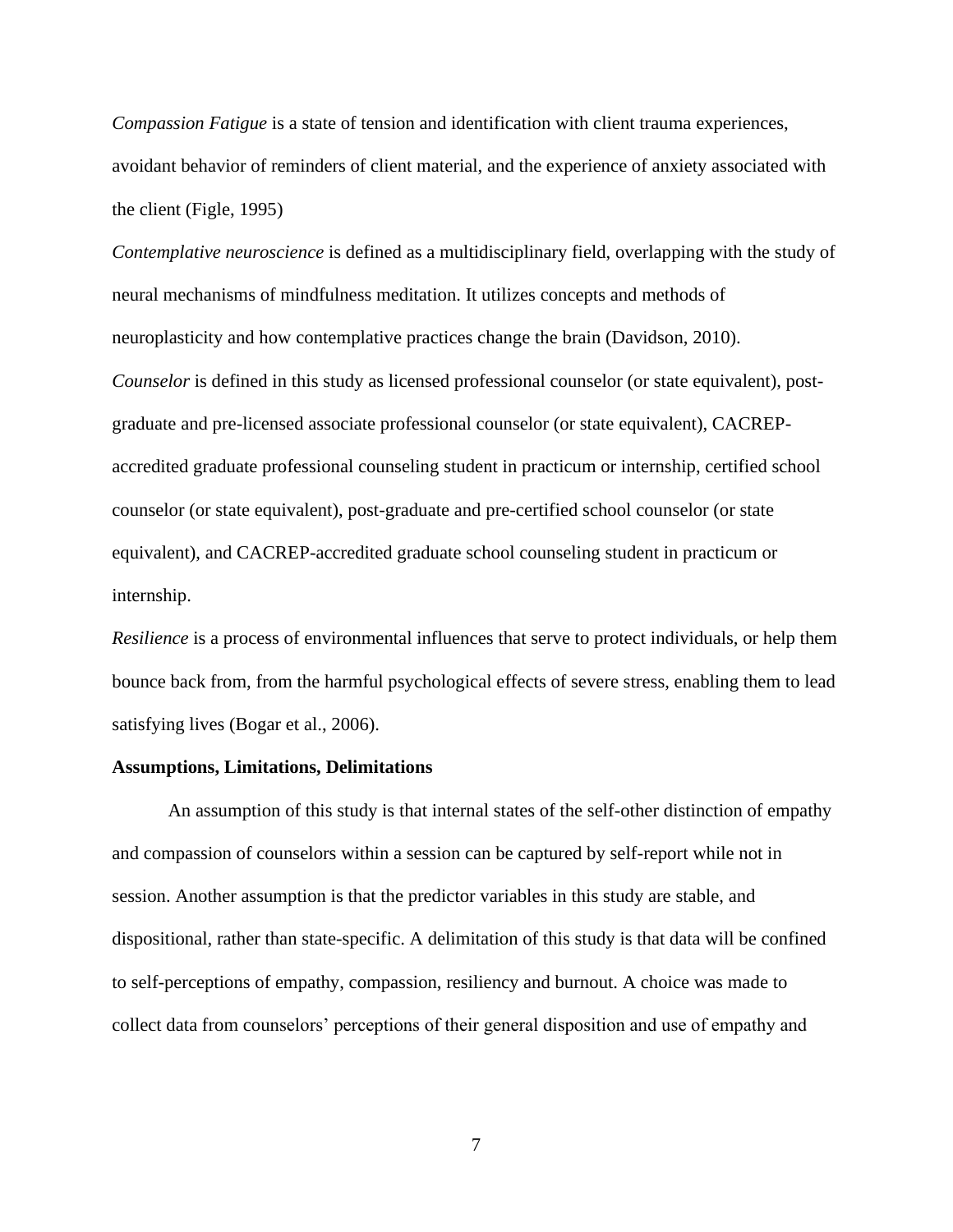compassion instead of using an experimental and control groups testing the impact of empathy and compassion training on burnout and resilience.

A limitation of this study is the type and degree of empathy and compassion training that participants have received either in a counselor education program or in continuing education workshops or lectures. Another major limitation will be the social desirability of participants responses. Majority of survey items inquire about the skills that are commonly understood to be crucial to effective counseling. In an effort to mitigate this limitation, instructions for each survey item request participants to respond as they are, instead of as they wish to be. In addition, a social desirability scale will be used to identify data that requires removal.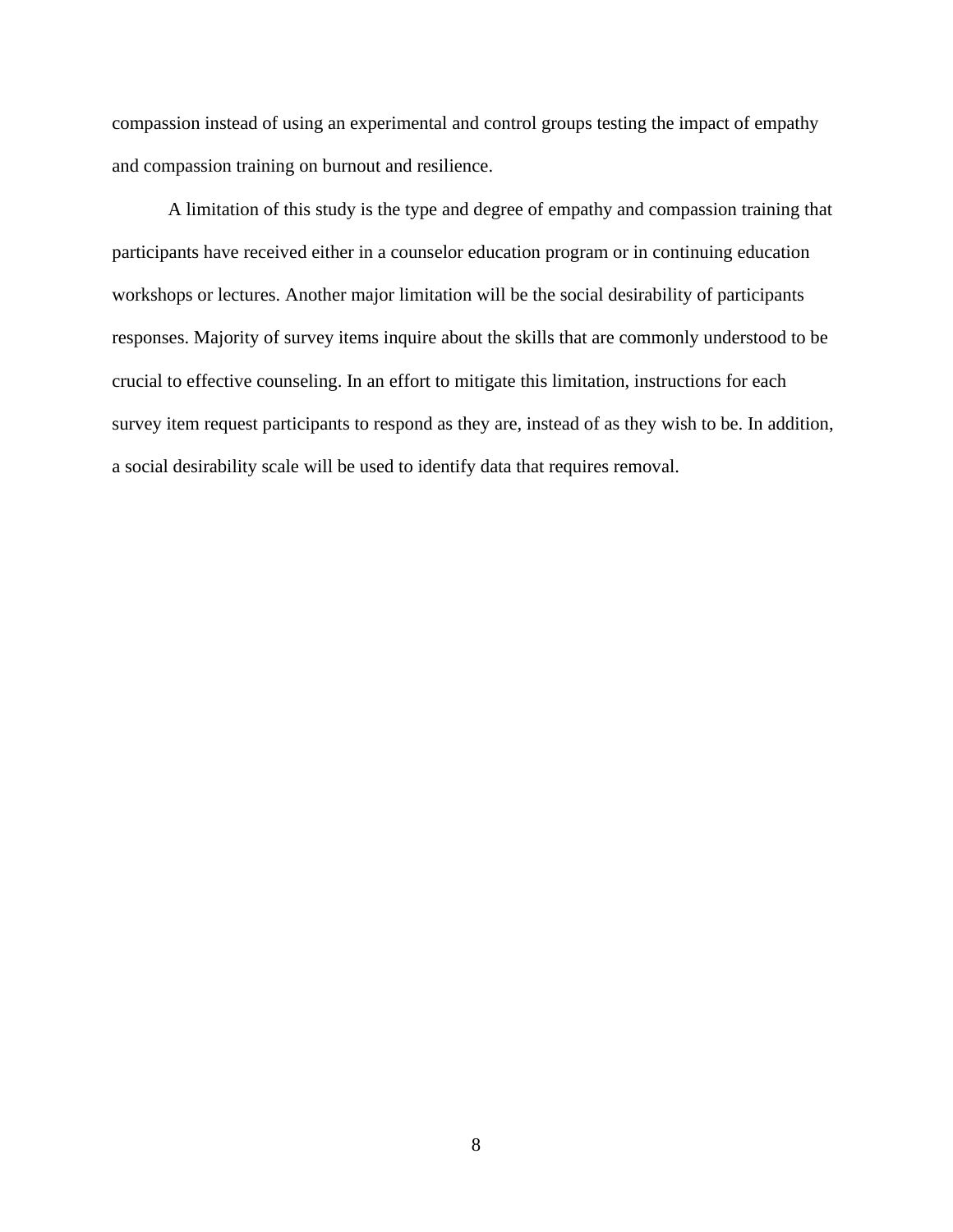#### **CHAPTER 2**

### **REVIEW OF RELATED LITERAURE**

#### **Empathy**

#### **Basic Functions of Empathy**

Empathy is a foundational social experience. It allows for the understanding of others' feelings even when they are viewed as different (Masten et al., 2011). This understanding, or mentalizing, is a basic cognitive component involved in the process of empathy (Frirth et al., 1991). Furthermore, a deeper way of knowing the experiences felt by another person is through the affectual component of empathy. This process is, in a near literal sense, sharing the feelings occurring in someone else.

This cognitive and affectual way of intimately understanding someone else allows for prosocial behavior (Masten et al., 2011). Humans are able to better respond to others when likening an experience to oneself. Individuals who feel more empathy are more likely to have greater concern for the welfare of others (Batson, 1998). Another way of understanding this is through exploring the lack of empathy. Individuals with antisocial personality disorder, often associated with mental and physical harm to others, are characterized by a lack of activation in brain regions associated with mentalizing, an important component of empathy (Soderstrom, 2003; Velotti et al., 2018). Empathy seems to be a prosocial skill that allows for community and connection instead of isolation and violence.

The neural networks involved in empathy are predictably consistent. Each aspect of empathy, cognitive and affectual, activate distinct neural networks. The affective component activates the anterior insula and the dorsal anterior cingulate cortex. These brain regions within the limbic system are typically activated when experiencing disgust, fear, and pain. Interestingly, they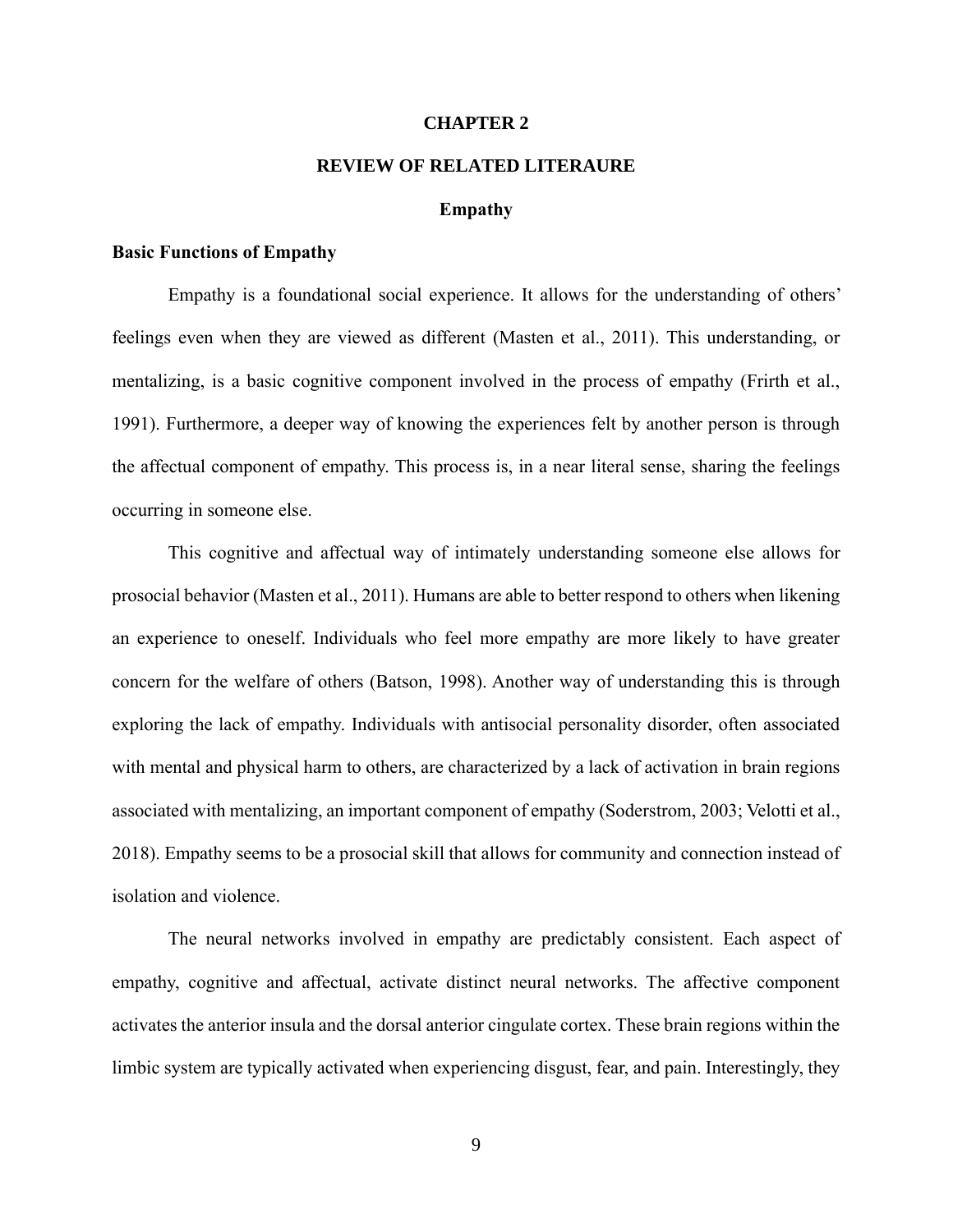are also activated in both watching someone in physical pain and in experiencing one's own physical pain (Decety & Meyer, 2008; Singer, 2006; Shamay-Tsoory et al., 2009).

In contrast, the neural network involved in the cognitive component of empathy relies on a network responsible for mentalizing or thinking about the contents of other people's minds. This region includes the ventromedial, medial, and dorsomedial prefrontal cortices, the posterior superior temporal sulcus, and the precuneus ((Frith & Frith, 1999; Singer, 2006). This distinction becomes important in understanding that the brain differentiates experiencing someone else's pain (affect sharing and perspective taking) and thinking about someone else's pain (fantasy).

Studies that examined the brain regions associated with different states of empathy were through functional magnetic imagery studies (fMRI's). Previously, these studies focused on brain plasticity when observing physical pain in others. More recently, contemplative neuroscience studies have focused on brain plasticity and neural networks that are activated when participants are exposed to other people's emotional pain (Masten, 2011). This phenomenon is more likely to occur in counselors.

#### **Empathy in Counseling**

Viewing counselor burnout through a contemplative neuroscience lens might shed light on some of the counseling practices that can lead to burnout and how to move towards counselor wellness. Such a transition requires revisiting empathy as one of the core conditions for effective counseling. Rogers (1957) introduced it as a core condition where "the therapist experiences an empathic understanding of the client's internal frame of reference and endeavors to communicate this experience to the client" (p. 2). Since Rogers (1957) emphasized the use of empathy, it has become a widely accepted practice in helping skills taught within counselor education programs. Resulting from this, maintaining empathy with clients is considered essential for treatment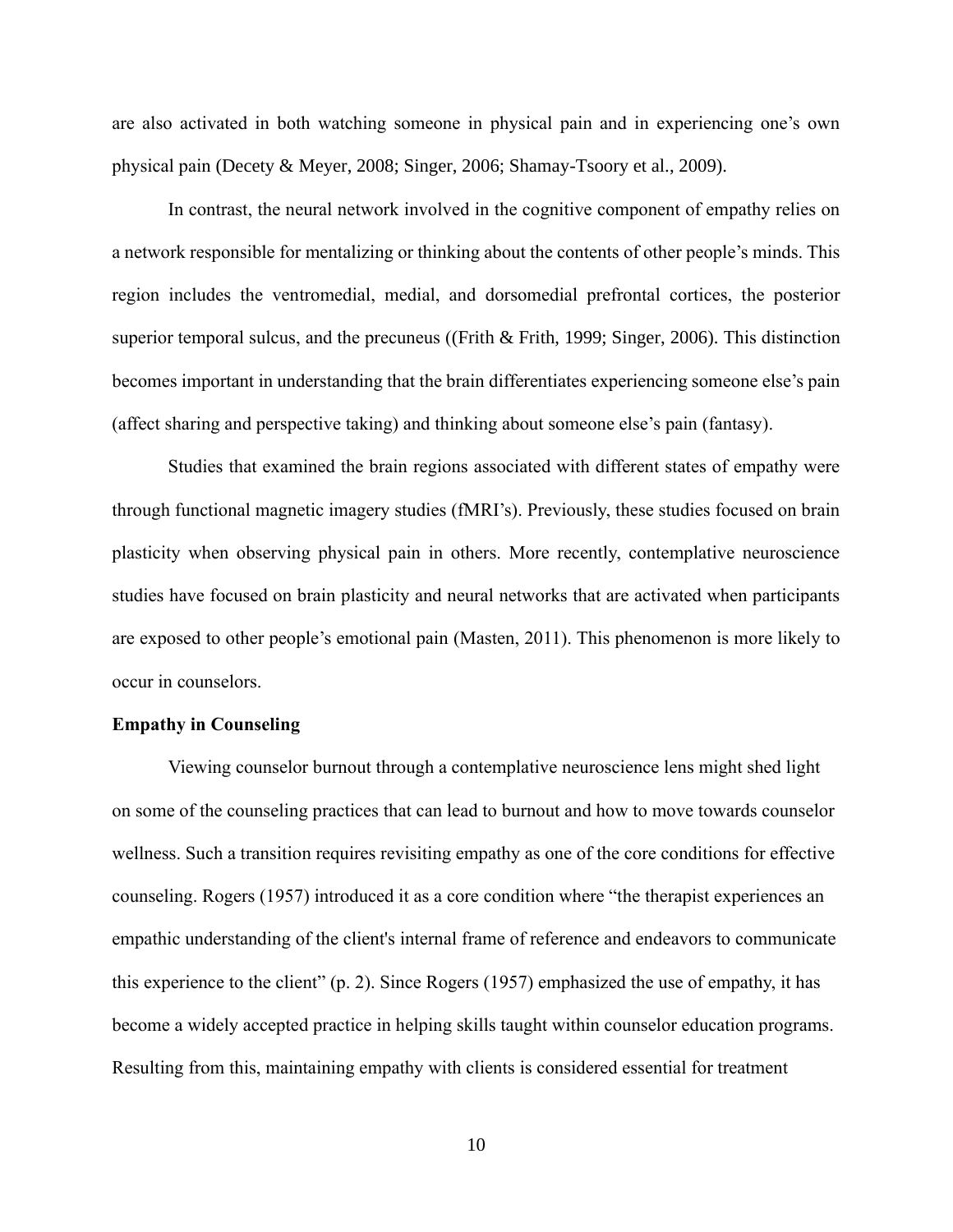efficacy (Skovholt, 2001). Despite its continued use in counselor education, this skill set has not received much research attention (Bayne & Jangha, 2016).

Carkhuff and Truax (1965) describe empathy as a predictor of successful client outcomes. Empathy is an affective, emotional response to another person that requires the cognitive capacity to take the perspective of the other person which ultimately requires emotion regulation (Decety & Jackson, 2006). Empathy is the process where the counselor becomes the tool for empathetic understanding while maintaining and demonstrating attunement (Clark, 2010). Part of the counselor's role is to interact with clients in a caring manner that's personal, emotionally demanding, and empathic while knowing that this puts them at risk for stress and burnout (Leppma & Young, 2016). In contrast, others assert that empathy is not a core condition for effective counseling and point to research on negative outcomes related to empathy (Gladstein, 1970). Although dated, Gladstein (1970) found that empirically-based counseling studies found the use of empathy to not be necessary and that its use may lead to clients feeling misunderstood as a result of counselors relying on their own empathic understandings of personal distress. This research, however, is scarce within counseling.

As a core condition, researchers have examined the development and use of empathy within counseling practice and education. Empathy research has specified its use with specific populations such as victims of severe physical abuse (Matotta, 2003) and veterans from the Vietnam war (Miller, 1983). Empathy seems to evolve developmentally. Counseling students have more empathy in their second year than in their first demonstrating the developmental nature of empathy construction (Lyons & Hazler, 2002).

The varied definitions of empathy create challenges in teaching it as a skill to counseling students. Some conceptualizations emphasize its connection to compassion, others to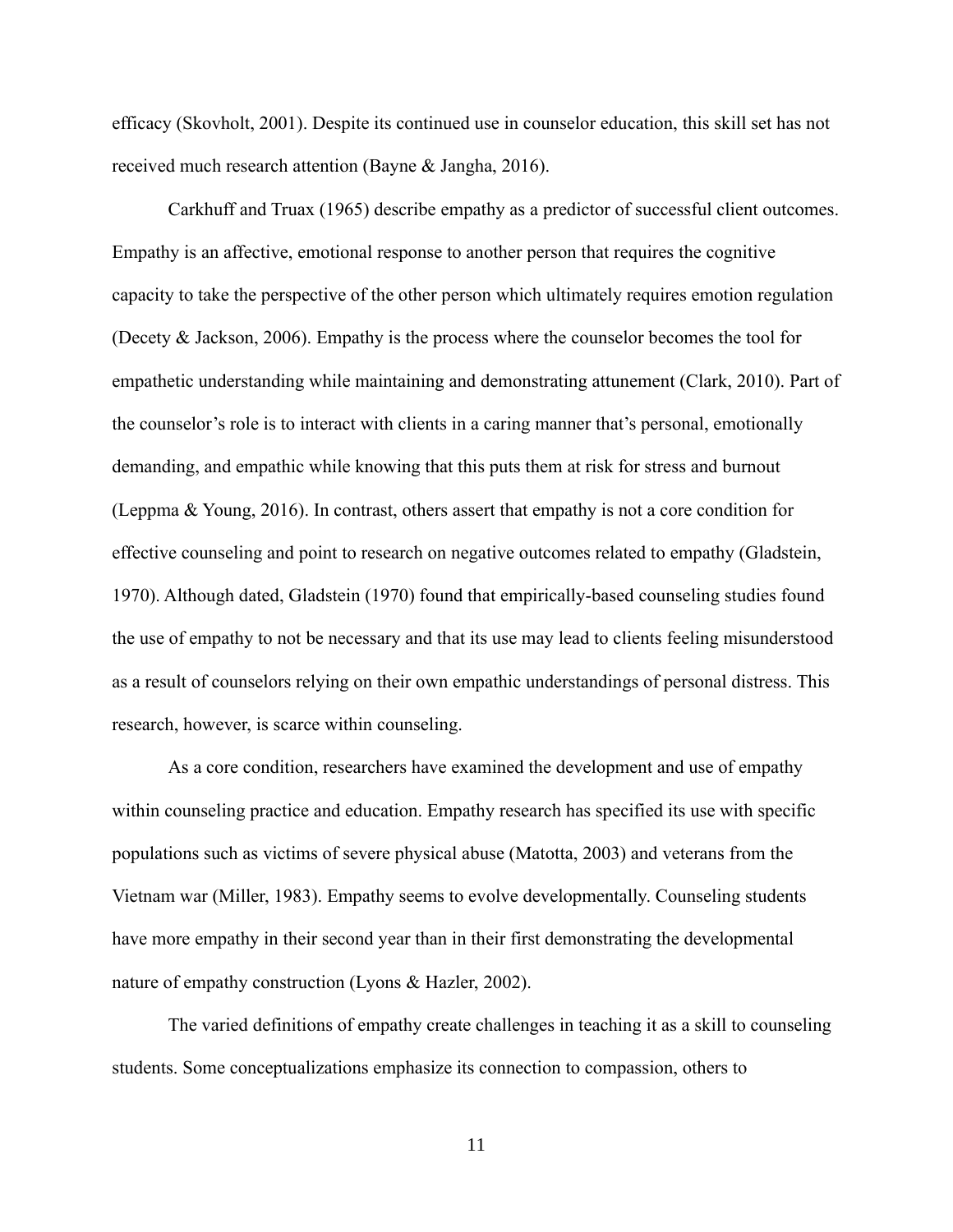perspective-taking, and finally, to affectively attune to experiences of the client (Clark, 2004; Singer & Lamm, 2009; Stepien & Baernstein, 2006). Empathy is "such a capacity requires that one mentally simulate the other's perspective using one's own neural machinery" (Decety & Jackson, 2006, p. 55). It might be that the same neural network responsible for acting and perceiving is activated in order to feel someone else's pain (Goldman, 2006). This type of neural overlap can cause anxiety and distress (Klimecki et al., 2014). While definitions of empathy vary in counseling practice and research, a common denominator is the skill set of taking the perspective of another in order to understand their emotions.

#### **Neuroscience Studies with Empathy**

In counseling, empathy is studied through self-report instruments, observation, and client response. All of these rely on perception and behavior. Neuroscience offers another view into the phenomenon of empathy. From this perspective, it is apparent that empathy extends beyond the affective experience of feeling others' pain and suffering. Within the brain, a predictable empathy pain network activates to allow for feeling others' pain through the first-hand experience. The empathy pain network is made up of the dorsal subdivisions of the bilateral anterior insula (AI), the mid-cingulate cortex, and the pregenual anterior cingulate cortex, which forms a 'core' neuronal network. This network show overlaps with the neural network activated by the firsthand experience of pain (Lamm et al., 2011).

In fMRI studies, empathy has shown to activate brain regions associated with reward (Singer et al., 2004) and emotional pain, but not physical. In other words, empathy allows for the sharing of emotions between people. The observation of emotional or physical pain is mirrored in the brain of the observer. The observer emotionally feels as if the pain is happening to them. In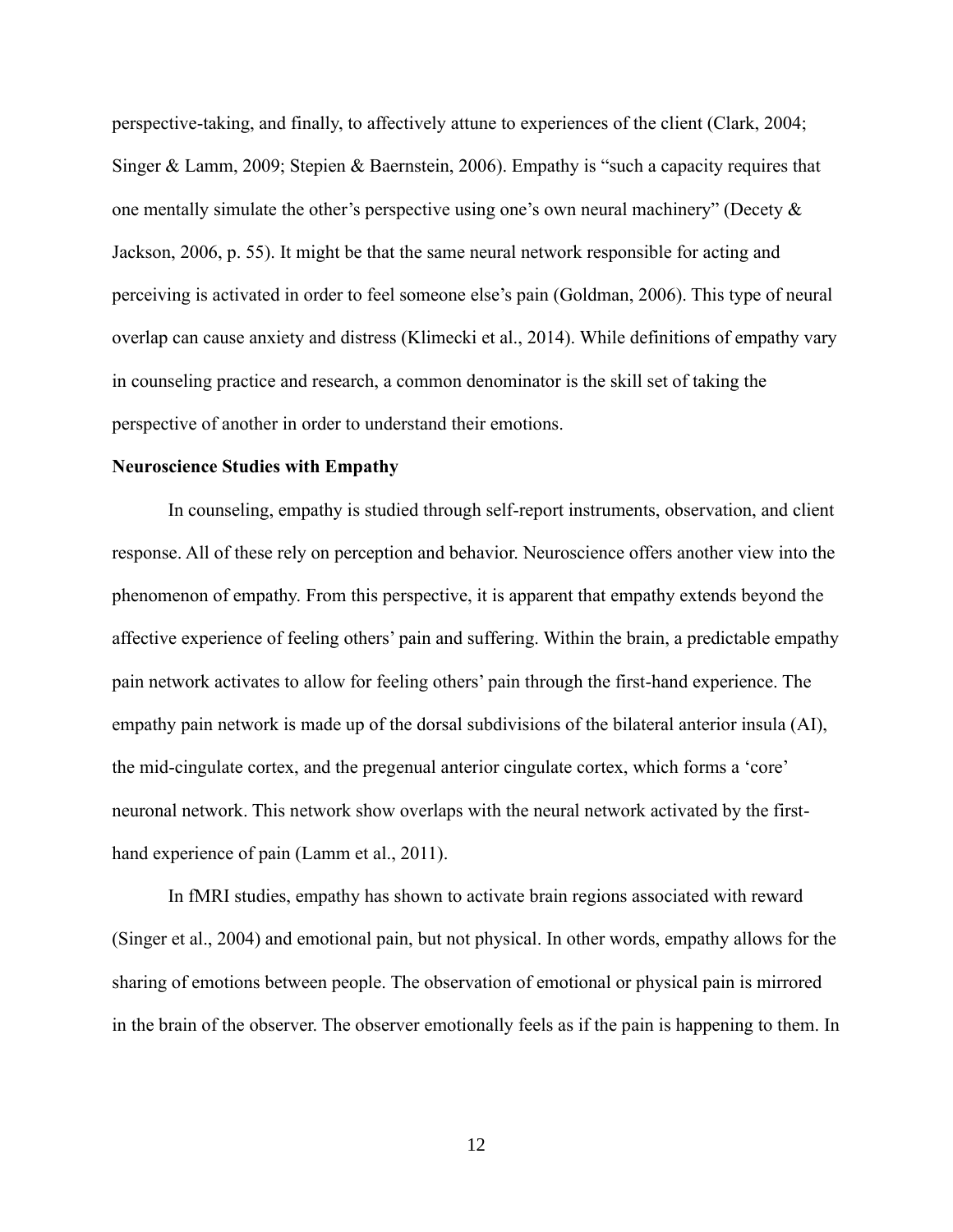contrast, the observer does not physically feel as if the pain is happening to them (Singer et al., 2004). The brain allows for affect sharing, but not shared physical responses.

#### **Emotional Regulation and Its Role in Empathy**

Emotional regulation allows for differentiation between self and other, to an extent, while experiencing empathy (Decety & Jackson, 2006). Counselors are consciously (controlled) or unconsciously (automatic), regulating emotions when working with clients. Emotional regulation (ER) requires the process of using empathy, managing countertransference, and navigating emotional responses to clients (Prikhidko & Swank, 2018). When counselors experience empathy, and the same neural networks activate in perceiving and experiencing, ER helps to separate the counselors' experiences from that of the clients.

Relatedly, counselors can experience anger towards a client or guilt when they believe they have not helped a client, or when experiencing emotions counter to what they believe the profession expects of them (Prikhidko & Swank, 2018). This shame can be associated with an outdated notion of compassion fatigue (Russel & Brickell, 2015). Research is lacking in the area of how counselors utilize ER in response to empathy and other emotional responses to self or clients. To reduce burnout, Savicki and Cooley (1982) recommend counselors to develop an attitude of detached concern which resides between overidentification and depersonalization. Perhaps this is more accurately describing the use of compassion in order to regulate emotions.

#### **Empathy Training**

While empathy is thought of as a disposition (Badenoch, 2008; Konrath et al., 2011), it is also a skill that can be taught (Ivey, 1971). Although empathy is frequently thought of as a core condition to successful client outcomes, it is not included in CACREP standards (CACREP, 2016). Instead, it seems to be a microskill taught in counselor education programs (Bayne &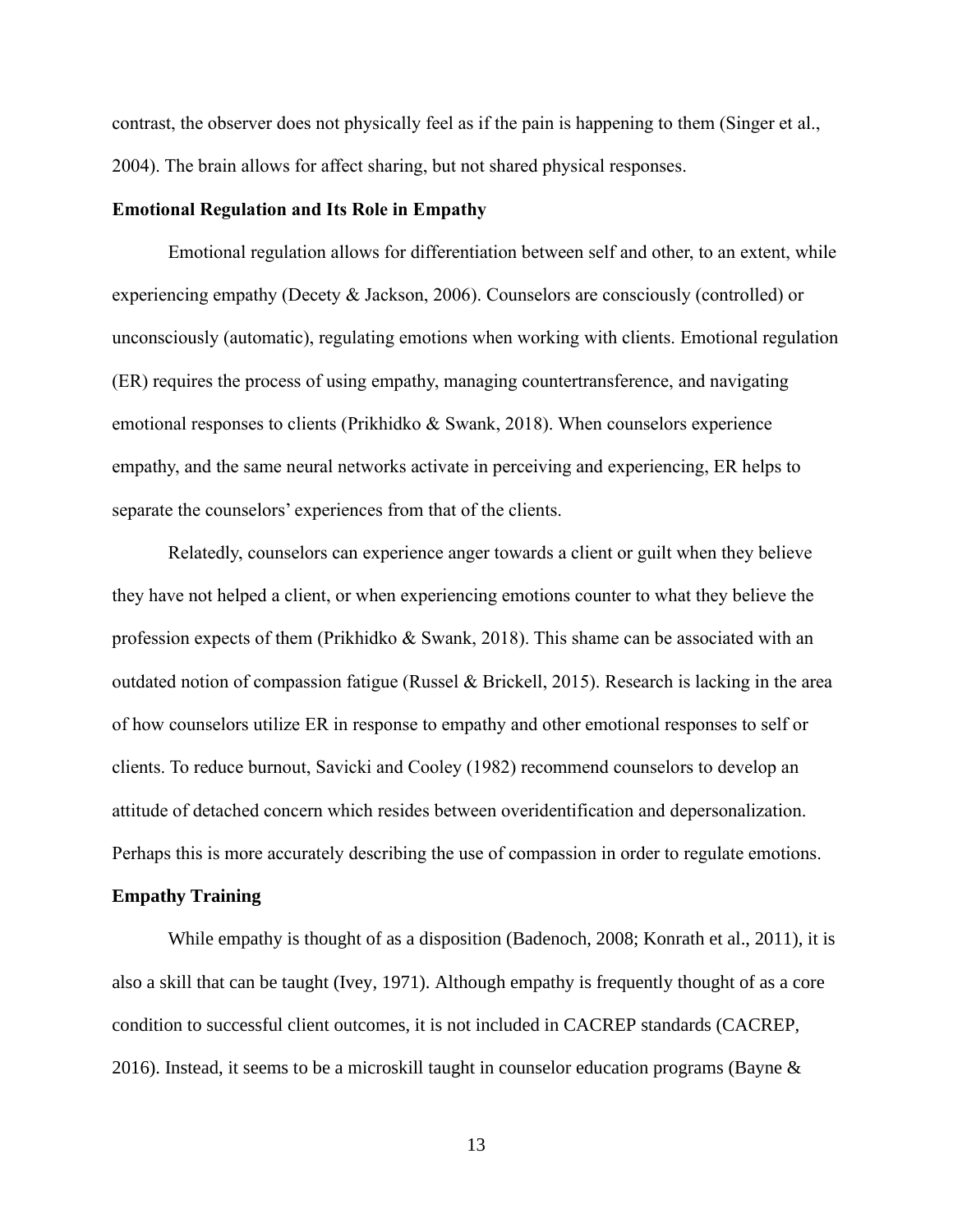Jangha, 2016). Empathy based responses require a specific skill set, training, and practice (Barrett-Lennard, 1986; Truax & Carkhuff, 1967). Furthermore, it's recommended that counselors-in-training are taught empathy not only through microskills training but given creative opportunities to practice empathy skills such as in improvisational activities in the classroom (Bloom et al., 2018).

There are various protocols for training in empathy. The empathy training provided in the study central to this research from Klimecki et al (2014) included multiple steps. First, participants were asked to consider their own suffering followed by identifying with someone else's suffering. To do this, participants were asked to share the suffering of someone they were close to, then a neutral person. To facilitate this, participants were encouraged to use statements such as "I share your suffering" and "I see your pain". Participants were then asked to extend the affective resonance with others, a neutral person, and then strangers or human beings in general.

In contrast to compassion training, pedagogy around empathy skill building is inconsistent. This seems consistent with the counseling professions inconsistencies in how empathy is defined. Since empathy is a multi-dimensional phenomenon (i.e., cognitive empathy, affective empathy, and behavioral empathy) trainings seem to target these dimensions differently. In a meta-analysis of 18 randomized controlled trials, empathy training was found to be scientifically effective at increasing dimensions of empathy regardless of the type of empathy measure used (van Berhout & Malouff, 2016). It is worth noting that scales that broadened the scope of empathy to include emotional states such as warmth and caring (which are typically associated with compassion) produced less statistical results that studies that measures empathy as understanding and feeling the emotions of another person. Additionally, Studies where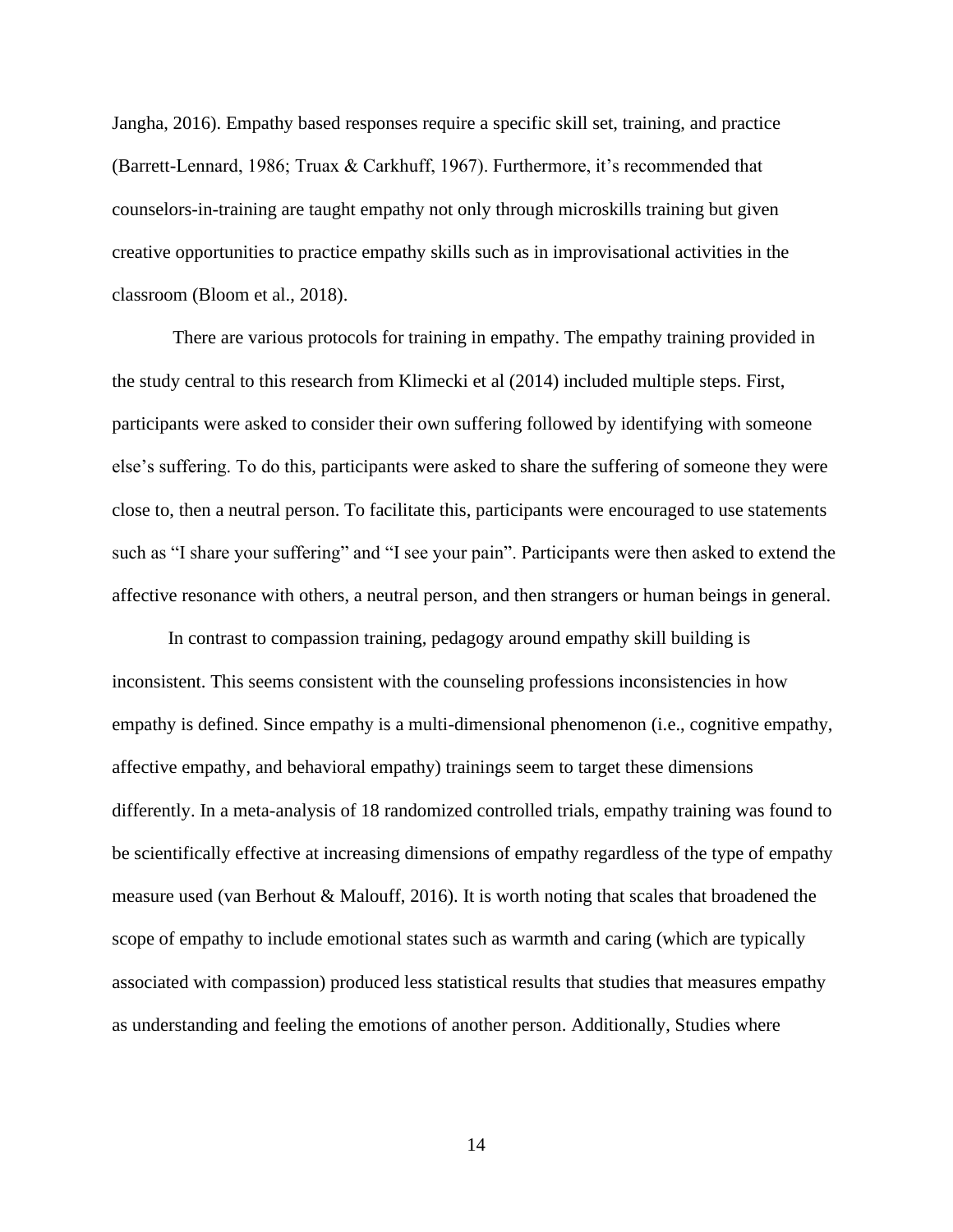empathy training included instruction, modeling, practice, and feedback yielded slightly higher effect sizes.

#### **Compassion**

Empathy and compassion are frequently referenced as interchangeable terms to describe a caring attitude towards others. While there are some similarities, contemplative neuroscience helps to delineate between the two as separate neural systems in the brain with very different results. Consistent across definitions, empathy involves taking the perspective of another person to feel "as-if". In contrast, compassion simply notices the suffering in another person with a desire to alleviate the observed suffering. Compassion has a long history as part of the contemplative traditions (Gu et al., 2017). As a result of the West's adoption of mindfulnessbased practices, compassion towards self and others has gained traction within the counseling profession (Leppma & Young, 2016). Compassion has been defined simply as an awareness of others suffering along with a wish to relieve it (Gilbert, 2009). Wispe's (1991) definition is similar but includes a non-judgmental perception towards others. Kanov et al. (2004) conceptualizes compassion as embodying three facets: noticing (awareness of suffering), feeling (empathic concern), and responding (the desire to alleviate suffering).

Similarly, Neff (2003), in keeping with most contemplative traditions, focused on directing compassion towards oneself that also included three dimensions: kindness (nonjudgmental towards oneself), mindfulness (awareness of distress), and common humanity (seeing one's suffering as part of the human condition). Strauss et al. (2016) defined compassion based on five components: recognizing suffering; understanding the universality of suffering in human experience; feeling empathy for the person suffering and connecting with the distress(emotional resonance); tolerating uncomfortable feelings aroused in response to the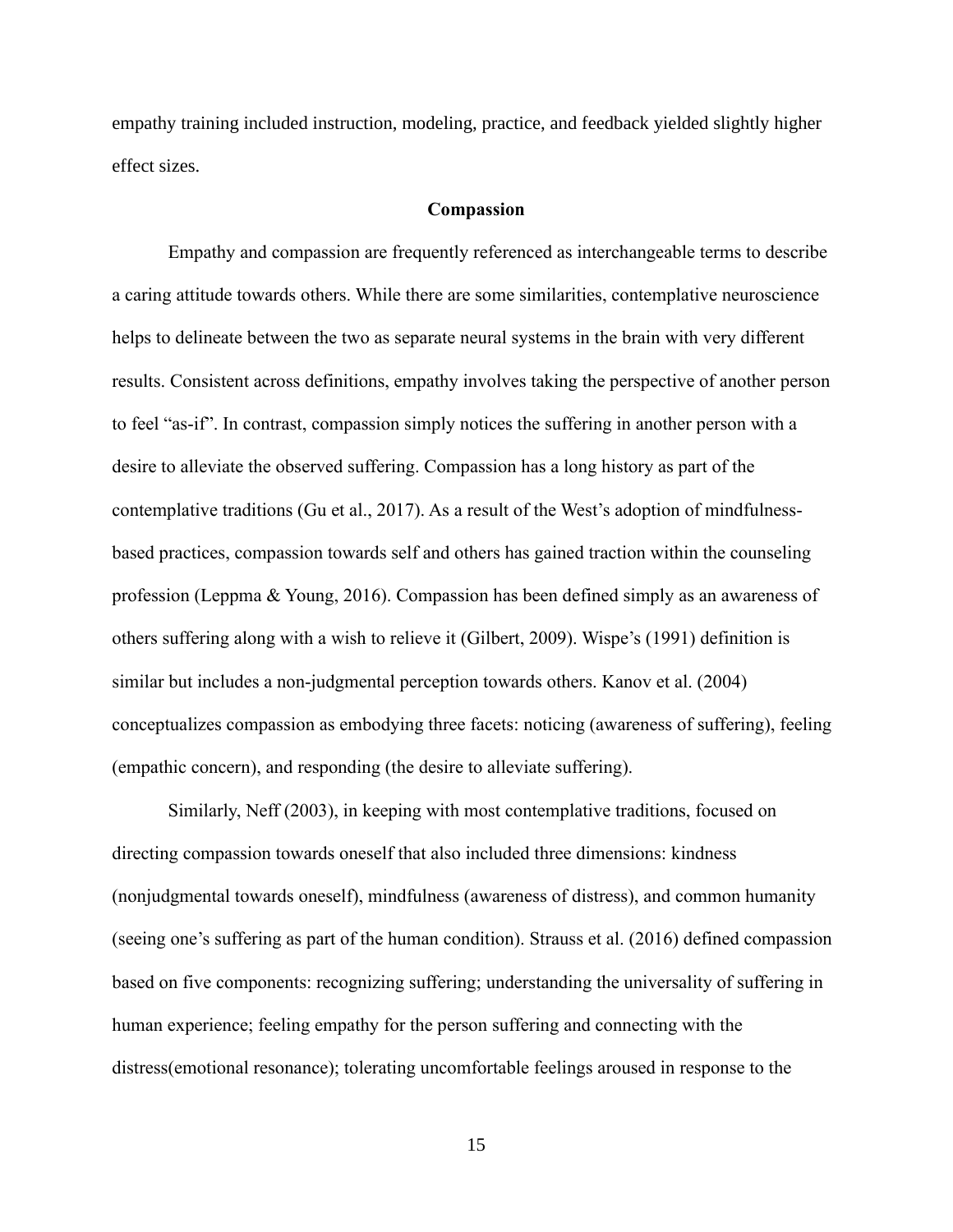suffering person so remaining open to and accepting of the person suffering, and motivation to act/acting to alleviate suffering. Lown (2016) defines compassion as an emotional state, with associated behaviors involved in recognition and empathy towards others suffering along with a relational action to change the conditions.

The Dalai Lama (2005) suggests that loving-kindness and wisdom are integral aspects of compassion. Wisdom, he believes, is in understanding the nature of one's suffering and the wish to free them, and loving-kindness is the deep intimacy and empathy that is experienced with others. While definitions differ in the level of cognitive processes or affective states, most are similar in the awareness of the suffering of others and the wish to change it (Khour, 2019). Generally speaking, compassion requires a motive to detect and approach suffering, with a commitment to try and alleviate or prevent it (Gilbert, 2019).

While empathy and compassion have some cross-over, empathy is the experience of feeling 'as if' and compassion 'feels for' (Singer & Klimecki, 2014). Compassion requires maintaining the self-other distinction while recognizing suffering with a wish to change it. Beyond definitions, the neural structures vary between each state.

Compassion likely has evolutionarily served as a neurophysiological care-giving quality (Brown & Brown, 2015; Marsh, 2019; Mayseless, 2016). Recent studies suggest that compassion training can lead to empathic accuracy (Mascaro et al., 2013); increase prosocial behavior (Leiberg et al., 2011); and helps to foster positive emotions toward people who are suffering (Klimecki et al., 2012). Expert meditation practitioners show more significant empathic neural responses when exposed to suffering (Lutz et al., 2008). Functionally, it underlies care, connection, and improved social abilities (Ferrari et al., 2019; Seppälä et al., 2017; Kirby et al., 2017a,b; Kirby, 2017; Strauss et al., 2016).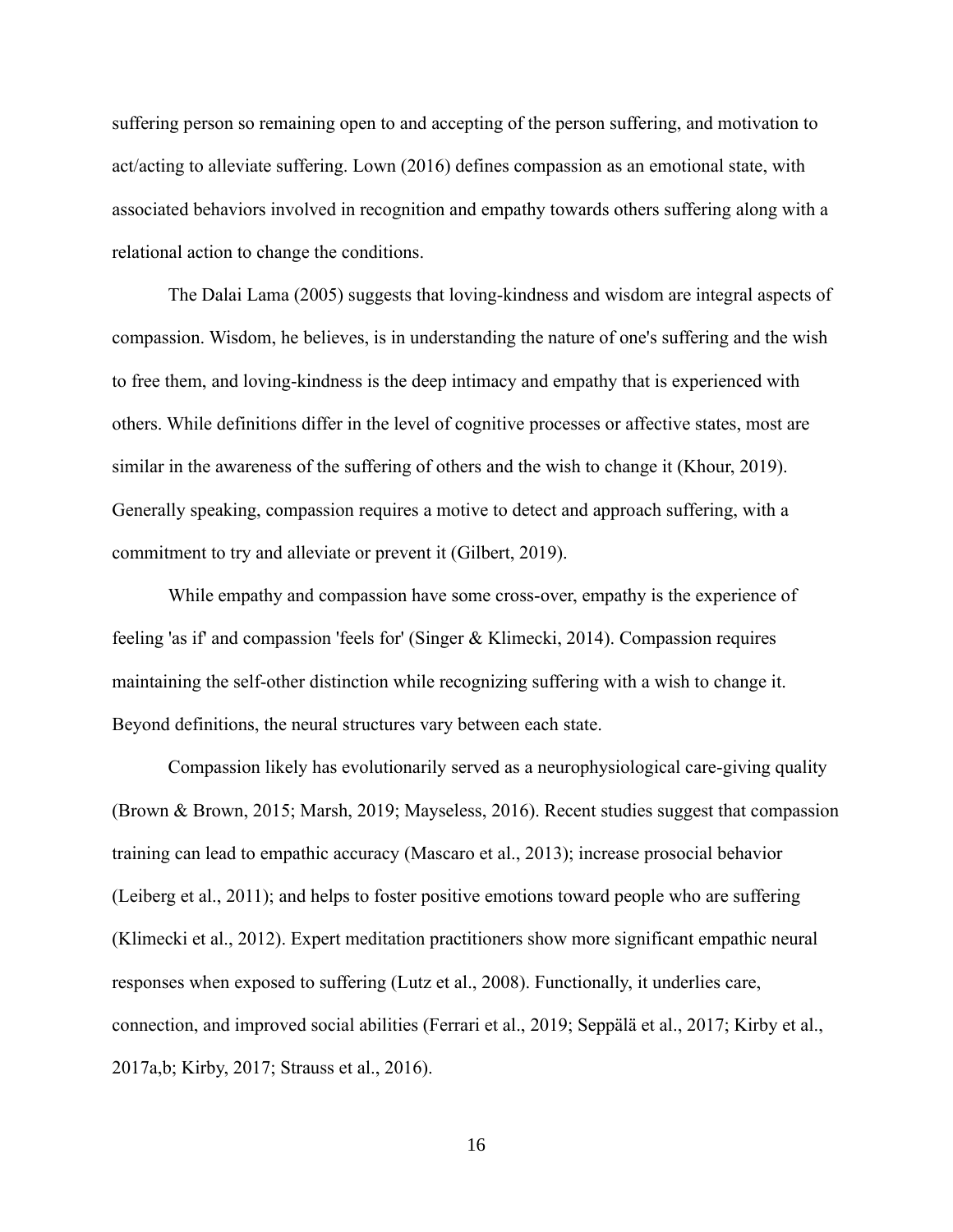In a recent study, two weeks of compassion training enhanced altruistic behavior toward a victim encountered outside of the training context. Functional magnetic resonance imagery (fMRI) was used to investigate whether increased altruism produced neural changes in response to suffering (Weng et al., 2013). With increases in altruistic behavior, fMRI's showed increased activation in the right inferior parietal cortex (IPC) and right dorsolateral prefrontal cortex (DLPFC). This study provided further evidence for neuroplasticity in the neural circuitry that supports compassion and altruism. Importantly, the IPC, which has been implicated in the mirror neuron system (Gallese et al., 2004), was found to be a unique neural marker induced by compassion training. This area may point to an increased simulation of the suffering of others. Of additional interest, the pattern of neural changes after short term compassion training suggests that increased altruistic behavior is achieved by enhancing neural mechanisms that support the understanding of others' states, greater fronto-parietal executive control, and up-regulation of positive emotion systems (Weng et al., 2013). Compassion in response to distressing situations differs from other ER strategies, which involve an active downregulation of negative affect (Gross, 2002). It is worth pointing out that emotional regulation as a result of compassion training does not appear to be a secondary process (as in empathy) but an integral part of the neural mechanisms that increase altruistic behavior.

In further exploration Kilimecki et al. (2014) investigated the emotional regulation capacity of compassion and the neural plasticity of augmenting levels of empathy. In their study, participants underwent empathy training. As a result of empathetic responses, the participants had increased negative affect in responses to others' distress and brain activations in the anterior insula and anterior midcingulate cortex brain regions previously associated with empathy for pain. These results align with a previous cross-sectional meta-analytic findings on a the role of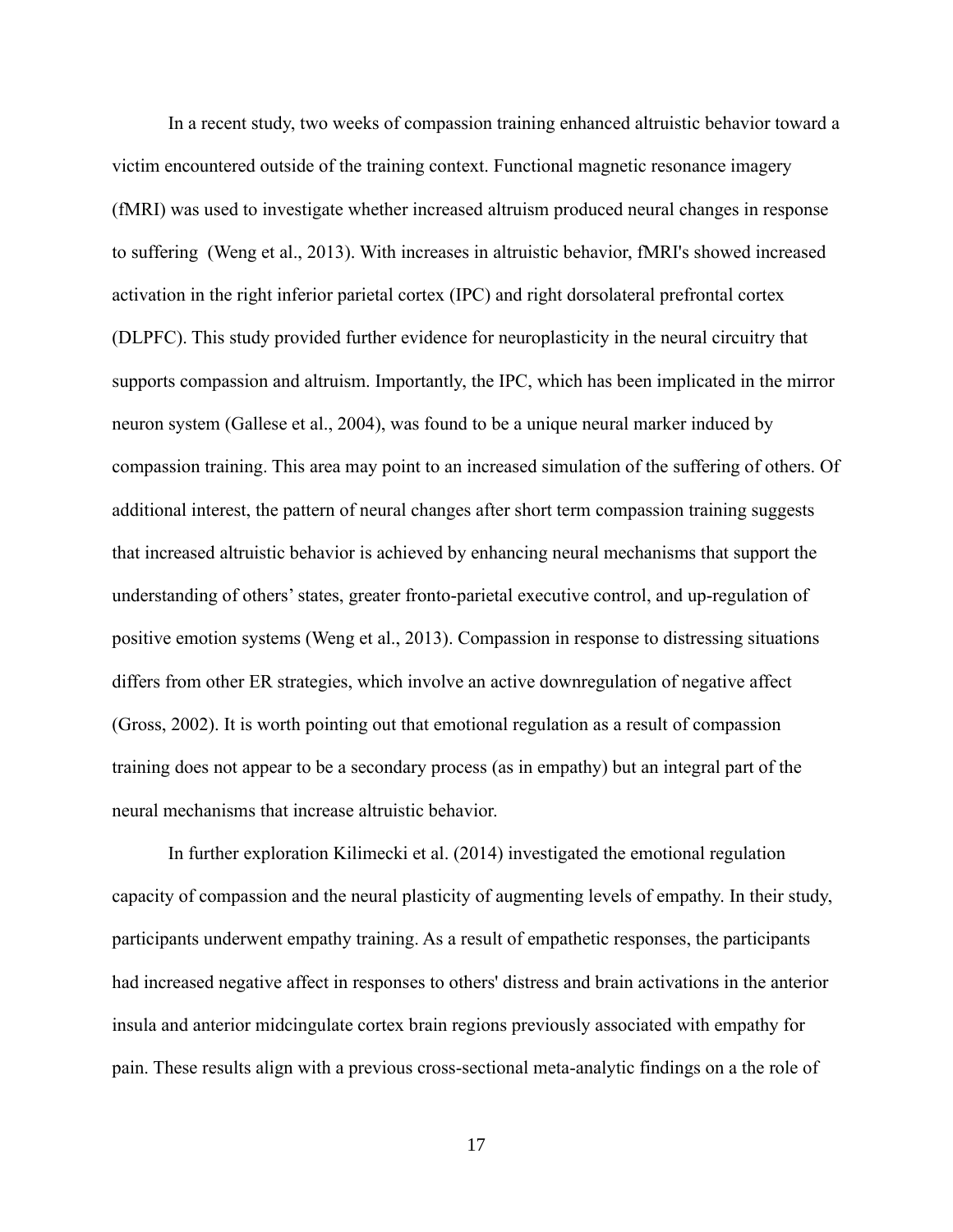insula and aMCC in empathy for pain (Fan et al., 2011; Lamm et al., 2011), as well as their involvement in self-experienced pain, and negative affect in general (Beckmann et al., 2009; Lamm et al., 2011; Shackman et al., 2011). Activation in AI and aMCC has repeatedly been found to covary with negative affect ratings, both when observing others suffering or during selfexperienced pain (Jackson et al., 2005; Cheng et al., 2007; Lamm et al., 2007; Saarela et al., 2007; Singer et al., 2008; Akitsuki & Decety, 2009).

The same participants in Kilimecki et al. (2014) study then underwent compassion training. In contrast to empathetic responses, subsequent compassion training seemed to reverse the negative affect and increase the self-reports of positive affect. Compassion training increased activations in a nonoverlapping brain network spanning ventral striatum, pregenual anterior cingulate cortex, and medial orbitofrontal cortex, which are associated with positive affect (Kringelbach & Berridge, 2009), affiliation (Strathearn et al., 2009) and reward (Haber & Knutson, 2010). Empathy training not only induced painful and distressing experiences but also increased the susceptibility to negative feelings in response to everyday life situations.

Compassion training reversed these effects. Compassion and loving-kindness training have been found to increase general levels of positive affect in daily life (Fredrickson et al., 2008). From this, they concluded that compassion training might provide a coping strategy to strengthen resilience and overcome empathic distress (Klimecki et al., 2014). As compassion does not rely on the temporary denial of the negative nature of events, one hypothesis would be that compassion training would stop ripple effects, as observed in the amygdala after intentional emotion regulation (Walter et al., 2009).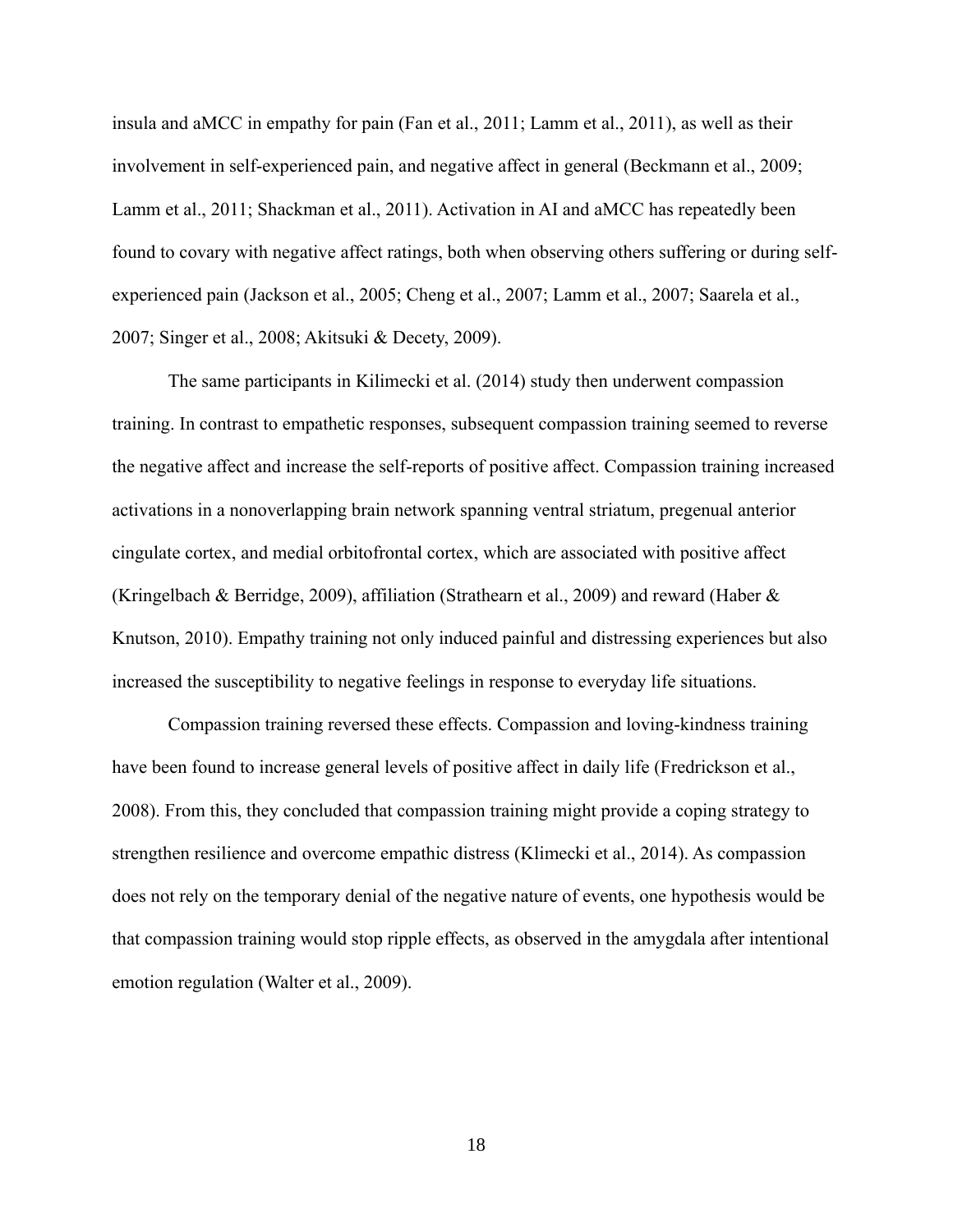#### **Self-compassion**

As reviewed compassion often involves a form of self-compassion. In Eastern contemplative practices of compassion, self-compassion is an inherent part of compassion. In Western students, self-compassion has been difficult to learn. Self-compassion in Westerners has not been an inherent piece of understanding compassion practices. Culturally, self-compassion is low in the United States compared to other countries, such as Thailand (Neff et al., 2008). For this reason, practices in the West differentiate self-compassion from compassion towards others.

Thuptem Jinpa, the Dalai Lama's English translator encountered this phenomenon while working with scientists at Stanford University. Together, they were building a Compassion Cultivation Training (CCT) at the Center for Compassion and Altruism Research and Education (CCARE) program for Westerners. It became apparent than the training program needed modification because self-compassion was an assumed disposition, or skill, that was already held by the participants. It was not.

> We were surprised when we started the compassion cultivation work that we couldn't start with the traditional Buddhist compassion meditations, because the first step is based on an understanding that self-care and self-compassion are instinctual. But we found that many of our Western students needed additional help to learn to have self-compassion; they couldn't start with this as step one! (Jinpa, 2020)

Together, the combined practices of self and other compassion equal the standard compassion practice consistent within contemplative traditions.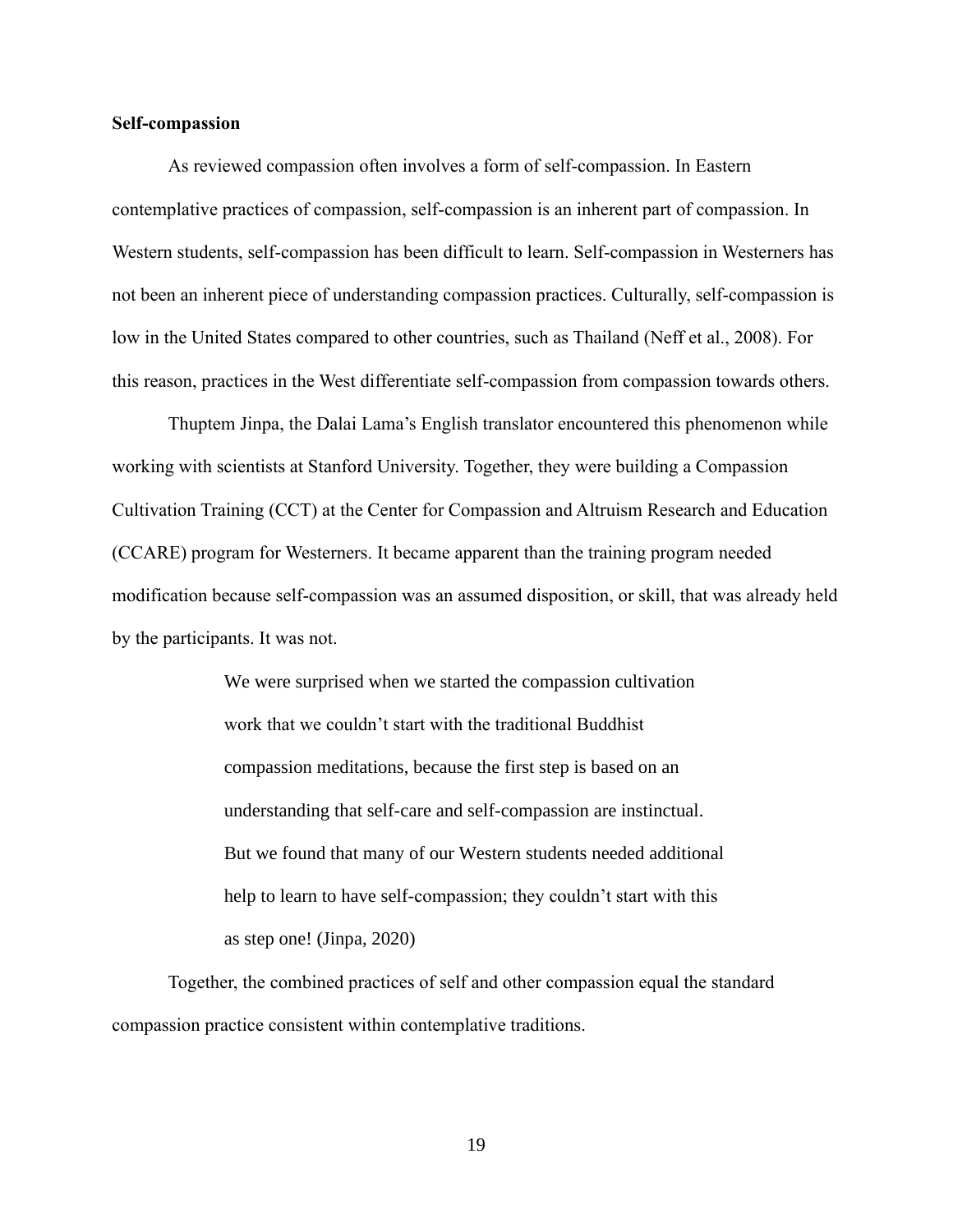Self-compassion involves the practice of being understanding and kind, and assuming a supportive stance towards oneself during pain or failure rather than being self-critical (Berking  $\&$ Whitley, 2014). It is a way of relating to oneself in times of suffering with greater mindfulness and less overidentification with thoughts and feelings with an increase in self-kindness, reduced self-judgment, increased feelings of common humanity and decreased isolation (Neff, 2003b).

Self-compassion has been widely studied and shown to improve mental health. Selfcompassion skills have been found to promote resilience and mediate against mental health problems (Golbert et al., 2004; Trompetter et al., 2017), counteract self-criticism in individuals with depression (Ehret et al., 2015; Kaurin et al., 2018), increase resilience and compassion satisfaction and decreasing secondary trauma and burnout in a sample of nurses (Delaney, 2018), reduce emotional discomfort in divorce (Sbarra et al., 2012), mediate the relationship between family/cognitive factors and well-being (Neff & McGhee, 2010), aid in emotional regulation difficulties in psychologists (Finlay-Jones et al., 2015), and predict emotional well-being in doctors (Sabir, et al., 2018).

There is some evidence that self-compassion lowers the body's nervous system reaction to stress. Individuals with high self-compassion showed lower stress-induced reactivity of salivary alpha-amylase (sAA), an indicator of sympathetic nervous system activation (Breines et al., 2015). The sympathetic nervous system reaction is correlated with stressful experiences. This suggests that self-compassion, on a biophysical level, may serve to regulate emotional reactivity and act as a buffer against traumatic events, crisis situations, and psychopathology by reducing the body's physiological reaction to stress. This process may explain the role that resilience may have in buffering against burnout.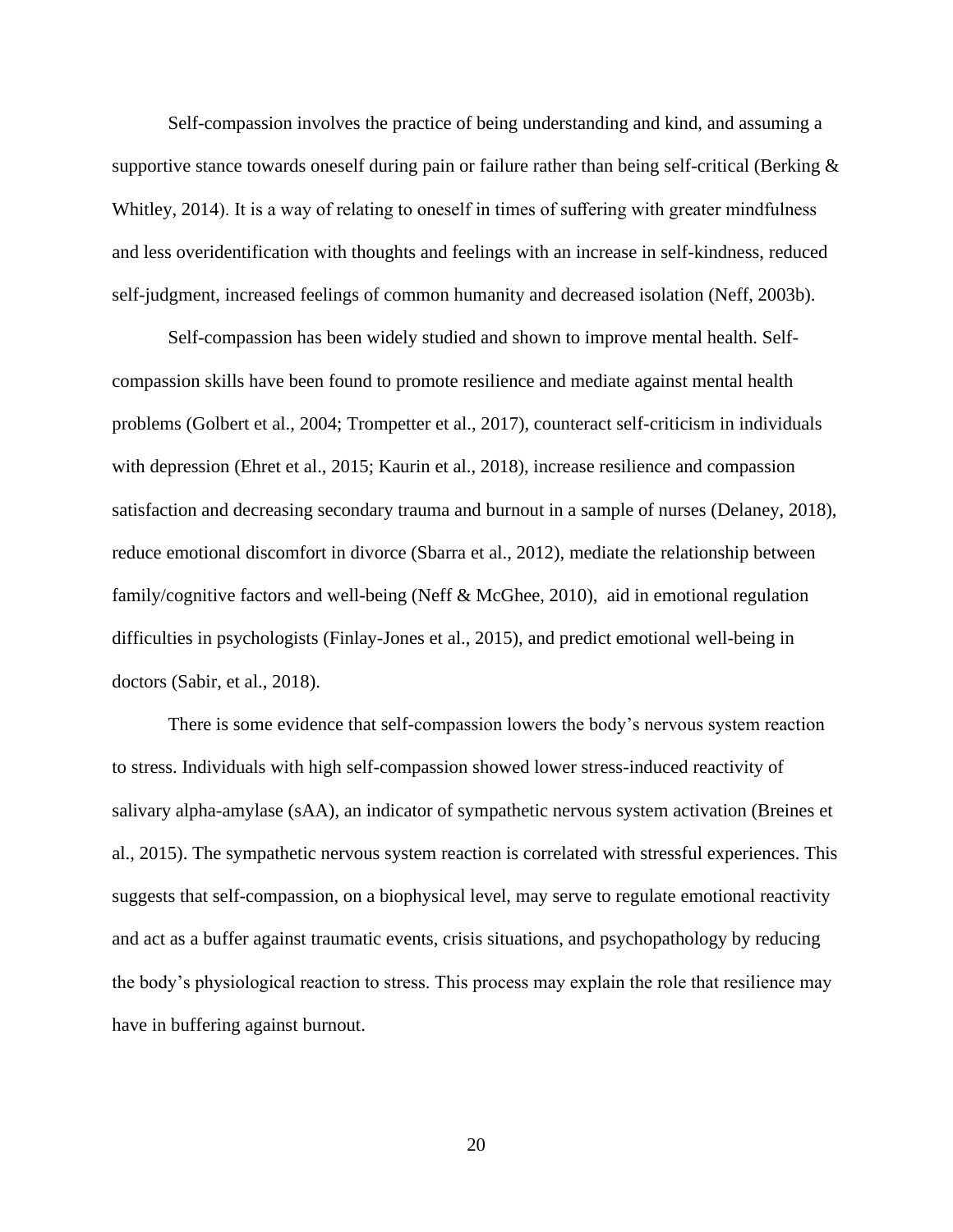#### **Compassion in Counselor Education & Practice**

As the counseling profession begins to embrace contemplative practices, various aspects of compassion have begun to be integrated into counselor education research and practice. Compassion-focused therapy (CFT) is the third wave of psychotherapy to treat disorders, anxiety, and depression (Pauley & McPherson, 2010). CFT is a combination of social, developmental, and Buddhist psychologies and neuroscience (Sadeghi et al., 2018).

Portions of Loving-kindness meditation (LKM) (Salzberg, 1995) were used in several of the compassion training and subsequent fMRI studies (Klimecki et al., 2014). Lepmma (2012) recommends using LKM within counseling. Interestingly, recent compassion studies in counselor education use compassion as a means of increasing empathy. Fulton and Cashwell (2015) found that compassion (toward others) was the only significant predictor of affective empathy, whereas both awareness and compassion (toward others) were significant predictors of cognitive empathy. Leppma and Young (2016) found that counseling students who received LKM as an intervention experienced an increase in dimensions of empathy. Results also suggested a significant relationship between the quantity of meditation and perspective-taking. Selfcompassion interventions have also been recommended for counselor educators to mentor mothers in academia to help cope with their emotional stressors (Solomon & Barden, 2016).

Compassion may provide an antidote for self-expectations of counselors. In a study examining levels of burnout among psychotherapists (N=264), results included finding irrational beliefs that one should operate at peak competency and efficiency with all clients at all times (Deutsch, 1984). According to Gerber, et al. (2015) self-compassion is an integral aspect of compassion practice. In reference to Deutsch's (1984) study, it is curious as to whether compassion practice might mitigate self-imposed expectations among therapists. Such a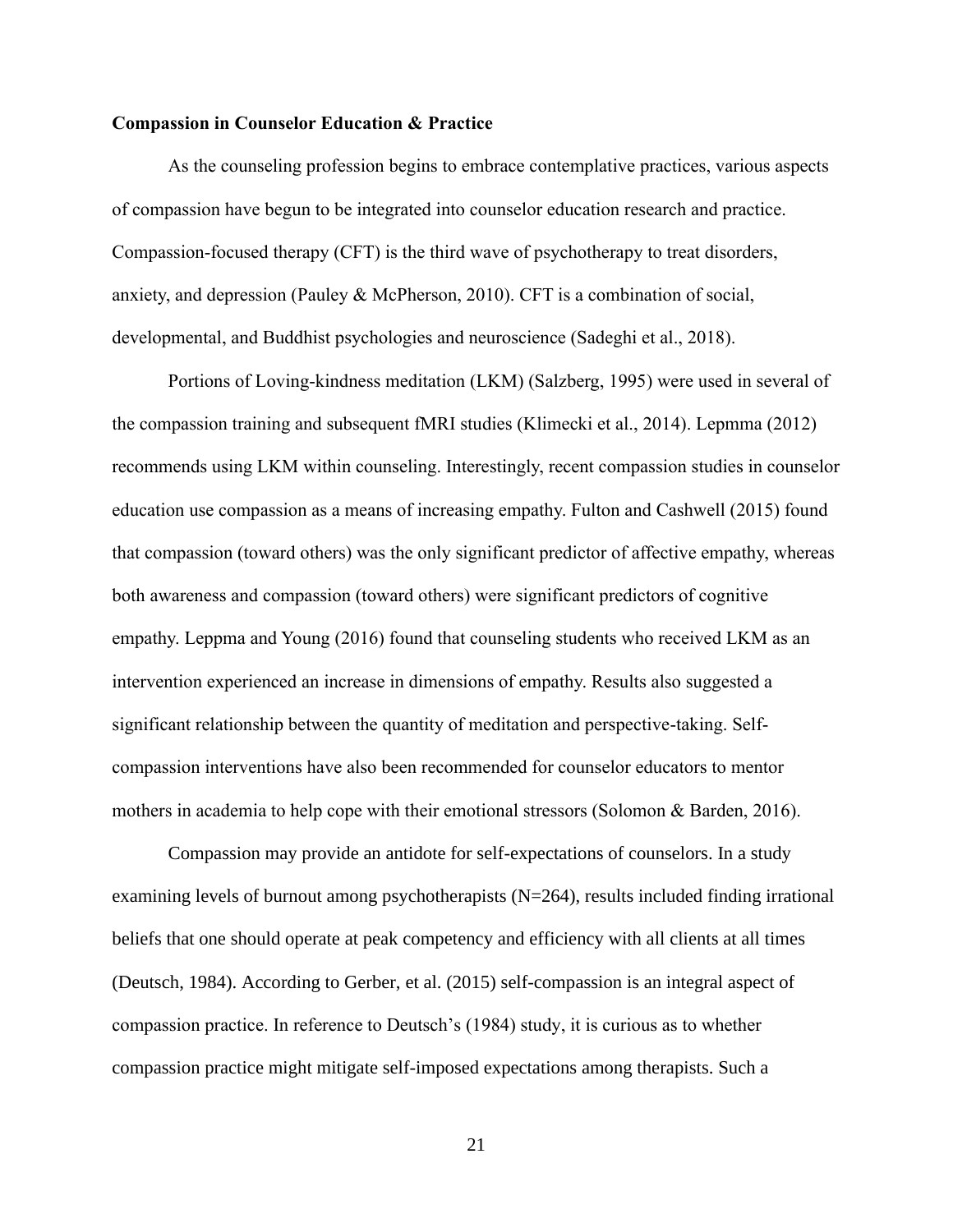phenomenon may contribute to counselor resilience in that kindness towards self may weaken the impact of resulting upset when self-expectations are not met.

#### **Compassion Training**

There are various protocols for training in compassion. The empathy training provided in the study central to this research from Klimecki et al (2014) was founded on loving kindness practice consistent with Eastern contemplative traditions. Participants were asked to visualize their own suffering and to relate to it with warmth and care. To foster this, participants were trained to use statement such as "May I be safe". Participants were asked to extend this practice to self, a close person, a neutral person, and finally to strangers or other human beings in general. These practices are carried out in-person and in silence. The goal of the training was to foster the participants ability and capacity to experience warmth and caring when faced with ones own suffering or the suffering of others.

Most studies use some form of loving kindness meditation in compassion training. This is most likely because it is a core mindfulness and meditation practice to increase compassion in contemplative practices. The fact that Leppma and Young (2016) included empathy training as part of the study further supports the need for studies examining the differences between empathy and compassion trainings and their consequences. In a quasi-experimental study of counseling students  $(N=)$  loving kindness meditation was also offered as a form of compassion training (Leppma & Young, 2016). Training consisted of psychoeducation of meditation and counselor wellness, mindfulness and loving kindness practice, psychoeducation on how thinking patterns impact wellness, and psychoeducation on connectedness and empathy. While the intention of the training was to teach compassion skills through loving kindness meditation, it appears that empathy training was also introduced. Outcome measures of the study suggested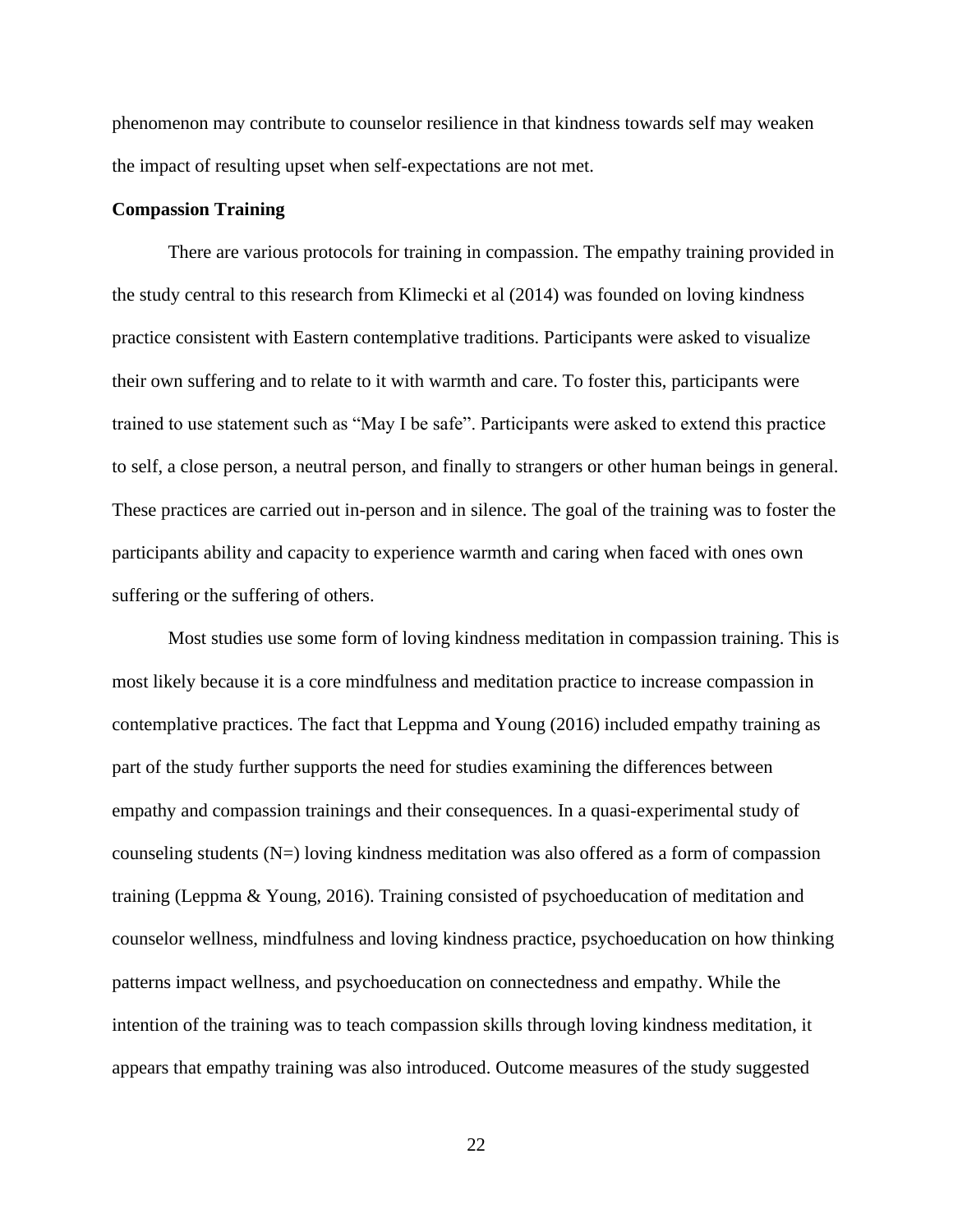that wellness interventions with a loving kindness (compassion) component increase cognitive empathy in counseling students.

#### **Burnout**

Burnout, first described by Freudenberger (1974), is a psychological syndrome occurring after exposure to long-term interpersonal and emotional stress at work. It is often defined as a function of experiencing chronic interpersonal and emotional stressors within a professional environment which leads to overload (Puig et al., 2012). It is thought to contain three dimensions: emotional exhaustion, depersonalization, and reduced personal accomplishment (Maslach & Jackson, 1981). It entails a process of psychological reaction to stress at work over long periods of time (Schaufeli & Maslach, 1993). It is influenced by individual and contextual factors (Leiter & Maslach, 2003).

Other ways of conceptualizing burnout focus more on the impact it has on an employee rather than direct experience. The World Health Organization classifies burnout as an occupational phenomenon that arises from workplace stress that cannot be managed effectively and results in a change in health status (WHO, 2019). The organization characterizes it with three dimensions: feelings of energy depletion or exhaustion; reduced professional efficacy; increased mental distance from one's job and feelings of negativism or cynicism related to one's job.

#### **Burnout in Counselors**

Compared to other professionals, people in helping professions are thought to be more likely to experience burnout (Maslach & Coldberg, 1998). Professional Counselors have frequent exposure to clients with complex and challenging life events. Between 82% and 94% of clients in treatment report having some form of trauma experience (Bride, 2004). From this, counselors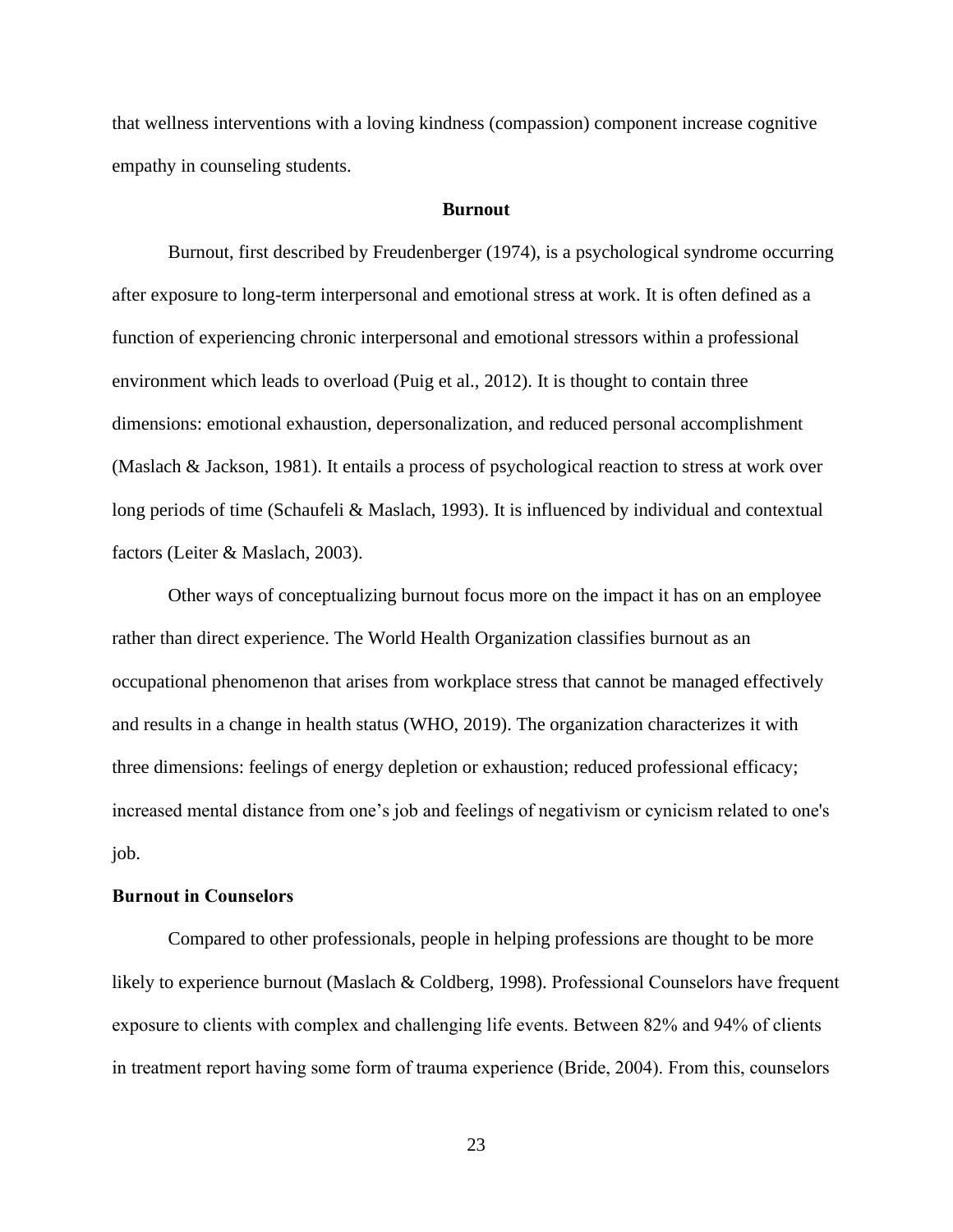are susceptible to vicarious trauma which may contribute to social withdrawal, anxiety, depression, and a more rigid belief system (Saakvitne & Pearlman, 1996). At the least, counselors are at risk of burnout. Counselor burnout can increase experiences of cynicism towards clients and the profession (Gündüz, 2012). Burnout can also result in mental health problems such as exhaustion, fatigue, anxiety, depression (Killian, 2008) depersonalization, and a reduced sense of personal accomplishment (Maslach, et al., 1996).

In the counseling field, compassion fatigue has been used interchangeably with terms such as burnout. Research has indicated that novice counselors re at a higher risk for compassion fatigue (Lyndall & Bicknell, 2001; Sheehy et al., 2009). The term compassion fatigue was first coined by Joinson (1992) when she noticed the paradox that the same characteristic that led to nurses pursuing the field ultimately put the nurse at risk for this form of burnout. Figley (1995) adopted the terminology to further the description of secondary stress disorder in those who treat the traumatized, such as in counselors.

#### **Impact on Client Care as a Result of Counselor Burnout**

Burnout is thought to be a factor that threatens counselor wellness and contributes to impairment. Burnout can lower the quality of care provided by the counselor (Salyers et al., 2014). In addition, impairment in counselors can also lead to ethical violations (Lawson, 2007). Counselors who are unwell, or impaired, are more likely to cause harm to clients (Lawson et al., 2007). Specifically, counselors with high levels of anxiety are less competent and capable in their practice (Bandura, 1956; Kelly et al., 1989). Partially due to this, the American Counseling Association Code of Ethics requires counselors to monitor and seek assistance concerning their wellness (American Counseling Association [ACA], 2014). Ideally, counselor educators can teach helping skills to prevent burnout in counselor trainees before impairment begins. Little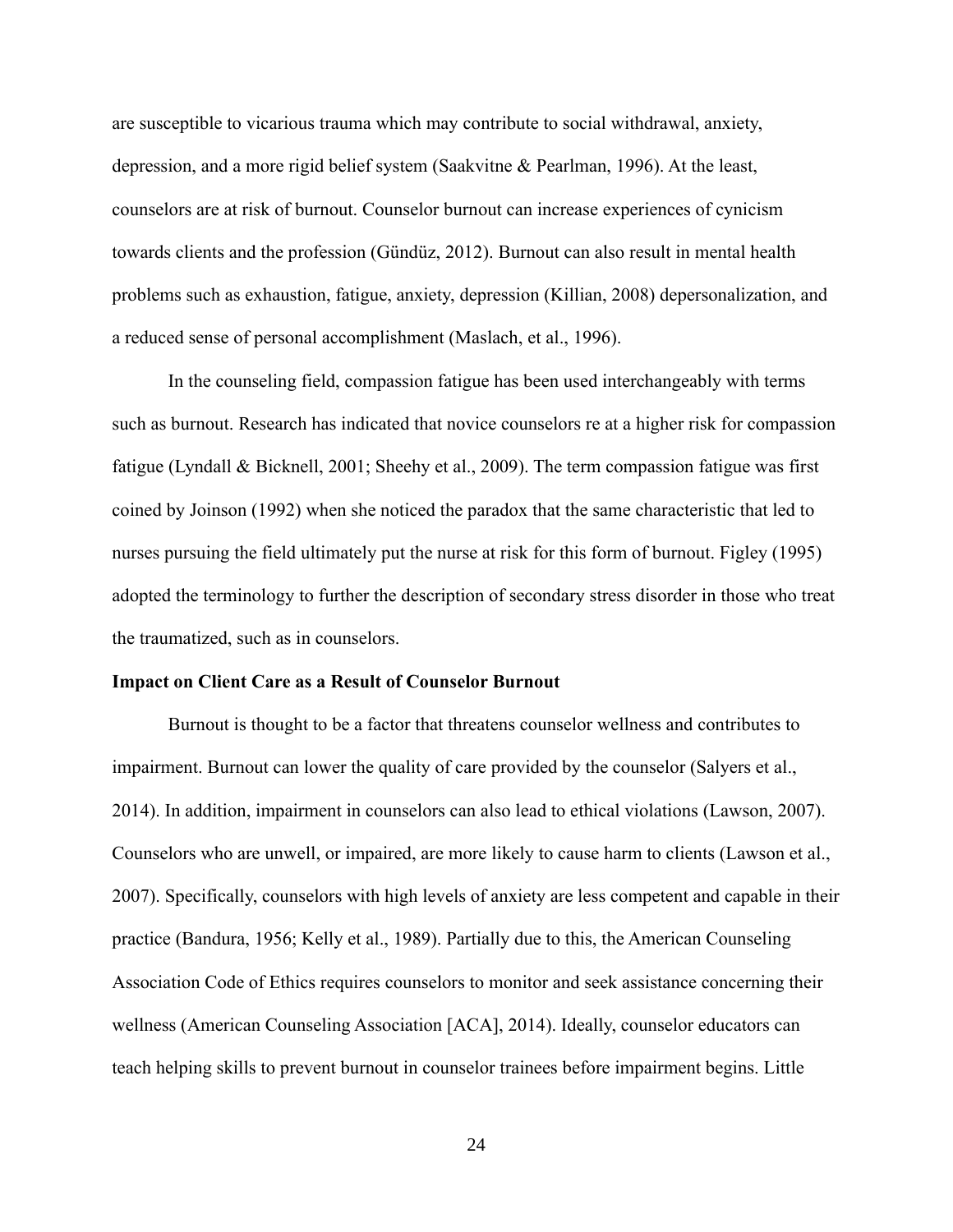research is available regarding empirically-based methods of reducing burnout in counselors in order to help protect counselor and client.

### **Resilience**

Osborn (2004) called for a shift in counseling from prioritizing burnout prevention, which can deplete resources, to focusing on counselor stamina, resiliency, and endurance. Resilience is a process of environmental influences that serve to protect individuals, or help them bounce back from, the harmful psychological effects of severe stress, enabling them to lead satisfying lives (Bogar et.al., 2006). Resilience is characterized as the ability to adapt to or recover from the perception of adversity (Hodges et al., 2008). It can be inherent, genetic, or learned (Wagnild, 2009). The Resiliency Model describes stages of "biopsychospiritual homeostasis, interactions with life prompts, disruption, readiness for reintegration and the choice to reintegrate resiliently, back to homeostasis, or with loss" (Richardson et al., 1990, p. 310). Wagnild, and Young (1990) identified 5 factors of resilience, termed the Resilience Core, which consists of purpose, perseverance, equanimity, self-reliance, and existential aloneness (authenticity). Resilience has been found to be a predictor of lower psychological distress, burnout, and secondary traumatic stress (Harker, et al., 2016).

A survey of mental health professionals ( $N = 148$ ) found mindfulness as a significant mediator between well-being and self-care (Richards et al., 2010). In another study of counselors  $(N = 98)$  daily spiritual experiences and gratitude were significant negative predictors for burnout (Browning et al., 2019). Klimecki et al. (2014) found compassion led to positive affect after research participants experienced burnout as an effect of empathy training. From this, it was theorized that compassion practice may promote resilience. Two of the hypotheses in the current study are in response to the theory that compassion may promote resilience. Counselors, since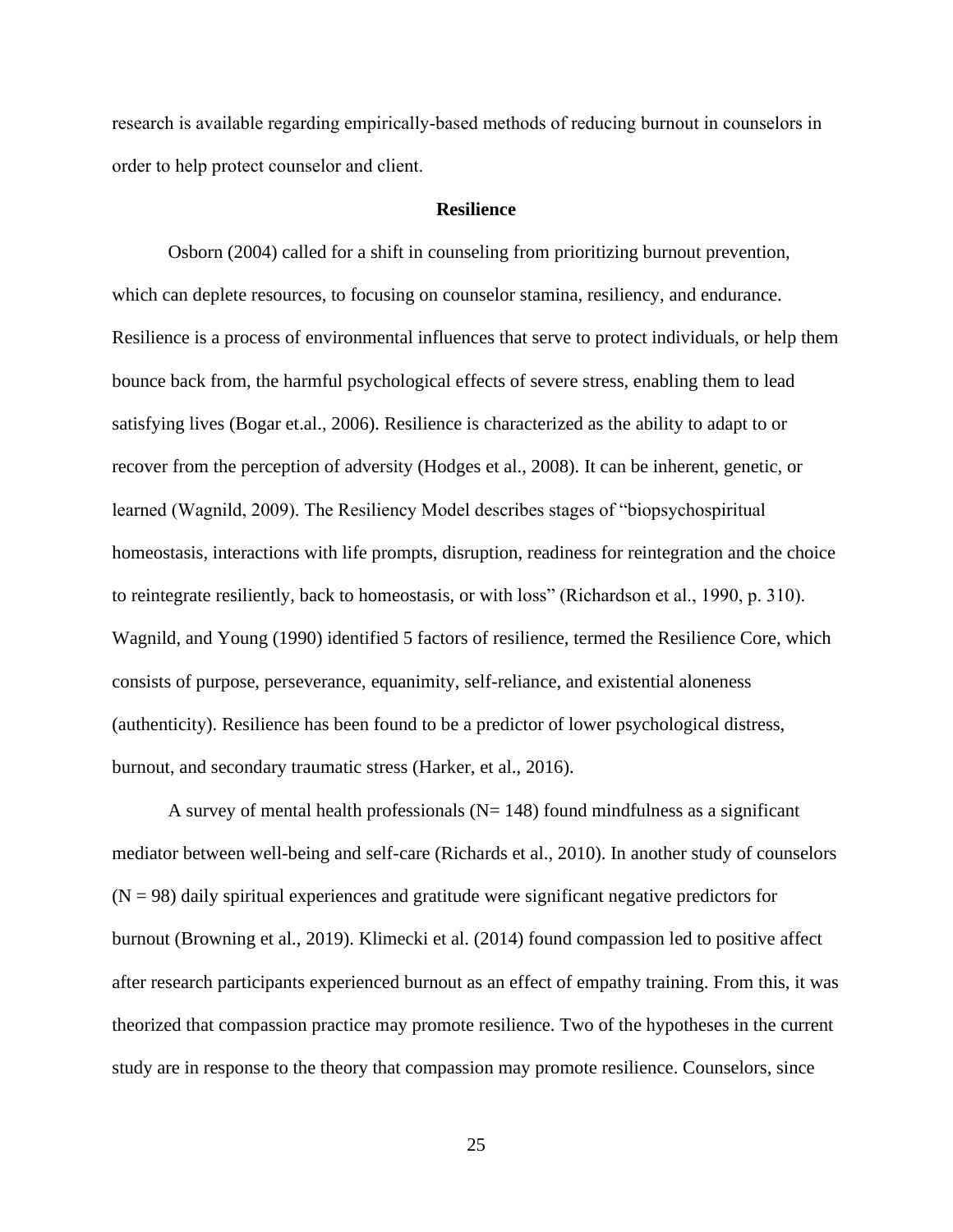they are trained in dimensions of empathy, may benefit from training in compassion as well to promote resilience.

### **Predictors of Burnout and Resilience**

### **Predictors of Counselor Burnout**

There are inconsistencies in the literature regarding factors that contribute to counselor burnout. Maslach (2003) identified several environmental variables that lead to counselor burnout such as work overload, lack of control, and unsupportive work environment. Women have been found to experience higher levels of compassion fatigue than men (Star, 2013, Sprang et al., 2007). Similarly, Sprang et al. (2007) also found a relationship between gender and burnout, yet these finding are not mirrored in other studies (Gonzalez et al., 2019; Harker et al., 2016; Thompson et al., 2014). Counselor age also has a negative correlation with burnout (Browning et al., 2019). Counselors work setting alone is also predictive of burnout (Lakioti et al., 2020; Star, 2013). For example, counselors in private practice report less burnout than other settings (Lent & Schwartz, 2012; Sprang et al., 2007). On its own, years of experience has also shown to have a significant inverse relationship with burnout (Boscarino et al., 2004; Thompson et al., 2014). While there is some evidence of personal and work-related factors that are predictive of counselor burnout, literature on whether empathy is among those factors is lacking.

### **Predictors of Counselor Resilience**

There aren't a significant number of studies examining factors that contribute to counselor resilience. Resilience in the general population, however, has shown to have a relationship with compassion. Self-compassion has served as a protective factor against selfcriticism among individuals with depression (Ehret et al., 2015). A small study ( $N=15$ ) of healthcare professionals demonstrated the impact of resilience training on compassion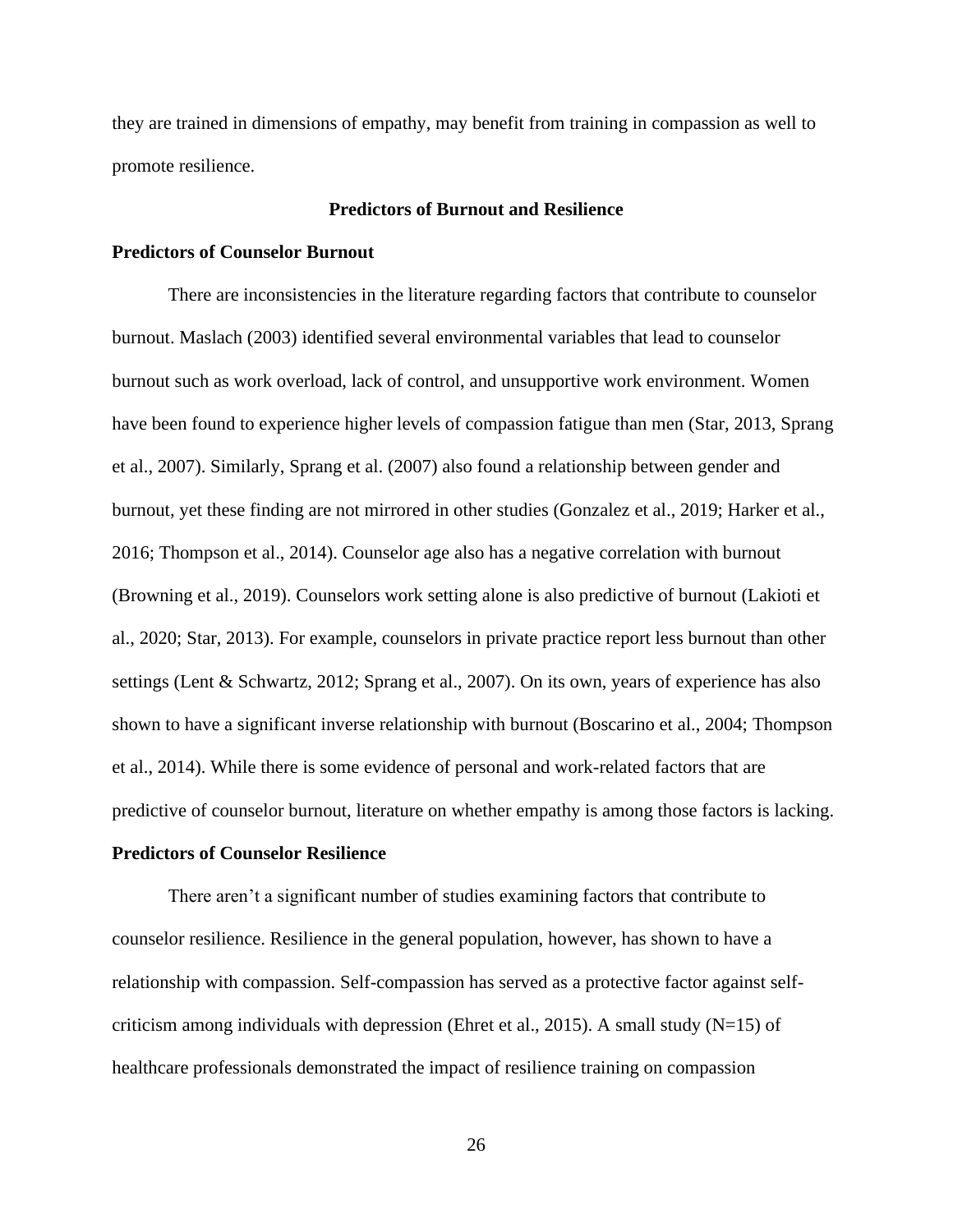satisfaction and burnout over time (Klein et al., 2018). In a study of  $(N=75)$  trauma focused mental health professionals, resilience correlated with burnout, compassion fatigue, and compassion satisfaction (David, 2012). Additionally, findings suggest that social justice work can increase professional resilience for African American male counselor educators (Dollarhide et al., 2018).

#### **Counselor Worldview**

In addition to age, years of experience, and work setting, there are likely other horizontal factors related to empathy and compassion and how these may predict counselor burnout and resilience. A counselors' worldview can be indicative of dispositions, such as empathy, towards clients (Solomonov & Barber, 2019). These factors include aspects of the sociopolitical climate that counselors are practicing within (Solomonov & Barber, 2019). Student training and counseling practice do not occur within a vacuum (von Raffler-Engel, 1989). Instead, a counselors' political affiliation relevant to the level of client similarity may impact counselor empathy (Gartner et al., 1990; Solomonov & Barber, 2019). While this points to a trait-type of empathy, which is not being measured in this study, dispositional empathy and compassion may also be related to political affiliation (Hasson et al., 2018).

There is a lack of research within counselor education regarding political identity (LaMothe, 2010). Political identity, however, is a salient component of counselor identity (Bayne). Generally, political identity includes the degree to which an individual holds beliefs about political and social issues tied to their political affiliation (Rekker et al., 2017). These beliefs are formed from cultural and familial influences in adolescence and adulthood (Rekker et al., 2107). Once formed, dissimilar views are often dismissed (Kaplan et al., 2016). Interestingly, and relevant to this study, neural processes in the brain change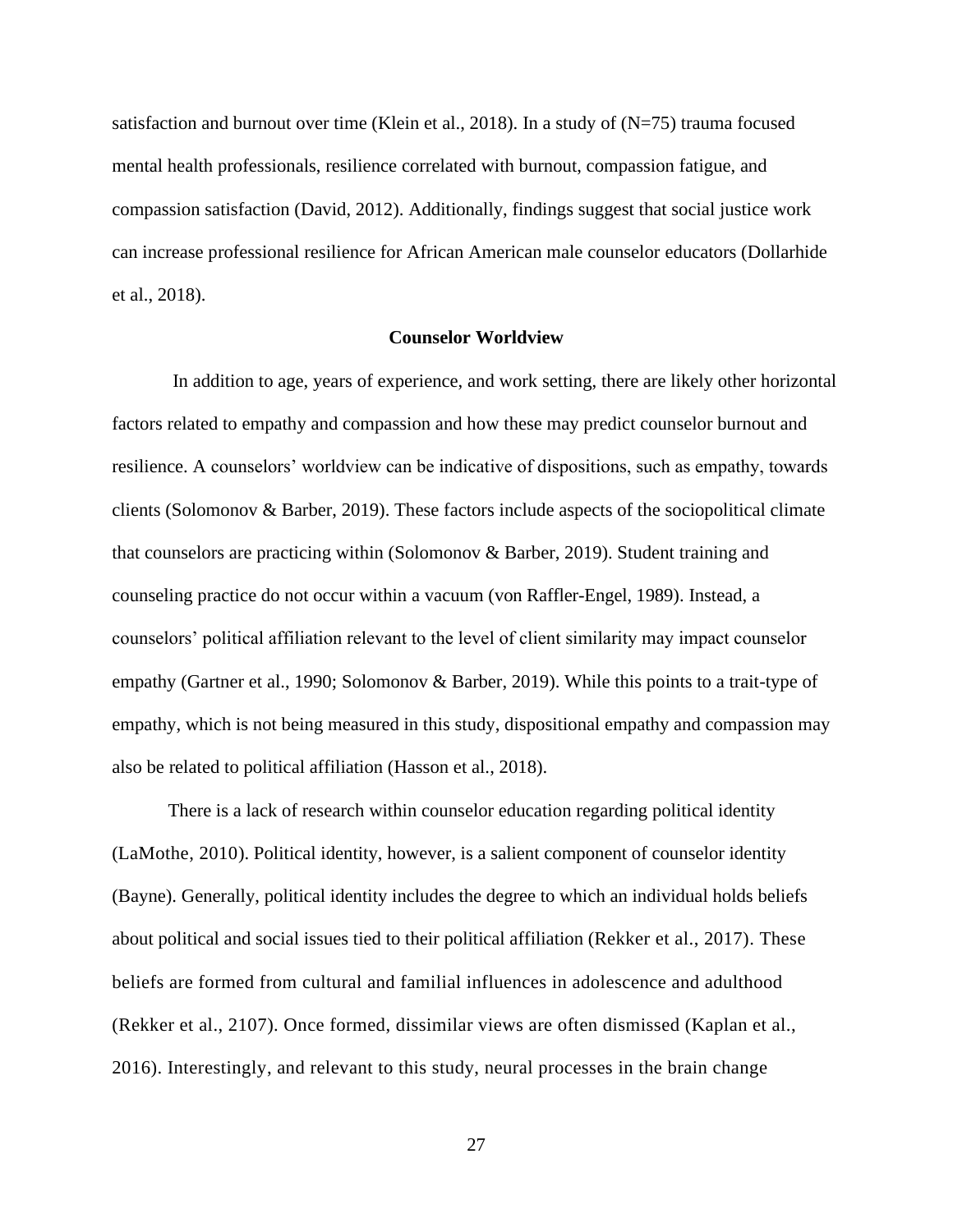depending on when an individual with strong political beliefs is willing to consider counterarguments (Kaplan et al, 2017). Through fMRI studies, some of the same regions involved in empathy are activated, such as the insula (Kaplan et al., 2017).

Counselors may be in a position to use empathy and/or compassion in response to clients discussing their own political identities and resulting experiences. Counselors are required to include clients intersecting cultural identities without imposing their own political values (ACA, 2014). On a neurological level, it can be difficult to suspend one's own political views (Kaplan et al., 2017). This may be especially challenging given that there is a disproportionate representation of political liberalism among mental health professionals compared to the general public (Jones, 2019). This phenomenon is seen in a qualitative study  $(N=16)$  that found turning away and turning towards behaviors in response to relationships with people with different political ideology during the 2016 U.S. presidential election (Bayne et al., 2020). Empathy and compassion may be used by counselors to overcome the political divide with clients.

Since there is current literature pointing to a relationship among political identity, empathy, and compassion, it is a variable of interest in the current study. On the other hand, the literature does not reflect a clear relationship among political identity, burnout and resilience. For this reason, political identity is hypothesized to contribute to counselor burnout and resilience only within empathy and compassion models.

#### **Empathy, Compassion, Burnout, and Resilience**

Despite interest in the field of counseling generated around compassion-based practices and the consequences of empathy, research is yet to include findings from relevant neuroscientific advances. There are, however, a few studies analyzing a portion of the variables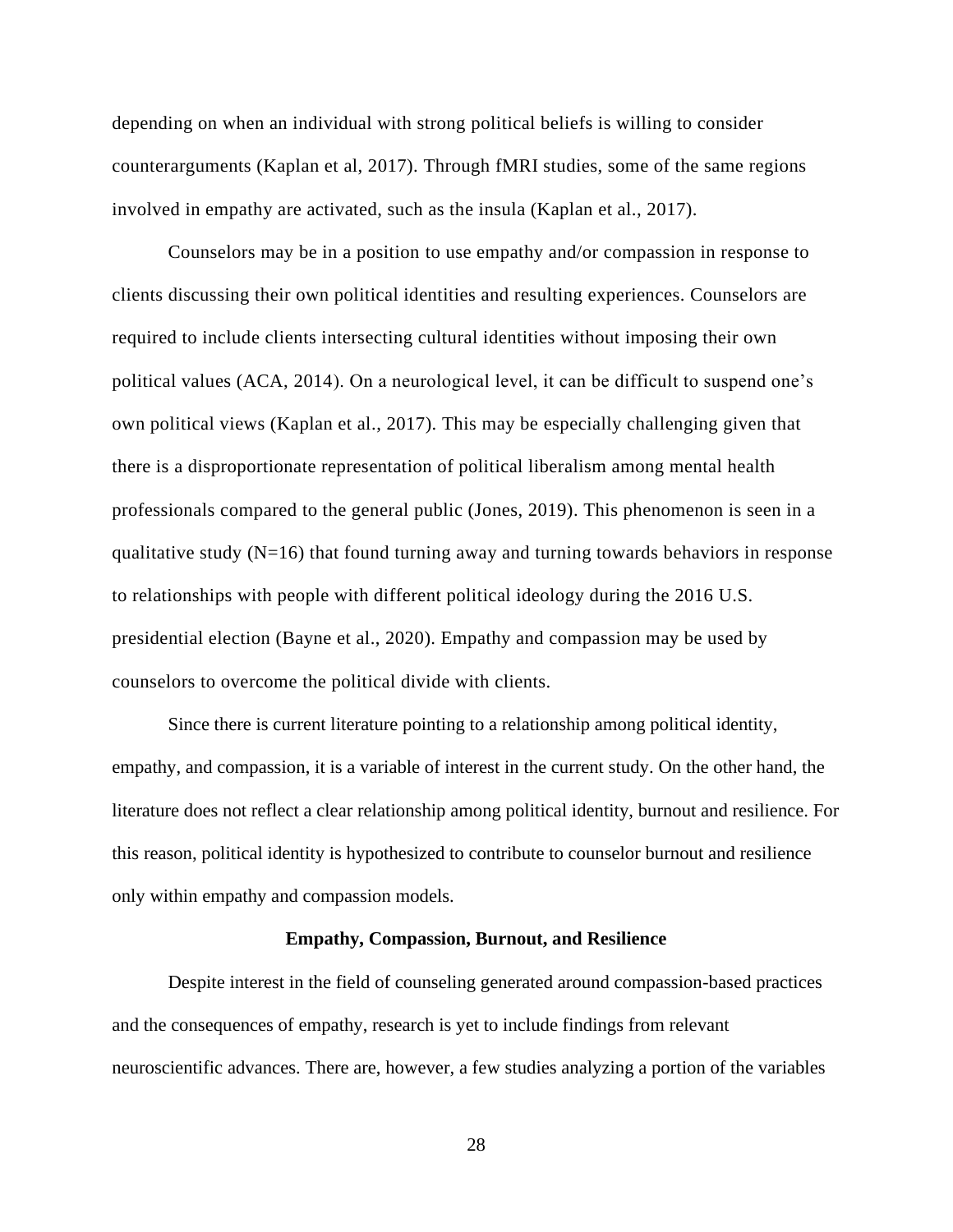of interest in this study, but not within the same sample and not in counselors. For example, in a sample of medical students (N=353) high levels of personal distress related to empathy were predictive of increased levels of burnout (von Harscher, 2018). In this study, empathic concern alone was related to low levels of burnout. In a sample of counselors-in-training (N=86) aspects of empathy were not predictive of compassion satisfaction, which is partially made up of burnout (Can & Watson, 2019). These two studies are in contrast to the neuroscience findings that empathy leads to burnout.

In contrast to the literature that indicates empathic concern (a subfactor of empathy) is predictive of lower levels of burnout, other studies found no relationship. In a sample of medical physicists, empathy was found not to have a relationship at all with burnout (Di Tella et al., 2020). The results with medical students suggest that while empathic concern alone does not predict burnout, the personal distress that is a part of empathy, does. In the sample of counseling students, burnout scores were not directly analyzed. The various findings in the relationship between empathy and burnout may be job specific since many of the instruments were similar, if not the same, in these studies.

Studies have also been conducted looking at the relationship between compassion and resilience, but not in counselors. In study of college students (N=296) self-compassion was shown to have a significant relationship with resilience (Shebuski et al., 2020). In a similar study self-compassion training was found to statistically increase resilience (Smeets et al., 2014). These two studies seem consistent with fMRI studies where compassion is theorized to predict resilience based on brain functioning.

There are no known studies analyzing empathy, compassion, burnout, and resilience in the same sample, let alone in a sample of counselors who may be most impacted by this type of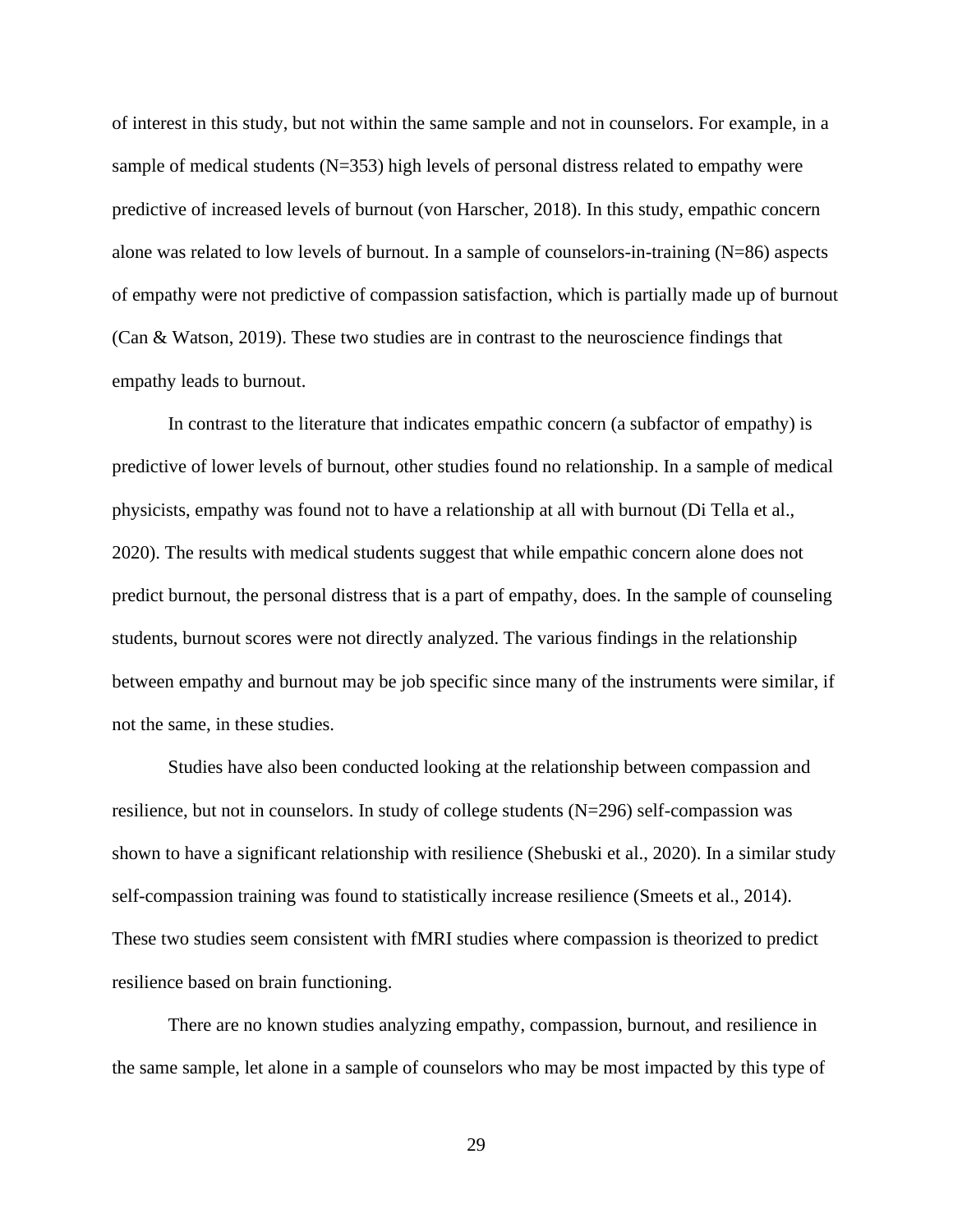analysis. Literature reflecting an analysis among some of these variables in non-counselor samples are also sparse. To address this gap in the literature, the present study will test emerging neuroscience theories of empathy and compassion as respectively predictive of burnout and resilience in counselors.

#### **Summary**

In summary, empathy has been taught and practiced within the counseling field for decades. Counselors are already at-risk for high rates of burnout from exposure to client case material (Bride, 2004; Maslach & Coldberg, 1998). It is possible that the use of empathy may exacerbate experiences of burnout (Klimecki et al., 2014). Within contemplative neuroscience studies, compassion training was found to mitigate the impact of negative feelings resulting from empathy training (Klimecki et al., 2014). Consequently, empathy is theorized to lead to burnout and compassion is thought to lead to resiliency.

Empathy requires perspective sharing, which can lead to short-term personal distress, along with the added step of regulating emotions to differentiate experiences of self from experiences of others (Klimecki et al., 2014). The experience of placing oneself in another's worldview "as-if" activates the pain network within the brain (Klimecki et al., 2014). Given this, the theory that empathy leads to burnout is plausible. Since compassion does not require fantasizing and perspective taking, but instead requires noticing suffering of others with the desire to alleviate it, there seems to be no added steps of emotional regulation and differentiation of self from other. This lends itself towards working as a protective factor in how relatedness can occur. It is possible that compassion could lead to resilience and mitigate, or reduce, burnout in counselors from the use of empathy. There is a growing body of conceptual literature in the counseling field questioning the role that empathy may play in burnout. Most recently, Phillips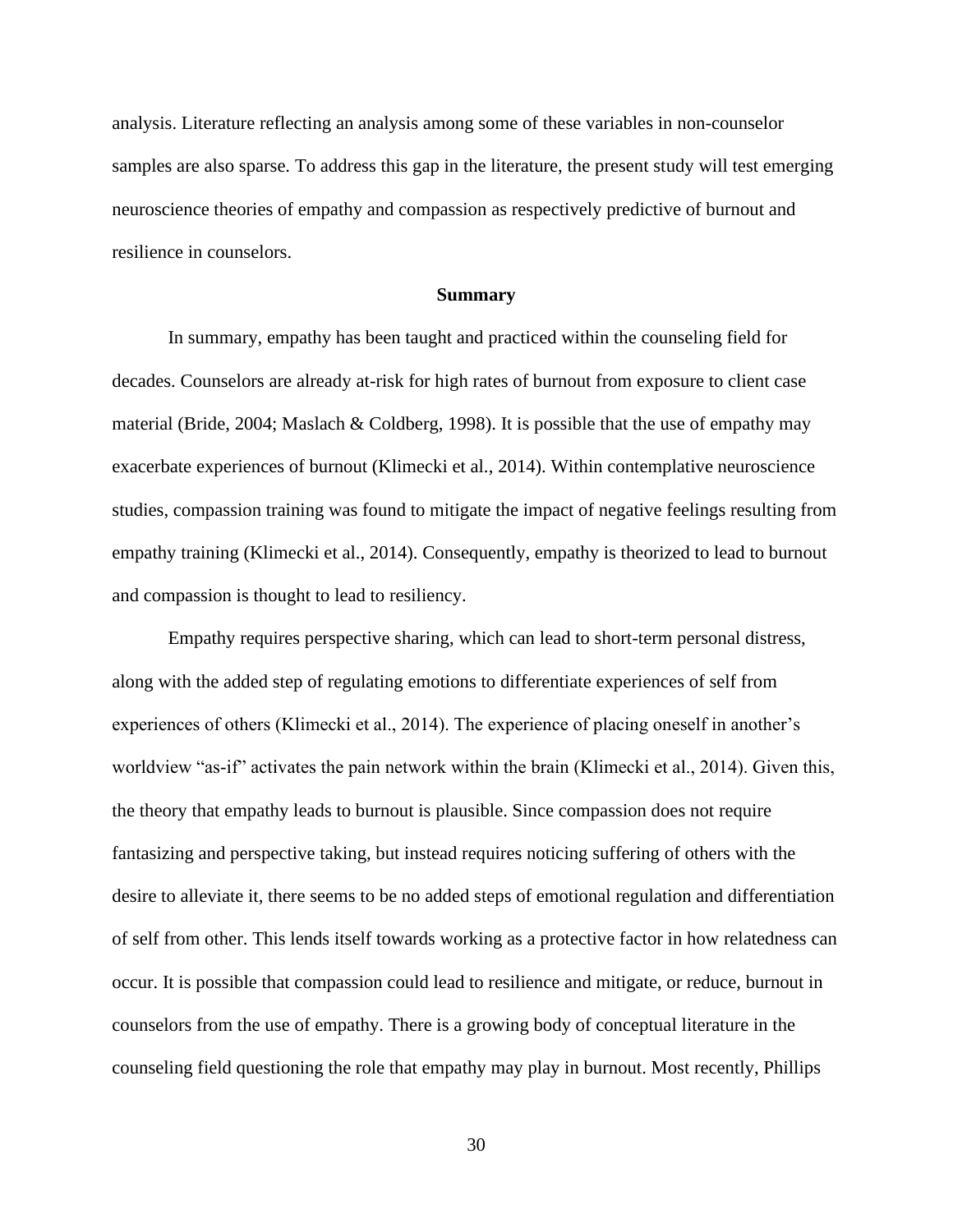(2020) suggests that empathy may contribute to counselor burnout and recommends selfcompassion as a method of self-care.

This study aims to address the gap in the literature regarding empathy as a possible factor in counselor burnout, as theorized in recent fMRI studies. While compassion has previously shown to have a relationship with multiple positive mental health outcomes, including resilience, no clear evidence exists where a full conceptualization of compassion (by combining selfcompassion and compassion towards others) is analyzed as a predictor of counselor resilience. The second aim of the study is to address this gap within the literature to better understand the role compassion may play in counselor resilience.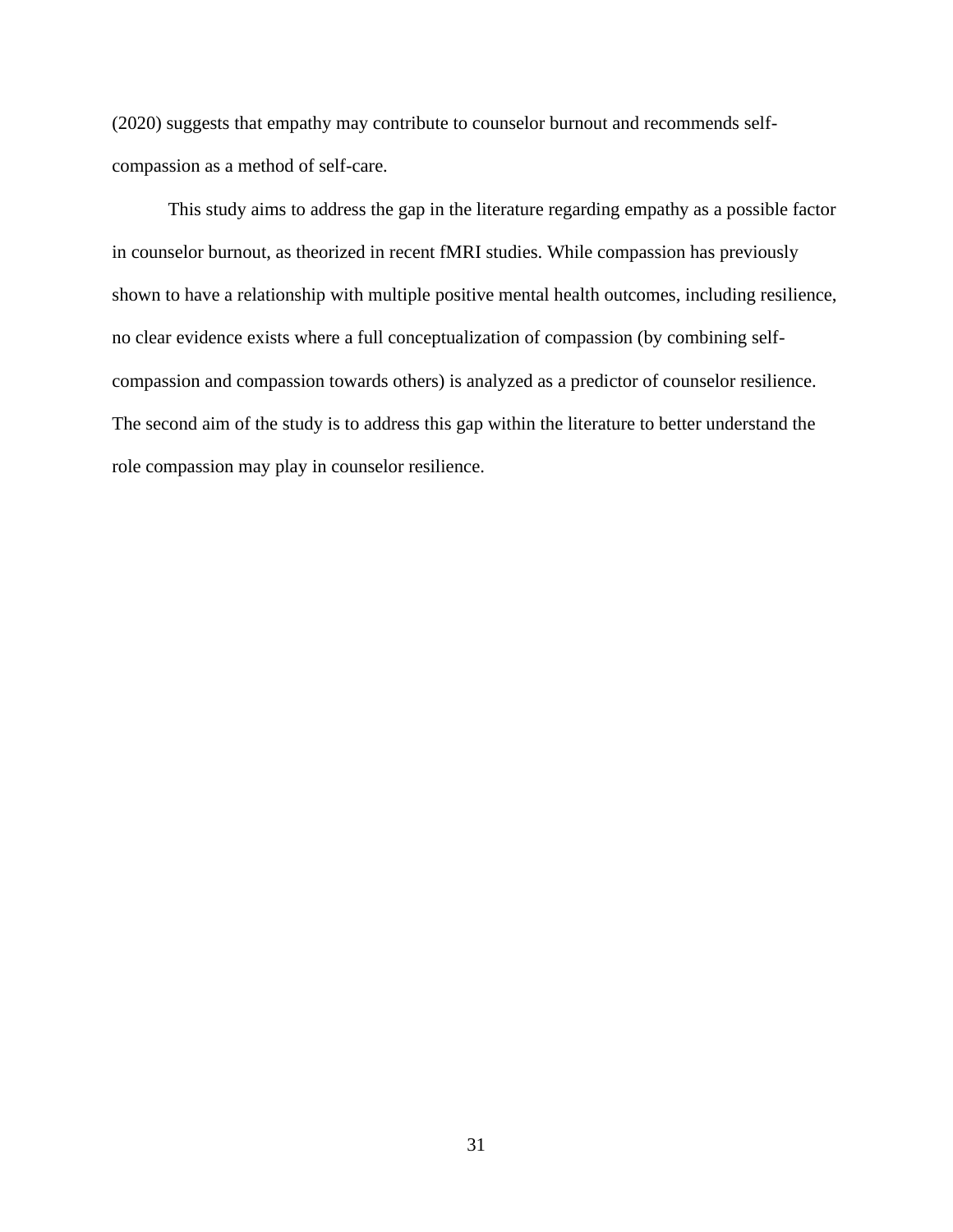#### **CHAPTER 3**

# **METHODOLOGY**

The purpose of this study is to determine if professional counselor's empathy and compassion scores are predictive of either resiliency or burnout. The Methods Chapter will be divided into four subsections. First, the characteristics of the participants will be described. Second, the psychometric properties of each instrument will be detailed. The Interpersonal Reactivity Index will be used to measure empathy. The Sussex-Oxford Compassion Scales for self and others will be used to measure compassion. The Resilience Scale will be used to measure counselor resilience. The Professional Quality of Life scale will be used to measure burnout. The Marlowe–Crowne Social Desirability Scale (Short Form II) will be used to identify participants data that is high in the response bias of social desirability. A researcher created Demographic Questionnaire will be used to gather information related to each participant. Third, procedures will be described about the research design and how data will be collected. Finally, the use of multiple regressions to analyze the data will be discussed.

### **Participants**

## **Inclusion and Exclusion Criteria**

Inclusion criteria includes participants who are (a) practicing either as a student, post graduate counselor, or school counselor and (b) practicing at the time of the study. Exclusion criteria will include (a) counselors or students who are not currently engaged in the practice of counseling clients, (b) other mental health professionals such as social workers, marriage and family therapists, art therapists, psychologists, or other clinicians in related fields. Demographic information (i.e., gender, age, race, ethnicity, religious group identity, credentials, primary language, and highest degree) were collected within the survey. Work setting, specifically, is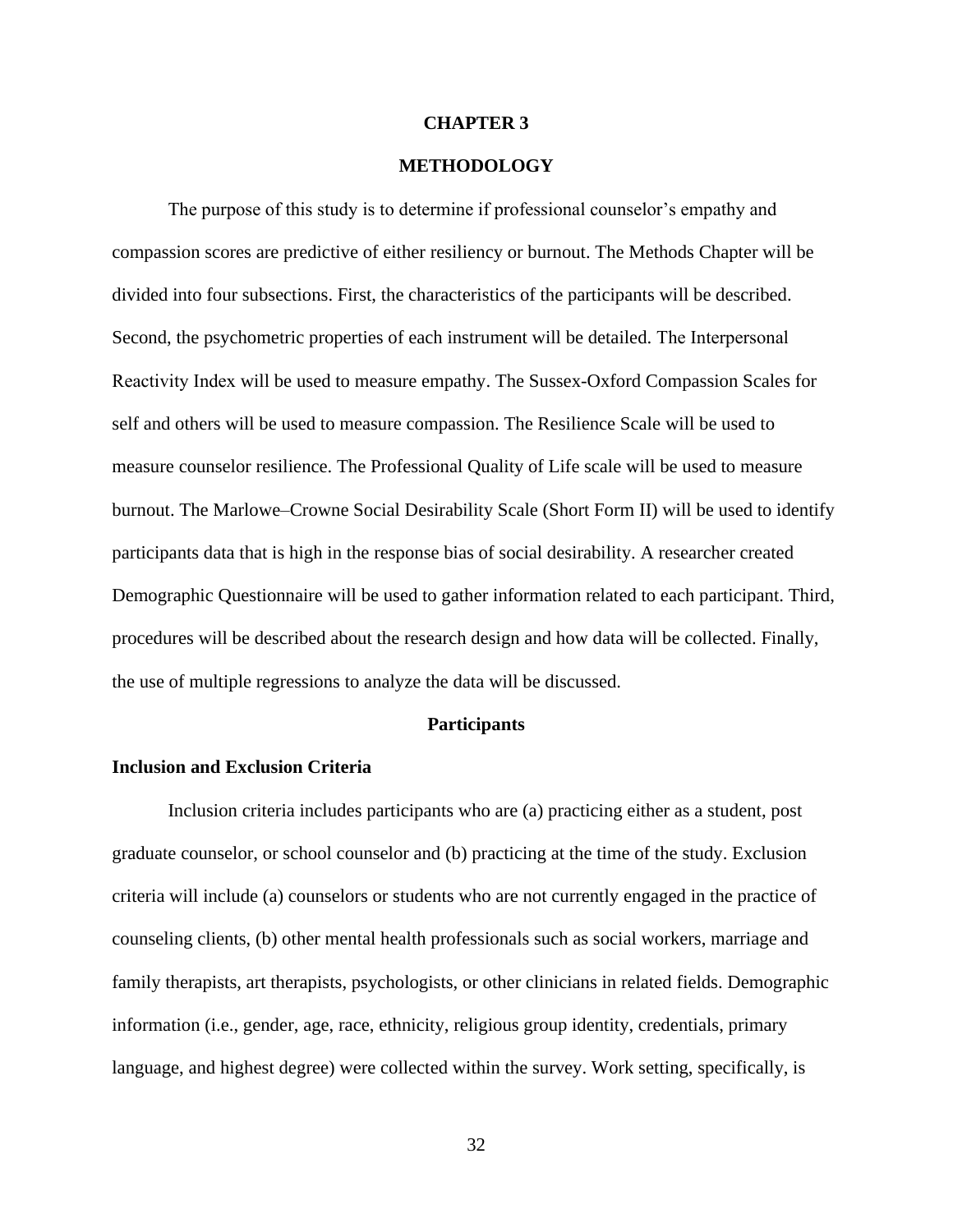divided into categories consistent with research findings. Categories include inpatient mental health facility, outpatient facility, medical setting, private practice, residential treatment setting, K-12 school, college and / or university, and community based mental health center. Additional data regarding participants information which has shown to correlate with burnout, compassion, and empathy will be collected. This information includes political affiliation (Lawrence, 2016; Mankiw, 2016), years of experience in counseling (Boscarino et al., 2004; Thompson et al., 2014), and workplace setting (Lent & Schwarts, 2012).

#### **Sampling & Recruitment Method**

The total sample size estimation is based on a G\*Power (Erdfelder et al., 1996) a priori power analysis for a linear multiple regression with a fixed model,  $R^2$  deviation from zero with four predictors. With a medium effect size  $(f2 = .15)$ , the alpha level = .05, and the minimum power recommendations of .08 (Balkin & Sheperis, 2011) the total sample size for this study is  $N = 85$  (Faul, 2009; Faul 2013). A multistage, or clustering procedure, was used to identify organizations that are likely to have groups of people that meet the inclusion criteria. Snowball sampling was also used to encourage distribution of the participant recruitment process. Participants were recruited through listservs such as the Counselor Education and Supervision Network (CESNET), social media and distributed to other counseling organizations including state counseling associations. Recipients of the recruitment email were encouraged to distribute to other counselors and counseling organizations.

#### **Research Design**

This study aims to understand the relationship among empathy, compassion, resilience and burnout in professional counselors. A survey design is best suited for collecting this data. Survey data includes the use of questionnaires to gather self-reports. In this study, self-reports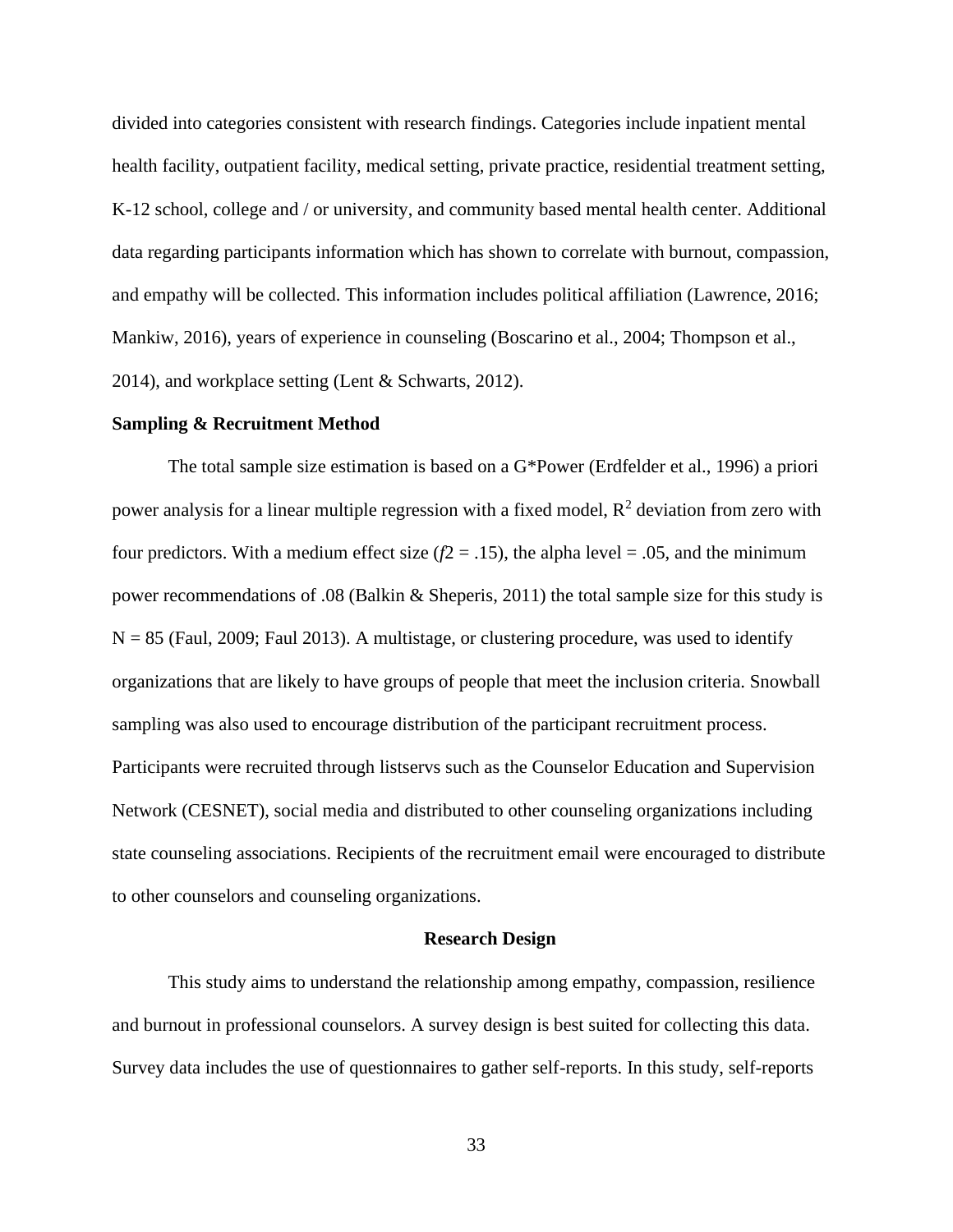were used to gather data on demographics of participants as well as empathy, compassion, resiliency, and burnout scores in counselors. Data was collected cross-sectionally, at one point in time. Surveys were dispersed, and data collected through the internet. This is advantageous as it enabled participants to respond from across the country, does not require cost, data is available directly after participants complete the survey, and is convenient to the participant.

#### **Instruments**

## **Interpersonal Reactivity Index (IRI)**

Davis's (1980) Interpersonal Reactivity Index (IRI) was used to measure participants' empathy. The brief form of the index will not be used due to two of the subscales (empathic concern and perspective taking) not having adequate reliability (Ingoglie, et al., 2016). The IRI measures dispositions to empathic responsiveness for adults. The index has four clear subscales, two cognitive and two emotional. Dimensions of this scale measure personal distress (PD), perspective taking (PT), empathic concern (EC), and fantasy (FS). Personal distress measures feelings of personal unease and anxiety in tense interpersonal settings. Perspective taking measures the spontaneous adoption of another person's point of view. Empathic concern measures the feelings of sympathy and concern for the misfortune. Fantasy measures the tendency for respondents to transpose themselves imaginatively into the feelings and actions of fictious characters in books, movies, and plays. Higher scores on each subscale, and totaled together, indicate higher levels of empathy (Davis, 1980).

The IRI has 28 scale items, a clear and coherent factor structure, and meaningful association with external criteria. It also has measurement invariance across gender and age, and adequate internal consistency. The final version of the IRI was normed in 1,161 college students (579 men and 582 women). Alpha coefficients for each subscale range from .75 to .78. Items are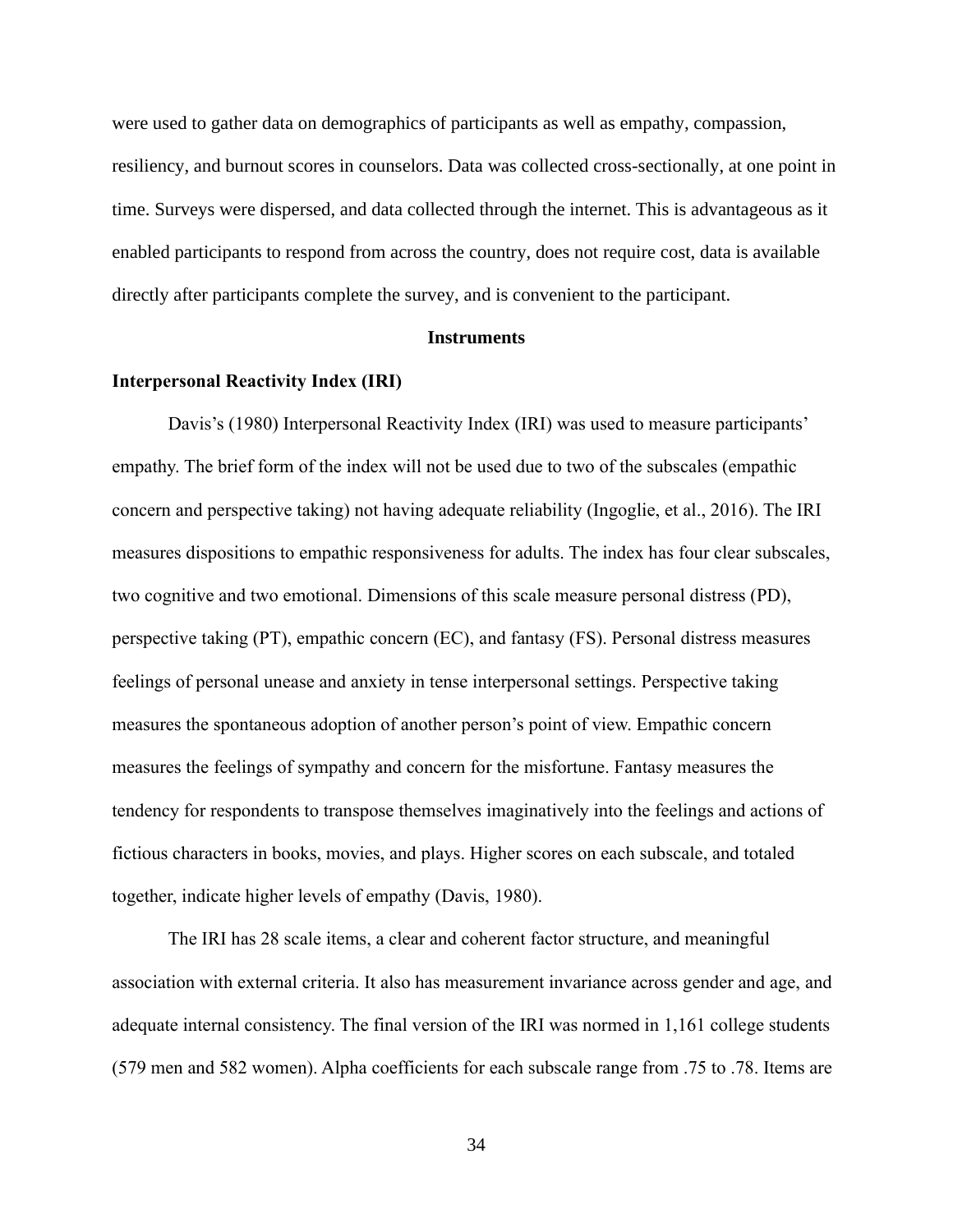answered on a five-point Likert scale ranging from 1 "*Does not describe we well*" to 5 "*Describes me very well*." A sample item is "I often have tender, concerned feelings for people less fortunate than me" (Davis, 1980).

The IRI has been used in counselor education research to measure empathy in counseling students after LKM (compassion) training where the coefficient alpha = .76 (Leppma & Young, 2014), empathy levels, specifically empathic concern and perspective taking, in parents attachment orientation where the coefficient alpha for empathic concern = .71 and perspective taking = .77 (Ruckstaetter, 2017), and empathy levels, specifically perspective taking, in adult attachment styles where the coefficient alpha = .86 (Corcoran & Mallinckrodt, 2000).

## **Sussex Oxford Compassion Scale for Others (SOCS-O)**

The Sussex-Oxford Compassion Scale for Others (SOCS-O) is a 20-item self-report survey that measures compassion toward others. Responses to items are given on a five-point Likert-type scale ranging from 1 "*Not at all true*" to "*Always true*". The SOCS-O has five subscales measuring the recognition of suffering in others, understanding the universality of suffering, feeling for the person suffering, tolerating uncomfortable feelings, and acting or being motivated to act to alleviate suffering. Each dimension is represented by four items. An example of a scale item measuring the recognition of the suffering of others is "I recognize signs of suffering in others." The scale was normed in two stages, once with 1,319 healthcare workers and then with 371 college students where Cronbach's alpha coefficient = .94 and subscales ranging from .74 to .92 (Gu et al., 2019) suggesting excellent internal consistency. Total scored range from 20 to 100 by adding responses from all items. A higher score indicates higher levels of compassion towards others. Since this scale is fairly new at the time of this study, it has not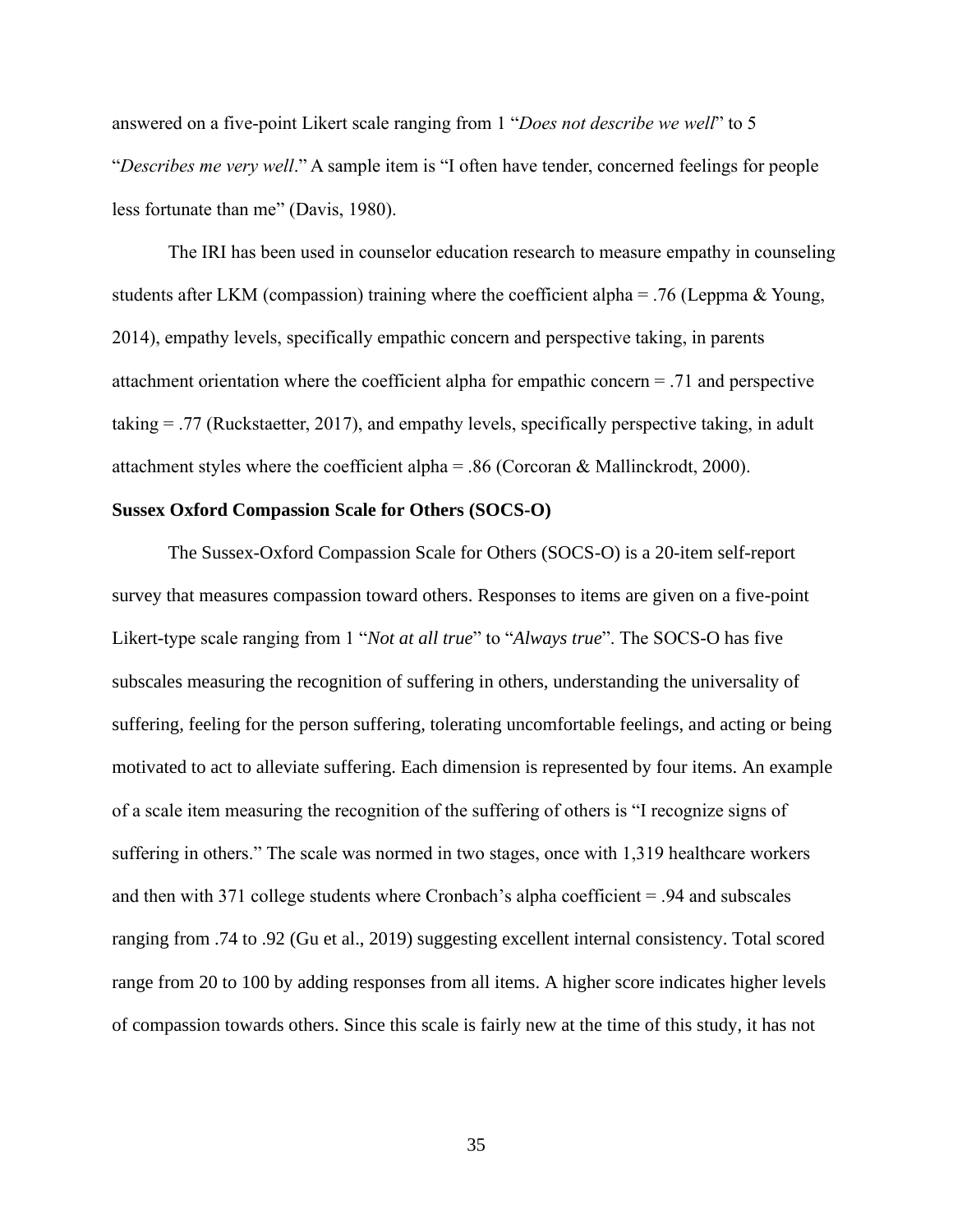been used in many research studies. In a recent study, SOCS-O was used to measure compassion as it relates to empathy and altruism (Nilsson & Minelius, 2020).

#### **Sussex-Oxford Compassion Scale for Self (SOCS-S)**

The Sussex-Oxford Compassion Scale for Self (SOCS-S) is a 20-item self-report survey that measures compassion toward self. This scale is included in addition to the SOCS-O for two reasons. First, including compassion towards self is consistent with contemplative studies and mindfulness traditions where compassion is operationalized as kindness towards others as well as self. Secondly, Americans in compassion training tend to lack the assumed skill of having compassion towards self as a prerequisite for extending the compassion to others (Jinpa  $\&$ Bullard, 2020). Since this study was conducted within the U. S., data is being collected on both compassion towards self and others as a way to avoid the assumption that participants have the self-compassion skills as part of compassion towards others.

Responses to items in the SOCS-S are given on a five-point Likert-type scale ranging from 1 "*Not at all true*" to 5 "*Always true*". The SOCS-O has five subscales measuring the recognition of suffering in self, understanding the universality of suffering, feeling for self when suffering, tolerating uncomfortable feelings, and acting or being motivated to act to alleviate one's own suffering. Each dimension is represented by four items. An example of a scale item is "When I am upset, I try to do what's best for myself." The scale was normed in two stages, once with 1,319 healthcare workers and then with 371 college students where Cronbach's alpha coefficient = .93 and subscales ranging from .75 to .92 (Gu et al., 2019) suggesting excellent internal consistency. Total scored range from 20 to 100 by adding responses from all items. A higher score indicates higher levels of self-compassion.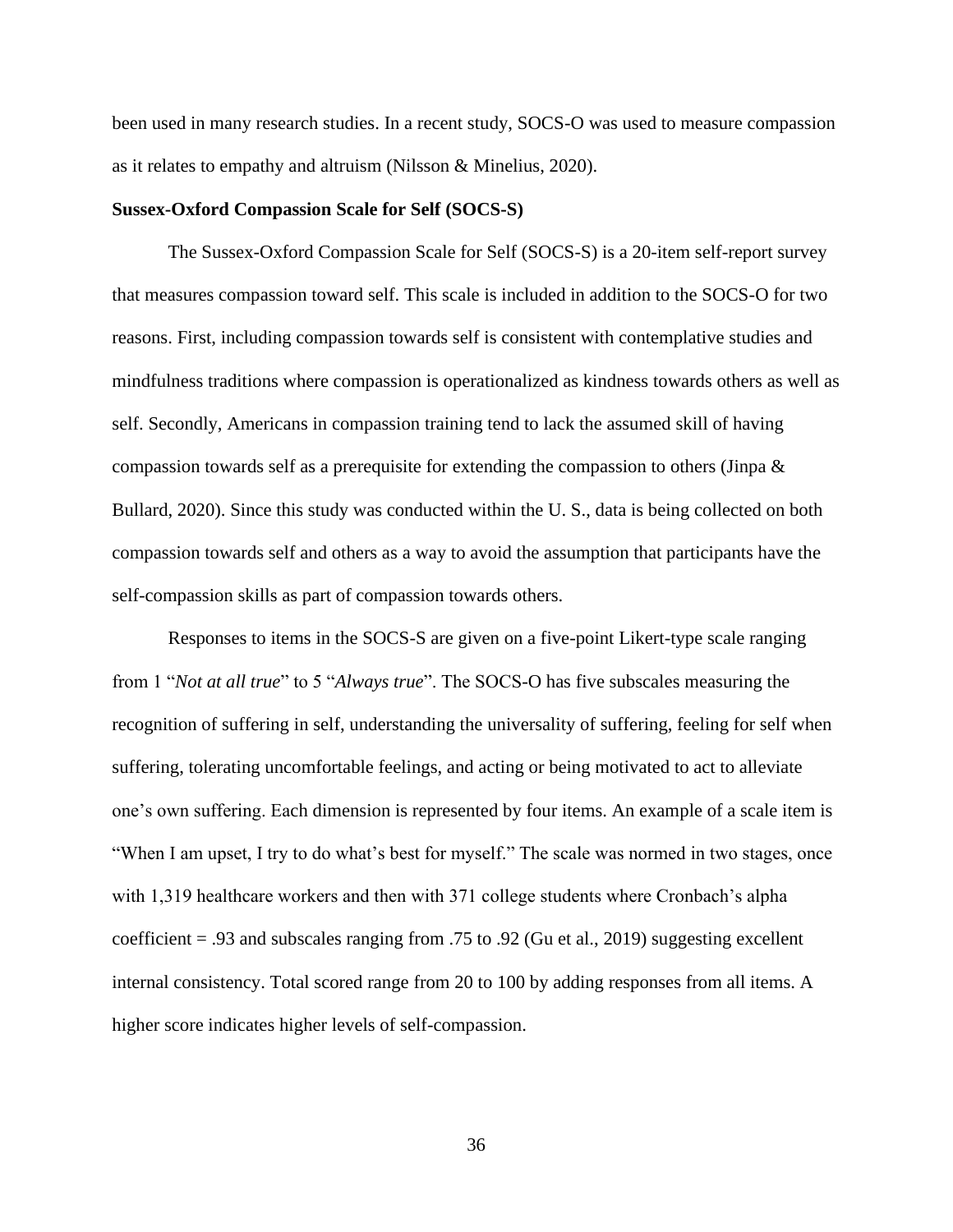### **14-Item Resilience Scale (RS)**

The 14-Item Resilience Scale (RS-14) is a self-report survey created to measure capacity towards resilience, with a focus on strengths and what is going right (RS-14; Wagnild, 2009). The shorter form was adapted from the original 25-item Resilience Scale questionnaire (RS; Wagnild & Young, 1993). Items are rated on a seven-point Likert-type scale from 1 "*Strongly disagree*" to "*Strongly agree*." Items are scored by summing all responses which ranges from 14 to 98, with higher scores indicating higher resilience. An item example is "When I'm in a difficult situation, I can usually find my way out of it." This instrument has displayed strong internal consistency in behavioral health responders where Cronbach's alpha = .92 (Gonzalez et al., 2019).

## **Professional Quality of Life (ProQOL)**

The Professional Quality of Life (ProQOL, Stamm, 2010) instrument measures positive and negative workplace impacts from the previous 30 days. The ProQOL is made up of compassion satisfaction and compassion fatigue (secondary traumatic stress and burnout). In this study, the items related to burnout will be used. A sample item from the ProQOL is "I feel worn out because of my work as a [helper]." This self-report survey consists of 30 items and is rated on a five-point Likert-type scale ranging from 1 "*Never*" to 5 "*Very often."* Scored are summed with higher numbers indicating higher levels of burnout. This instrument has moderate to strong internal consistency with a mental health population where Cronbach's alpha = .79 (Thompson et al., 2014). The ProQOL has been used in the counseling field to measure burnout in counselors as a result of wellness-based supervision (Callender & Lenz, 2018), to understand professional counselors level of burnout in a normative cross-sectional sample (Lawson & Myers, 2011), in substance abuse counselors who work with offenders (Perkins & Sprang, 2012), and most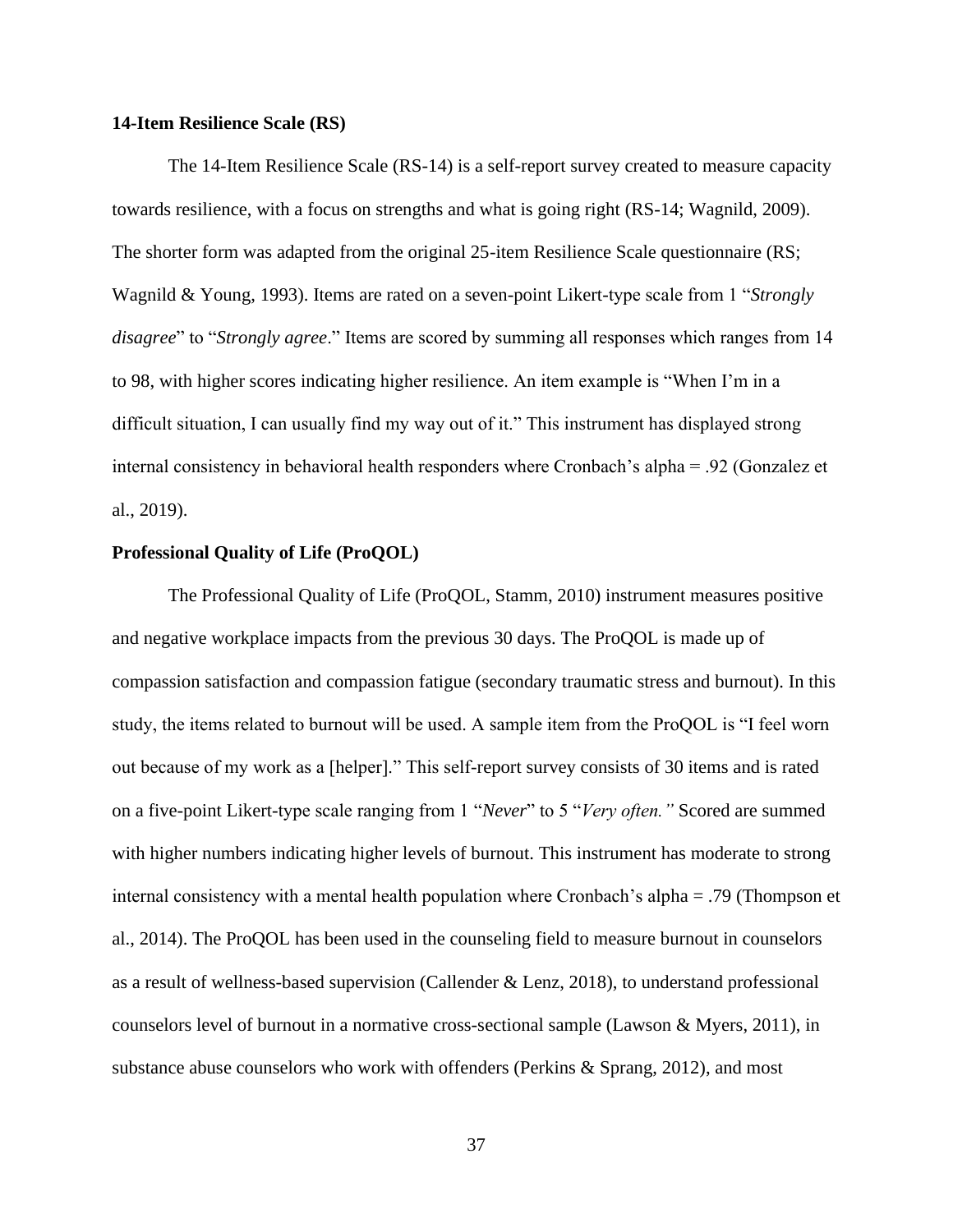relevant to this study, to measure the relationship between burnout and self-compassion in student counselors (Beaumont et al., 2016).

#### **Marlowe–Crowne Social Desirability Scale (Short Form II)**

Participants also completed the MCSDS Short Form II to identify participants with the response bias of social desirability (MC-II; Loo & Thorpe, 2000; Strahan & Gerbasi, 1972). This scale is a 10-item instrument shortened from the original 33-item Marlowe–Crowne Social Desirability Scale (Crowne & Marlowe, 1960). The MCSDS is one of the most widely researched social desirability scales (Beretvas et al., 2002; Fischer & Fick, 1993). A sample item from the scale is, "I have never intensely disliked someone." Participants respond by indicating each item as either true or false. The scale can range from 0 to 10, with higher scores indicating a higher response bias. This scale has a high correlation (r=.90) with the original 33-item MCSDS (Strahan & Gerbasi, 1972).

## **Research Created Demographic Questionnaire**

A researcher created 14-item Demographic Questionnaire was used to gather traditional demographic information along with items related to variables that have previously shown to have relationships with burnout, resilience, empathy, and / or compassion. The Demographic Questionnaire includes questions related to age, racial, ethnic, and cultural group identity; biological sex; transgender identity; primary language; religious, spiritual, and belief identification; number of clients seen weekly; years in practice; professional status; degree(s) earned; field of study; credentials; work setting; and political affiliation.

#### **Ethical Considerations**

Ethical considerations for this study include the use of a dissertation committee, researcher completed Collaborative Institutional Training Initiative Program, a review process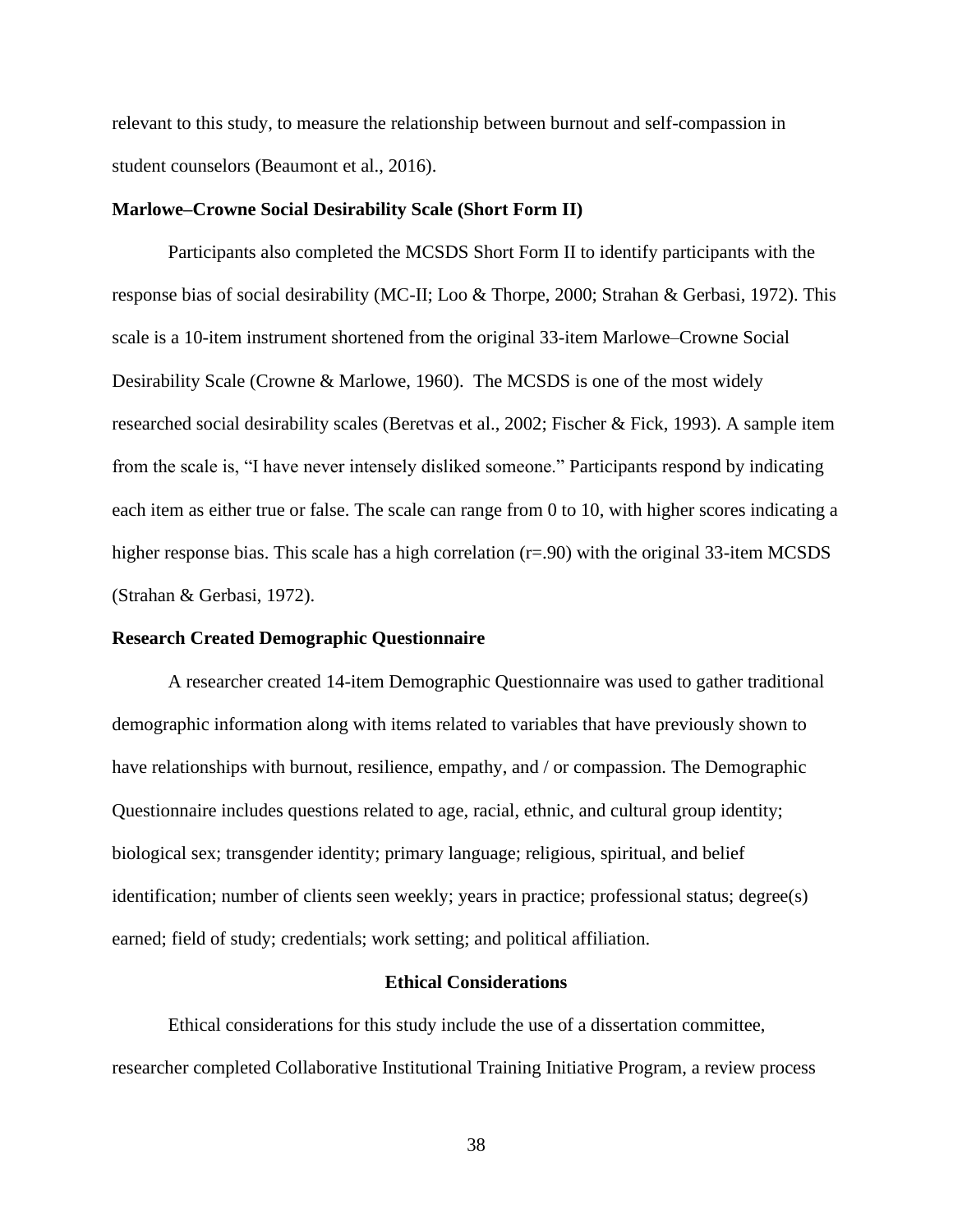from the university, intentionality in the process of recruiting participants, communicating details about the study to potential participants, obtaining informed consent, and safeguarding confidentiality during data collection and analysis. CITI Program completion and Institutional Review Board (IRB) approval was sought prior to any other steps in this study. In addition, the dissertation committee was utilized throughout the study design process, participant recruitment, data collection, and analysis.

An email outlining the details of the study along with any known benefits and risks (potential breach of privacy) was sent to potential participants. Included in the recruitment email is contact information for the primary researcher, dissertation committee chair member, and the IRB at Mercer University. The email also included the voluntary nature of the study and approximate time needed to complete the survey. An incentive was given for the study in the form of a \$100.00 Amazon Gift Card to one participant chosen randomly. This incentive was not expected to cause distress to participants, or those who choose not to participate. The incentive was expected to increase the likelihood of participation in the study.

Within the recruitment email was an anonymous link to the study within Qualtrics. Informed consent was required in order for participants to participate in the study. All data collected within Qualtrics is anonymous, except if participants chose to enter into the raffle for the incentive at the end of the study. At the end of the study participants were given the option to enter into a raffle for a \$100.00 Amazon Gift Card by entering an email address for the gift card to be sent. The incentive winner was chosen at random prior to the exportation of data. All email addresses were removed from the data spreadsheet exported for analysis.

Preventative measures were used to safeguard the confidentiality of participants data collected through this study. Confidentiality of data was maintained by using Qualtrics, which is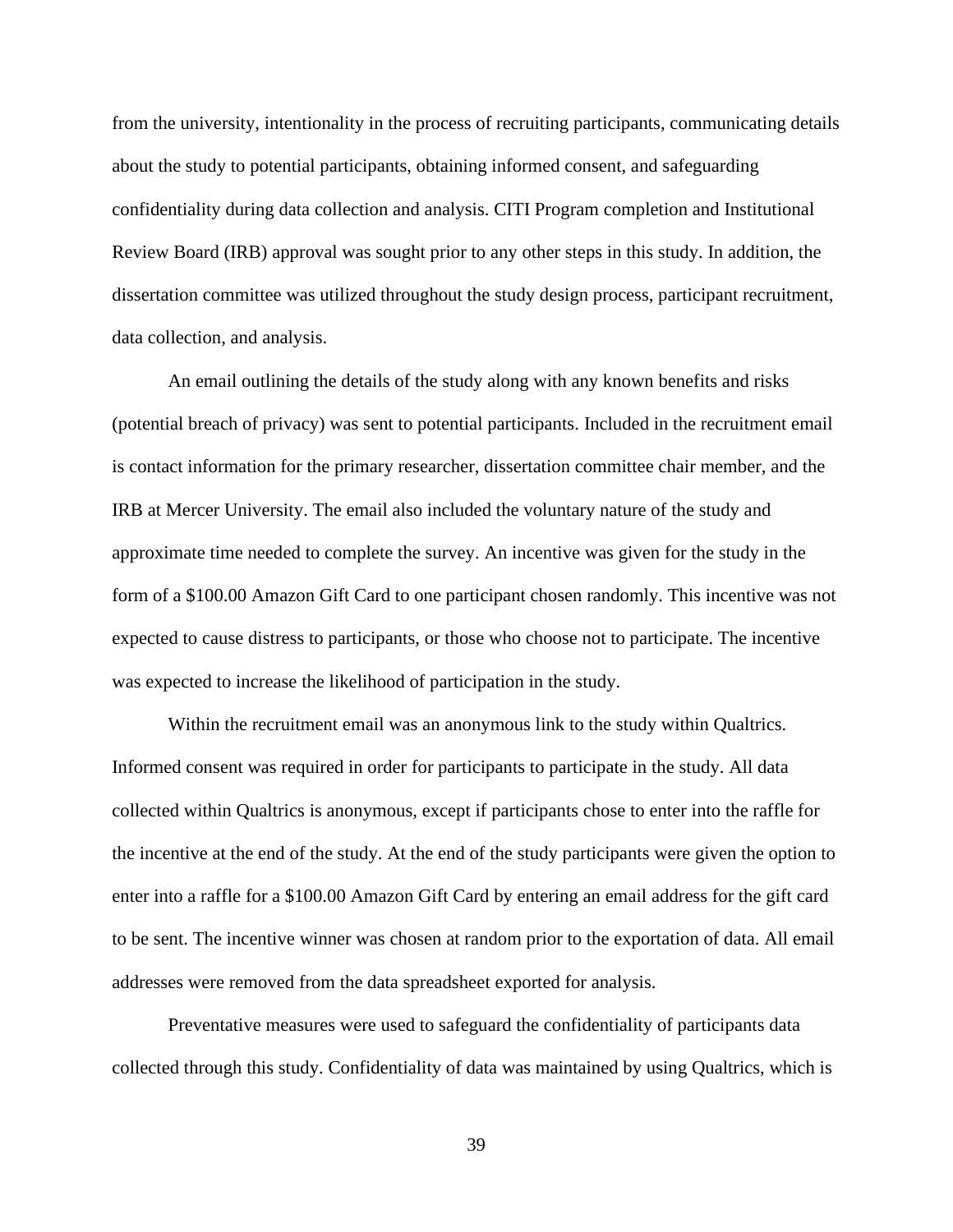password protected. All data was kept in the primary researcher's computer which is also password protected. Exported data was kept within excel and SPSS in a password protected file on the researcher's computer. Email addresses or other identifying information was not be shared.

## **Data Collection**

Upon Institutional Review Board (IRB) approval, a letter of recruitment was posted on counseling listservs such as CESNET, social media, through electronic-mail, and other forms of communication that described (a) the details of the study and the benefit to the profession, (b) clear parameters of the anonymity of the responses, (c) a description of what participation would entail, (d) details about an incentive of a \$100.00 Amazon gift card, (e) inclusion criteria for participation, (f) IRB and Mercer University contact information, and (g) any known risks (potential breach of privacy), and (h) a request for the recipients participation in the study.

Respondents who selected the link in the letter of recruitment were directed to a Qualtrics survey on the internet. The survey contained the following: (a) a consent for research, (b) demographics questionnaire, (c) items on the compassion, empathy, resiliency, and burnout scales, (d) and an option to provide an email address to be entered into, and notified if randomly selected, for the raffle for the Amazon Gift Card. The consent for research contained the approved consent information approved by the IRB. Participants first saw information about informed consent that explained that transmission of survey data via the internet as not always being secure and that complete confidentiality of the data could not be guaranteed. Participants will be told, however, that once the data is received by the researchers, steps to maintain confidentiality were followed. Steps to protect participants data included (1) gathering data though the password protected website Qualtrics, (2) storing and accessing participant data on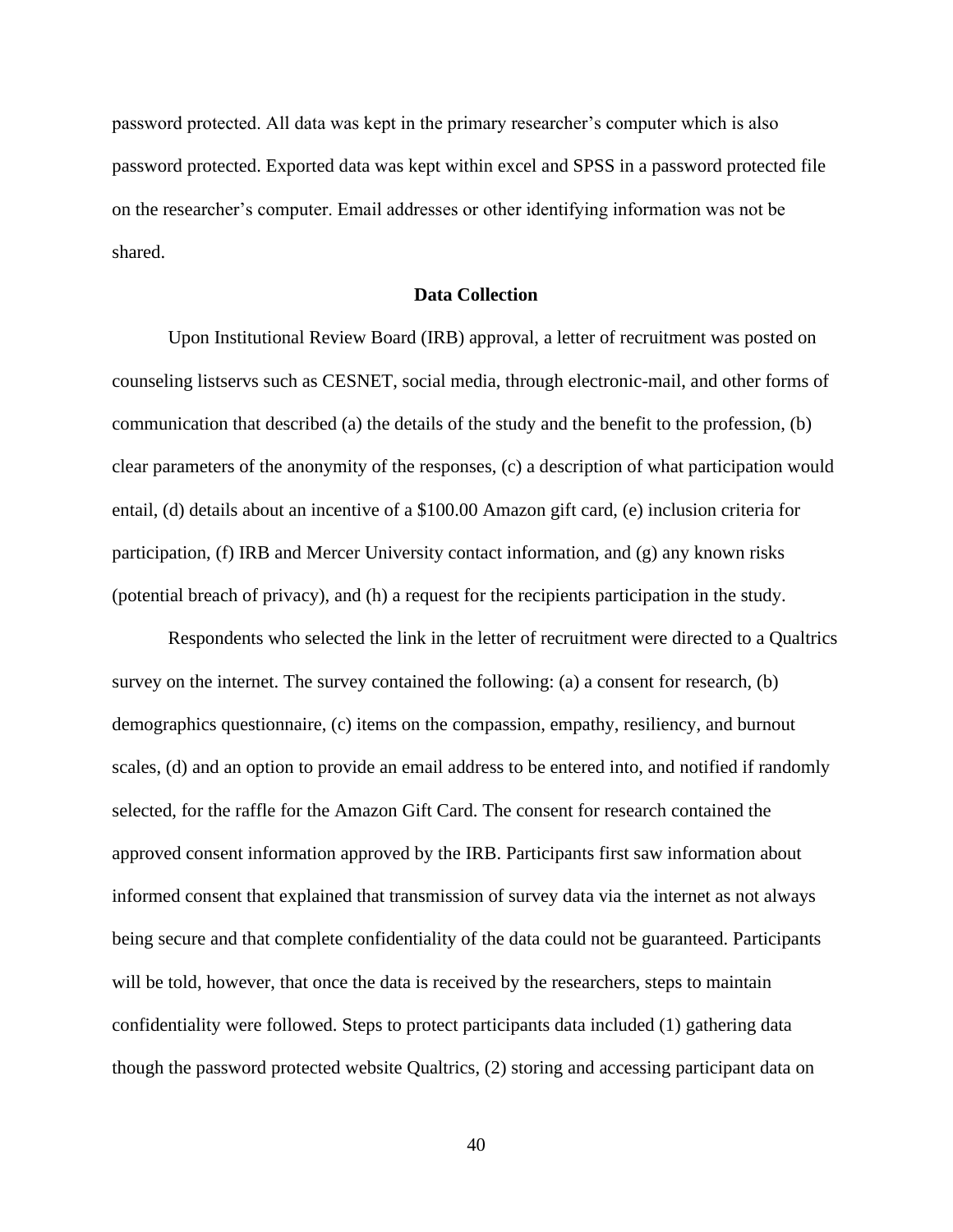the researcher's password protected computers, (3) assuring that email addresses are only seen by the primary researcher, and (4) email addresses were kept separate from other data include demographic information.

Participants who agree to the informed consent statement (agreement will be indicated by clicking on text reading "I have read this page, and I would like to take this survey") were given the survey, which included demographic information, and items on the compassion for self and others scales, empathy, and burnout scales. Participants were given an option of giving their email address for entry and notification of winning the raffle. No other identifying information was collected.

To reduce including incorrect data in the analysis four measures were used. First, the recruitment email was only be posted on counseling related sites. Secondly, inclusion criteria was included in the recruitment letter. Thirdly, one of the demographics survey questions validates the profession and credential(s) of the respondent. Lastly, the 13-item Marlowe-Crowne Social Desirability (MCSDS) was used to determine the response bias of social desirability.

#### **Statistical Analysis**

A descriptive analysis was conducted based on all variables (scores on empathy, compassion, resiliency, and burnout). Preliminary data analysis was conducted to determine the estimated sample size for power, test for normality, and to obtain descriptive statistics on demographic information and each of the research variables. Correlations were conducted to analyze the relationships among the variables and to determine the variables to include in the regression models. Lastly, multiple regressions were used to analyze the predictive relationship among criterion and predictor variables.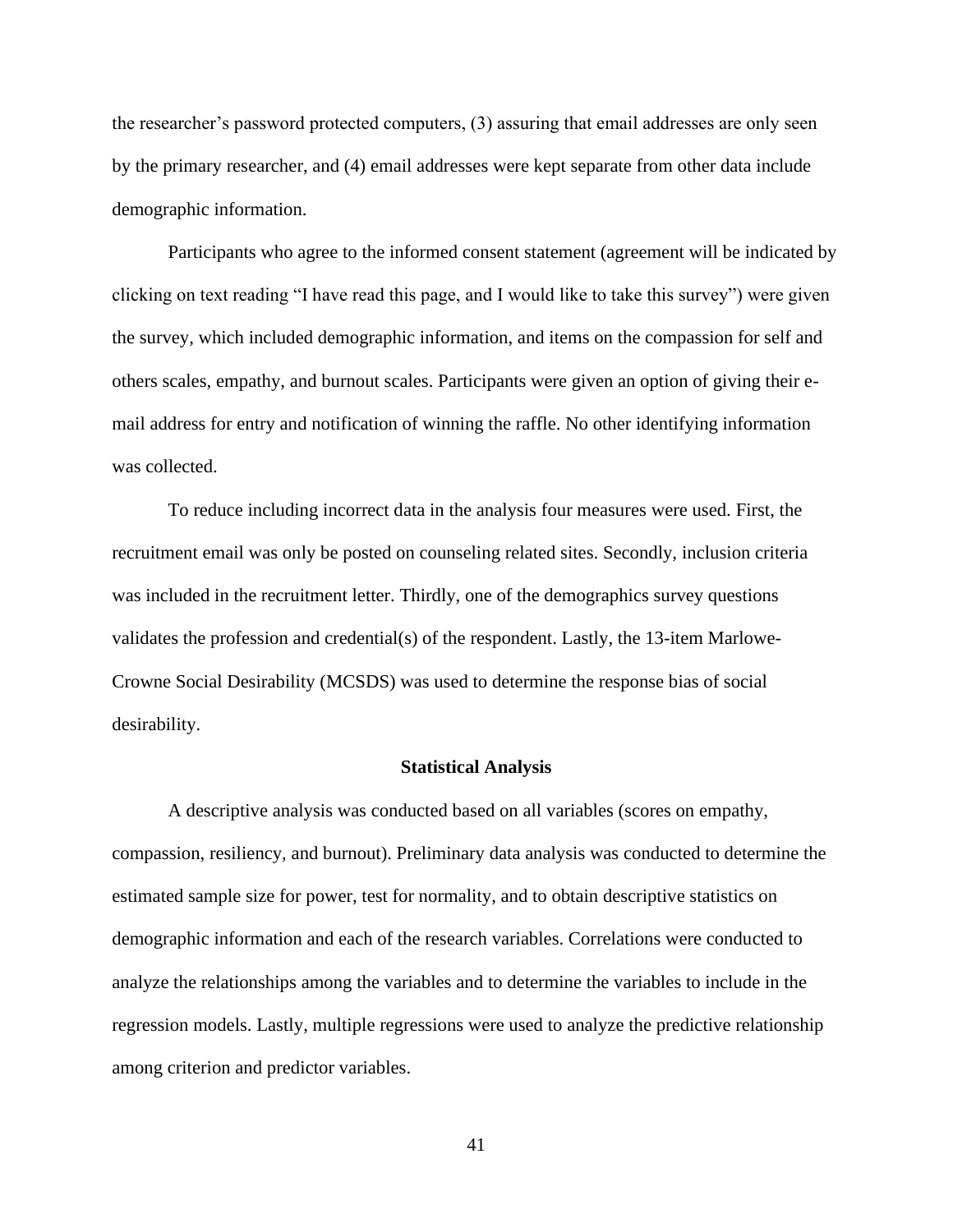## **Multiple Regression**

Within SPSS, a multiple regression allows for multiple predictor variables to predict a criterion variable (Steinberg, 2011). In this study, data analysis will be conducted to determine if professional counselors' scores on empathy or compassion are a better predictor for resilience or burnout. A multiple regression was used to determine whether empathy or compassion was a better predictor of counselor resilience. Both empathy and compassion were entered as predictor variables in order to compare the significance and degree to which each variable was predictive of resilience. A regression was also used to determine if empathy or compassion was a better predictor of counselor burnout. Both empathy and compassion were entered as predictor variables in order to compare the significance and degree to which each variable was predictive of burnout. Multiple regressions were also used to answer the last two research questions regarding the best model to predict both counselor burnout and resilience. Predictor variables were chosen by analyzing the significance of their relationship in the correlation matrices.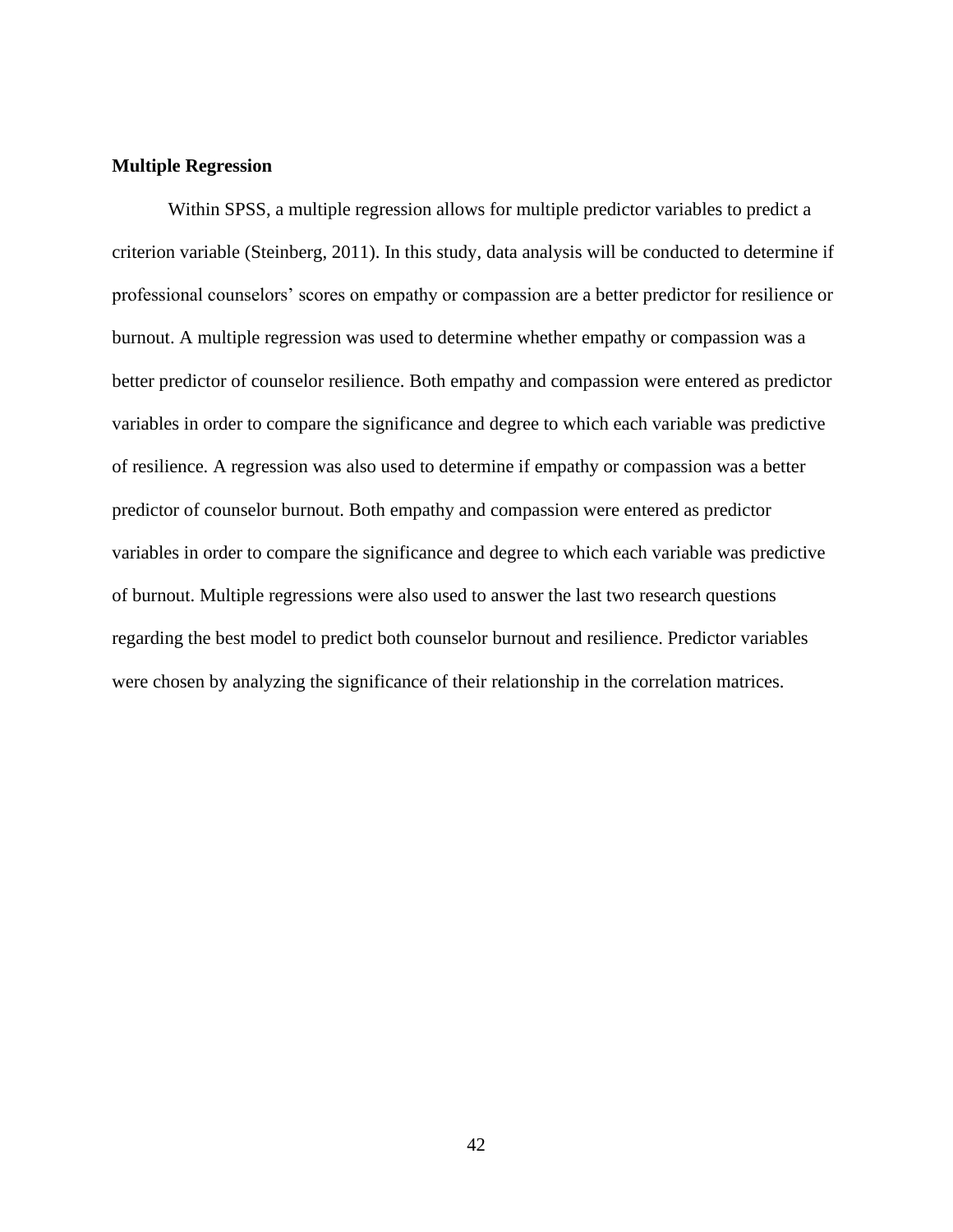#### **CHAPTER 4**

#### **RESULTS**

Chapter four describes the statistical analyses and results of the hypothesis testing in this study. Hypotheses in this study are (1) compassion is a better predictor of resilience than empathy, (2) empathy is a better predictor of burnout than compassion, (3) compassion, political affiliation, years in practice, and work setting best predict counselor resilience, and (4) empathy, political affiliation, years in practice, and work setting best predict counselor burnout.

The process of data screening is presented followed by descriptive statics of the data sample. Preliminary statistics were conducted and presented next in this chapter. Preliminary statistics included correlational analyses of all criterion and predictor variables including subscales for the empathy and compassion inventories. Next, the statistical analysis of hypotheses testing is presented. Multiple regressions were used to test all four hypotheses.

#### **Data Screening**

Since the call for participation was sent through multiple counseling listserv's, and was encouraged to be distributed through the snowball effect, a total number of counselors who received the call for participation is unobtainable. What is known is that a total of three hundred and twenty-nine participants began the questionnaire for this study. Out of those, two hundred and seventy-four completed the survey. The data from 22 participants were removed for not meeting the inclusion criteria. Data was further screened for missing values. No missing values were identified. The final sample size  $(N = 252)$  was determined to be more than sufficient considering the G\*Power analysis indicating a minimum of 85 participants were needed to find a statistically significant effect (Cohen, 1992). Post hoc G\*Power analysis indicated statistical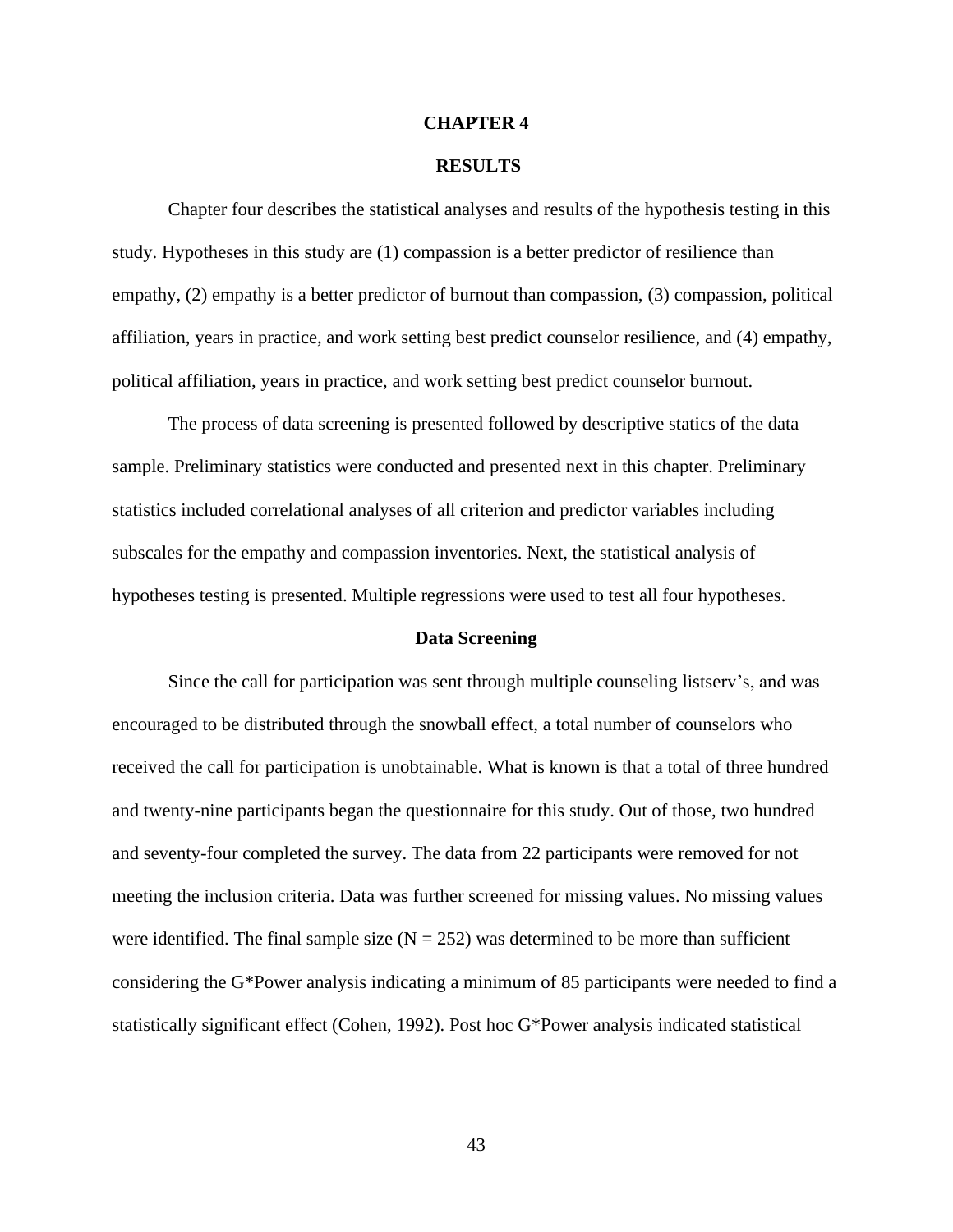power over .95 for the current study. Given the large data set, accuracy of the data set was analyzed through assessing skewness, kurtosis, and outliers (Heppner & Heppner, 2004).

In large data sets it is recommended to use histograms to test for normality (Tabachnik & Fidel, 2013). After analysis of the data, most histograms appeared to follow a normal curve. In the cases where the data did not appear evenly distributed from the mean, boxplots were used to determine if outliers were within three standard deviations from the mean (Leys et al., 2013). Of these, five boxplots showed outliers outside of three standard deviations (SOCS-S, SOCS-O UUS, SOCS-O FFPS, SOCS-O AMARS, and RS). In deciding to remove outliers, all data was assessed through skewness and kurtosis values using  $a \pm 2$  range (Garson, 2012). The values for both skewness and kurtosis were within an acceptable  $\pm 2$  range for all subscales including the five scales in question. Outliers were retained since skewness and kurtosis were within an acceptable range.

#### **Descriptive Statistics**

#### **Researcher Created Demographic Questionnaire**

Total participants in this study equaled two hundred and fifty-two  $(N=252)$ . A high-level summary describing the sample is presented. The personal and professional descriptive statistics from the Researcher Created Demographic Questionnaire are presented separately in Table 1 and Table 2. Overall, the mean age of participants in this study is 40.5. Participants in this study are mainly female (85.7%) White / European American (81.3%). The majority of participants in this study have one to 10 years of experience (67.5%) and work in private practice (27.8%). Most of the sample are credentialed as a clinical mental health counselor (72.2%). The political affiliation most represented in this study is Democratic (71%). The majority of participants scored low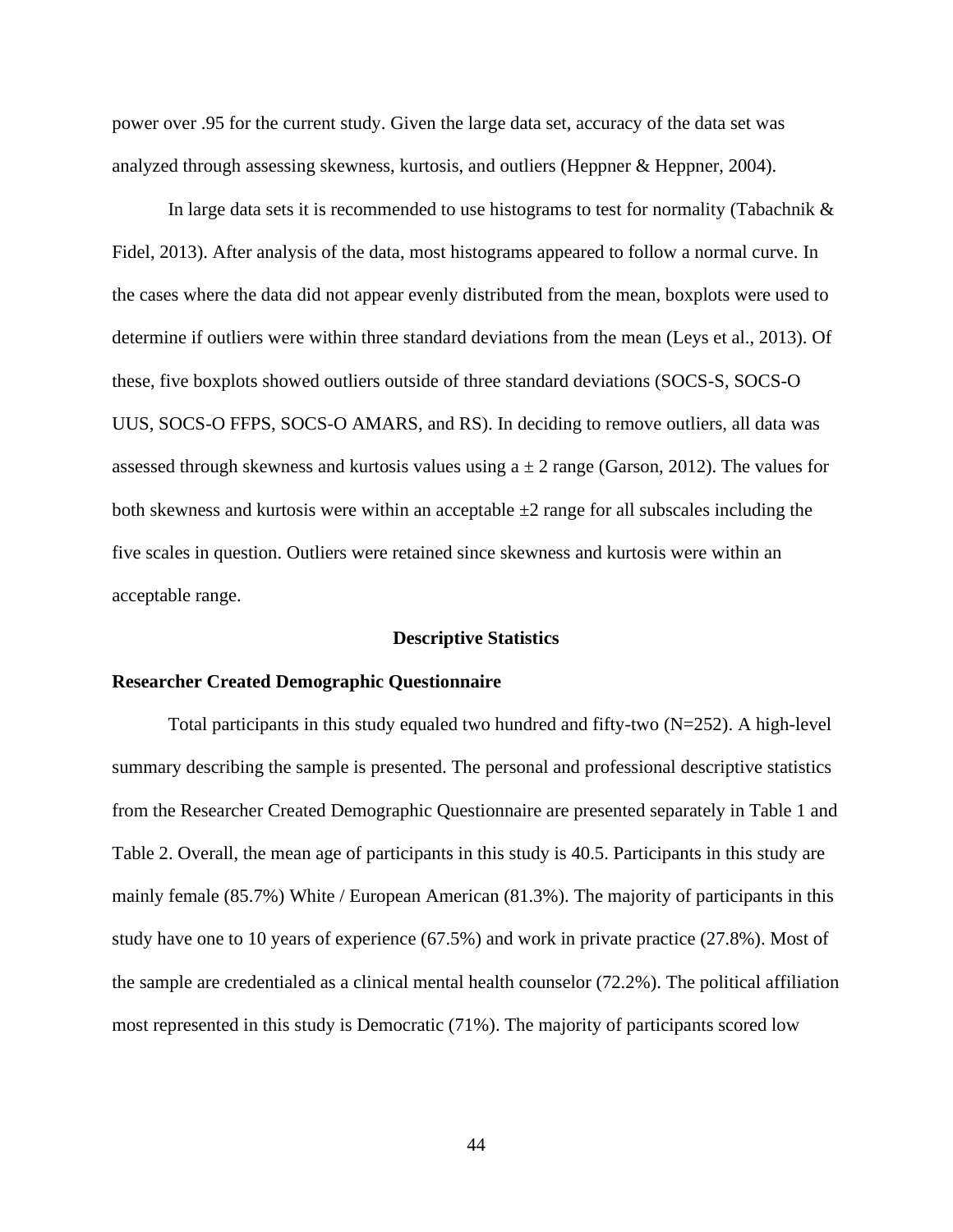(63.9%) and moderate (36.1%) on the burnout scale. Similarly, most participants scored moderately high on resilience (42.5%) followed by moderately low resilience (23.8%).

#### *Personal Demographics*

Table 1 shows the frequencies of personal characteristics in the Researcher Created Demographics Questionnaire. Participants mean age is 40.5. Participants gender were female (85.7%), male (13.5%), and transgender (.4%). Participants ethnicity were European American / White (81.3%), African American / Black (7.1%), Latino/a or Hispanic (3.6%), Asian or Pacific Islander (3.2%), Biracial (.8%), Middle Eastern (.8%), Native American (.8%), White / Native American (.8%), African American / Hawaiian (.4%), Eastern European (.4%), and White / Spanish (.4%). The majority of participants' political affiliation was democrat (71%), followed by republican (17.1%), libertarian (7.9%), and green (4%).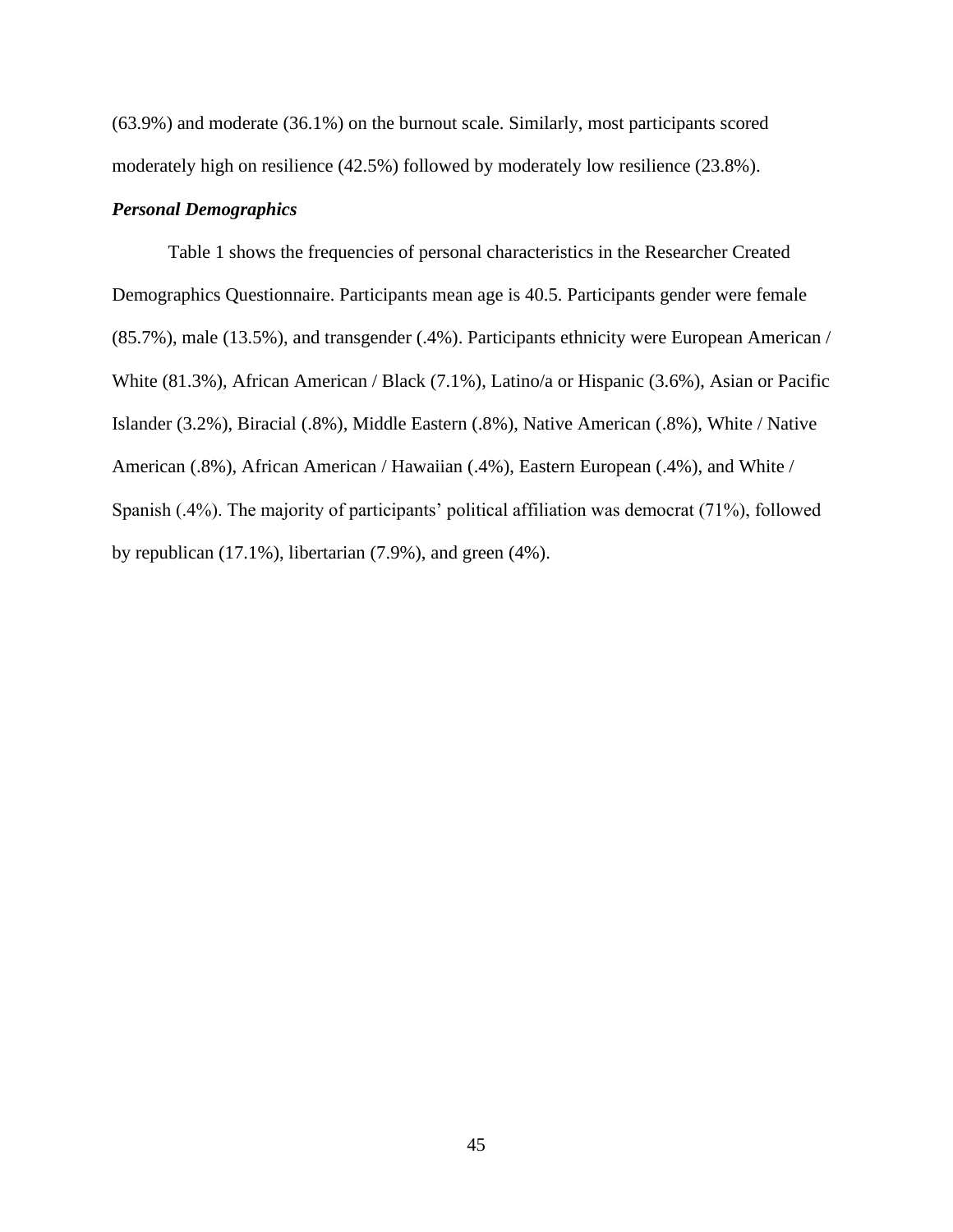# **Table 1**

| <b>Personal Variables</b>    | $\boldsymbol{M}$ | Range | n              | $\%$              |
|------------------------------|------------------|-------|----------------|-------------------|
| Age (in years)               | 40.50            | 20-73 | 252            |                   |
| Gender                       |                  |       |                |                   |
| Female                       |                  |       | 216            | 85.7              |
| Male                         |                  |       | 34             | 13.5              |
| Transgender                  |                  |       | $\mathbf{1}$   | $\cdot$           |
| Ethnicity                    |                  |       |                |                   |
| European American / White    |                  |       | 205            | 81.3              |
| African American / Black     |                  |       | 18             | 7.1               |
| Latino/a or Hispanic         |                  |       | 9              | 3.6               |
| Asian or Pacific islander    |                  |       | 8              | 3.2               |
| <b>Biracial</b>              |                  |       | $\overline{2}$ | $\boldsymbol{.8}$ |
| Middle Eastern               |                  |       | $\overline{2}$ | $\boldsymbol{.8}$ |
| <b>Native American</b>       |                  |       | $\overline{2}$ | .8                |
| White / Native American      |                  |       | $\overline{2}$ | .8                |
| African American / Hawaiian  |                  |       | 1              | $\cdot$           |
| Black / Latino/a             |                  |       | $\mathbf{1}$   | $\cdot$           |
| Eastern European             |                  |       | $\mathbf{1}$   | $\cdot$           |
| White / Spanish              |                  |       | 1              | $\cdot$           |
| <b>Political Affiliation</b> |                  |       |                |                   |
| Democrat                     |                  |       | 179            | 71                |
| Republican                   |                  |       | 43             | 17.1              |
| Libertarian                  |                  |       | 20             | 7.9               |
| Green                        |                  |       | 21             | 4.0               |

*Personal Demographic Characteristics*

# *Professional Demographics*

Table 2 shows the frequencies of the professional characteristics in the Researcher Created Demographics Questionnaire including years practicing, work setting, and the type of credential held by participants. Over 20 different credentials were reported by the participants in this study, therefore; credentials were grouped into categories of clinical mental health counseling credentials (licensed professional counselor, national certified counselor, licensed mental health clinician), school counseling credentials (national certified school counselor, state certified school counselor), both clinical mental health counseling credentials and school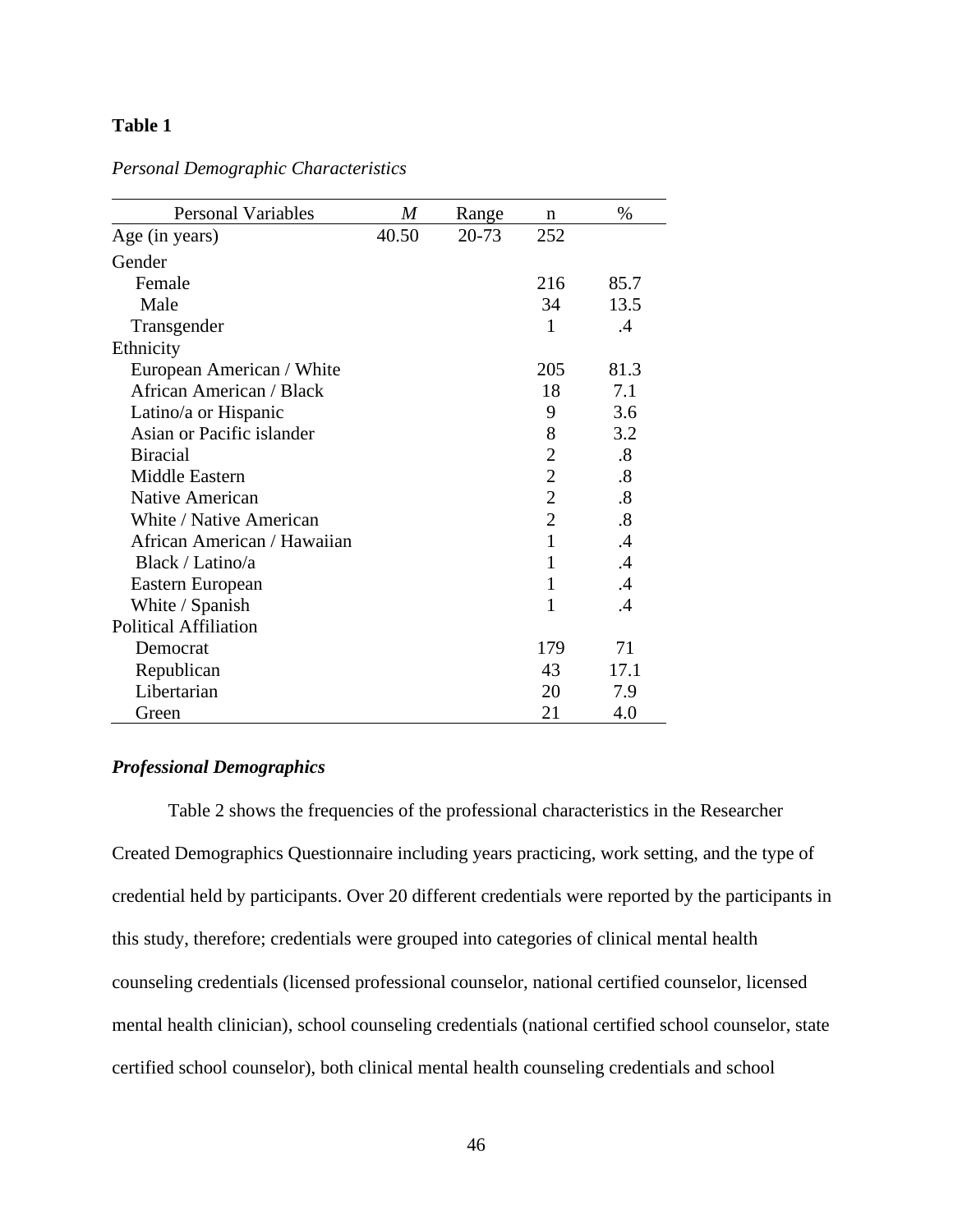counseling credentials (clinical mental health counseling credentials plus state or national school counseling credentials), and no credentials (student status). Most participants had clinical mental health counseling credentials (72.2%), followed by no credentials / student status (11.9%), then school counseling credentials (10.7%), and the least represented credential being participants with both clinical mental health counseling credentials and school counseling credentials (5.2%).

Years of practice varied from less than a year to over 41. Participants had been practicing counseling less than a year  $(9.5\%)$ , one to five years  $(35.7\%)$ , six to  $10 (21.8\%)$ ,  $21 - 25 (6.7\%)$ , 26-30 (2.4%), 31 – 35 (1.2%), 36 – 40 (2%), and more than 41 years (.8%). Participants reported providing counseling in the following work settings: private practice (70%), outpatient (20.6%), k-12 school (18.3%), college / university (11.5%), medical setting inpatient (4.4%), other (3.6%), medical facility (2.4%), and residential (1.6%).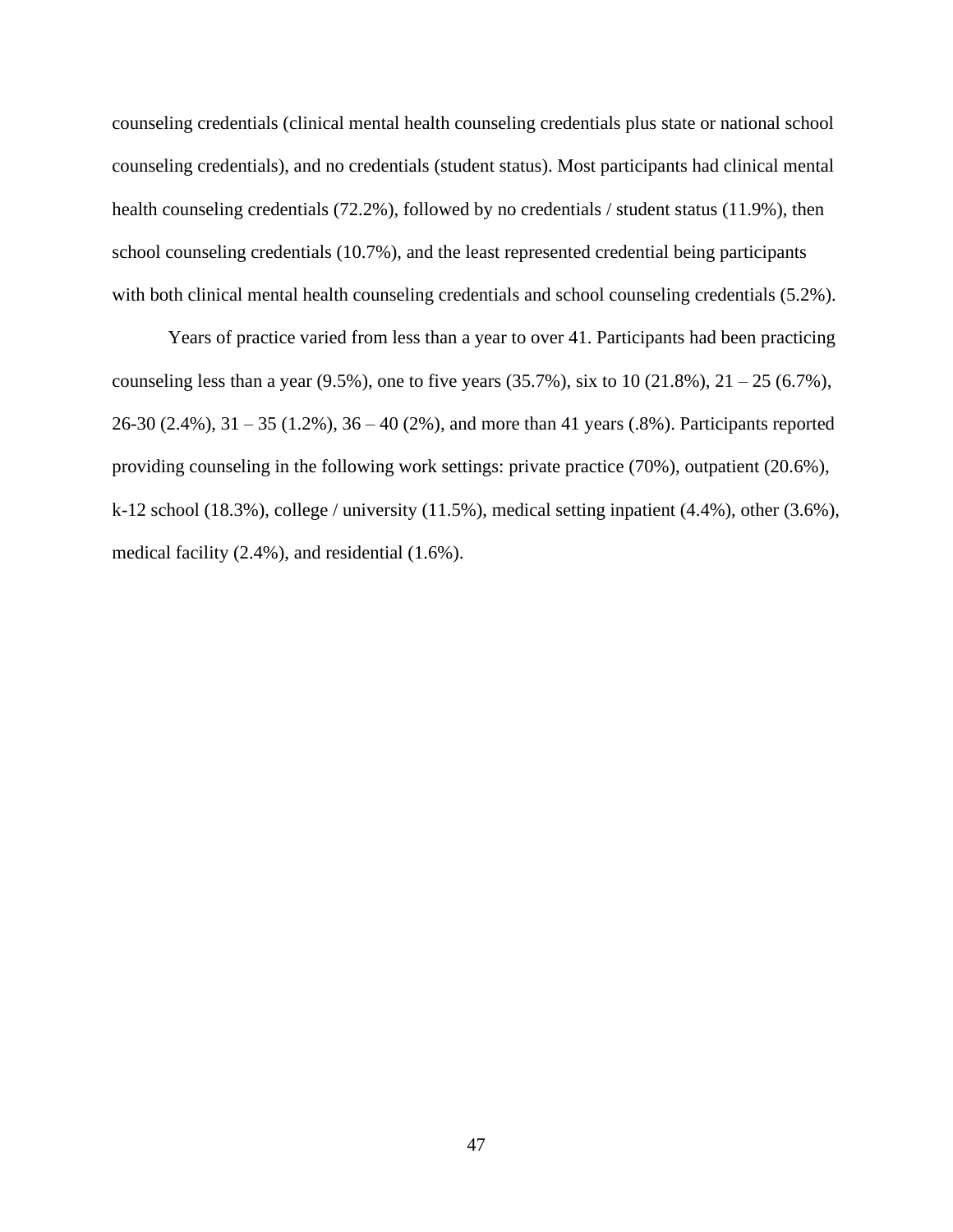# **Table 2**

| <b>Professional Variables</b>           | n              | $\%$ |
|-----------------------------------------|----------------|------|
| <b>Years Practicing</b>                 |                |      |
| < 1                                     | 24             | 9.5  |
| $1 - 5$                                 | 90             | 35.7 |
| $6 - 10$                                | 55             | 21.8 |
| $11 - 15$                               | 29             | 11.5 |
| 16-20                                   | 21             | 8.3  |
| $21 - 25$                               | 17             | 6.7  |
| 26-30                                   | 6              | 2.4  |
| 31-35                                   | 3              | 1.2  |
| 36-40                                   | 5              | 2.0  |
| > 41                                    | $\overline{2}$ | .8   |
| <b>Work Setting</b>                     |                |      |
| Private practice                        | 70             | 27.8 |
| Outpatient                              | 52             | 20.6 |
| K-12 school                             | 46             | 18.3 |
| College or University                   | 29             | 11.5 |
| Community-based                         | 25             | 9.9  |
| Inpatient                               | 11             | 4.4  |
| Other                                   | 9              | 3.6  |
| Medical facility                        | 6              | 2.4  |
| Residential                             | 4              | 1.6  |
| Credentials                             |                |      |
| <b>Clinical Mental Health Counselor</b> | 182            | 72.2 |
| None / Student Status                   | 30             | 11.9 |
| <b>School Counselor Credential</b>      | 27             | 10.7 |
| <b>Both</b>                             | 13             | 5.2  |

# *Professional Demographic Characteristics*

# **Predictor Variables**

Table 3 shows the descriptive statistics for predictor variables including the mean, standard deviation, possible range, and Cronbach's alpha for each scale. The IRI (*M* = 70.47, *SD* = 10.734, α = .803), SOCS-S (*M* = 78.14, *SD* = 9.701, α = .926), SOCS-O (*M* = 86.72, *SD* = 7.184,  $\alpha$  = .89), and MCSDS ( $M = 5.25$ ,  $SD = 1.949$ ,  $\alpha$  = .58). All scales had robust to high internal reliability except the Marlowe-Crowne Social Desirability Scale Short Form II with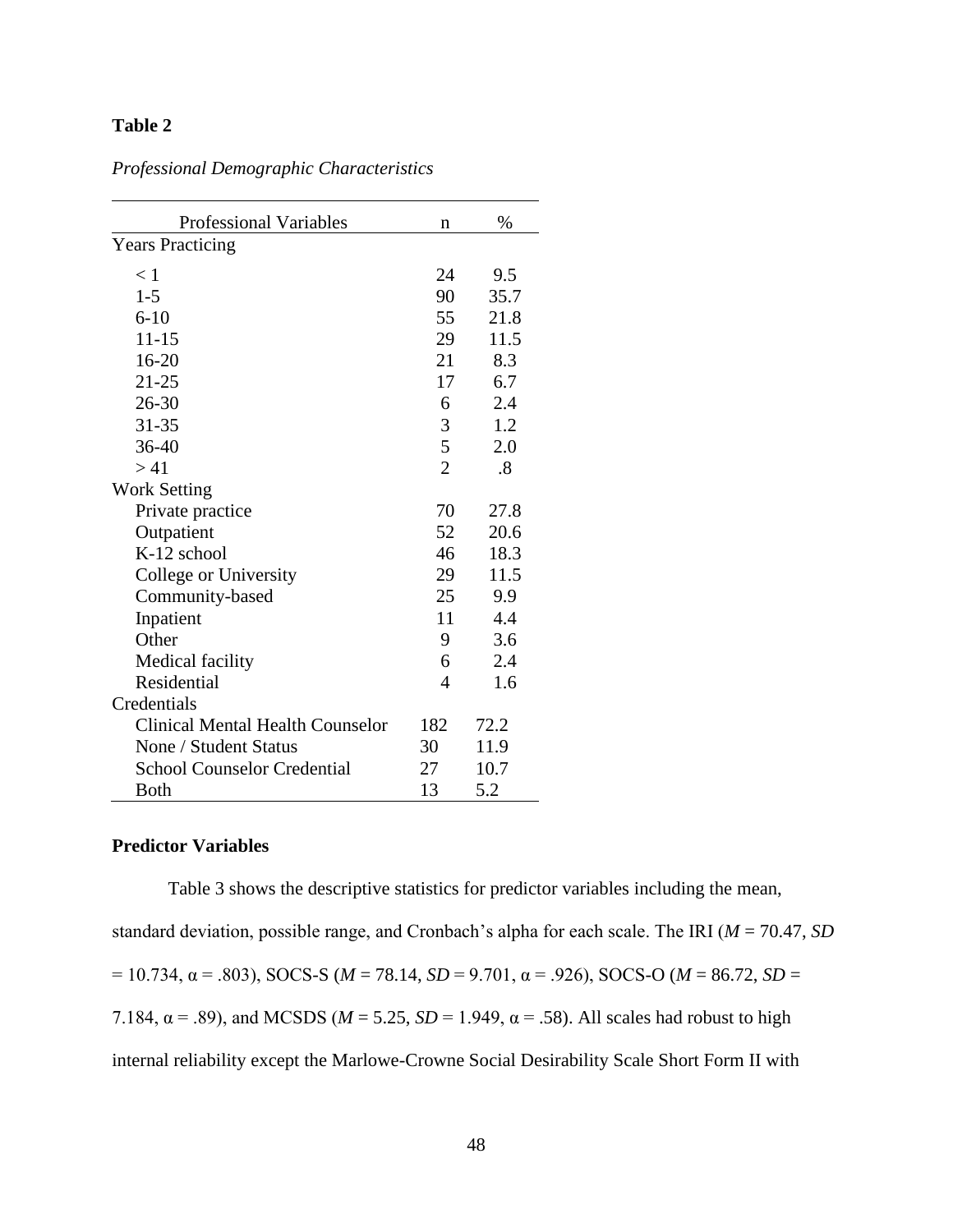satisfactory internal reliability ( $\alpha = .58$ ) and the SOCS-O subscale for tolerating uncomfortable

feelings ( $\alpha$  = .65) which had adequate internal reliability (Tabler, 2018).

# **Table 3**

|                                         |                  |           |          | Possible   |          |
|-----------------------------------------|------------------|-----------|----------|------------|----------|
| <b>Predictor Variable</b>               | $\boldsymbol{M}$ | <i>SD</i> | Variance | Range      | $\alpha$ |
| <b>IRI</b> Total                        | 70.47            | 10.734    | 115.222  | $0 - 96$   | .803     |
| <b>IRI-FS</b>                           | 17.85            | 5.162     | 26.646   | $0-28$     | .78      |
| <b>IRI-PT</b>                           | 21.11            | 3.509     | 12.311   | $0 - 28$   | .721     |
| <b>IRI-EC</b>                           | 22.75            | 3.639     | 13.240   | $0-28$     | .71      |
| <b>IRI-PD</b>                           | 8.76             | 4.920     | 24.206   | $0-28$     | .814     |
| <b>SOCS-S Total</b>                     | 78.14            | 9.701     | 94.701   | $20 - 100$ | .926     |
| Recognizing suffering                   | 15.91            | 2.374     | 5.634    | $4 - 20$   | .851     |
| Understanding universality of suffering | 18.98            | 1.408     | 1.873    | $4 - 20$   | .712     |
| Feeling for the person suffering        | 14.27            | 2.757     | 7.60     | $4 - 20$   | .841     |
| Tolerating uncomfortable feelings       | 13.87            | 2.784     | 7.753    | $4 - 20$   | .812     |
| Acting/motivated to relieve suffering   | 15.11            | 2.740     | 7.510    | $4 - 20$   | .876     |
| <b>SOCS-O Total</b>                     | 86.72            | 7.184     | 51.612   | 20-100     | .89      |
| Recognizing suffering                   | 17.06            | 1.963     | 3.813    | $4 - 20$   | .842     |
| Understanding universality of suffering | 19.07            | 1.377     | 1.896    | $4 - 20$   | .757     |
| Feeling for the person suffering        | 17.30            | 2.036     | 4.146    | $4 - 20$   | .77      |
| Tolerating uncomfortable feelings       | 16.87            | 1.908     | 3.639    | $4 - 20$   | .651     |
| Acting/motivated to relieve suffering   | 16.43            | 2.397     | 5.744    | $4 - 20$   | .83      |
| <b>MCSDS</b>                            | 5.25             | 1.949     | 3.798    | $0 - 10$   | .583     |

*Descriptive Statistics for Predictor Variables*

Note. IRI = Interpersonal Reactivity Index,  $FS = F$ antasy Scale,  $PT =$  Perspective Taking, EC

= Emotional Concern, PD = Personal Distress, SOCS-S = Sussex Oxford Compassion Scale

for Self, SOCS-O = Sussex Oxford Compassion Scale for Self, MCSDS = Marlowe-Crowne

Social Desirability Scale Short Form II

# **Criterion Variables**

Descriptive statistics including mean, standard deviation, variance, possible range,

Cronbach's alpha, and frequencies for the criterion variable are shown on Table 4. Burnout

(ProQOL-BO) ( $M = 20.99$ ,  $SD = 5.515$ ,  $\alpha = .807$ ) has three levels (Stamm, 2010) where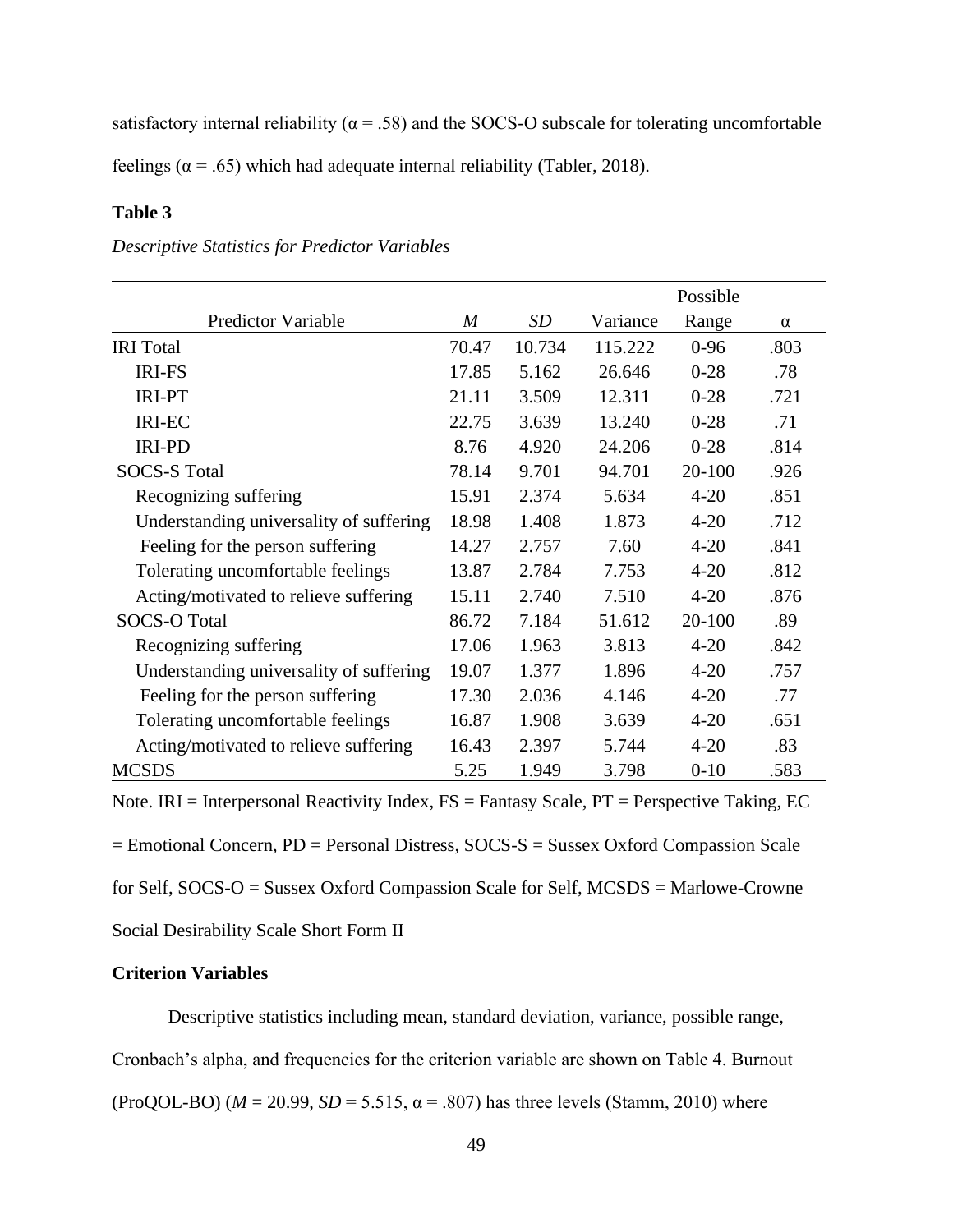participants scored low (63.9%), moderate (36.1%), and high (0%). Resilience (RS) ( $M = 83.91$ ,  $SD = 8.141$ ,  $\alpha = .872$ ) has six levels (Wagnild, 2009) where participants scored very low (.4%), on the low end  $(1.2\%)$ , moderately low  $(22\%)$ , moderately high  $(42.5\%)$ , and high  $(23.4\%)$ . Cronbach's alpha is above .7 for each scale and considered to have good internal reliability (Kline, 2000).

# **Table 4**

|                           |                  |       |          | Possible  |          |                |          |
|---------------------------|------------------|-------|----------|-----------|----------|----------------|----------|
| <b>Criterion Variable</b> | $\boldsymbol{M}$ | SD    | Variance | Range     | $\alpha$ | n              | %        |
| ProQOL-BO                 | 20.99            | 5.515 | 30.410   | $10-50$   | .807     | 252            |          |
| Low                       |                  |       |          | $10 - 22$ |          | 161            | 63.9     |
| Moderate                  |                  |       |          | $23 - 42$ |          | 91             | 36.1     |
| High                      |                  |       |          | $43 - 50$ |          | $\overline{0}$ | $\theta$ |
| <b>RS</b>                 | 83.91            | 8.141 | 66.279   | 14-98     | .872     | 252            |          |
| Very low                  |                  |       |          | 14-56     |          | 1              | .4       |
| On the low end            |                  |       |          | 57-64     |          | 3              | 1.2      |
| Moderately low            |                  |       |          | 65-73     |          | 22             | 8.7      |
| Low                       |                  |       |          | 74-81     |          | 60             | 23.8     |
| Moderately High           |                  |       |          | 82-90     |          | 107            | 42.5     |
| High                      |                  |       |          | 91-98     |          | 59             | 23.4     |

*Descriptive Statistics for Criterion Variables*

Note. ProQOL-BO = Professional Quality of Life Burnout Scale, RS = 14-item Resilience

Scale.

## *Burnout in Clinical Mental Health Counselors and School Counselors*

Interestingly, compassion for self and others, empathy, and resilience scores were very similar among the types of professionals in this study. As evident in Figure 1 burnout scores, however, varied the most among clinical mental health counselors, school counselors, counselors who were both school and professional counselors, and counseling students who were not yet credentialed. Students scored the lowest in burnout ( $M = 18.40$ ), followed by professional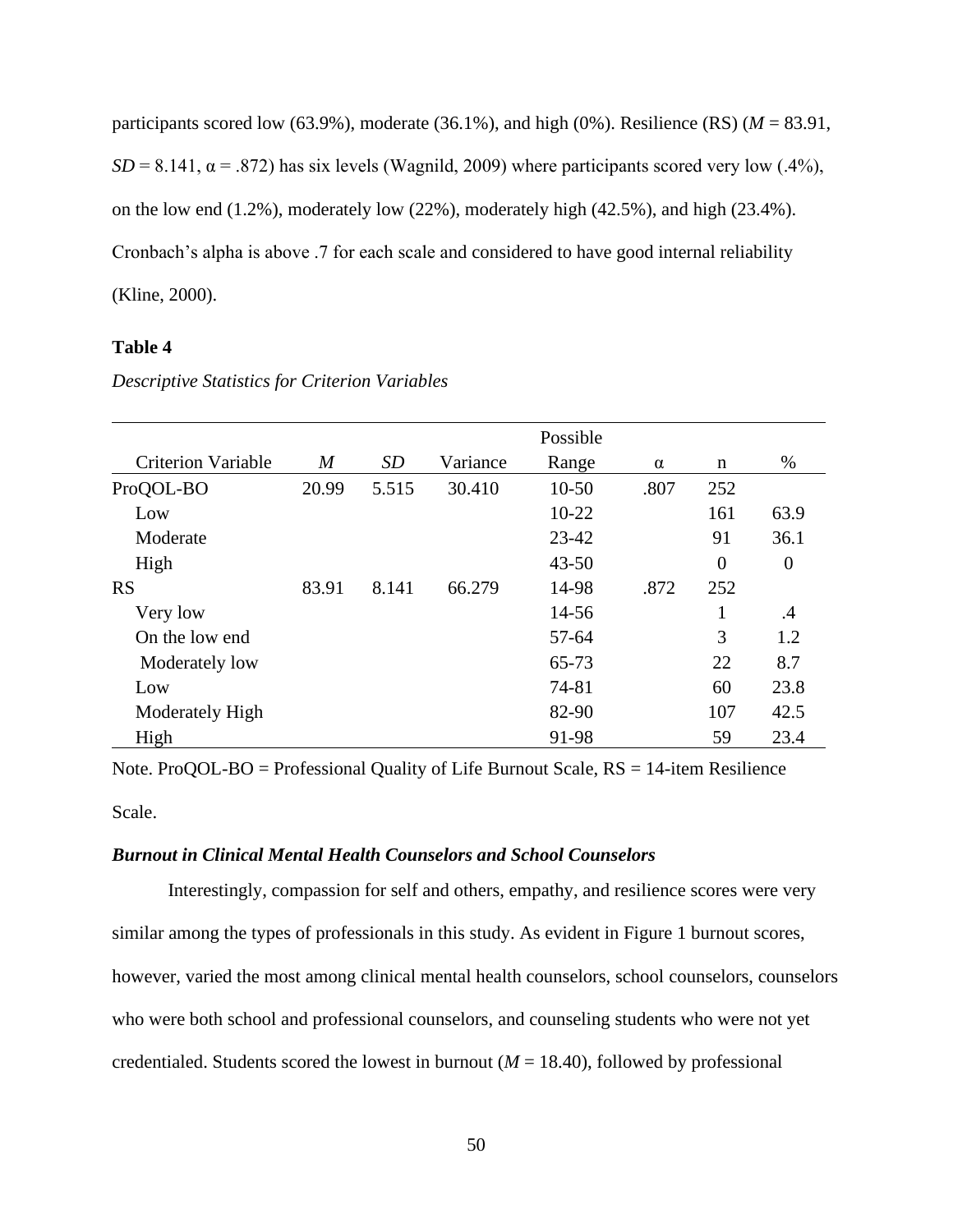counselors ( $M = 21.03$ ), then counselors who held both school and professional counseling credentials ( $M = 22.62$ ), and the highest being school counselors ( $M = 22.81$ ).

### **Figure 1**







## **Preliminary Analysis**

### **Correlations Among Predictor and Criterion Variables**

Table 5 shows the main predictor and criterion variables in this study, not including the subfactors or dimensions of the scales. Multicollinearity was assessed for significant relationships with a Pearson coefficient of  $r = .7$  or more. No correlations of this strength are noted. Counselors who have practiced one to five years have a significant medium positive relationship with empathy  $(r(250) = .27, p < .01)$ . The work setting of private practice has a small positive relationship with self-compassion  $(r(250) = .20, p < .01)$ . Counselors identifying as libertarian have a small negative relationship with self-compassion  $(r(250) = -0.19, p < 0.01)$ . Republicans, on the other hand, have a small positive relationship with self-compassion  $(r(250))$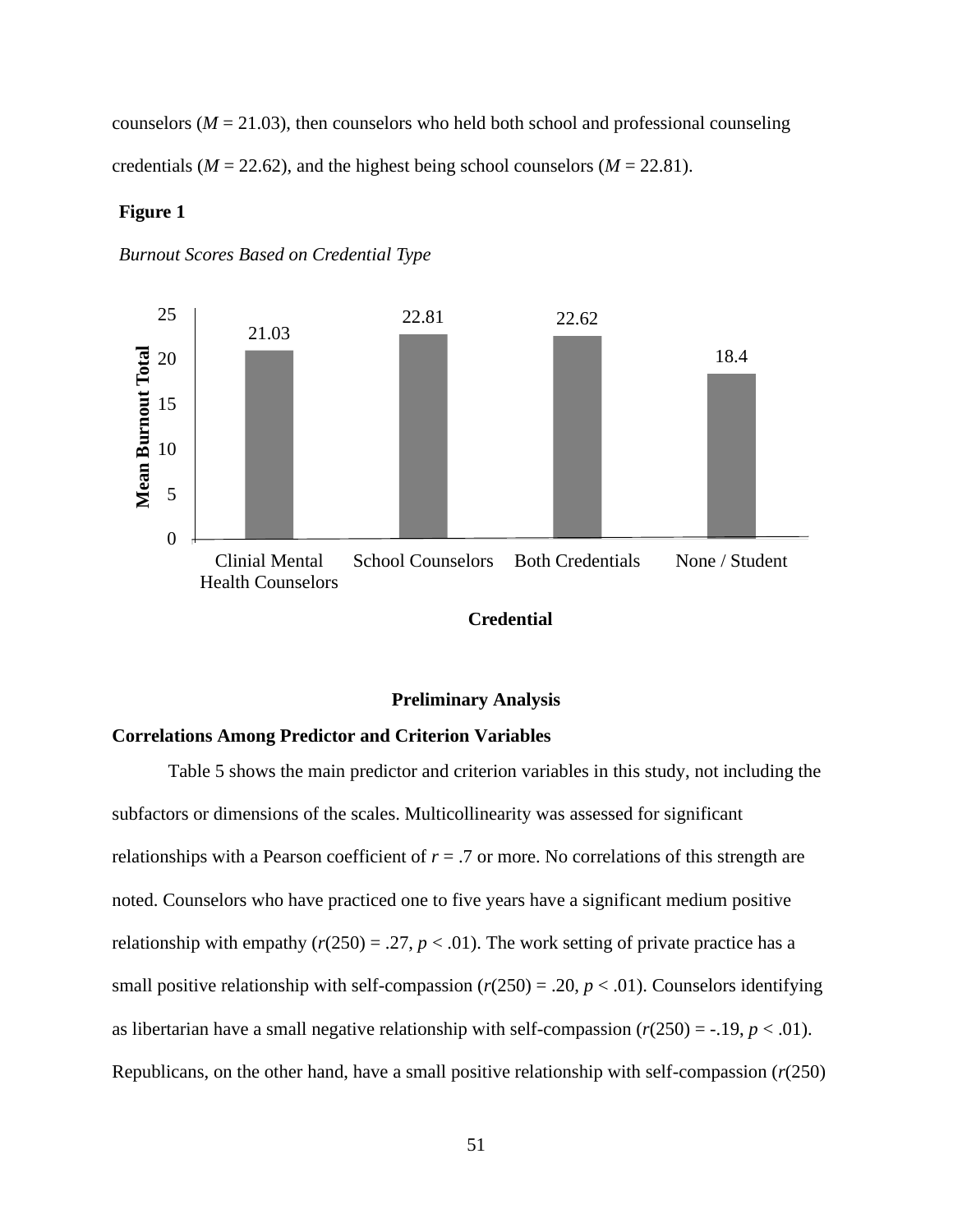$=$  .13,  $p < .01$ ) and a small negative relationship with burnout ( $r(250) = .15$ ,  $p < .05$ ).

Republicans have a small positive relationship with resilience  $(r(250) = .19, p < .01)$ . Social desirability is also positively correlated with a medium effect size with compassion for others  $(r(250) = .26, p < .01)$  and a medium negative relationship with burnout  $(r(250) = .27, p < .01)$ . Burnout has a significantly large negative relationship with self-compassion  $(r(250) = -.50, p <$ .01), and a more moderately significant negative relationship with compassion towards others  $(r(250) = -.22, p < .01)$ . Burnout also has a significantly small relationship with counselors working in private practice ( $r(250) = .15$ ,  $p < .05$ ) and medium negative relationship with 1-5 years of counseling practice  $(r(250) = .32, p < .01)$ . Resilience has a small negative relationship with empathy  $(r(250) = -13, p < .05)$  and a large positive relationship with self-compassion  $(r(250) = .61, p < .01)$ . Resilience also has a medium relationship with compassion for others  $(r(250) = .31, p < .01)$ . Work place and resilience also share a small positive relationship  $(r(250)$  $= .19, p < .01$ ).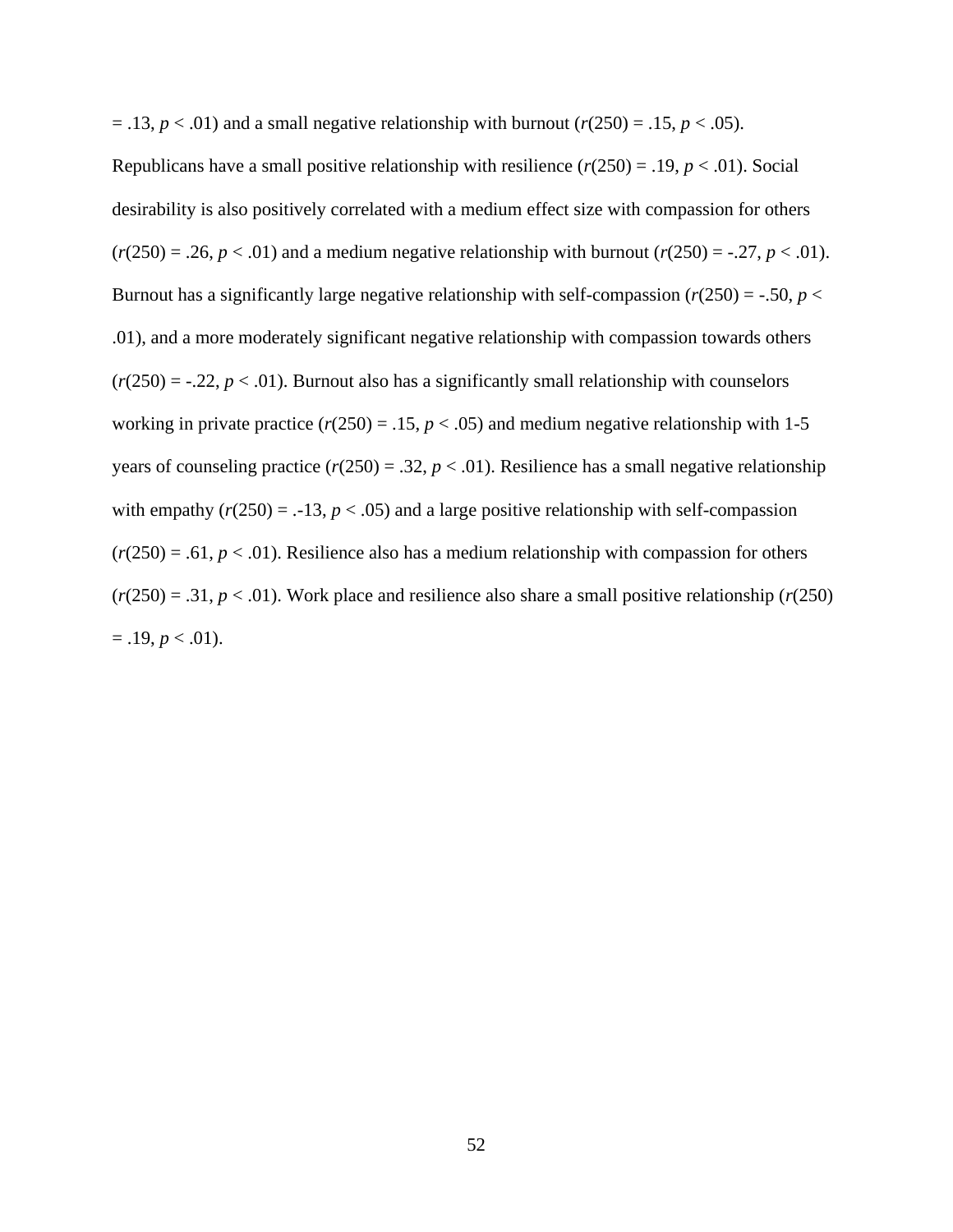### **Table 5**

|        | Variable    |          | 2          | 3         | $\overline{4}$ | 5         | 6       | 7                   | 8        | 9        |
|--------|-------------|----------|------------|-----------|----------------|-----------|---------|---------------------|----------|----------|
|        | $1.$ IRI    |          |            |           |                |           |         |                     |          |          |
|        | 2. SOCS-S   | $-03$    |            |           |                |           |         |                     |          |          |
|        | 3. SOCS-O   | $.37***$ | $.32***$   |           |                |           |         |                     |          |          |
|        | 4. 1-5 yrs. | $.27***$ | $-.08$     | .05       |                |           |         |                     |          |          |
|        | 5. PP       | $-.07$   | $.20^{**}$ | $-.05$    | .00.           |           |         |                     |          |          |
|        | 6. Lib      | $-.11$   | $-0.08$    | $-.19***$ | $-.07$         | .05       |         |                     |          |          |
|        | 7. Rep      | $-.09$   | $.13*$     | .07       | $-.10$         | .00       | $-.13*$ |                     |          |          |
|        | 8. MCSDS    | .06      | .10        | $.26***$  | .02            | .03       | $-.01$  | .08                 |          |          |
|        | 9. BO       | .12      | $-.50**$   | $-.22$ ** | $.15*$         | $-.32***$ | .01     | $-.15$ <sup>*</sup> | $-.27**$ |          |
| 10. RS |             | $-.13*$  | $.61***$   | $.31***$  | $-.11$         | $.19***$  | $-.05$  | $.19***$            | $.23**$  | $-.59**$ |

*Main Predictor and Criterion Variable Correlation Matrix*

Note. IRI = Interpersonal Reactivity Index, SOCS-S = Sussex Oxford Compassion Scale for Self, SOCS-O = Sussex Oxford Compassion Scale for Others, 1-5 yrs = time practicing counseling,  $PP = Private Practice$  work setting,  $Lib = Libertarian$ ,  $Rep = Republican$ ,  $MCSDS =$ Marlowe-Crowne Social Desirability Scale Short Form II, BO = Professional Quality of Life Burnout Scale, RS = 14-Item Resilience Scale.

 $*<sub>p</sub> < .05.$   $*<sub>p</sub> < .01.$ 

## **Correlates of Empathy Dimensions**

Table 6 shows a correlation matrix with the dimensions of empathy and all predictor criterion variables that were significant and had at least a small effect size. Burnout is correlated with three of the empathy subscales, the fantasy scale  $(r(250) = .14, p < .05)$ , perspective taking  $(r(250) = -.26, p < .01)$ , and personal distress  $(r(250) = .35, p < .01)$ . Resilience is negatively correlated with the fantasy scale  $(r(250) = -.16, p < .05)$ , positively correlated with perspective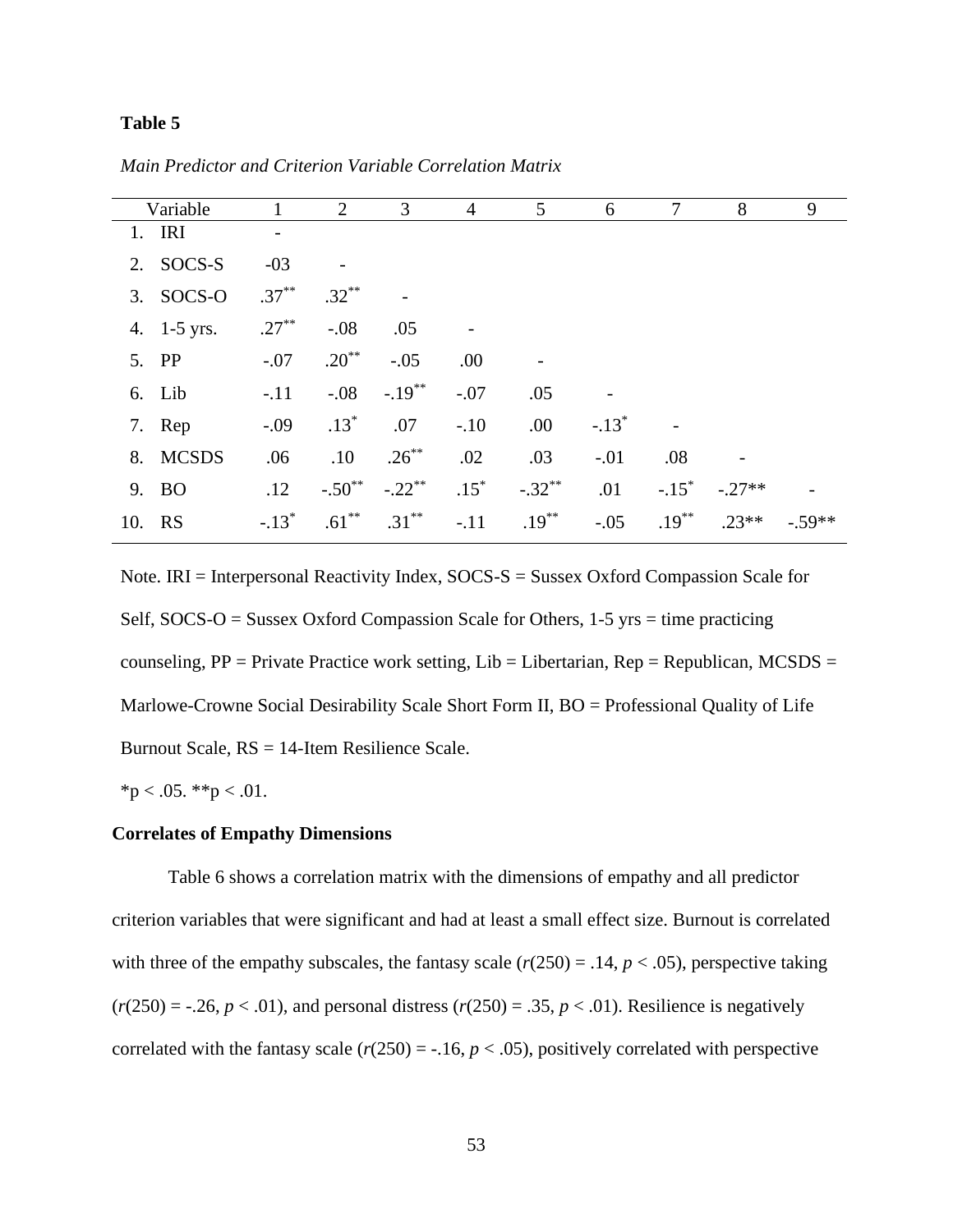taking  $(r(250) = .32, p < .01)$ , and has a strong negative correlation with empathic personal distress  $(r(250) = -.40, p < .01)$ .

# **Table 6**

*Empathy Subfactors Correlation Matrix*

| Variable      | $\overline{1}$ | $\overline{2}$                           | $\overline{3}$ | $\overline{4}$                                 | 5 <sup>5</sup> | 6      | $\tau$            | 8         | 9 |
|---------------|----------------|------------------------------------------|----------------|------------------------------------------------|----------------|--------|-------------------|-----------|---|
| 1. IRI-FS     |                |                                          |                |                                                |                |        |                   |           |   |
| 2. IRI-PT     | .09            |                                          |                |                                                |                |        |                   |           |   |
| 3. IRI-EC     | $.33***$       | $.38***$                                 |                |                                                |                |        |                   |           |   |
| 4. IRI-PD     | $.28***$       | $-.21$ <sup>**</sup> $.17$ <sup>**</sup> |                |                                                |                |        |                   |           |   |
| 5. $1-5$ yrs. | $.26***$       | .04                                      |                | $.11 \t .21$                                   |                |        |                   |           |   |
| 6. Lib        | 0.02           |                                          |                | $-.08-.15$ $-.09-.07$                          |                |        |                   |           |   |
| 7. Rep        | $-.16*$        |                                          |                | $.10$ $-.03$ $-.07$ $-.10$ $-.13$ <sup>*</sup> |                |        |                   |           |   |
| 8. MCSDS      | $-0.09$        |                                          |                | $.36^{**}$ $.20^{**}$ $-.18^{**}$              | .02            | $-.01$ | .08               |           |   |
| 9. BO         | $.14*$         | $-.26***$                                |                | $-.08$ .35 <sup>**</sup>                       | $.15^*$        | .01    | $-.15$ *          | $-.27***$ |   |
| 10. RS        | $-.16*$        | $.32***$                                 |                | $.07 - .40^{**} - .11$                         |                |        | $-.05$ $.19^{**}$ | $.23***$  |   |

Note. IRI = Interpersonal Reactivity Index,  $FS =$  Fantasy Scale,  $PT =$  Perspective Taking,  $EC =$  Emotional Concern,  $PD =$  Personal Distress, 1-5 yrs.  $=$  time practicing counseling, Lib = Libertarian, Rep = Republican, MCSDS = Marlowe-Crowne Social Desirability Scale Short Form II, BO = Professional Quality of Life Burnout Scale, RS = 14-Item Resilience Scale.

 $*<sub>p</sub> < .05.$   $*<sub>p</sub> < .01.$ 

## **Correlates of Dimensions of Self-Compassion**

Table 7 shows the correlation matrix for the subfactors of self-compassion with the predictor and criterion variables that were significant and had at least a small effect size. Burnout is negatively correlated with all of the subscales for self-compassion. The strongest relationship is with the subfactor describing being able to tolerate uncomfortable feelings about oneself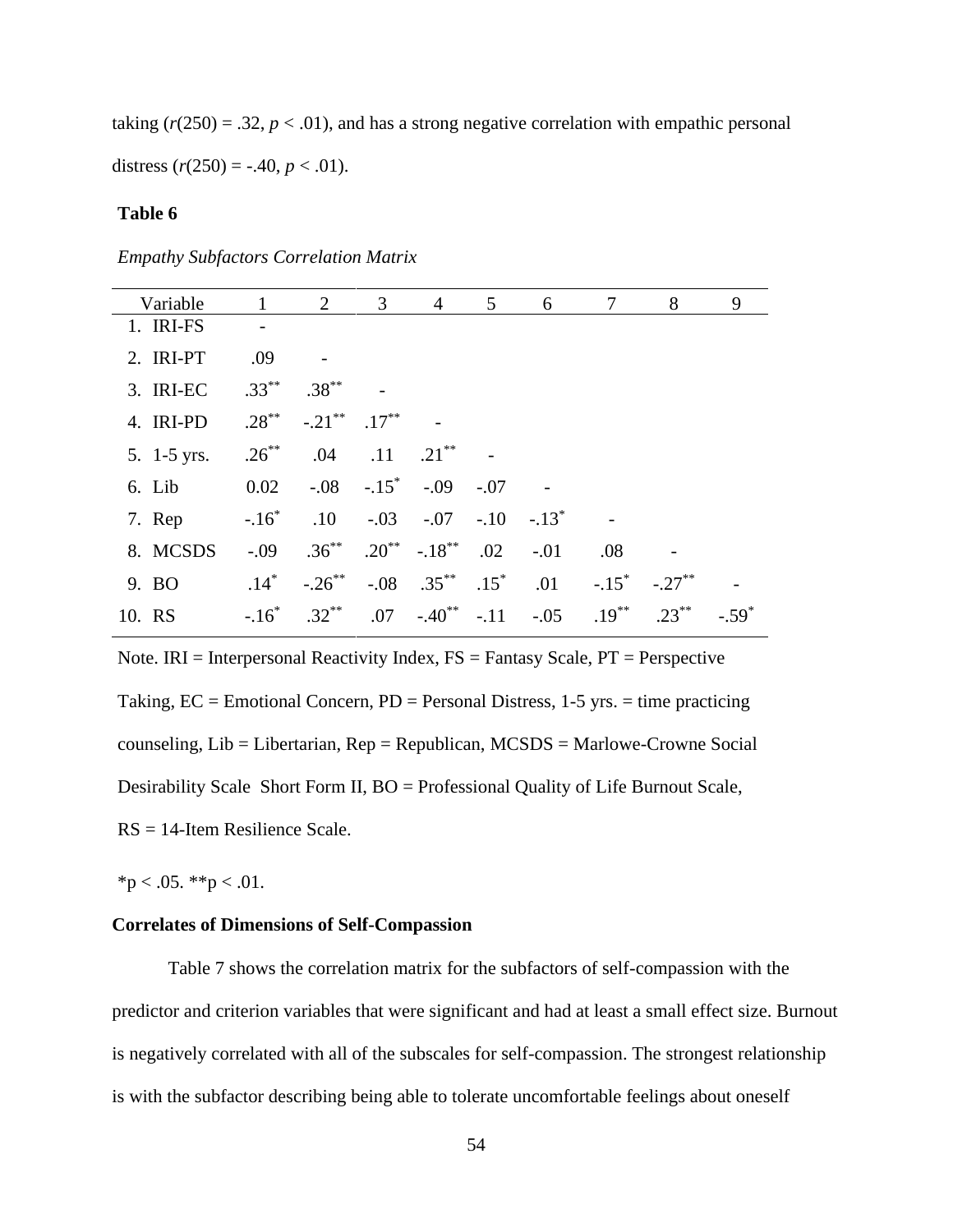$(r(250) = -.53, p < .01)$ . Resilience is positively correlated with all self-compassion subfactors. The strongest relationship is with the subfactor tolerating uncomfortable feelings ( $r(250) = .59$ ,  $p$ < .01). Resilience is positively correlated with understanding the universality of suffering (*r*(250)  $= .21, p < .01$ ) and burnout is negatively correlated with the same  $(r(250) = -.21, p < .01)$ .

# **Table 7**

| Variable        |           | 2          | 3        | $\overline{4}$                | 5   | 6      | 7                                                                                                                          | 8         | 9 |
|-----------------|-----------|------------|----------|-------------------------------|-----|--------|----------------------------------------------------------------------------------------------------------------------------|-----------|---|
| 1. SOCS-S RS    |           |            |          |                               |     |        |                                                                                                                            |           |   |
| 2. SOCS-S UUS   | $.32***$  |            |          |                               |     |        |                                                                                                                            |           |   |
| 3. SOCS-S FPS   | $.52***$  | $.28***$   |          |                               |     |        |                                                                                                                            |           |   |
| 4. SOCS-S TUF   | $.43***$  | $.24***$   | $.79***$ |                               |     |        |                                                                                                                            |           |   |
| 5. SOCS-S AMARS | $.52***$  | $.30^{**}$ |          | $.83^{**}$ .73**              |     |        |                                                                                                                            |           |   |
| 6. $1-5$ yrs.   | $-.01$    |            |          | $.05 \t-.09 \t-.17*** \t-.04$ |     |        |                                                                                                                            |           |   |
| 7. Rep          | .07       | .07        | $.14*$   | .10                           | .12 | $-.10$ |                                                                                                                            |           |   |
| 8. MCSDS        | .08       | $.02\,$    | .10      | .11                           | .06 | .02    | .08                                                                                                                        |           |   |
| 9. BO           | $-.32***$ |            |          |                               |     |        | $-.21$ <sup>**</sup> $-.42$ <sup>**</sup> $-.53$ <sup>**</sup> $-.44$ <sup>**</sup> $.15$ <sup>*</sup> $-.15$ <sup>*</sup> | $-.27***$ |   |
| 10. RS          | $.39***$  | $.21***$   | $.55***$ | $.59***$                      |     |        | $.56^{**}$ -.11 $.19^{**}$                                                                                                 | $.23***$  |   |

*Self-Compassion Subfactors Correlation Matrix*

Note. SOCS-S = Sussex Oxford Compassion Scale for Self, RS = Recognizing Suffering,  $UUS =$  Understanding the Universality of Suffering, FPS = Feeling for the person suffering, TUF = Tolerating uncomfortable feelings, AMARS = Acting or being motivated to act to relieve suffering,  $1-5$  yrs. = time practicing counseling,  $Lib =$ Libertarian, Rep = Republican, MCSDS = Marlowe-Crowne Social Desirability Scale Short Form II,  $BO =$  Professional Quality of Life Burnout Scale,  $RS = 14$ -Item Resilience Scale.

 $*p < .05.$  \*\*p  $< .01.$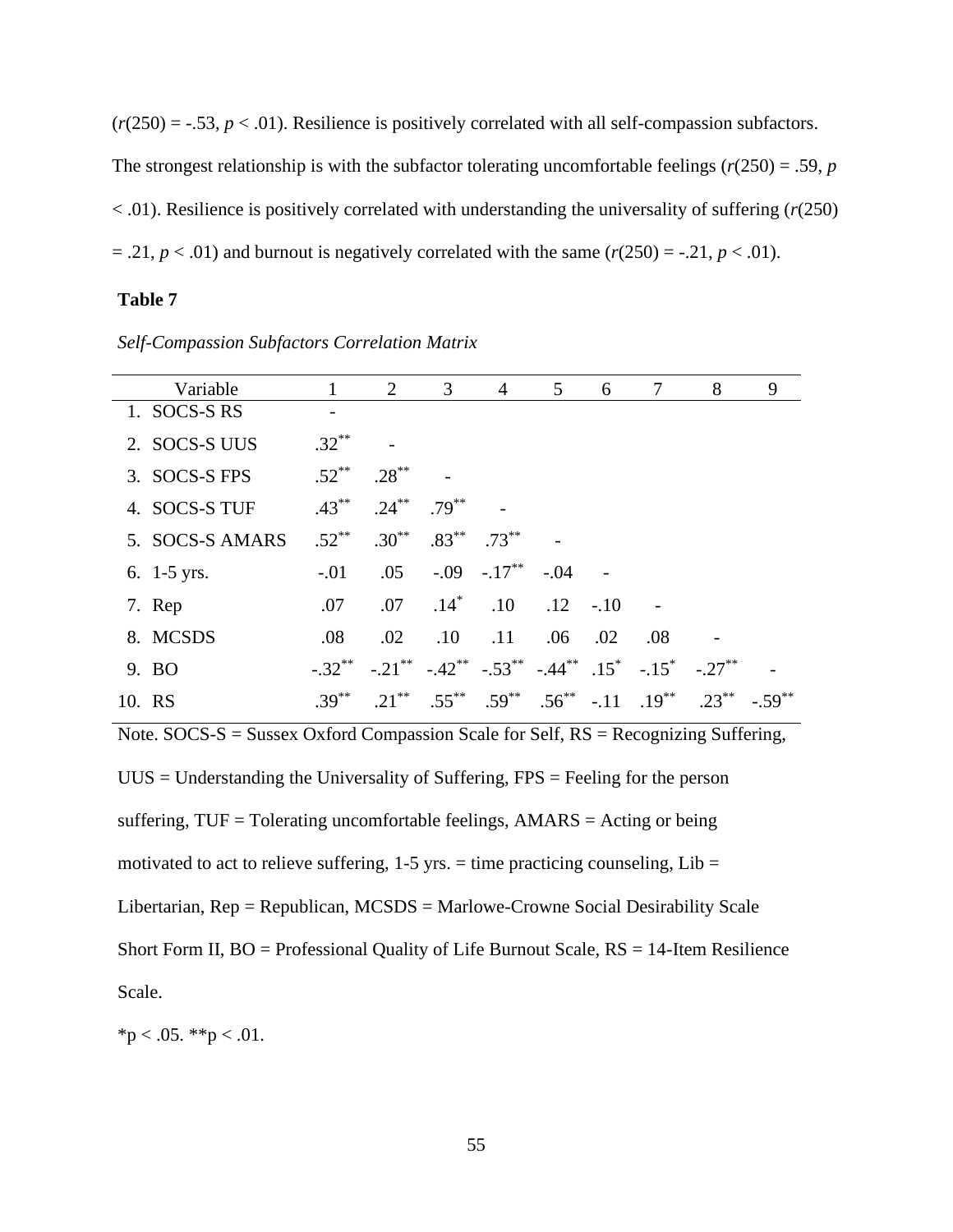## **Correlates of Compassion Dimensions Towards Others**

Table 8 shows the correlation matrix for compassion towards others and the predictor and criterion variables that were significant and had at least a small effect size. Resilience is positively correlated with all of the subfactors for compassion towards others. The strongest relationship is a medium positive relationship with tolerating uncomfortable feelings about others  $(r(250) = .37, p < .01)$ . Burnout has a negative relationship with all of the subfactors for compassion towards others except the factor describing being motivated to act to alleviate suffering. The strongest relationships is with the same factor that resilience is most positively correlated with: tolerating uncomfortable feelings in reference to someone else  $(r(250) = -.30, p)$  $< .01$ ).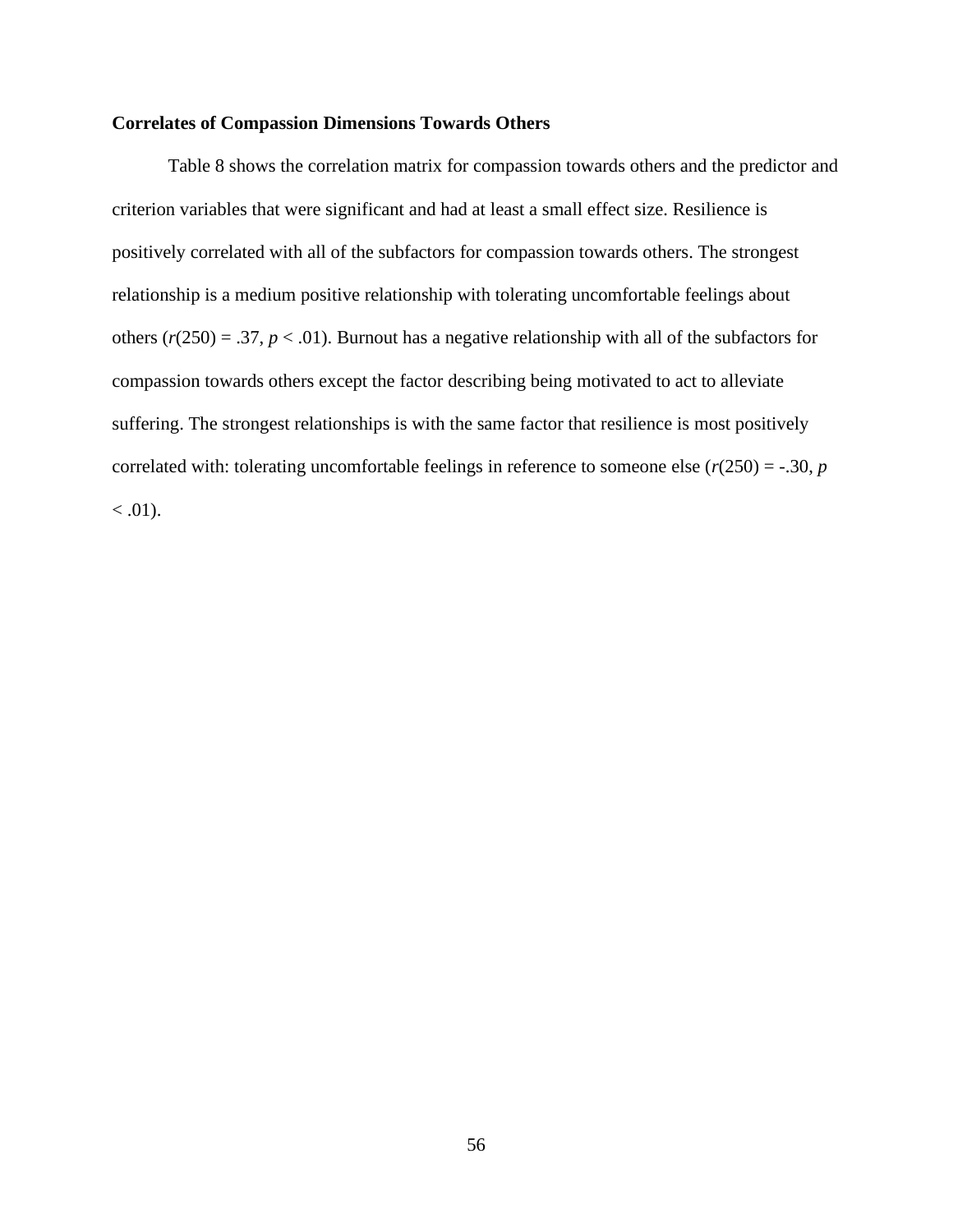# **Table 8**

*Compassion Towards Subfactors Others Correlation Matrix*

|        | Variable                                       | $\mathbf{1}$        | $\overline{2}$        | $\overline{3}$                                                   | $\overline{4}$ | 5 <sup>5</sup> | 6 | $\overline{7}$ | 8                                                                       | 9 |
|--------|------------------------------------------------|---------------------|-----------------------|------------------------------------------------------------------|----------------|----------------|---|----------------|-------------------------------------------------------------------------|---|
| 1.     | <b>SOCS-ORS</b>                                |                     |                       |                                                                  |                |                |   |                |                                                                         |   |
| 2.     | <b>SOCS-O UUS</b>                              | $.27***$            |                       |                                                                  |                |                |   |                |                                                                         |   |
| 3.     | SOSS-O FPS                                     |                     | $.52^{**}$ $.34^{**}$ |                                                                  |                |                |   |                |                                                                         |   |
|        | 4. SOCS-O TUF $.38^{**}$ $.35^{**}$ $.56^{**}$ |                     |                       |                                                                  |                |                |   |                |                                                                         |   |
|        | <sup>5.</sup> SOCS-O AMARS                     |                     |                       | $.44^{**}$ $.20^{**}$ $.68^{**}$ $.42^{**}$                      |                |                |   |                |                                                                         |   |
|        | 6. Green                                       |                     |                       | $.14^*$ $-.01$ $.05$ $-.02$                                      |                | .02            |   |                |                                                                         |   |
|        | 7. Lib                                         |                     |                       | $-0.09$ $-0.19^{**}$ $-0.10$ $-0.10^{*}$ $-0.06$ $-0.10^{*}$     |                |                |   |                |                                                                         |   |
|        | 9. MCSDS                                       | .12                 |                       | .01 .25** .29** .24** .03 -.01                                   |                |                |   |                |                                                                         |   |
|        | 10. BO                                         | $-.14$ <sup>*</sup> |                       | $-.14^*$ $-.19^{**}$ $-.30^{**}$ $-0.06$ $.07$ $.01$ $-.27^{**}$ |                |                |   |                |                                                                         |   |
| 11. RS |                                                | $.22***$            |                       |                                                                  |                |                |   |                | $.16^*$ $.24^{**}$ $.37^{**}$ $.15^*$ $.07$ $.05$ $.23^{**}$ $.59^{**}$ |   |

Note.  $SOCS-O = S$ ussex Oxford Compassion Scale for Others,  $RS = Recognizing$ 

Suffering, UUS = Understanding the Universality of Suffering, FPS = Feeling for the person suffering, TUF = Tolerating uncomfortable feelings, AMARS = Acting or being motivated to act to relieve suffering,  $1-5$  yrs. = time practicing counseling,  $Lib =$ Libertarian, Rep = Republican, MCSDS = Marlowe-Crowne Social Desirability Scale Short Form II,  $BO =$  Professional Quality of Life Burnout Scale,  $RS = 14$ -Item Resilience Scale.

 $*<sub>p</sub> < .05. *<sub>p</sub> < .01.$ 

# **Summary of Preliminary Analyses**

Burnout is positively correlated with counselors working one to five years  $(r(250) = .15,$  $p < .05$ ), empathetic fantasy scale ( $r(250) = .14$ ,  $p < .05$ ), and empathic personal distress ( $r(250)$ )  $= .35, p < .01$ ). Burnout is negatively correlated with self-compassion ( $r(250) = -.50, p < .01$ ),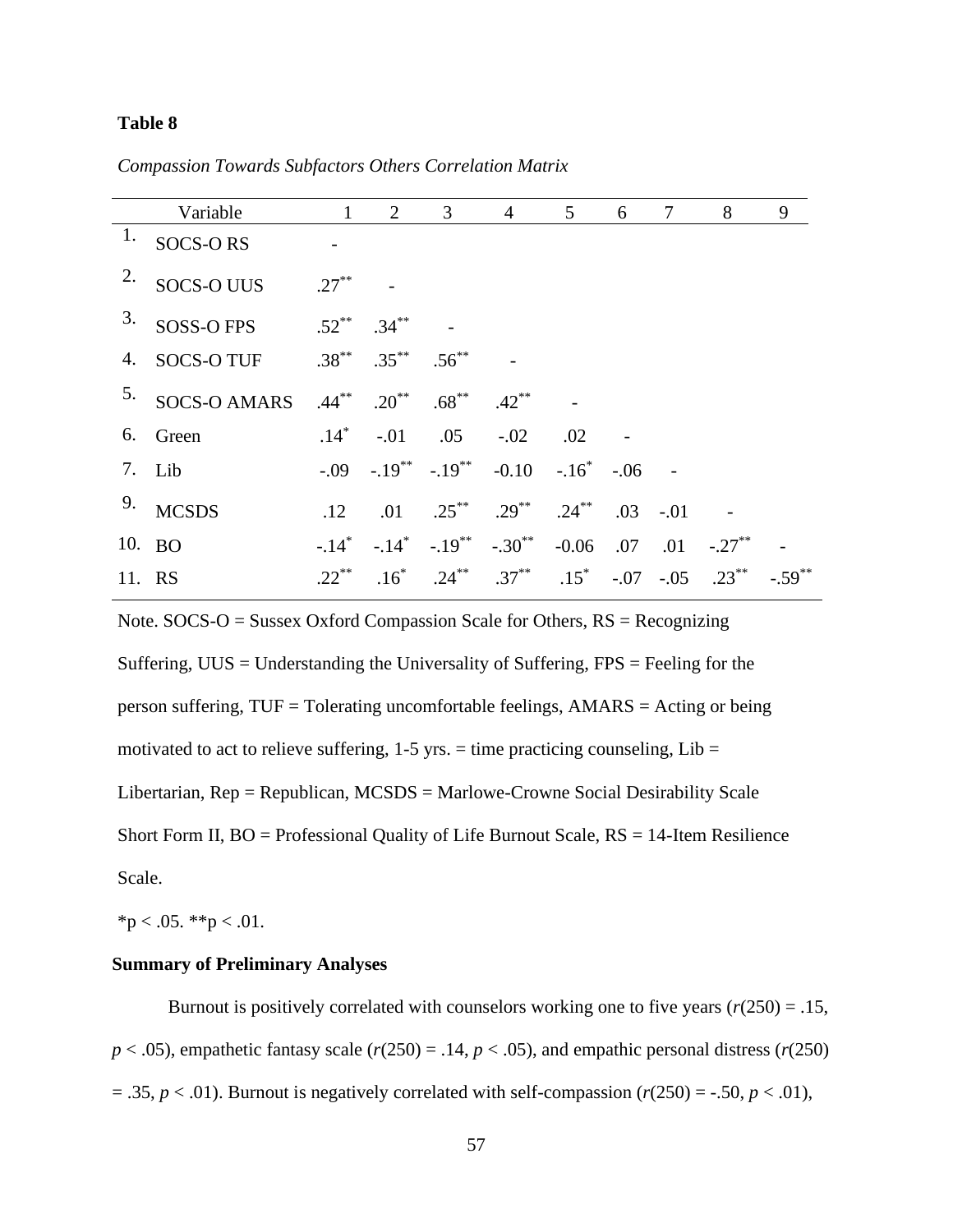compassion towards others  $(r(250) = -.22, p < .01)$ , perspective taking  $(r(250) = -.26, p < .01)$ , and all of the subscales for both compassion towards self and others except motivation to act to relieve suffering of others.

Resilience is positively correlated with self-compassion  $(r(250) = .61, p < .01)$ , compassion towards others  $(r(250) = .31, p < .01)$ , working in private practice  $(r(250) = .19, p <$ .01), republican affiliation ( $r(250) = .19$ ,  $p < .01$ ), social desirability ( $r(250) = .23$ ,  $p < .01$ ). empathetic perspective taking  $(r(250) = .32, p < .01)$ , and all of the self and other compassion scales with the highest being tolerating uncomfortable feelings about oneself  $(r(250) = .59, p <$ .01). Resilience is negatively correlated with empathy  $(r(250) = -13, p < .01)$ , and empathetic personal distress  $(r(250) = -.40, p < .01)$ .

#### **Statistical Analysis**

Given that data (i.e., political affiliation, work setting) are categorical variables, dummy coding was used to transform the data into a format that could be analyzed in a multiple regression analysis. Dummy coding requires transforming categorical data into either a "1" or "0" for each category within the variable. This transformation allows for the data to meet the criteria of being continuous for a multiple regression analysis. Subsequently, all other continuous variables (IRI and subscales, SOCS-O and subscales, SOCS-S and subscales, Resilience Scale, ProQOL Burnout Scale, MC-SDS Short Form II) grand mean centering was used to transform the data by subtracting the mean from each participants' total score (Enders &Tofighi, 2007). This transformation provides the same zero point for all variables (Enders &Tofighi, 2007).

### **Research Question One**

The first analysis was designed to address the first research question: Is compassion or empathy a better predictor of counselor resilience? Total scores for empathy, self-compassion, and other-compassion were entered as independent variables and total resilience score entered as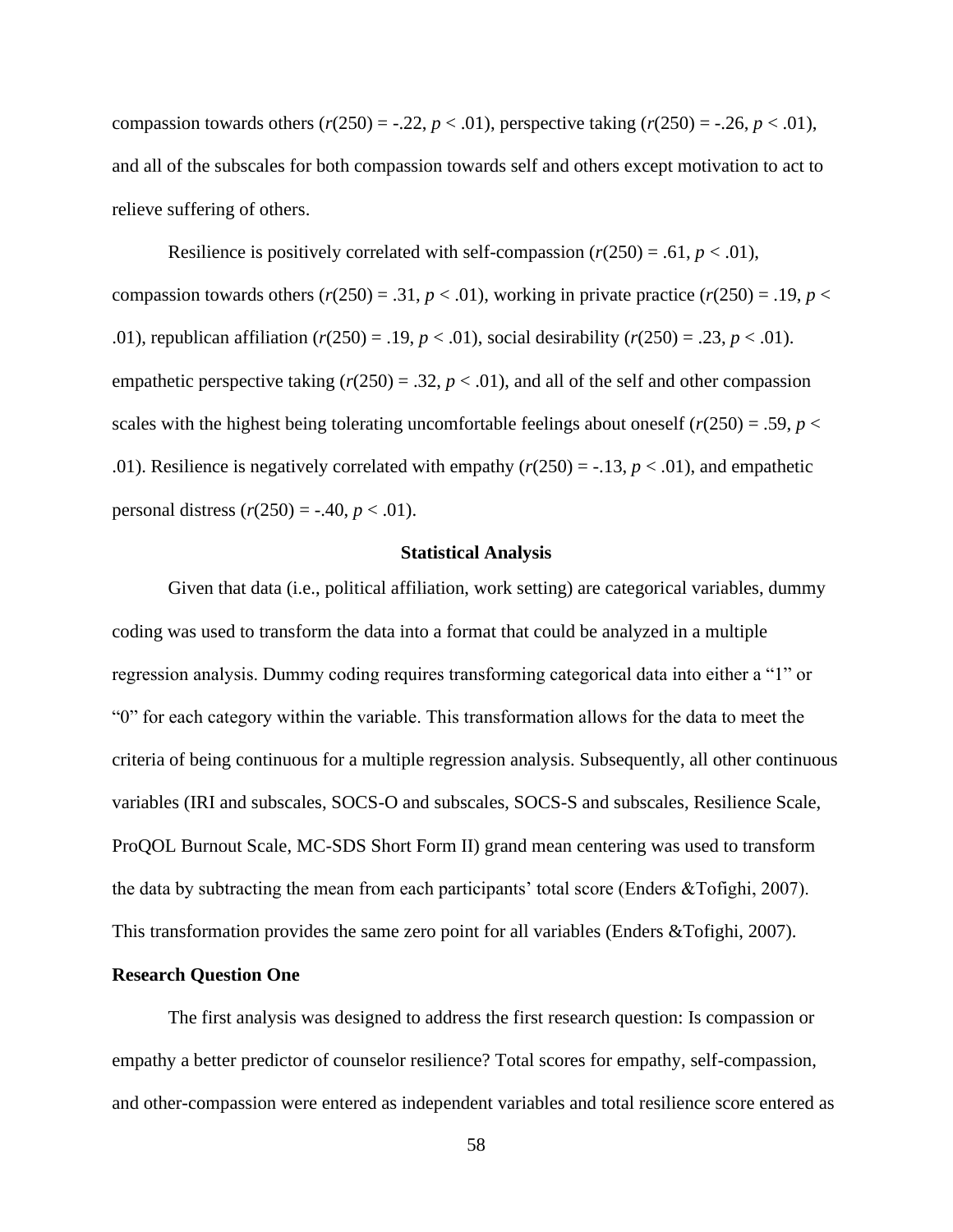the dependent variable in a multiple regression analysis. Tests for multicollinearity and outliers were completed. Multicollinearity was assessed by checking for bivariate correlations of .7 or greater (Pallant, 2020). In addition, tolerance was assessed for coefficients less than .10 and the variance inflation factor (VIF) values above 10 (Pallant, 2020). Tolerance indicates the degree to which the criterion variable is not explained by other variables in the model and the VIF represents the inverse of the tolerance value (Pallant, 2020). The Pearson correlation coefficient for each value is well below .7, the tolerance value for each independent variable is greater than 10 (IRI = .837, SOCS-S = .871, SOCS-S = .751) and all VIF values are well below .10 (IRI = 1.195, SOCS-S = 1.147, SOCS-S = 1.332); therefore, the multicollinearity assumption has not been violated. In this model, outliers were also assessed for Mahalanobi distance by using the critical value of 16.27 appropriate for three variables (Tabachnick & Fidell, 2013). The Mahal. distance (distance from the mean) maximum value for this model is 15.74 which is below the critical value indicating no problematic outliers (Pallant, 2020).

To approach research question number one a multiple regression analysis was conducted. The predictor variables, (IRI, SOCS-S, and SOCS-O) were entered into a simultaneous regression model predicting RS (resilience in counselors). The results, shown in Table 9, show that the model was significant,  $R^2 = .42$ ,  $f(3, 248) = 59.30$ ,  $p < .01$  indicating that 42% of the variance in resilience is explained by empathy and compassion towards self and others. All independent variables significantly contribute to resilience with compassion to self contributing the most ( $\beta = 0.539$ ,  $p < .01$ ) then compassion to others ( $\beta = 0.205$ ,  $p < .01$ ) and empathy negatively contributing the least ( $\beta$  = -0.194,  $p < .01$ ). While all the independent variables contributed to resilience, self-compassion contributed the most to resilience, confirming the first research hypothesis.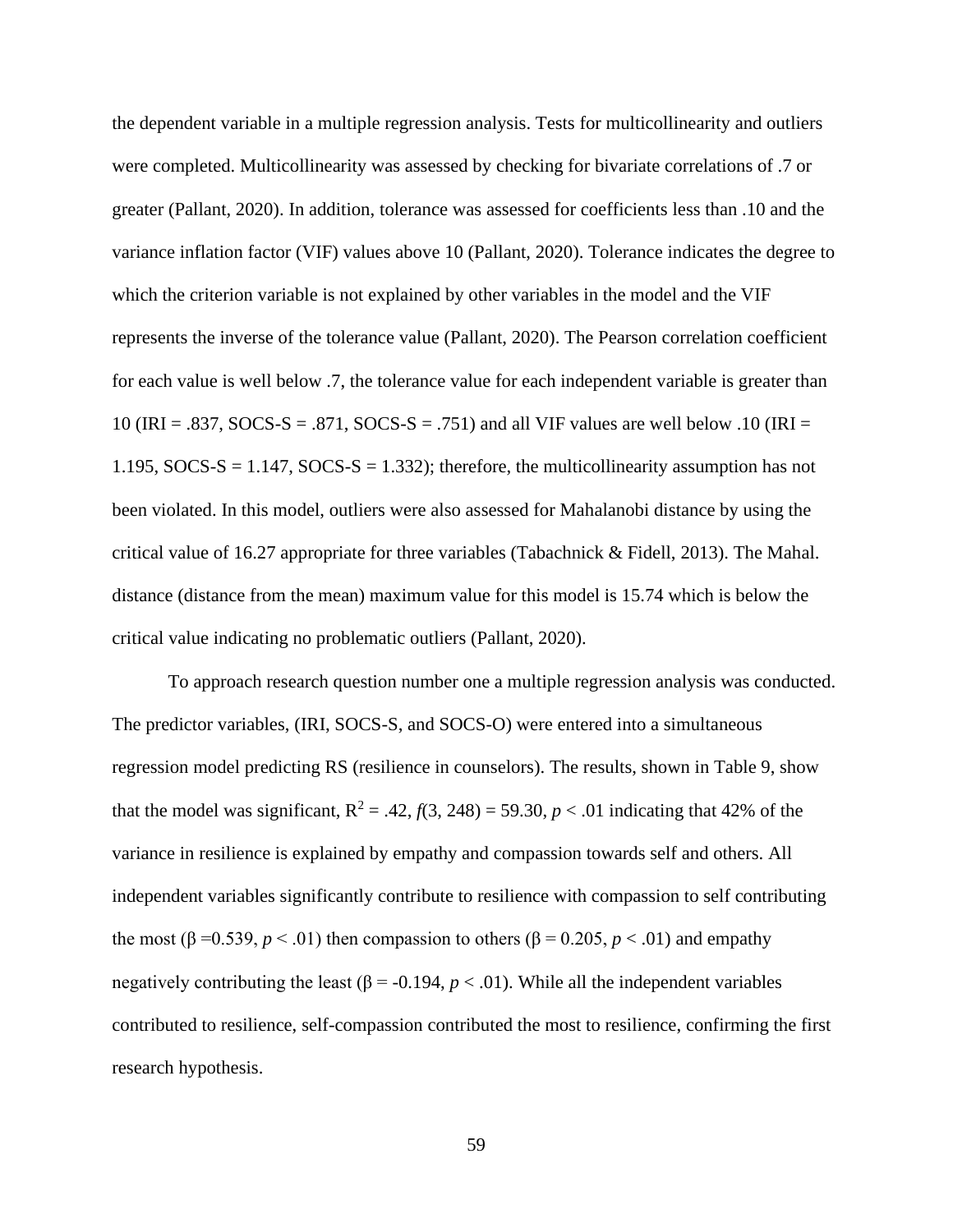### **Table 9**

| Model      | B            | SЕ    |          |          |       | 95% CI           |
|------------|--------------|-------|----------|----------|-------|------------------|
| (Constant) | 38.746 5.223 |       |          | 7.419    | 0.000 | [28.46, 49.03]   |
| <b>IRI</b> | $-0.147$     | 0.040 | $-0.194$ | $-3.657$ | 0.000 | $[-0.23, -0.07]$ |
| SOCS-S     | 0.452        | 0.044 | 0.539    | 10.387   | 0.000 | [0.36, .54]      |
| SOCS-O     | 0.232        | 0.063 | 0.205    | 3.669    | 0.000 | [0.12, 0.36]     |

*Regression Coefficients of Empathy and Compassion on Resilience*

Note. Dependent Variable:  $RS = 14$ -Item Resilience Scale,  $CI =$ Confidence interval, IRI = Interpersonal Reactivity Index, SOCS-S = Sussex Oxford Compassion Scale for Self, SOCS-O = Sussex Oxford Compassion Scale for Others

### **Research Question Two**

The second analysis was designed to address the second research question: Is compassion or empathy a better predictor of counselor burnout? To approach research question number two a multiple regression analysis was conducted. The predictor variables, (IRI, SOCS-S, and SOCS-O) were entered into a simultaneous regression model predicting BO (burnout in counselors). The results, shown in Table 10, show that the model was significant,  $R^2 = .275$ ,  $f(3, 248) =$ 31.426,  $p < 0.01$  indicating that 27.5% of the variance in burnout is explained by empathy and compassion towards self and others. All independent variables significantly contribute to burnout with empathy contributing the most ( $\beta = 0.150$ ,  $p < .05$ ), then compassion to others ( $\beta = .127$ , *p*  $<$  0.05), and compassion to self contributing the least ( $\beta$  = -0.458,  $p$  < 0.01). While all the independent variables contributed to resilience, empathy contributed the most to burnout, confirming the second research hypothesis.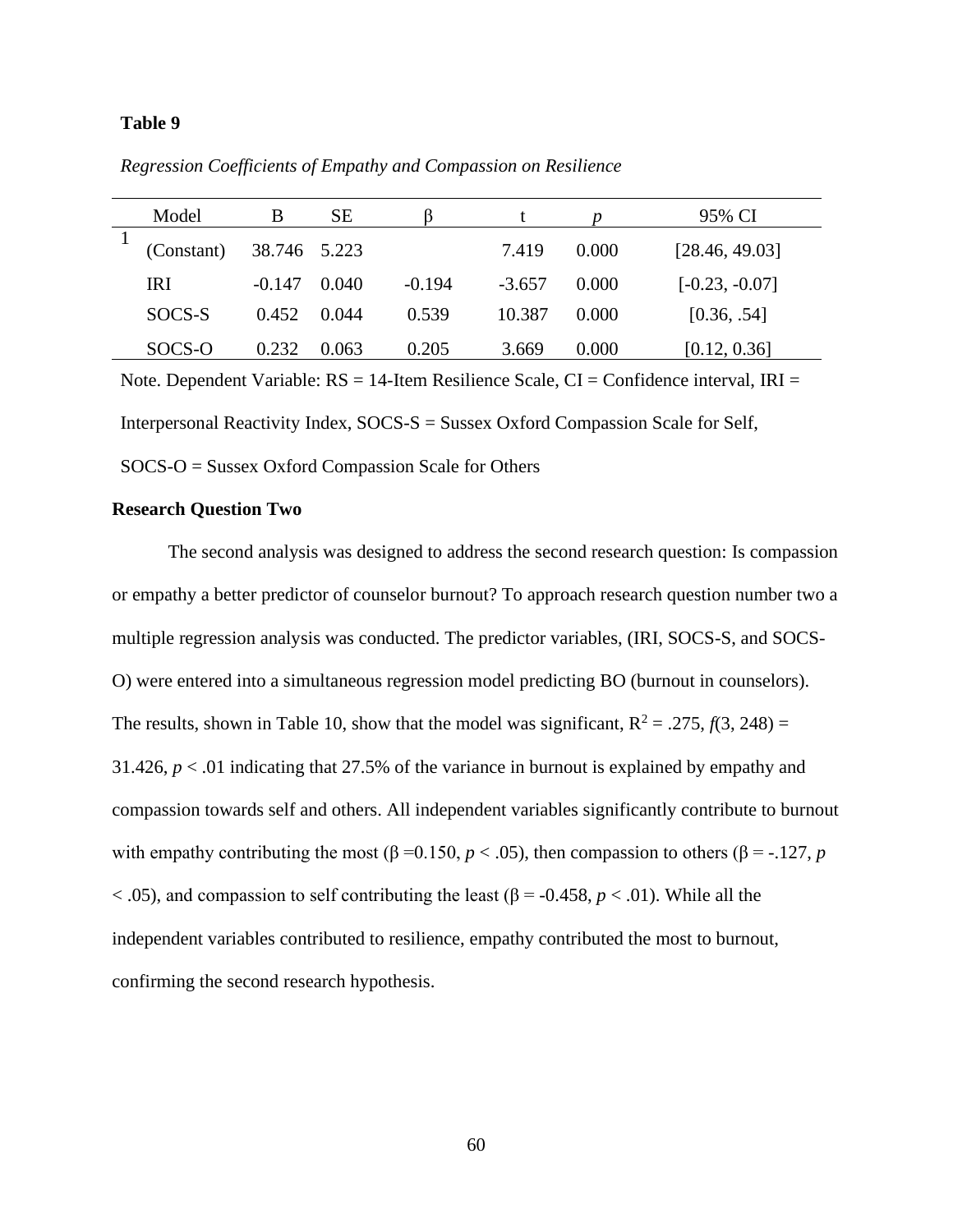## **Table 10**

| Model |            | В            | SЕ    |        |          |       | 95%CI            |
|-------|------------|--------------|-------|--------|----------|-------|------------------|
|       | (Constant) | 44.336 3.946 |       |        | 11.235   | 0.000 | [36.564, 52.108] |
|       | IRI        | .077         | 0.030 | .150   | 2.541    | 0.012 | [.017, .137]     |
|       | SOCS-S     | $-.260$      | 0.033 | $-458$ | $-7.912$ | 0.000 | $[-3.25, -196]$  |
|       | SOCS-O     | $-.097$      | 0.048 | $-127$ | $-2.031$ | 0.043 | $[-.192, -0.03]$ |

*Regression Coefficients of Empathy and Compassion on Burnout*

Note. Dependent Variable: BO = Professional Quality of Life Burnout Scale

 $CI =$  Confidence interval,  $IRI =$  Interpersonal Reactivity Index,  $SOCS - S =$  Sussex Oxford Compassion Scale for Self, SOCS-O = Sussex Oxford Compassion Scale for Others

## **Research Question Three**

The third analysis was designed to address the third research question: What model best predicts counselor resilience? Using the correlation matrices, resilience has a significant relationship with self-compassion (SOCS-S)  $(r(250) = .61, p < .01)$ , compassion towards others (SOCS-O)  $(r(250) = .31, p < .01)$ , social desirability  $(r(250) = .23, p < .01)$ , working in private practice  $(r(250) = .19, p < .01)$ , republican affiliation  $(r(250) = .19, p < .01)$ , empathy  $(r(250) = -$ .13,  $p < .05$ ), empathetic perspective taking  $(r(250) = .23, p < .01)$ , fantasy scale  $(r(250) = .16,$  $p < .01$ ), and empathetic personal distress ( $r(250) = -.40$ ,  $p < .01$ ). All variables were entered into a multiple regression. It is worth noting that social desirability was added to the model since it was correlated to the criterion variable and to assess whether social desirability influenced the outcome variable.

Given that there are more predictor variables than originally hypothesized to be in the best model, another G\*Power analysis was conducted to include nine predictor variables. To retain the medium effect size ( $f2 = .15$ ) and alpha level = .05, a sample of 114 participants are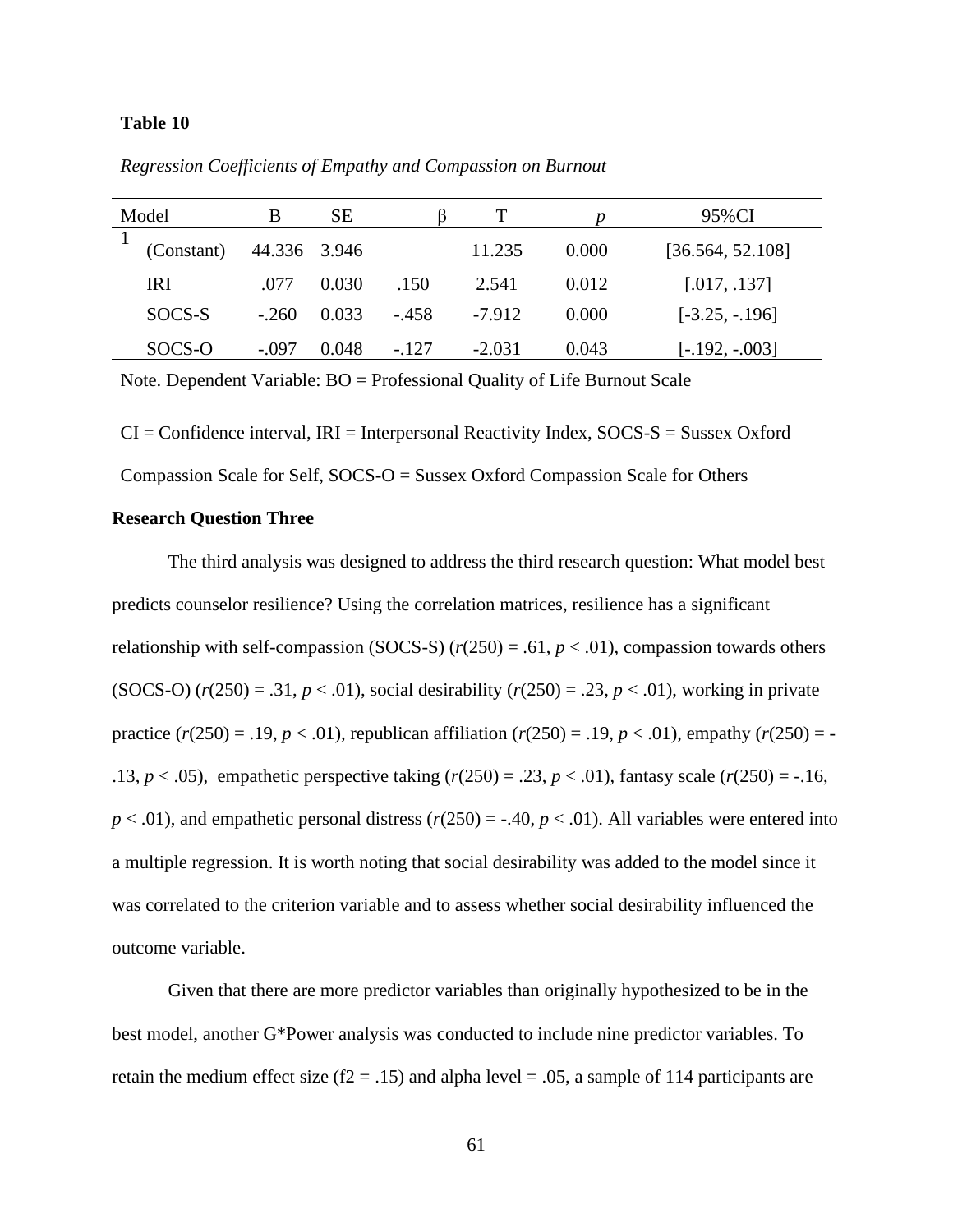required. The current sample size is more than double the required number of participants suggesting that the increase in predictor variables does not impact the effect size or error of probability.

The Pearson correlation coefficient for each value is well below .7, and the tolerance value for each independent variable is greater than .10 except for total empathy scores (IRI  $=$ .069) and all VIF values are well below 10 except total empathy scores (IRI = 14.574) therefore, the multicollinearity assumption has been violated due to total empathy scores. It was determined that since three of the four dimensions (subscales) of empathy were entered into the regression model, multicollinearity was high. Total empathy scores were omitted from the regression model and the analysis was conducted a second time.

In the second analysis the tolerance value for each independent variable is greater than .10 (IRI-FS = .83, IRI-PT = .67, IRI-PD = .85, SOCS-S = .79, SOCS-O = .69, MC-SDS = .83), and all VIF values are well below 10 (IRI-FS = 1.20, IRI-PT = 1.49, IRI-PD = 1.18, SOCS-S = 1.26, SOCS-O = 1.44, MC-SDS = 1.21) therefore, the multicollinearity assumption has not been violated. In this model, outliers were also assessed for Mahalanobis distance by using the critical value appropriate for eight variables (Tabachnick & Fidell, 2013). The Mahal. distance (distance from the mean) maximum value for this model is 22.49 which is below the critical value indicating no problematic outliers (Pallant, 2020).

Table 11 shows the regression coefficients for the resilience model. The model was significant,  $R^2 = .50$ ,  $F(8, 243)$ ,  $p < .01$  indicating that 50% of the variance in resilience is explained by this model. Of the variables, only self-compassion ( $\beta$  = .49,  $p$  < .01) and empathetic personal distress (β = -.27, *p* < .01) are independently significant. In this model was Resilience = -.620 + (.096 Compassion for Others) + (.411\*\*Self-Compassion) + (.324 Social Desirability) +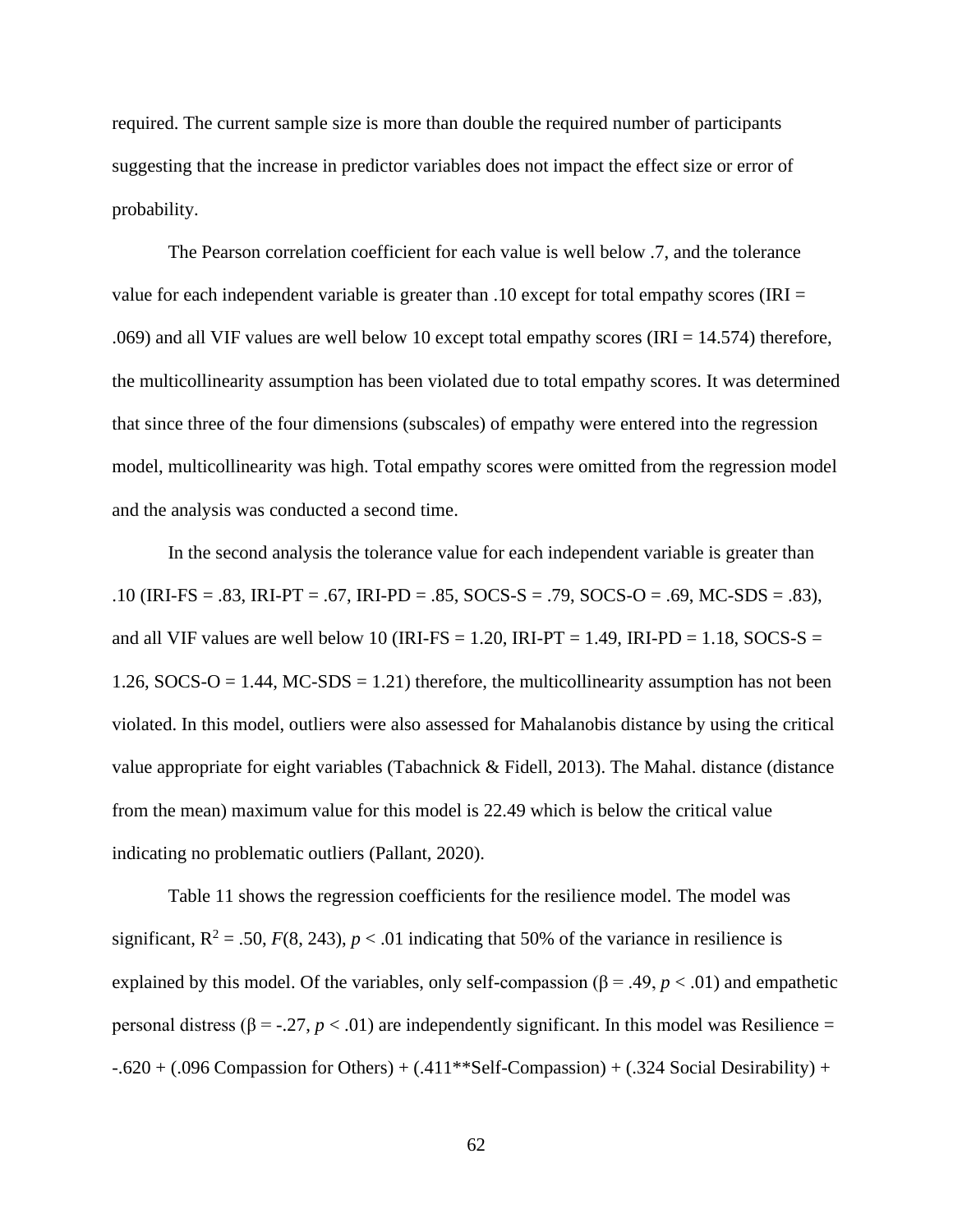(.137Empathic Perspective Taking) + (-.446\*\*Empathic Personal Distress) + (.034 Empathy Fantasy Scale) + (1.143 Private Practice) + (1.789 Republican).

# **Table 11**

| Model           | B       | <b>SE</b> |         | t        | n    | 95% CI           |
|-----------------|---------|-----------|---------|----------|------|------------------|
| (Constant)<br>1 | $-.620$ | .472      |         | $-1.315$ | .190 | $[-1.549, .309]$ |
| SOCS-O          | .096    | .062      | .085    | 1.559    | .120 | $[-.025, .218]$  |
| SOCS-S          | .411    | .043      | .489    | 9.619    | .000 | [.327, .495]     |
| <b>MCSDS</b>    | .324    | .208      | .078    | 1.558    | .121 | $[-.086, .734]$  |
| <b>IRI-PT</b>   | .137    | .129      | .059    | 1.063    | .289 | $[-.117, .390]$  |
| <b>IRI-PD</b>   | $-.446$ | .081      | $-.269$ | $-5.469$ | .000 | $[-.606, -.285]$ |
| <b>IRI-FS</b>   | $-.034$ | .078      | $-.022$ | $-.438$  | .662 | $[-.189, .120]$  |
| PP              | 1.143   | .850      | .063    | 1.344    | .180 | $[-.531, 2.817]$ |
| Republican      | 1.789   | 1.004     | .083    | 1.782    | .076 | $[-.189, 767]$   |

*Regression Coefficients of the Resilience Model*

Note. Dependent Variable:  $RS = 14$ -Item Resilience Scale,  $CI =$ Confidence interval, IRI = Interpersonal Reactivity Index, SOCS-S = Sussex Oxford Compassion Scale for Self, SOCS-O = Sussex Oxford Compassion Scale for Others, MCSDS = Marlowe-Crowne Social Desirability Scale Short Form II, IRI-PT = Perspective Taking, IRI-PD = Personal Distress,  $PP = private$  practice

It was originally hypothesized that compassion, political affiliation, years in practice, and work setting best predict counselor resilience. All of the hypothesized variables, except years in practice (because preliminary analysis showed no relationship between the two variables) were entered into the model based on a review of the literature and strong correlations among variables. The results, however, do not support the hypothesis. Even though the whole model was significant, only empathetic personal distress and an inverse relationship with selfcompassion were significantly predictive of resilience.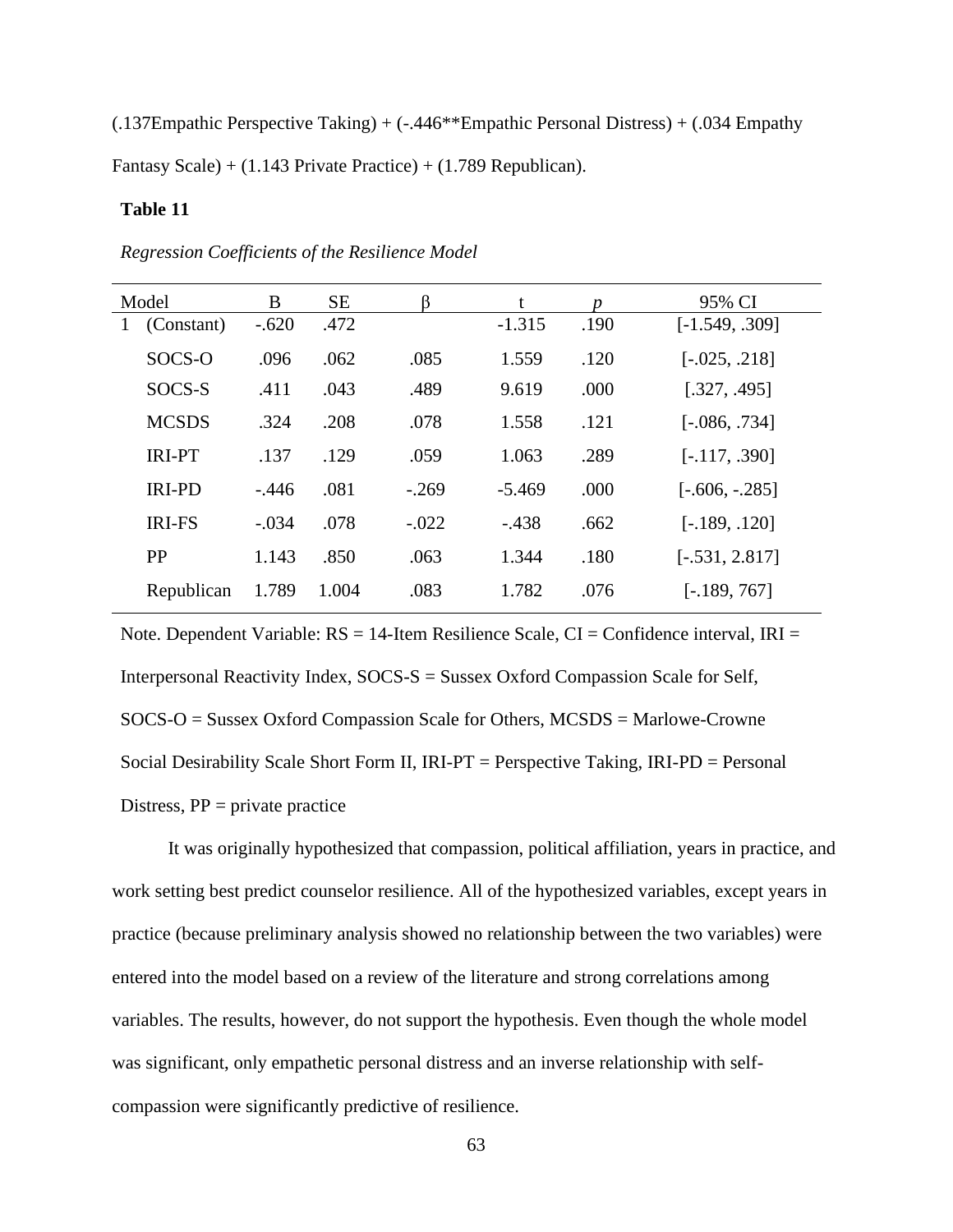## **Research Question Four**

The fourth analysis was designed to address the fourth research question: What model best predicts counselor burnout? Using the correlation matrices burnout has the strongest relationships with self-compassion (SOCS-S)  $(r(250) = -.50, p < .01)$ , compassion towards others (SOCS-O)  $(r(250) = -.22, p < .01)$ , one to five years in practice  $(r(250) = .15, p < .05)$ , private practice  $(r(250) = -.32, p < .01)$ , empathy fantasy subscale  $(r(250) = .14, p < .05)$ , empathetic perspective taking  $(r(250) = -.26, p < .05)$ , social desirability  $(r(250) = .27, p < .01)$ , and empathetic personal distress  $(r(250) = .35, p < .01)$ . All variables were entered into a multiple regression. It is worth noting that social desirability was added to the model since it was correlated to the criterion variable and to assess whether social desirability influenced the outcome variable.

Given that there are more predictor variables than originally hypothesized, another G\*Power analysis was conducted to include eight predictor variables. To retain the medium effect size ( $f2 = .15$ ) and alpha level = .05, a sample of 109 participants are required. The current sample size is more than double the required number of participants suggesting that the increase in predictor variables does not impact the effect size or error of probability.

Table 12 shows the regression coefficients for the resilience model. The critical values for tolerance, VIF, and Mahalanobis distance were all within range indicating no outliers. The model was significant,  $R^2 = .41$ ,  $F(8, 243)$ ,  $p < .01$  indicating that 41% of the variance in resilience is explained by this model. Of the variables, private practice (β = -.27, *p* < .01), empathetic personal distress ( $\beta$  = .207, *p* < .01), self-compassion ( $\beta$  = -.377, *p* < .01), and social desirability ( $\beta$  = -.159,  $p < .05$ ) are independently significant. In this model was Burnout = 21.436 + (.899 1-5 Years) + (-2.774\*\*Private Practice) + (.005 Empathy Fantasy Scale) +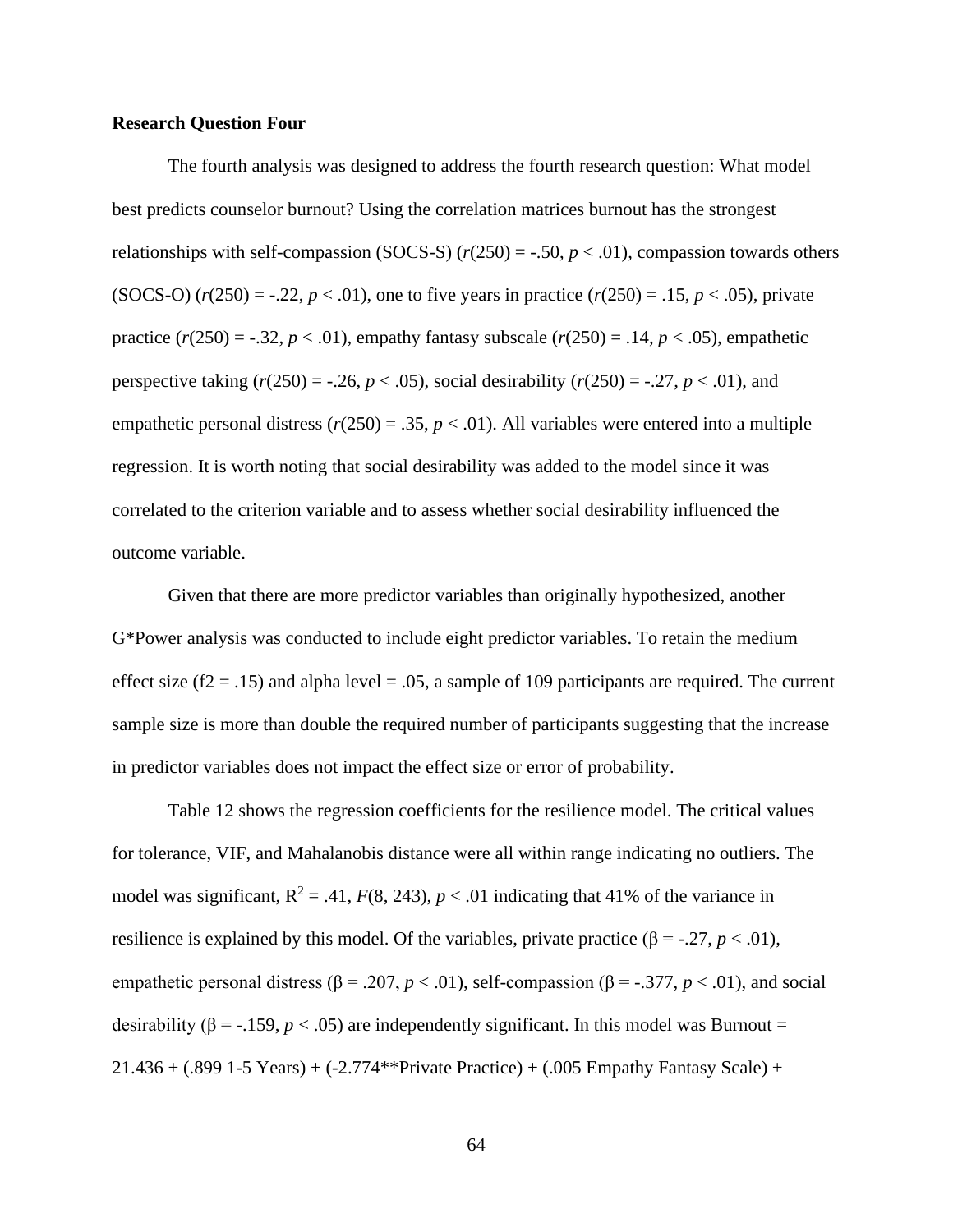(.232\*\*Empathic Personal Distress) + (-.068 Empathic Perspective Taking) + (-.030 Compassion for Others) +  $(-.214**Set$ -Compassion) +  $(-.451**Social Desirability)$ .

## **Table 12**

| Model        |               | B        | <b>SE</b> | ß        | t        | P     | 95%CI              |
|--------------|---------------|----------|-----------|----------|----------|-------|--------------------|
| $\mathbf{I}$ | (Constant)    | 21.436   | 0.381     |          | 56.320   | 0.000 | [20.686, 22.186]   |
|              | $1-5$ yrs.    | 0.899    | 0.596     | 0.078    | 1.509    | 0.133 | $[-0.275, 2.072]$  |
|              | <b>PP</b>     | $-2.774$ | 0.626     | $-0.226$ | $-4.431$ | 0.000 | $[-4.007, -1.541]$ |
|              | <b>IRI-FS</b> | 0.005    | 0.058     | 0.005    | 0.085    | 0.933 | $[-0.110, .120]$   |
|              | <b>IRI-PD</b> | 0.232    | 0.061     | 0.207    | 3.824    | 0.000 | [0.113, .352]      |
|              | <b>IRI-PT</b> | $-0.068$ | 0.095     | $-0.043$ | $-0.723$ | 0.470 | $[-0.255, .118]$   |
|              | SOCS-O        | $-0.030$ | 0.045     | $-0.039$ | $-0.651$ | 0.515 | $[-0.119, .060]$   |
|              | SOCS-S        | $-0.214$ | 0.031     | $-0.377$ | $-6.829$ | 0.000 | $[-0.276, -0.152]$ |
|              | <b>MCSDS</b>  | $-0.451$ | 0.153     | $-0.159$ | $-2.943$ | 0.004 | $[-0.753-0.149]$   |

*Regression Coefficients of the Burnout Model*

Note. Dependent Variable:  $BO =$  Professional Quality of Life Burnout Scale,  $CI =$ Confidence interval, , SOCS-S = Sussex Oxford Compassion Scale for Self, SOCS-O = Sussex Oxford Compassion Scale for Others, MCSDS = Marlowe-Crowne Social Desirability Scale Short Form II, IRI=FS = Fantasy Scale, IRI-PT = Perspective Taking,  $IRI-PD = Personal Distress, PP = private practice$ 

The original hypothesis for this research question included years of practice, work setting, political affiliation, and empathy as the model most predictive of burnout. The hypothesis was not supported for this question and analysis. Work setting (private practice), empathic personal distress, and inverse relationship with self-compassion, and an inverse relationship with social desirability were significantly predictive of burnout.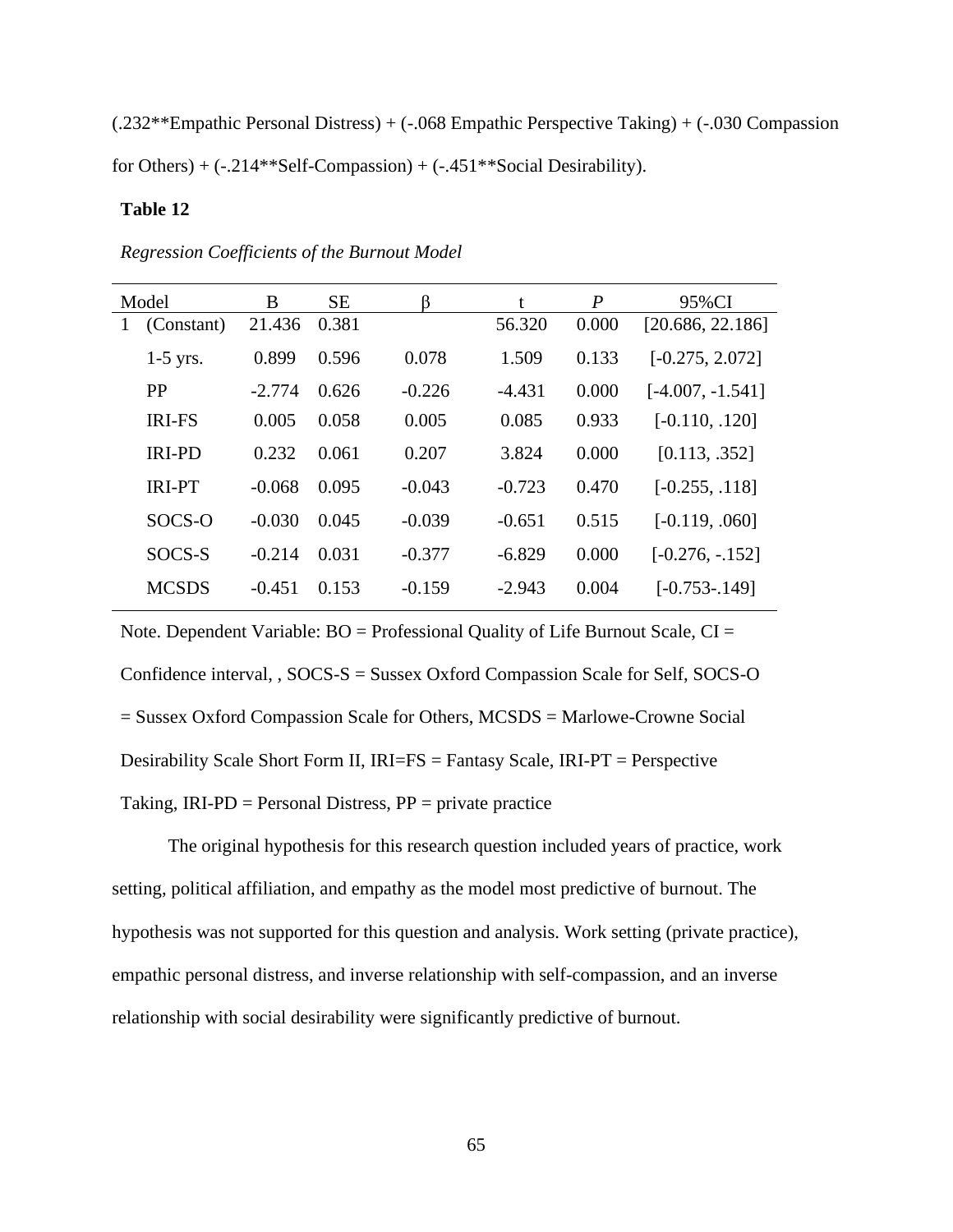### **CHAPTER 5**

## **DISCUSSION, CONCLUSIONS, AND RECOMMENDATIONS**

Chapter five provides a thorough discussion of the findings for each research question. Results for each research question are discussed in reference to the underlying contemplative neuroscience theories regarding resilience, burnout, empathy, and compassion. Implications for counselor education, supervision, and future research is given. Limitations of this study are presented.

### **Overview of Theory Supporting Original Hypotheses**

The hypotheses tested in this study are founded in recent contemplative neuroscience research. An example of this research is from Klimecki et al. (2014) who used fMRI imaging of participants after empathy and compassion training. Results indicated that following empathy training the pain network within the brain was activated and participants reported unpleasant emotions for days after. Subsequent compassion training showed activation in non-overlapping brain regions and participants reported more pleasant emotions. These findings showed that empathy and compassion training caused very different neural network activation and emotional experiences in participants. From the results of their study, Klimecki et al. (2014) hypothesized that empathy training is likely to lead to burnout and compassion training is likely to lead to resilience.

The findings and resulting hypotheses from various contemplative studies may have strong implications for counselor training and supervision. Counselors are heavily trained to use empathy as a way to understand and connect with clients (Bayne & Jangha, 2016; Carkhuff & Truax, 1965; Clark, 2010; Skovholt, 2001). Empathic states are imperative to the therapeutic relationship and successful client outcomes (Matotta, 2003; Miller, 1983; Rogers, 1956). If the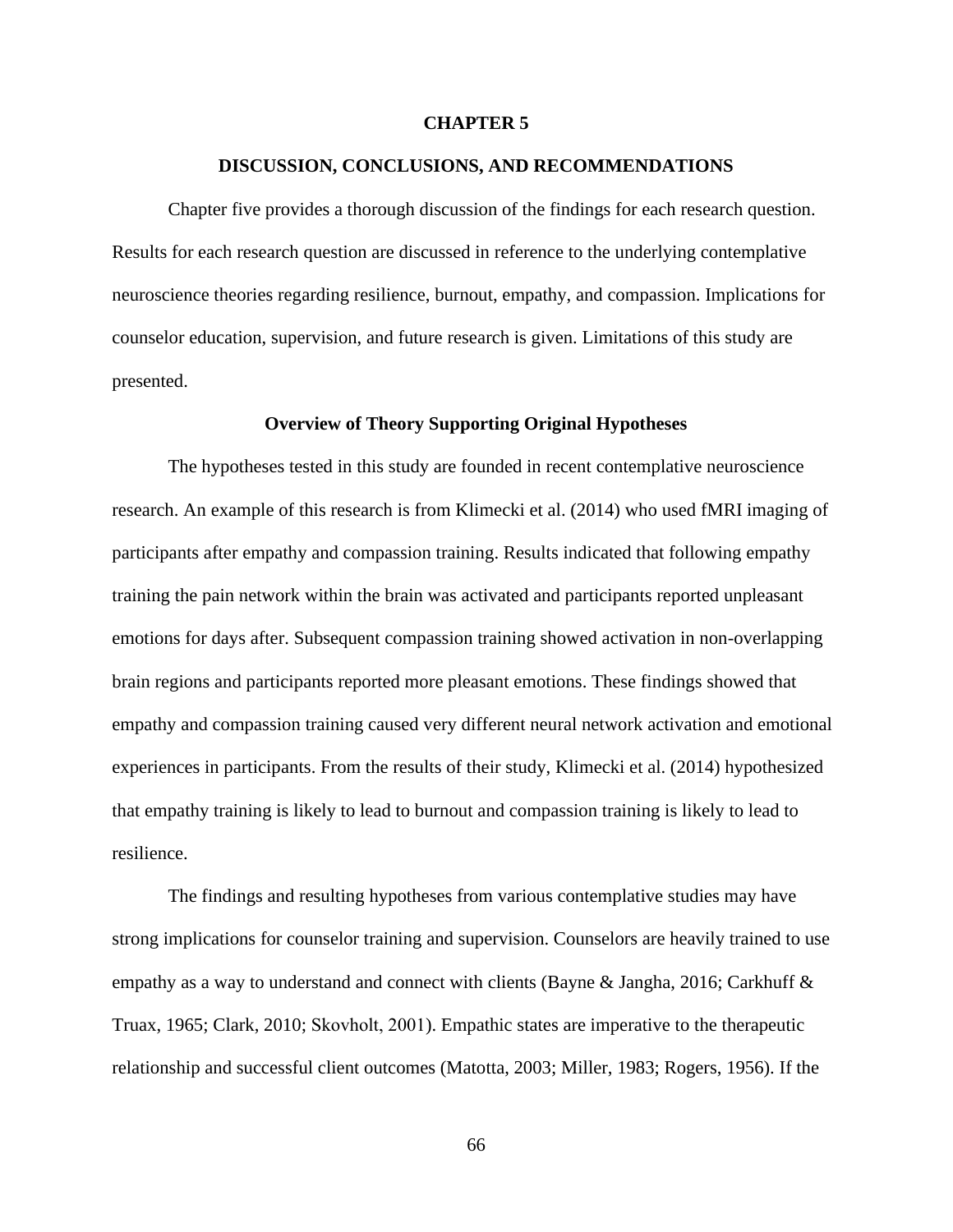hypotheses proposed by Klimecki et al. (2014) are correct and empathy training is related to burnout, counselors and counselor educators would benefit from knowing. Counselors are required to monitor themselves for signs of impairment (ACA, 2014). Burnout has the potential to lead to impairment (Salyers et al., 2014).

To test this, a multiple regression was used with a population of counselors to test if empathy or compassion is a better predictor of burnout. Other hypotheses originate from the second theory from Klimecki et al. (2014). Based on the fMRI studies, the researchers hypothesize that compassion training leads to resilience. The current study tests this by using a multiple regression to analyze if empathy or compassion is a better predictor of counselor resilience.

Since years of experience (Boscarino et al., 2004; Thompson et al., 2014) and work setting (Lent & Schwartz, 2012; Sprang et al., 2007) have been found to predict counselor burnout, these were included in the Research Created Demographic Questionnaire. It was hypothesized that these variables, along with political affiliation, would be significant in a model with empathy predicting burnout. Similarly, it was hypothesized that a model with years of experience, work setting, political affiliation, and compassion would predict resilience.

#### **Discussion**

#### **The Role of Empathy in Counselor Burnout**

Empathy is often discussed in terms of how it relates to the clients' experience. The results in this study, however, help to explain how the use of empathy relates to the counselors' experience. Overall, mean empathy scores in this sample of counselors are higher than noncounselor samples. Counselors in this study scored higher in overall empathy, fantasy, perspective taking, and empathic concern and less in personal distress (Davis, 1980). Counselors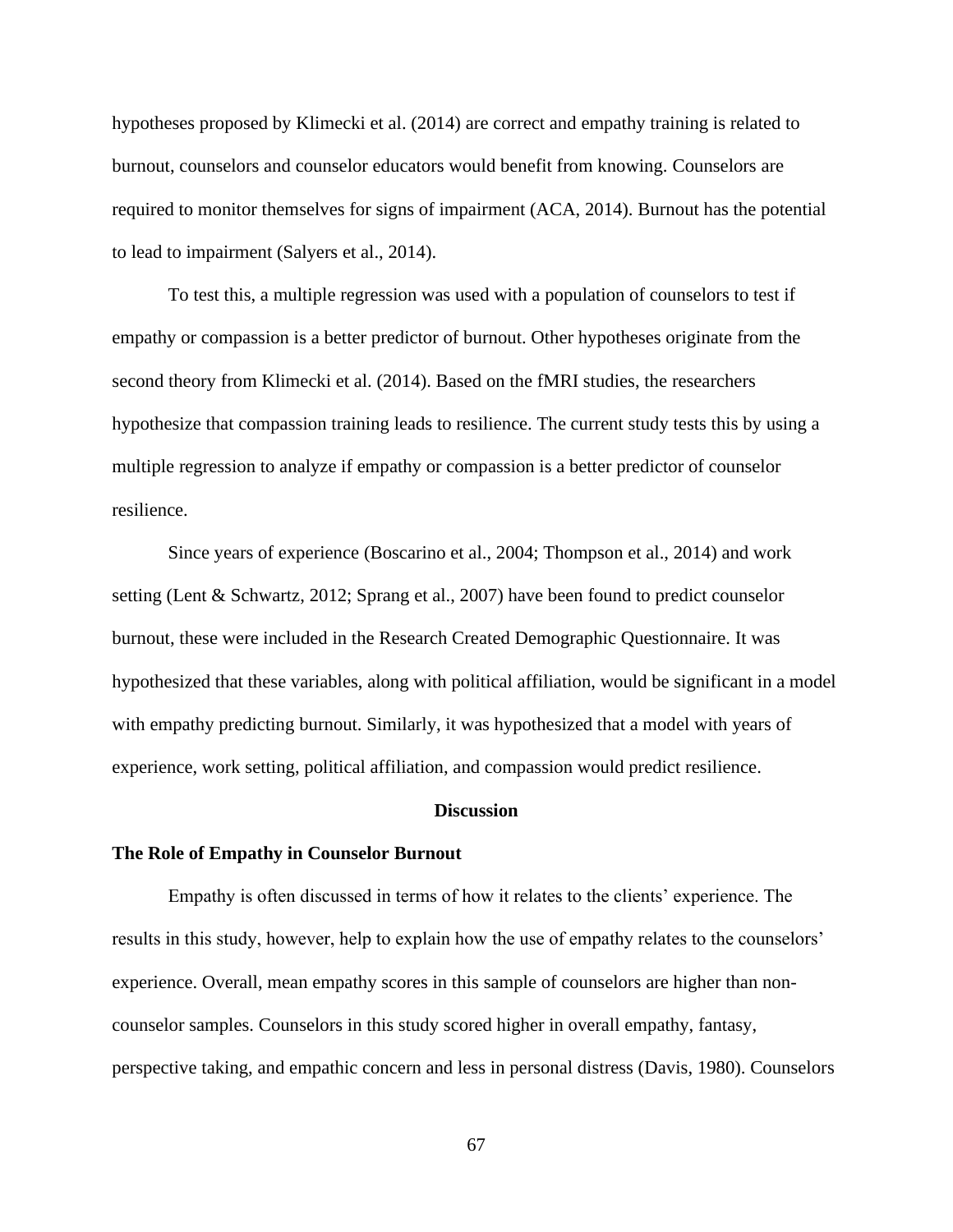also scored higher than a sample of medical students  $(N = 353)$  in emotional concern and personal distress (von Harscher et al., 2018). These findings reinforce the need for counselor educators to understand the relationship between empathy training and counselor burnout.

In this study, increased empathy, more so than an increase in compassion, is significantly predictive of counselor burnout. This supports the hypothesis that empathy and burnout are related. An important dimension of empathy measured in this study is personal distress. Some definitions of empathy don't include personal distress as part of the disposition (Clark, 2004; Singer & Lamm, 2009; Stepien & Baernstein, 2006). The results in this study help to support the finding from Klimecki et al. (2014) that empathy training activates pain networks within the brain and is experienced as empathic personal distress. This suggests that when counselors are empathetic there is a slight increase in burnout from the personal distress. It's important to note that empathy does not cause personal distress. Personal distress is a foundational component of empathy. To take the perspective of a client, to fantasize about their experiences, and to have emotional concern means also having personal distress with a predicted increase in burnout. These findings mirror those found in a sample of medical students  $(N=353)$  with high levels of personal distress related to empathy that were predictive of increased levels of burnout (von Harscher et al., 2018). They concluded that students with low emotional concern and high personal distress may be in need of resilience training to help mitigate burnout.

The other dimensions of empathy (perspective taking, fantasizing, and emotional concern) are not most predictive of burnout. Perspective taking and fantasizing, however, are correlated with burnout. Surprisingly, the more a counselor takes the perspective of the client, the less burnout they experience. It could be concluded that understanding a clients' point of view provides an increased understanding of emotion or behavior seen in the client, thus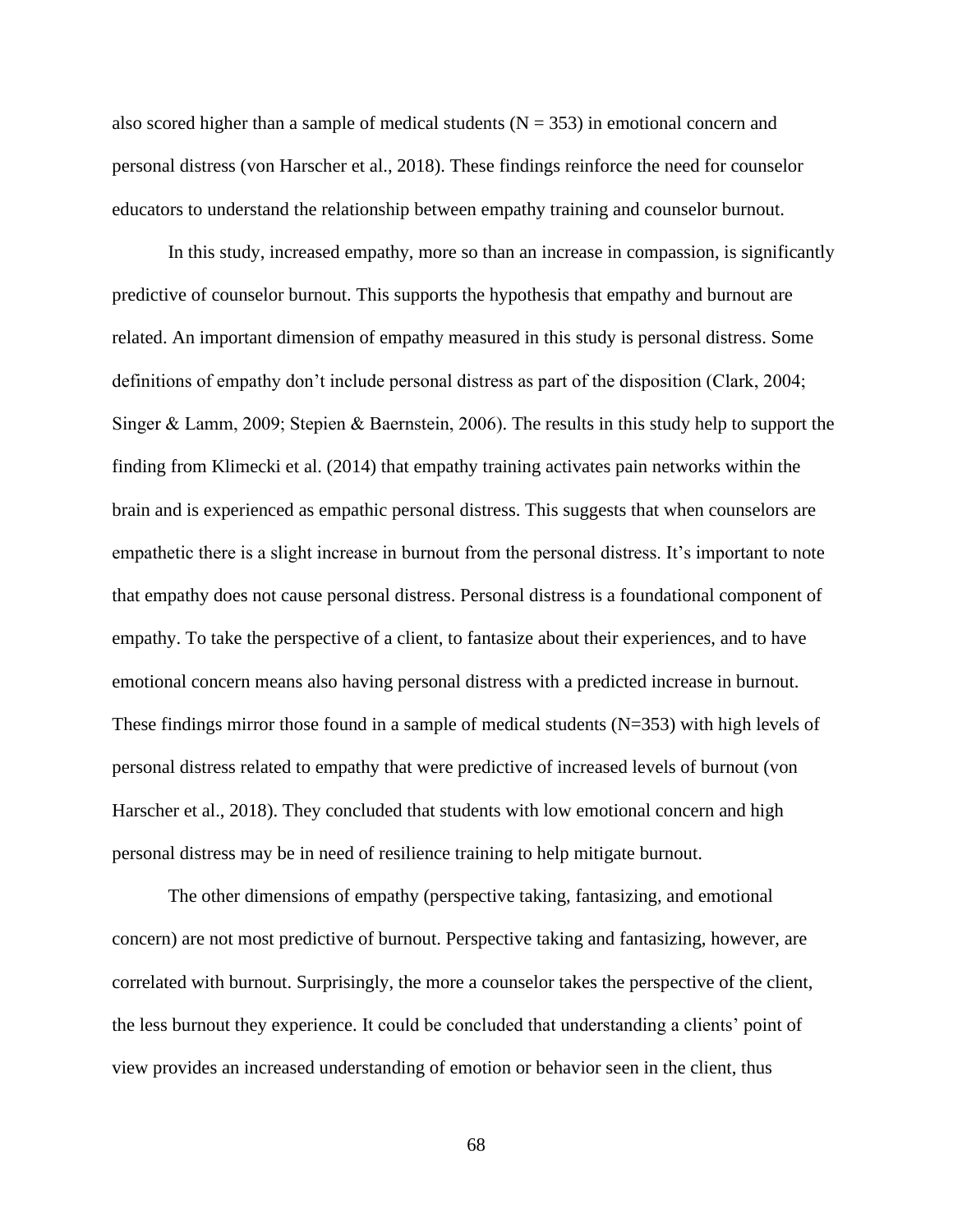providing a buffer against negative counselor emotional responses. The more that counselors empathetically fantasize, the more burnout they experience. These relationships are significant, but with medium to small effect sizes; therefore, it's important to not be taken out of context.

Counselors' ability to share in others' perspectives might play a small role in protecting them from burnout. Counselors who fantasize are slightly more at risk for a slight increase in burnout. Emotional concern has a non-significant relationship with burnout. This means that increases in emotional concern are not related to burnout, but the personal distress is.

Fantasizing is defined as a "respondents' tendency to transpose themselves imaginatively into the feelings and actions of fictitious characters in books, movies, and plays" (Davis, 1985, p. 1). For a counselor this might be better defined as "a counselors' tendency to transpose themselves imaginatively into the feelings and actions of their clients." This empathic practice is common to counselors' reaction to their clients. Results from this study indicate that this practice is related to experiencing burnout.

Alternatively, the empathy dimension of perspective taking is correlated with less burnout. This could mean that counselors who "adopt the psychological point of view" (Davis, 1980, p. 85.) of their clients are slightly less likely to experience burnout. This contrasts empathic fantasizing, which is largely an emotional process. Perspective taking is a psychological, cognitive process. It may be reasonable to conclude that the shift from emotional to cognitive perception explains its inverse relationship with burnout.

#### **The Role of Compassion in Counselor Burnout**

Interestingly, compassion also plays a role in counselor burnout. A lack of selfcompassion plays a bigger role in counselor burnout than does empathy. Compassion to others also plays a significant, albeit smaller, role in burnout as well. Statistically, self-compassion is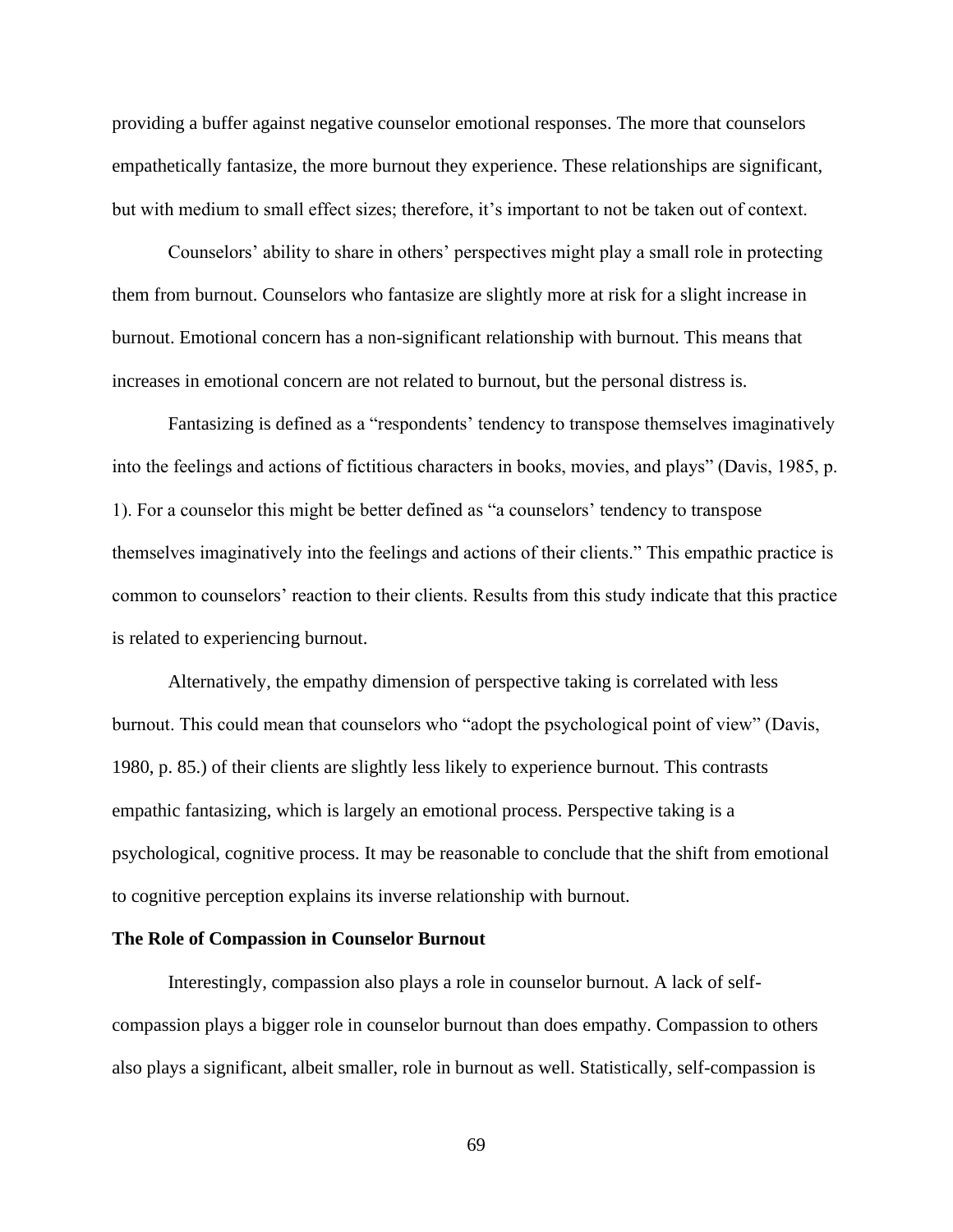most predictive of burnout. Burnout is negatively correlated with all of the dimensions of selfcompassion. This means counselors who are able to recognize suffering in their self, understand the universality of suffering, feeling for themselves when they are suffering, are able to tolerate their uncomfortable feelings, and are motivated to act to relieve their own suffering are much less likely to experience burnout. This may be what Leppma and Young (2016) found in a 6 week long loving-kindness meditation (LKM) study where masters-level counseling students experienced increases in dimensions of empathy as a result of LKM. LKM is a traditional form of self and other compassion training. The fact that compassion was related to empathy may help to explain how a lack of compassion and an increase in empathy is predictive of burnout.

#### **The Role of Compassion in Resilience**

Of all the variables in this study, compassion seems to be the most influential in determining both empathy and resilience. The lack of compassion (primarily self-compassion) is predictive of burnout. The more self-compassion counselors have, the more resilient they are. These findings seem to mirror those in a study of college students  $(N=296)$  where selfcompassion was shown to have a significant relationship with resilience (Shebuski et al., 2020). In a similar study self-compassion training was found to statistically increase resilience (Smeets et al., 2014).

These findings are consistent with other studies that found self-compassion to improve mental health and promote resilience (Golbert et al., 2004; Trompetter et al., 2017), counteract self-criticism in individuals with depression (Ehret et al., 2015; Kaurin et al., 2018), increase nurses resilience and compassion satisfaction and decreasing secondary trauma and burnout (Delaney, 2018), reduce emotional discomfort in divorce (Sbarra et al., 2012), mediate the relationship between family/cognitive factors and well-being (Neff & McGhee, 2010), aid in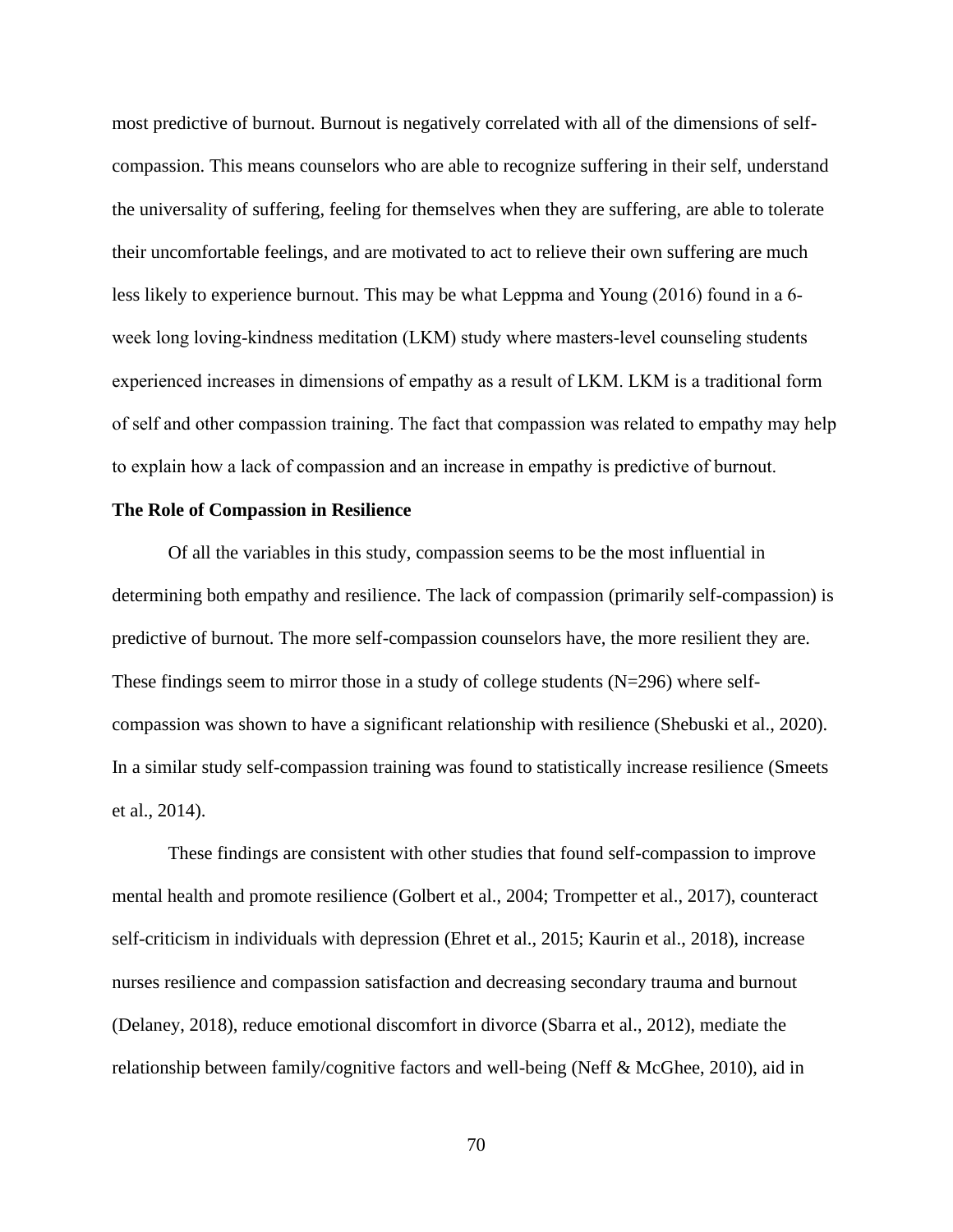emotional regulation difficulties in psychologists (Finlay-Jones, et al., 2015), and predict emotional well-being in doctors (Sabir, et al., 2018).

These results are also consistent with contemplative neuroscience studies that have found compassion training to activate the right inferior parietal cortex (IPC) associated with the mirror neuron system and altruism (Gallese et al., 2004). Compassion also activates an up-regulation of emotions. This means that compassion has a built-in capacity in the brain to regulate emotions whereas empathy requires a secondary bottom-up process of dealing with unpleasant emotions (Weng et al., 2013). The results in this study are aligned with how neuroscientists have recently understood fMRI's in compassion states.

## **Counselor Burnout and Resilience**

Other interesting results are the actual levels of burnout and resilience in the sample of counselors in this study. The majority of counselors scored "low" on the burnout scale. Still, over a third of the counselors reported "moderate" levels of burnout. This level of burnout is characterized by moderate levels of "hopelessness and difficulties in dealing with work or in doing your job effectively" (Stamm, 2010, p.2). Over half of counselors' scores indicated counselors with "high" to "moderately high" resilience, followed by a little less than half with "moderately low" to "low" resilience.

## *Counselor Burnout and Resilience During COVID-19*

It is encouraging that majority of counselors' scores indicate low burnout and high resilience. This is especially considerable given the current coronavirus pandemic at the time of this study's data collection and the strain on mental health clinicians, who are essential healthcare workers (Brown, 2020). Still, there are a large percentage of counselors with low resilience and moderate levels of burnout. In this study, the higher resilience is predicted by self-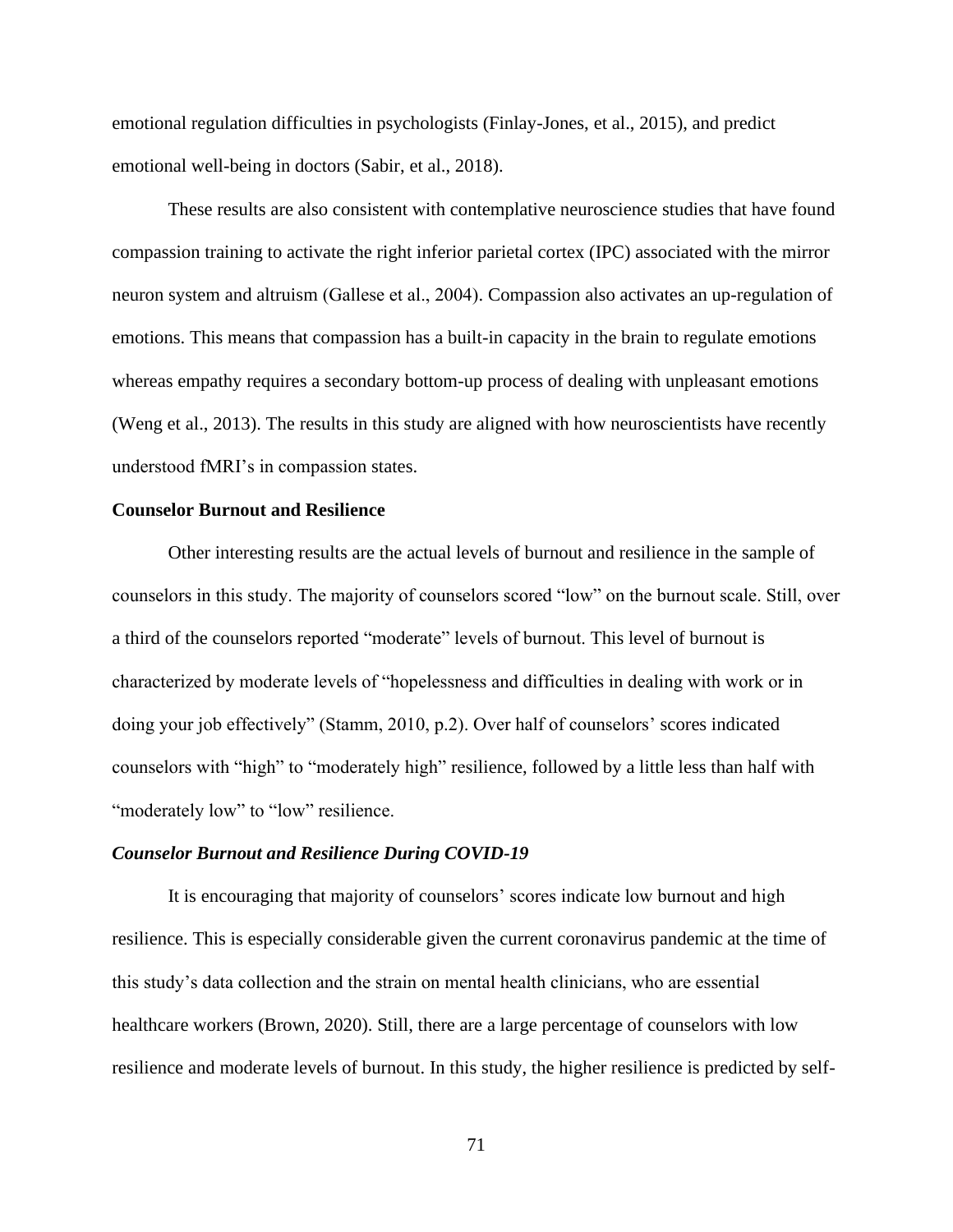compassion and lower levels of empathic personal distress. Lower levels of burnout are predicted by working in private practice, social desirability, self-compassion, and less empathic personal distress.

This study provided an opportunity to compare counselor burnout scores before and almost a year into the COVID-19 pandemic. In a national survey of counselor in 2007, the same Professional Quality of Life Scale was used to measure burnout. The sample of counselors ( $N =$ 501) had a mean score of 18.37 (SD = 6.0,  $a = .82$ ) (Lawson, 2007), which is slightly lower than the mean score in this study of 20.99 (SD = 5.15,  $a = .81$ ). Burnout has increased slightly since this time. This rise in burnout scores is to be expected given the assumed personal and professional strain on counselors during the pandemic. It is surprising, however, that burnout scores were not higher than were reported. No counselor in this study reported a "high" burnout score.

### *Social Desirability, Burnout, and Resilience*

The Marlowe-Crowne Social Desirability Scale Short Form II was used in this study to understand the way respondents' need for social approval may influence the self-reporting as a measure of checking the trustworthiness of the data. It is possible that social desirability helps to explain the low to moderate levels of burnout reported by counselors. Social desirability was predictive of lower levels of burnout indicating that counselors may have underreported their actual levels of burnout.

Higher levels of social desirability were correlated with counselor resilience and contributed to a model predicting resilience. Ultimately, however, it was not significantly predictive on its own. It is worth noting that the internal consistency for Marlowe-Crowne Social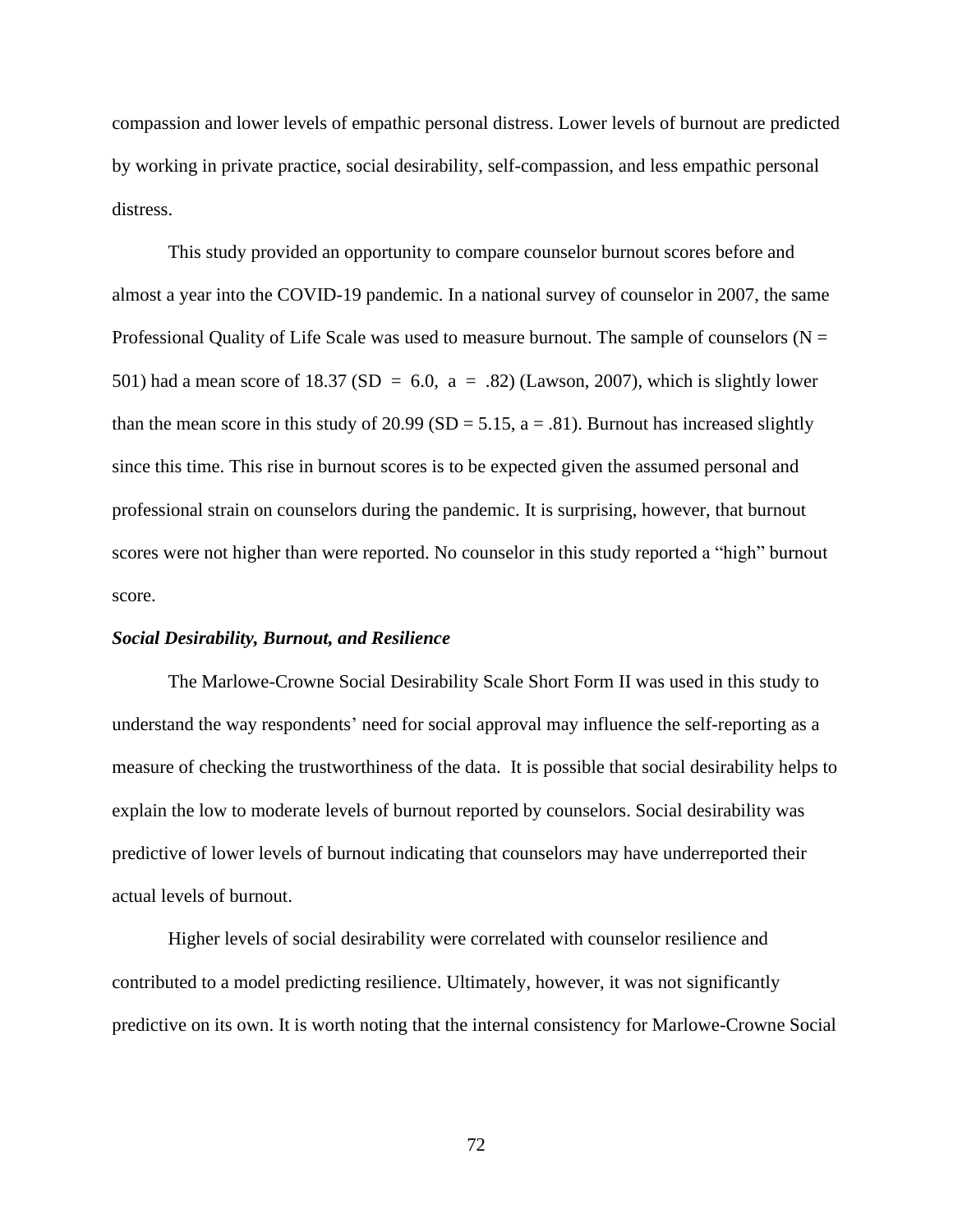Desirability Scale Short Form II was not as high as the other scales in this study. Due to this, caution should be used in overinterpreting the role that social desirability played in the results.

## **Counselor Political Affiliation**

Data for this study was collected during two significant national sociopolitical and world events. Less than a year prior to this study, the World Health Organization (World Health Organization [WHO], 2020) declared the presence of a global pandemic due to the novel coronavirus (COVID-19). The pandemic has played a surprising role in the political climate leading up to the November 2020 presidential elections. Issues such as closing businesses, sheltering-in-place, school closures, and wearing a mask have become a symbol of the polarized political divide (Rothgerber et al., 2020). In addition, the nation has been grappling with systemic racism and protests ranging from peaceful demonstrations to violence within major cities after the death of George Floyd. The Black Lives Matter movement (BLM) has also been a largely polarized topic in the 2020 election. The main criterion variables of interest in this study (empathy and compassion) have been linked to political affiliation around the current sociopolitical climate that participants are responding within (Pfattheicher et al., 2020; Ye, 2020). For this reason, it was important to include counselor political affiliation as a variable. By including political affiliation, the research study was able to remain grounded in the literature. Doing so helped to create a more inclusive and wholistic picture of personal and professional variables that work together to predict counselor burnout and resilience.

Research findings have been inconsistent in the relationship among empathy, compassion, and political affiliation. In one study, liberals expressed a desire to feel and experience more empathy than conservatives did (Hasson et al., 2018). According to the findings, they were also more willing to help others than conservatives were in the United States.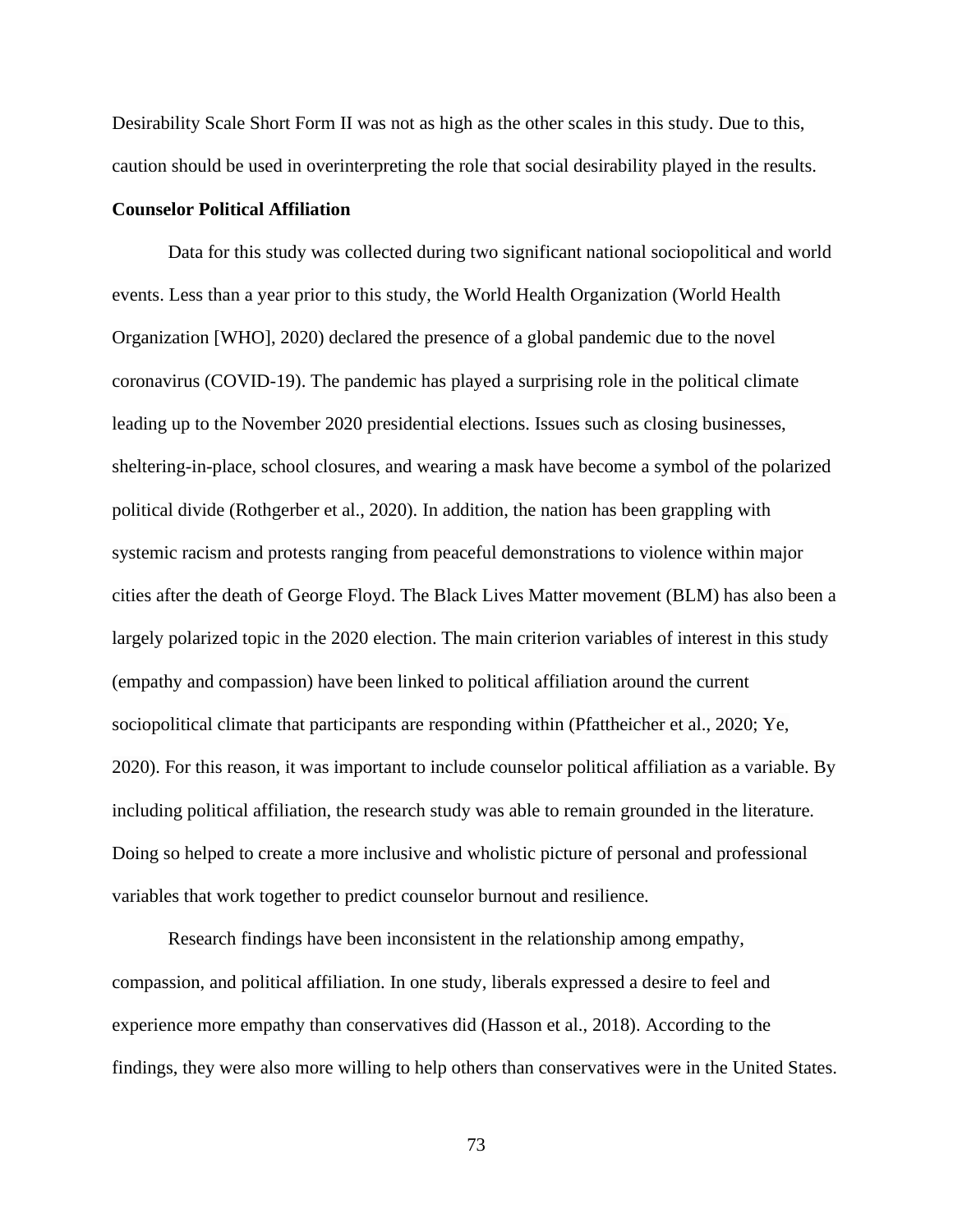Interestingly, both liberals and conservatives wanted to feel less empathic toward outgroup members than toward ingroup members or members of a nonpolitical group (Hasson et al., 2018).

Compassion levels, however, seem to be less different among political groups (Long, 2016). In a sample of Republican and Democratic Americans, Democrats' compassion levels were found to guide their attitudes regarding more groups and under more complex circumstances than Republicans. However, there are instances when compassion is more important in informing the opinions of Republicans than it is for Democrats, specifically on the issue of abortion (Long, 2016).

Recent neuroscientific findings point to a lack of empathy when exposed to multiple people suffering (Ye, 2020). The medial prefrontal cortex (mPFC) is more engaged when participants observe one person suffering rather than large numbers of people suffering. Perspective taking, and the neural marker of the mPFC, may explain indifference to large numbers of people in crisis, such as in humanitarian disasters (Ye, 2020). Empathy training, then, seems to bolster safety considerations that people may have developed a psychic numbing towards. In four studies (total  $N = 3,718$ ), empathy was found to be a motivating factor for physical distancing and wearing face masks (Pfattheicher et al., 2020).

In this current study counselors were largely democratic in their political affiliation. While political affiliation did not ultimately contribute to either compassion or empathy, it does still have a relationship with the predictor variables. Counselors with Republican affiliation were more likely to have self-compassion, primarily in the dimension of feeling for themselves when they are suffering. Additionally, Republican counselors are less likely to have empathic fantasy, or the ability to transpose themselves into the feelings or actions of others. The current study also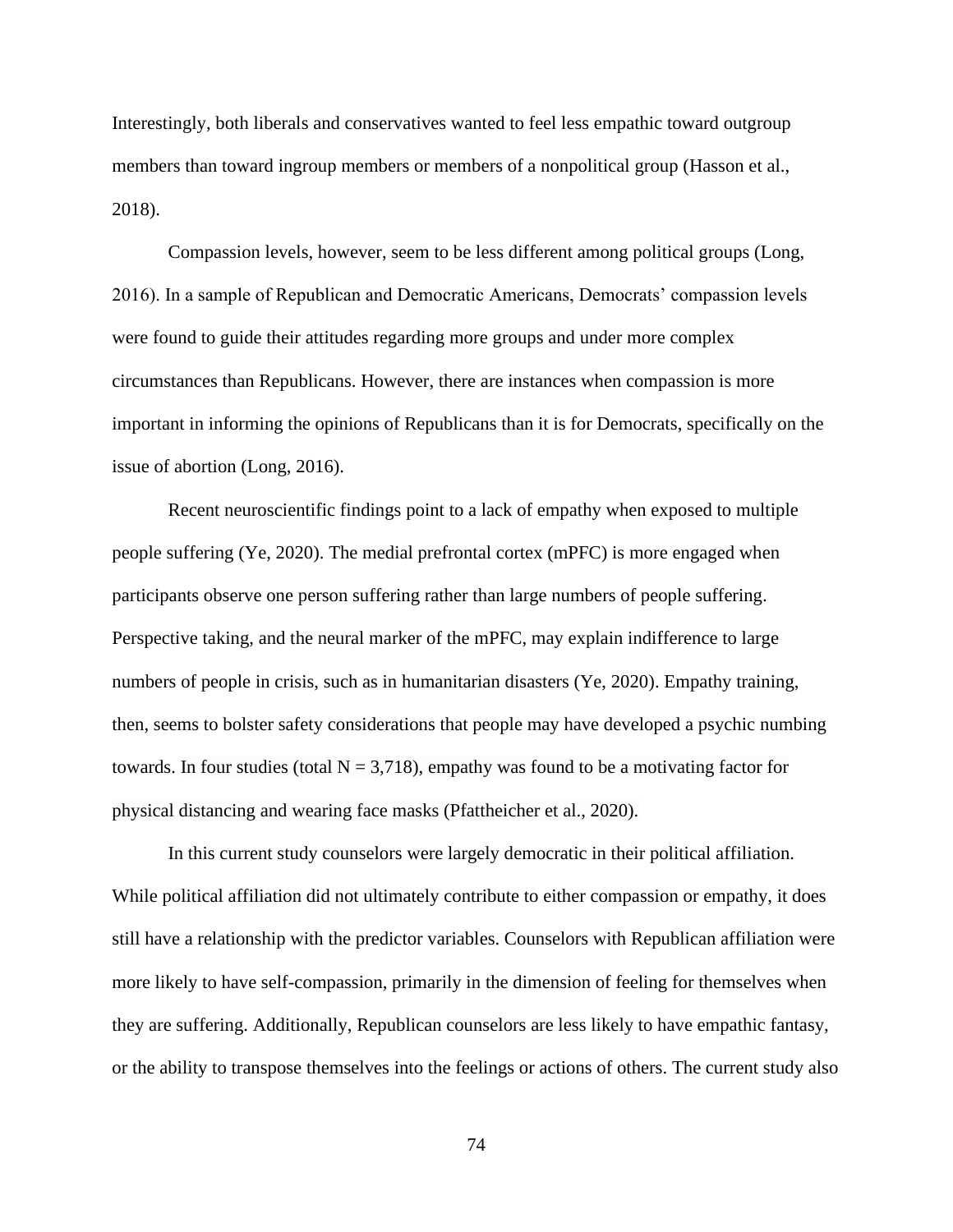found Republican affiliation to be linked with decreases in burnout compared to counselors identifying as Democrat, Green, or Libertarian.

Counselors with Democratic and Green political affiliation were not correlated with empathy, compassion, burnout or resilience based on this factor alone. A smaller group of counselors, Libertarians, were found to have less self-compassion and compassion for others, specifically in the dimensions of understanding the universality of suffering and feeling for the other person suffering.

Taking this into account, it is interesting to consider the dynamics at play, for example, in Republican counselors. In this study, Republicans have higher levels of self-compassion, and the ability to feel for themselves when they are suffering, as well as lower burnout rates. While this study does not determine causality among self-compassion and low burnout scores in Republican counselors, it's worth noting the relationship.

#### **Limitations**

Consistent with most quantitative research, this study had some significant limitations. Most participants in this study are European American / Caucasian, heterosexual, female counselors working in private practice. Due to this, the data is less generalizable to counselors from other ethnic, gender, and sexual identity groups. Since previous studies have found burnout to be lower in counselors working in private practice (Lent & Schwartz, 2012; Sprang et al., 2007), this may underrepresent a true gauge of burnout experienced by counselors in the United States. Practically this seems true because counselors report feeling symptoms of burnout during COVID-19 (Dastagir, 2021). Many counselors working in private practice have opted to see clients via telemental health thus not exposing themselves to viral contagion (Boring-Bray, 2020; Zhou et al., 2020). Counselors working in most other settings (i.e., colleges, k-12 school,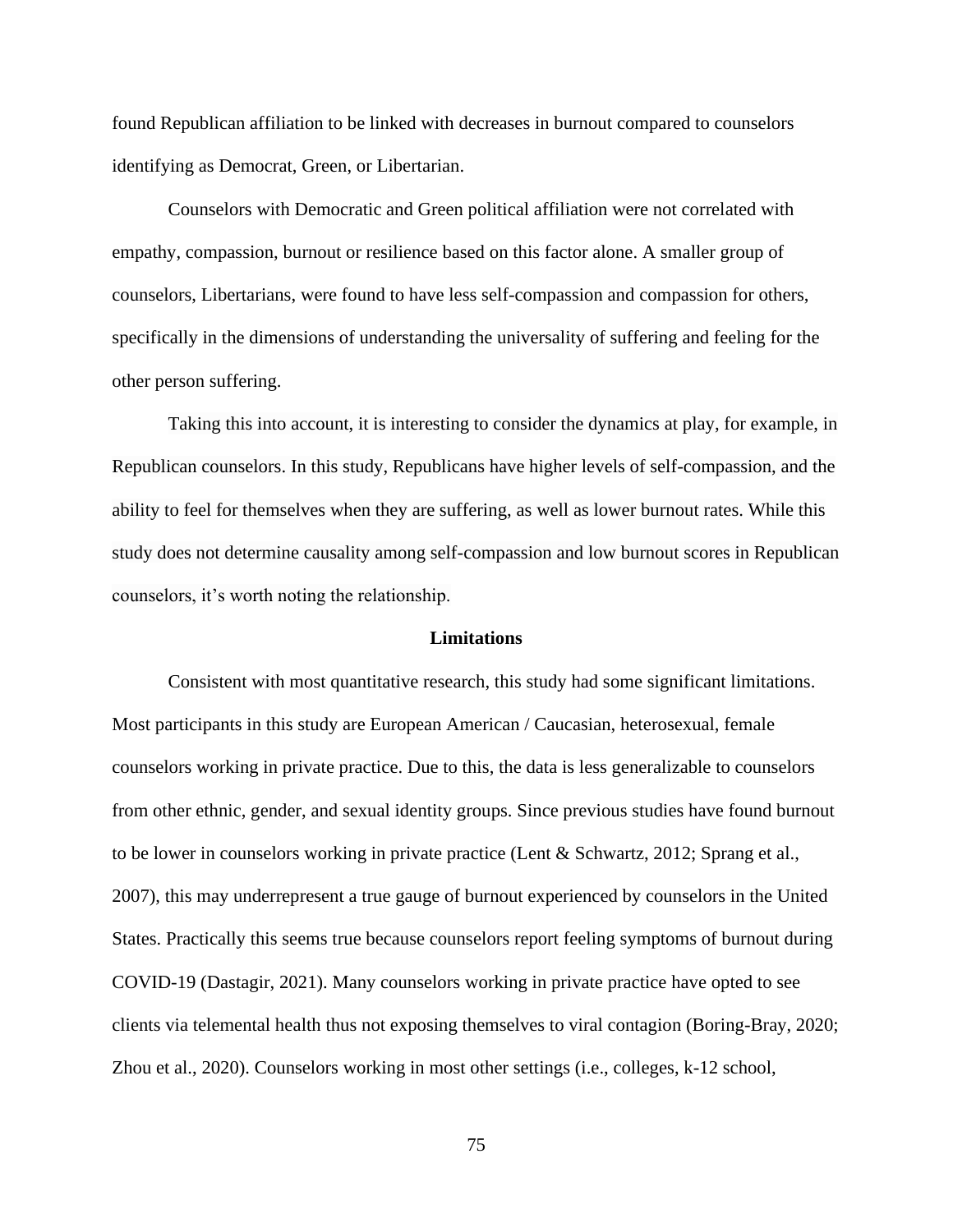outpatient and inpatient mental health centers, medical hospitals), which are already predictive of higher burnout, are at an increased rate of COVID-19 exposure. Since the participants were mainly professional counselors working in private practice, a significant limitation of this study is that the data and analysis does not capture an equal number of counselors working in higher risk settings that may impact burnout scores.

Another limitation of this study is the use of self-report measures for the predictor and criterion variables. Self-report relies on participants to be objective about subjective personal experiences, preferences, and feeling states. While the mean for social desirability was not high in this study, the Marlowe-Crowne Social Desirability Scale Short Form II is also a self-report measure.

While this study's design is robust in establishing predictive relationships, causality cannot be determined. Counselors were not randomly assigned to groups to receive compassion and/or empathy training. The study assumes that counselors have existing levels of empathy and compassion skills from within or outside of counselor training. Previous research has found that second year graduate counseling students have greater empathy than first year students suggesting that participants in this study would have most likely received skills training by the time they met the inclusion criteria (practicum or internship) (Lyons & Hazler, 2002). It is assumed that these levels of empathy, for example, can be measured as dispositional empathy. Similarly, the multiple regression analyses used can only exam how the variables relate to one another instead of being caused from empathy and compassion training. Another limitation is the role that social desirability played in this study. Since social desirability was predictive of burnout, it's reasonable to assume that burnout scores are actually higher than reported.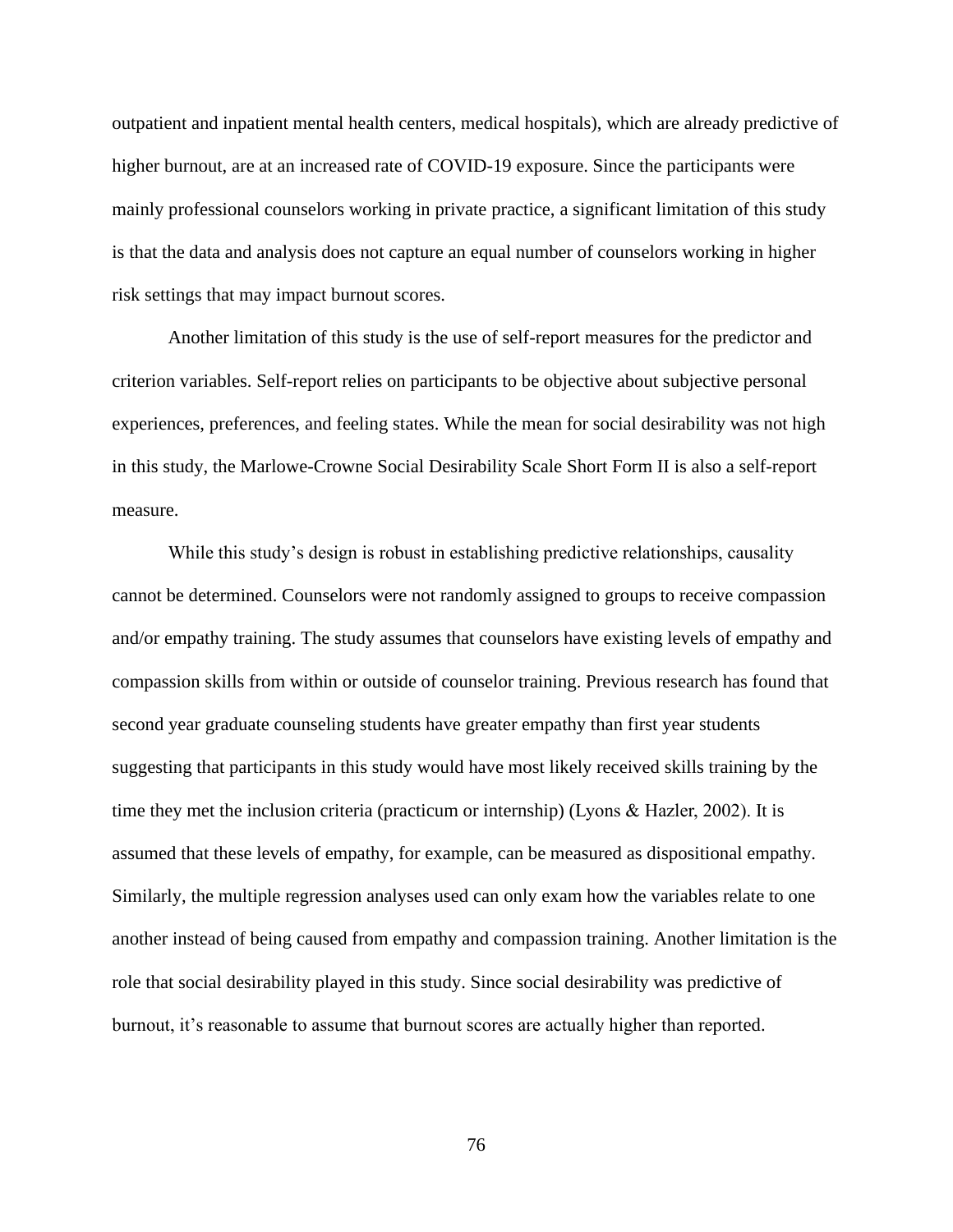## **Implications**

### **Theoretical Implications**

### *Revisiting Rogers' Core Conditions*

Growing evidence of the consequences of empathy have become increasingly available to the counseling profession. To date, published literature within our profession has only focused on conceptual problems with empathy without studying any of the deleterious effects. In the process of reexamining a core disposition central to our profession, it is wise to revisit the historical roots for guidance on moving forward in a way that is conscientious of the role that empathy has played in counseling. Biles (2016) points out the absolutism that the counseling field has adopted in its adherence to the earlier works of Carl Rogers. Indeed, Rogers (1957) defined six necessary and sufficient core conditions for change to occur: psychological contact, client incongruence, therapist congruence, unconditional positive regard, empathy, and communication of unconditional positive regard and empathy. As Biles points out, subsequent work by Rogers explains his position as less fixed and more adaptable than the field has accepted. We have frozen with Rogers instead of growing with his core conditions as a starting point. In revisiting his words, it seems consistent with Rogers to continue examining empathy, such as in this study.

> The major value of stating any theory in unequivocal terms is that specific hypotheses may be drawn from it which are capable of proof or disproof. Thus, even if the conditions which have been postulated as necessary and sufficient conditions are more incorrect than correct …, they could still advance science in this field by providing a base of operations from which fact could be winnowed out from error. (Rogers, 1957, p. 228)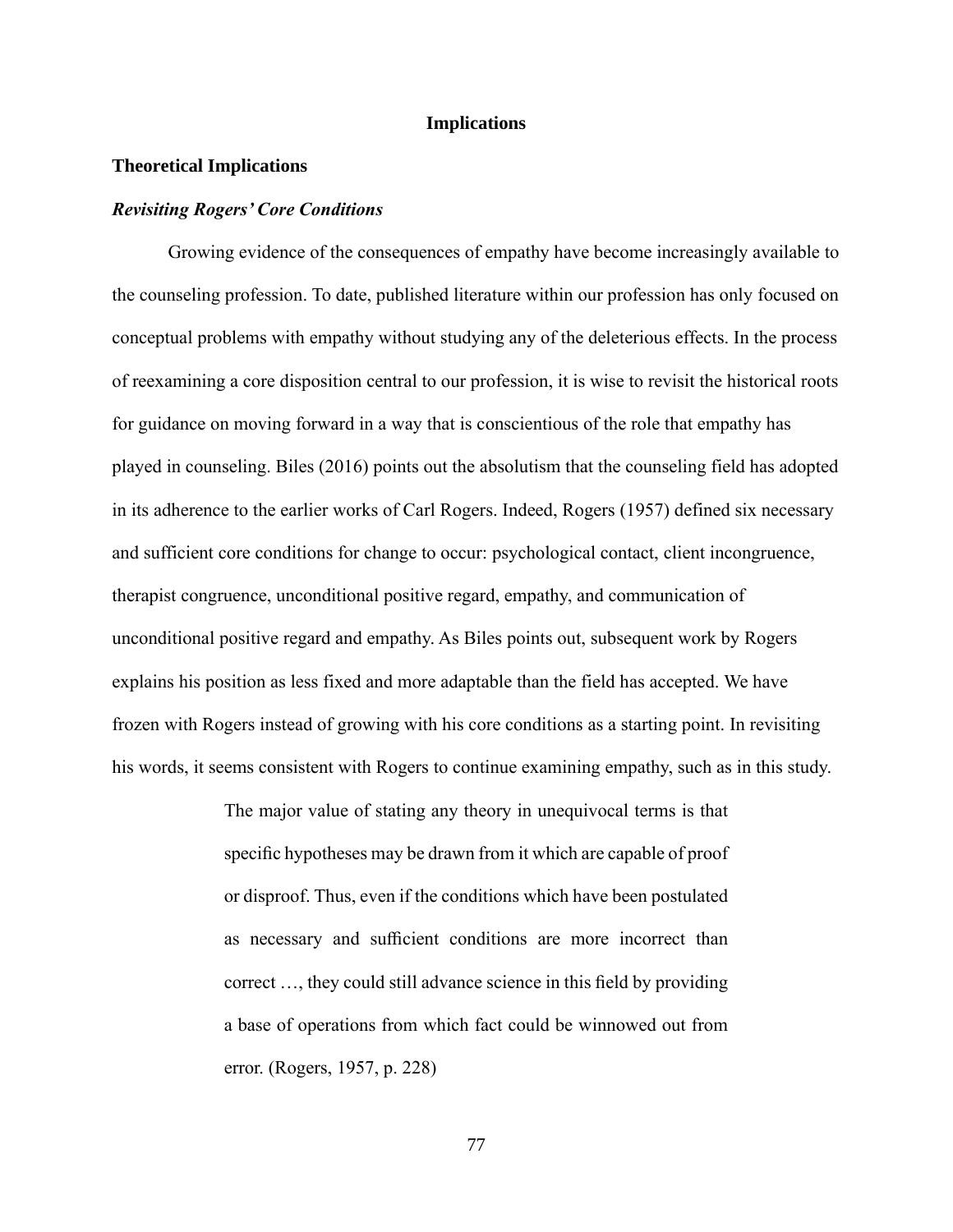It is not outside of Roger's core conditions that this study exists. Instead, this study adds to the literature base of the many facets of empathy, including how it related to the counselor. While empathy is debatably a necessary and condition of effective counseling, this study supports the inclusion of compassion training as well.

#### *Revisiting Compassion Fatigue*

Compassion fatigue is the emotional and physiological effects of burnout and secondary traumatic stress among healthcare professionals (Stamm, 2010). Since compassion fatigue is already a well-established consequence of counseling, the aim of the current study was not to measure compassion fatigue. Instead, this study provided evidence for emerging trends towards replacing the term compassion fatigue with a more appropriate term: empathy distress fatigue.

Nursing, where the term compassion fatigue originated, is now one of the first fields to contest its continued use (Hofmeyer et al., 2019). Recent fMRI studies support the notion that distress arises from empathy and not compassion. A more accurate term describing burnout, fatigue, and negative affective experiences is "empathetic distress fatigue" (EDF), as suggested by Klimecki and Singer (2012). The choice of terminology matters as compassion training is the antidote to empathetic distress fatigue (Hofmeyer et al., 2019). Gladstein (1970) suggested that empathy led to distress decades ago, yet the term compassion fatigue has yet to be replaced due to a lack of empirically based research supporting this change. Adopting this language within counseling might better represent the antecedent to burnout without conflating it with the antidote.

Since an increase in empathy was found to be more predictive of burnout, a portion of compassion fatigue, this study provides evidence for substantiating the shift away from the vernacular of compassion fatigue to the more appropriately named empathetic distress fatigue.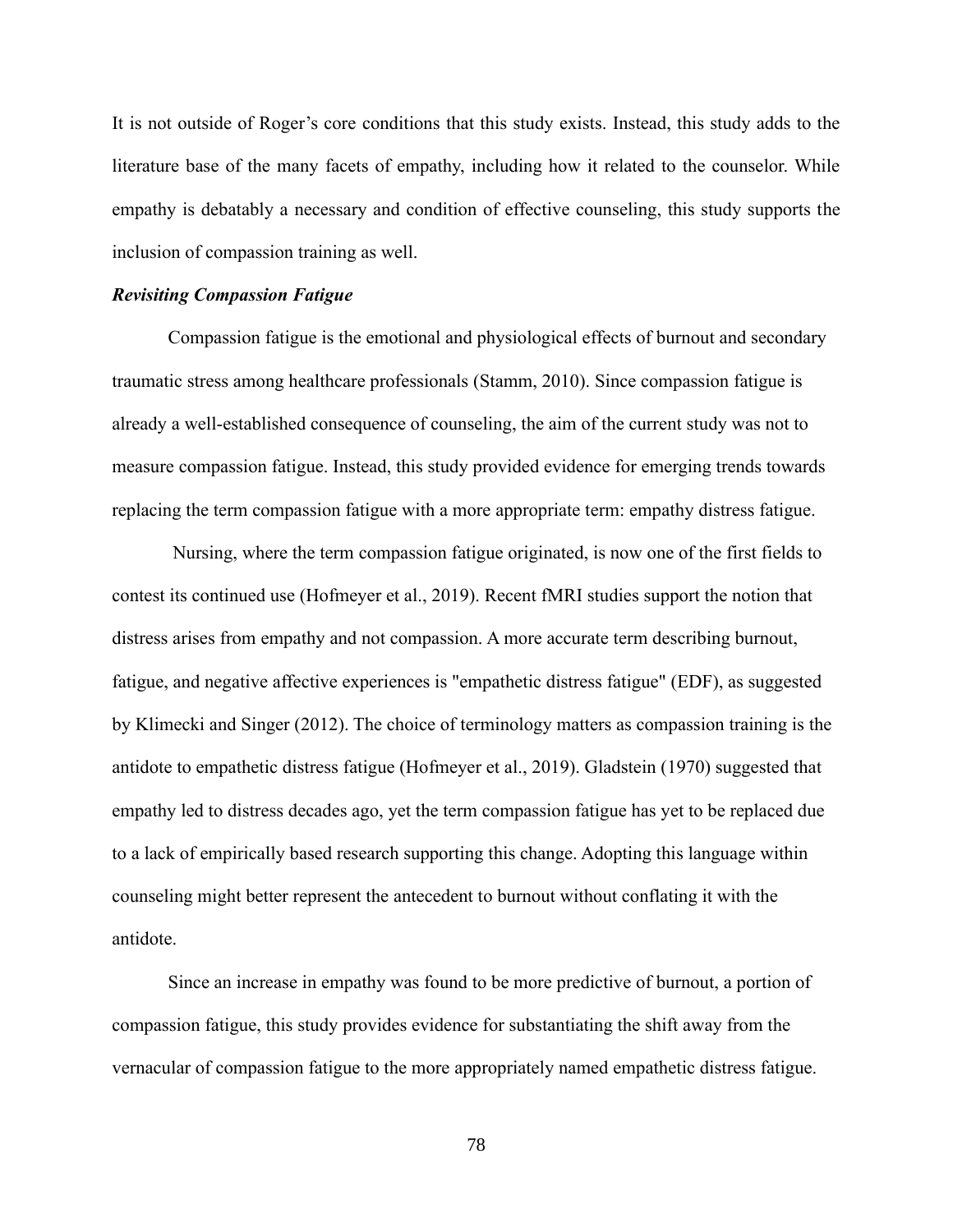Further evidence supports this shift comes from the finding that dimensions of compassion are inversely related to burnout, suggesting that fatigue does not arise from compassion. Instead, compassion is related to resilience.

## **Counselor Education and Supervision**

The relationships among the dimensions of empathy and burnout have meaningful implications for counselor educators. Intentionality should be given to the process of teaching empathy skills. Guiding counseling students through the components of empathy (fantasy, perspective taking, emotional concern, and personal distress) should be thoroughly described. This study creates an ethical duty to inform counseling students of the possible consequences (increased burnout) of increased levels of overall empathy and fantasizing (taking on the emotional perspective of clients).

Based on the results in this study, it would be convenient to recommend helping skills training focus on perspective taking and not fantasy (emotional "as-if" practices). While this would certainly benefit the counselor, it is unknown how this shift would impact client perception of counseling or treatment outcomes. Until research is completed on client perception and treatment outcomes, it is most ethical to simply recommend the addition of compassion training to reduce the negative effects of empathy training.

The relationships among the dimensions of self-compassion and burnout may have meaningful implications for counselor educators. While empathy is taught as a core condition of counseling (Rogers, 1956) and taught in helping skills within CACREP programs, results from this study support the integration of compassion training, with an emphasis on self-compassion, into counselor education curriculum as well.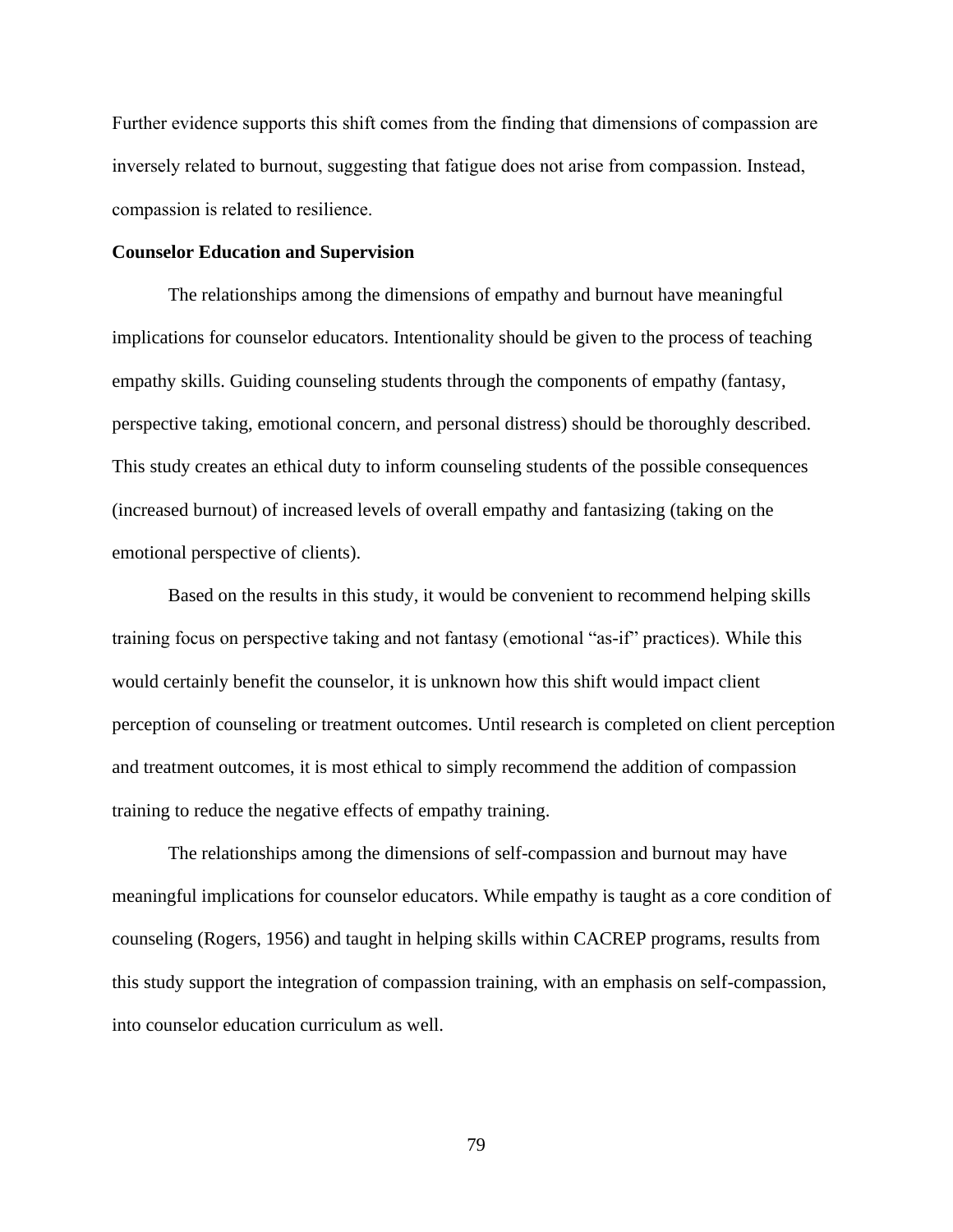It is possible that counselor educators are already teaching compassion skills along with empathy skills. This is most likely the case since empathy is vaguely defined in the counseling profession and with many different ways of operationalizing it. This can be seen in counseling research and is most likely mirrored in education and in practice. For example, some definitions include feelings of warmth and caring (which is typically associated with compassion), and others do not (van Berhout & Malouff, 2016).

This study supports teaching both empathy and compassion distinctly from one another with the intention of teaching how to relate and react to clients empathetically and compassionately while building self-care skills (perspective taking and compassion) to buffer against burnout and build resilience. Since self and other compassion practices originated from contemplative traditions, they are traditionally taught under the intervention of mindfulness.

Compassion practices, such as mindfulness, is a fairly new phenomenon in counselor education and supervision. Similar to treatment efficacy, mindfulness has benefits for counselors outside of clinical practice, including gains in mental and physical health, behavioral regulation, and interpersonal relationships (Brown, et al., 2007). With mindfulness-based interventions proving to be effective in counseling, both personally and professionally, counseling education and supervision research have begun to embrace and study its use as well. The Council for Accreditation of Counseling and Related Educational Programs (CACREP) Standards task counselor educators and supervisors with teaching effective helping skills and utilizing the supervision relationship to help accomplish this (CACREP, 2016). Additionally, the American Counseling Association (ACA) Code of Ethics requires counselors to monitor and maintain their wellness (ACA, 2014). Counselor educators have begun using mindfulness as a way to meet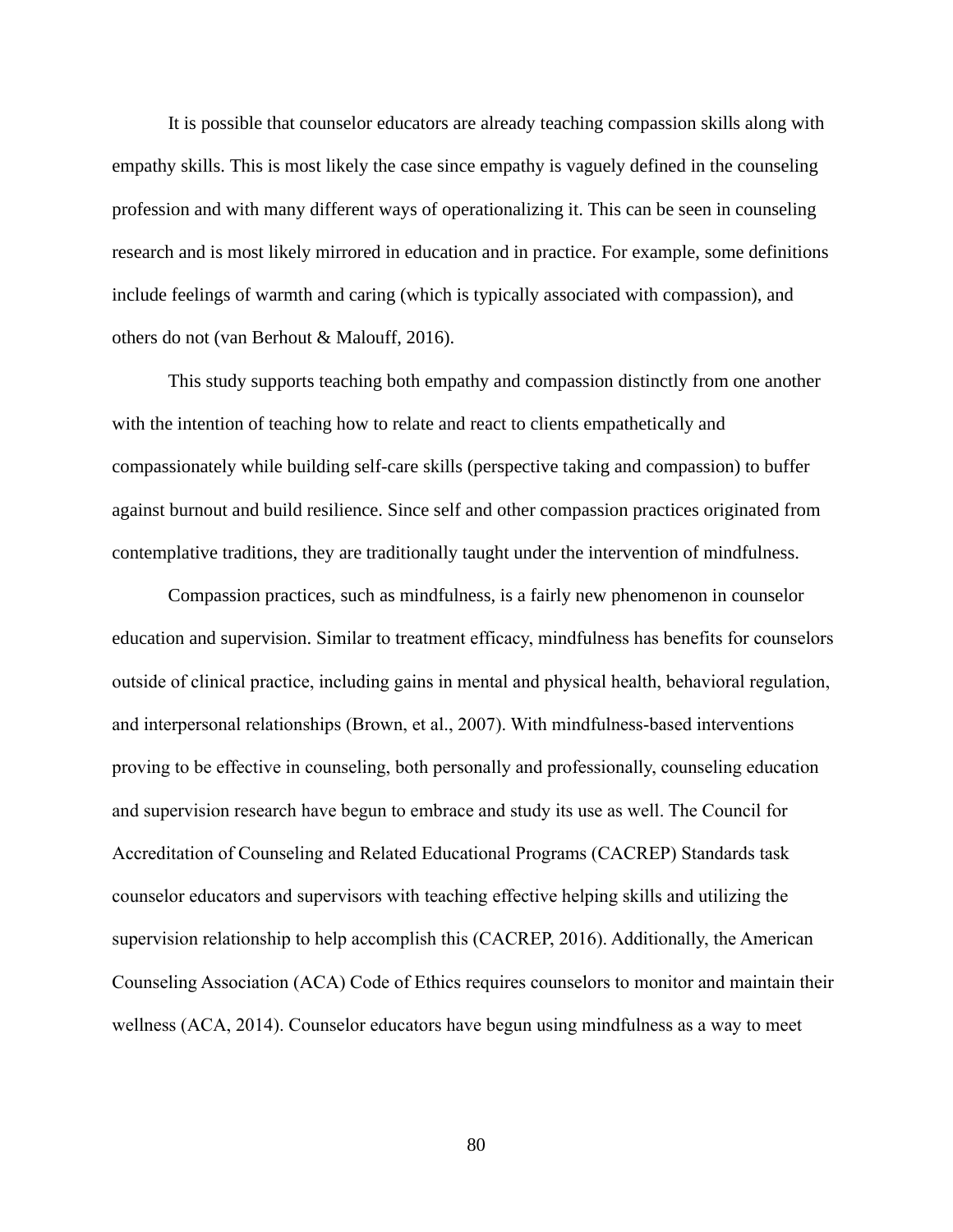some of these standards and ethical codes. Teaching empathy and compassion skills meets both of these requirements.

### *Compassion Training in Counselor Education*

Counseling educators are having to challenge themselves to teach students how to manage the emotional content of counseling sessions without experiencing burnout (Lawson et al., 2007; Roach & Young, 2007; Young & Lambie, 2007). To this end, emotional regulation is a necessary skill in the process of counselor development (Prikhidko & Swank, 2018). Meditation and mindfulness strategies have shown to aid in emotional regulation and self-care (Sedlmeier et al., 2012; Shapiro et al., 2007). Shapiro et al. (2007) found higher levels of mindfulness correlate with increases in self-compassion and a decline in counseling students' state and trait anxiety, as well as stress levels. Similarly, mindfulness practice decreased anxiety and increased students' ability to cope with stressors after a semester-long meditation course. (Campbell & Christopher, 2012; Newsome et al., 2006; Schure et al., 2008). Another study found the Jyoti meditation, a form of spiritual meditation, helped to decrease counseling students' level of stress where emotional intelligence moderated the effect (Gutierrez et al., 2016). Testa and Sangganjanavanich (2016) recommend that counselor educators and supervisors be proactive in helping students use mindfulness to cultivate wellness during practicum and internships as they found mindfulness to be related to lower burnout scores.

Counselor educators have researched the provisions of compassion training in masters and doctoral level counseling programs for the purposes of building resilience and decreasing burnout. The implications from the current study are that an increase in ethical intentionality in empathy training, and additional self and other compassion training, are warranted. Including contemplative practices in counselor education may broaden counselors in training skill base for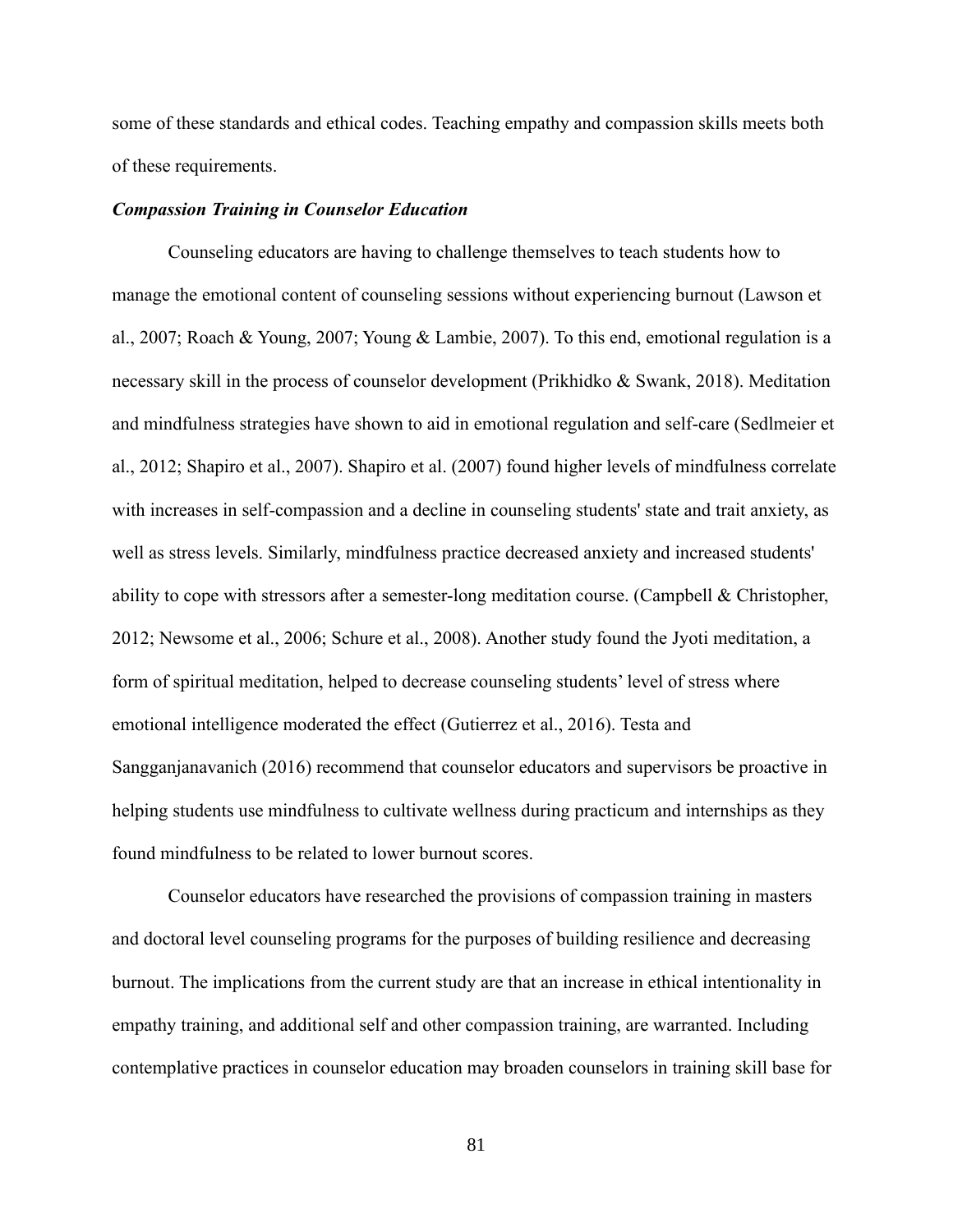self-care. Furthermore, adding compassion as an approach to clients provides a warm and caring method of attending to clients while not risking burnout.

Additionally, adding compassion skills training may aid in decolonizing counselor education practices. Academia has been criticized for perpetuating traditional Western approaches to teaching methods (McDowell & Hernandex, 2010). The civil unrest in 2020 and 2021 have forced mental health clinicians to reconsider their role in social justice and advocacy (Kelly et al., 2020). Counselor educators, and their students, can benefit from practices representative of diverse cultures. Compassion, as a part of mindfulness and meditation training, is from Eastern contemplative practices. In the current sociopolitical climate, and the counseling fields commitment to inclusion, diversity, and decolonization (Singh et al., 2020), teaching a non-Western skill may aid in decolonizing a part of the curriculum in counselor education.

Compassion skills training focuses on exercises related to building compassion towards self and others. These techniques are easily infused into helping skills curriculum, preferably after empathy skills training. One method of practicing both self and other compassion is through loving kindness meditation (Leppma & Young, 2016; Salzberg, 1995). Students are asked to repeat a mantra, or affirmation first directed towards themselves, a client who they have warm feelings towards, then a client who they do not have any particular feelings towards, and lastly a client who they do not like or feel challenged by. The mantra, or affirmation, is "May I be at peace, May I be happy, May I be well." This serves to increase compassion towards self and others regardless of how one feels about self or a client in the moment. This exercise may be appropriate for all students in helping skills or in direct response to a student in supervision struggling with a client.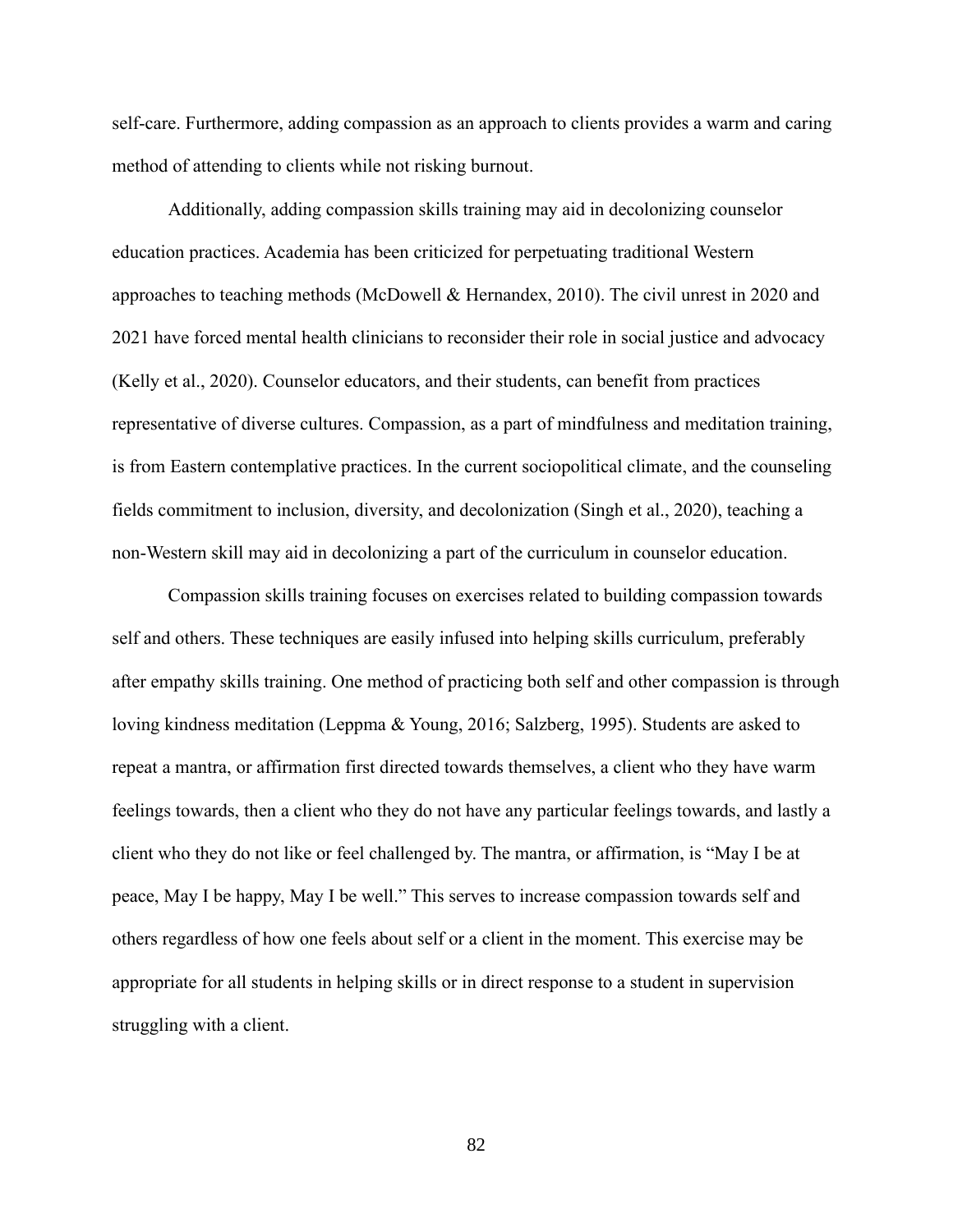Another exercise for self-compassion is to ask students to write a compassion letter to self (Gale et al., 2017). If this is difficult, this can be modified by asking students to imagine that a person who cares for them wrote them a letter to help with a situation they are currently facing. What might this letter say? Similarly, counselors in training can be asked to draw a picture of how they wish their future to be, or how they wish a clients' future would look. These practices could help to build skills focusing on recognizing suffering (despite how they feel about the client), tolerating their discomfort, understanding that suffering is universal, and to be motivated in the session to act to relieve their suffering in a clinically sound manner.

## **Future Research**

This non-experimental study took a first step in providing information regarding counselors existing levels of empathy and compassion and the relationship they have with counselors existing burnout and resilience. Since this study established relationships among the variables, reasonable next steps might include an experimental study to establish causality. Since resilience and burnout were correlated with, and predicted by, so many of the subscales of both empathy and compassion, training that targets each of these micro skills with subsequent resilience and burnout testing would provide useful information for counselor educators.

To date, this is the first study looking at counselor political affiliation and levels of empathy, compassion, burnout, and resilience. Instead of only asking political affiliation, a future study could use a scale that determines the extent to which someone identifies with their political affiliation, and the degree to which someone has liberal, progressing, or conservative views. A better understanding of political affiliation, and how this impacts empathy, compassion, resilience, and burnout may offer insight into how this impact client care.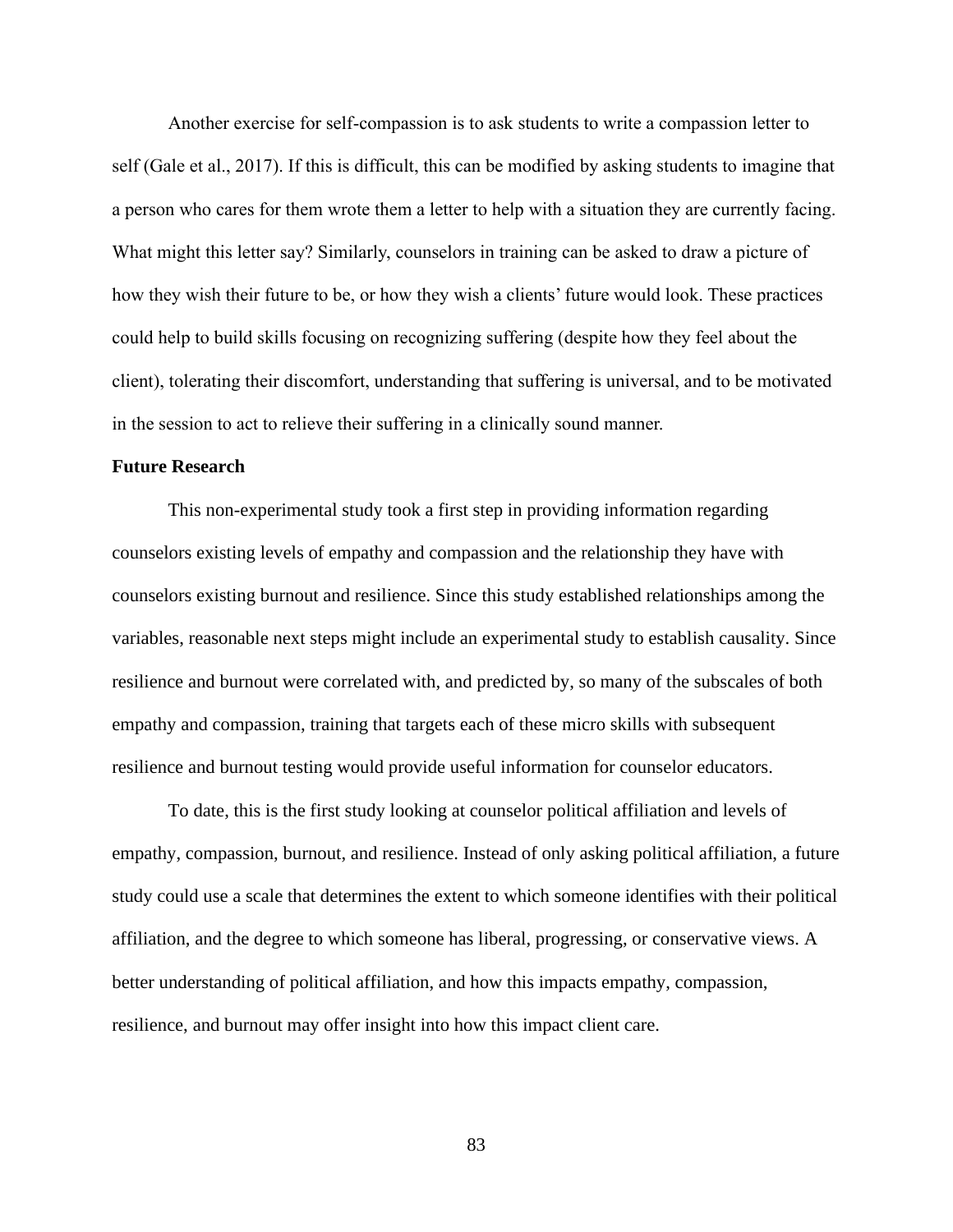Another implication for future research may be studying the implications for clients. This study focused on potential implications for clients only indirectly. Counselors experiencing higher levels of burnout may be at risk of impairment, which risks compromising the quality of care and ethical consideration given to clients. A more direct analysis of how counselors' levels of empathy, compassion, burnout, and resilience predict clients' perception of counseling, or client outcomes, would be important to understand.

Lastly, a future study could focus on the role that social desirability plays in counselor burnout and resilience using the full-length Marlowe Crowne Social Desirability Scale. In this study social desirability played a significant role in predicting counselor burnout and resilience. Gaining a broader understanding of how social desirability impacts self-reporting of burnout and resilience may aid educators and supervisors working with counselors in training. Counselors are encouraged to use supervision and counseling to manage the stressful impact of counseling. The results in this study may point to counselors' need to be viewed in a socially desirable way as prohibitive of accurate self-reporting, which is crucial to monitoring oneself for signs of impairment. Using the full-length social desirability scale may provide insight into the role that social desirability has in counselors' self-reports.

#### **Summary**

In summary, of all the variables in this study, compassion seems to be the most influential in determining both burnout and resilience. The lack of compassion (primarily selfcompassion) is predictive of burnout. The more self-compassion counselors have, the more resilient they are. These results are also consistent with contemplative neuroscience studies that have found burnout to activate the pain network and resilience to activate non-overlapping regions (Klimecki et al., 2014). Other studies have found empathy to predict empathic personal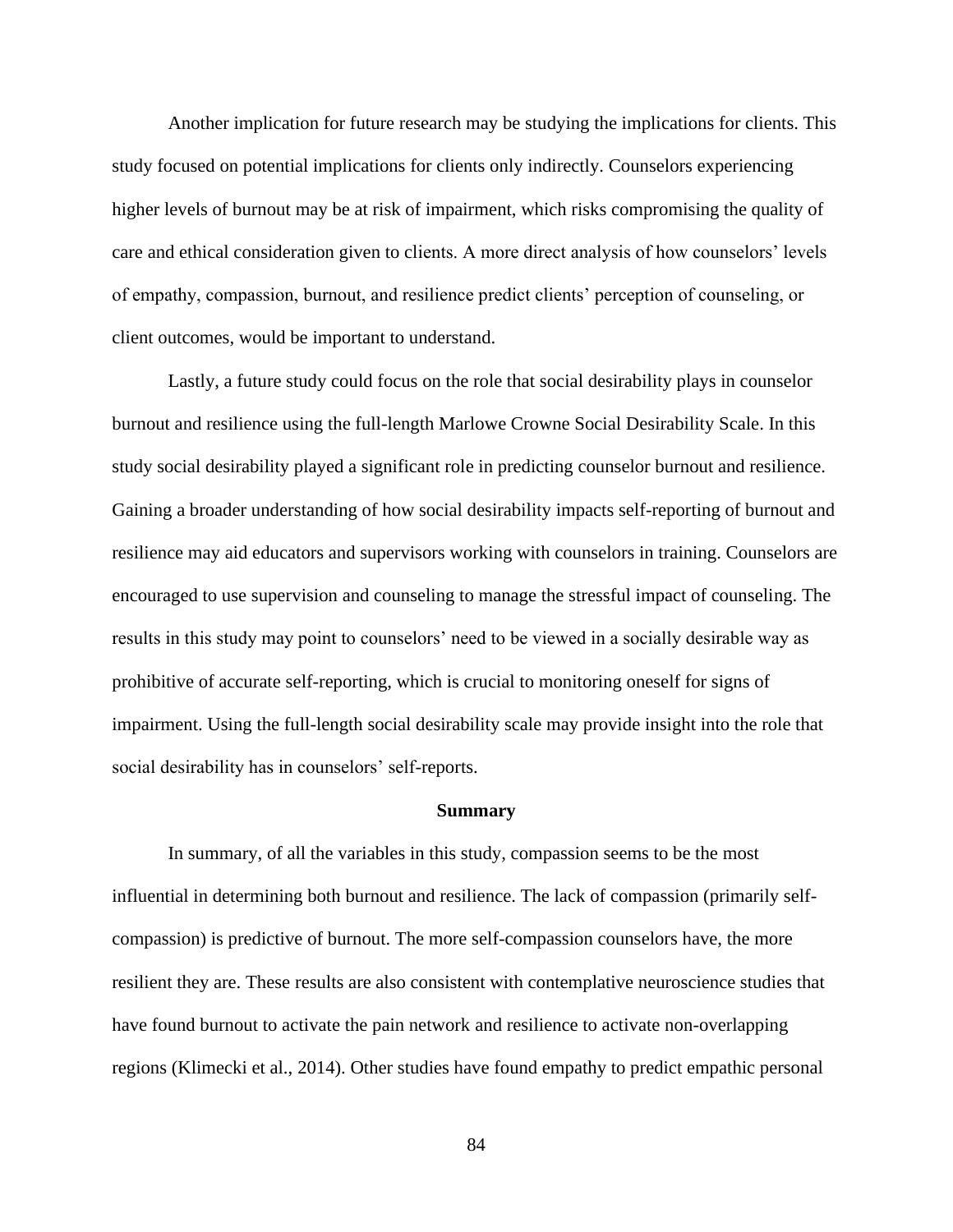distress (Di Tella et al., 2020) and compassion predictive of resilience (Shebuski et al., 2020; Smeets et al., 2014), but not in a sample of counselors where empathy and compassion could be analyzed as predictors of burnout and resilience in the same sample.

### **Conclusion**

Both the importance of empathy in counseling and consequences of burnout are well understood in counseling. What is less understood is how these two variables might be related. This study aimed to test the hypothesis from by Klimecki et al. (2014) that empathy leads to burnout and compassion leads to resilience. To test this, four multiple regression analyses were conducted examining (1) if empathy or compassion is a better predictor of resilience, (2) if empathy or compassion is a better predictor of burnout, (3) what model is most predictive of counselor resilience, and (4) what model is most predictive of counselor burnout. Results indicate that (1) compassion, compared to empathy, is a better predictor of resilience, (2) empathy, compared to compassion, is a better predictor of burnout, (3) self-compassion and less empathic personal distress are best predictors of resilience, and (4) private practice, empathic personal distress, and decreased levels of self-compassion and social desirability are best predictors of counselor burnout.

In conclusion, the present study supports the hypothesis proposed by Klimecki et al. (2014) that empathy is related to burnout and compassion is related to resilience. Interestingly, burnout is also related to the absence of compassion towards self and others. Compassion to self and others seems to be the variable that is most predictive of both low burnout levels and higher counselor resilience. It is important to note that the initial correlations between the variables, while significant, were mainly small to medium effect sizes.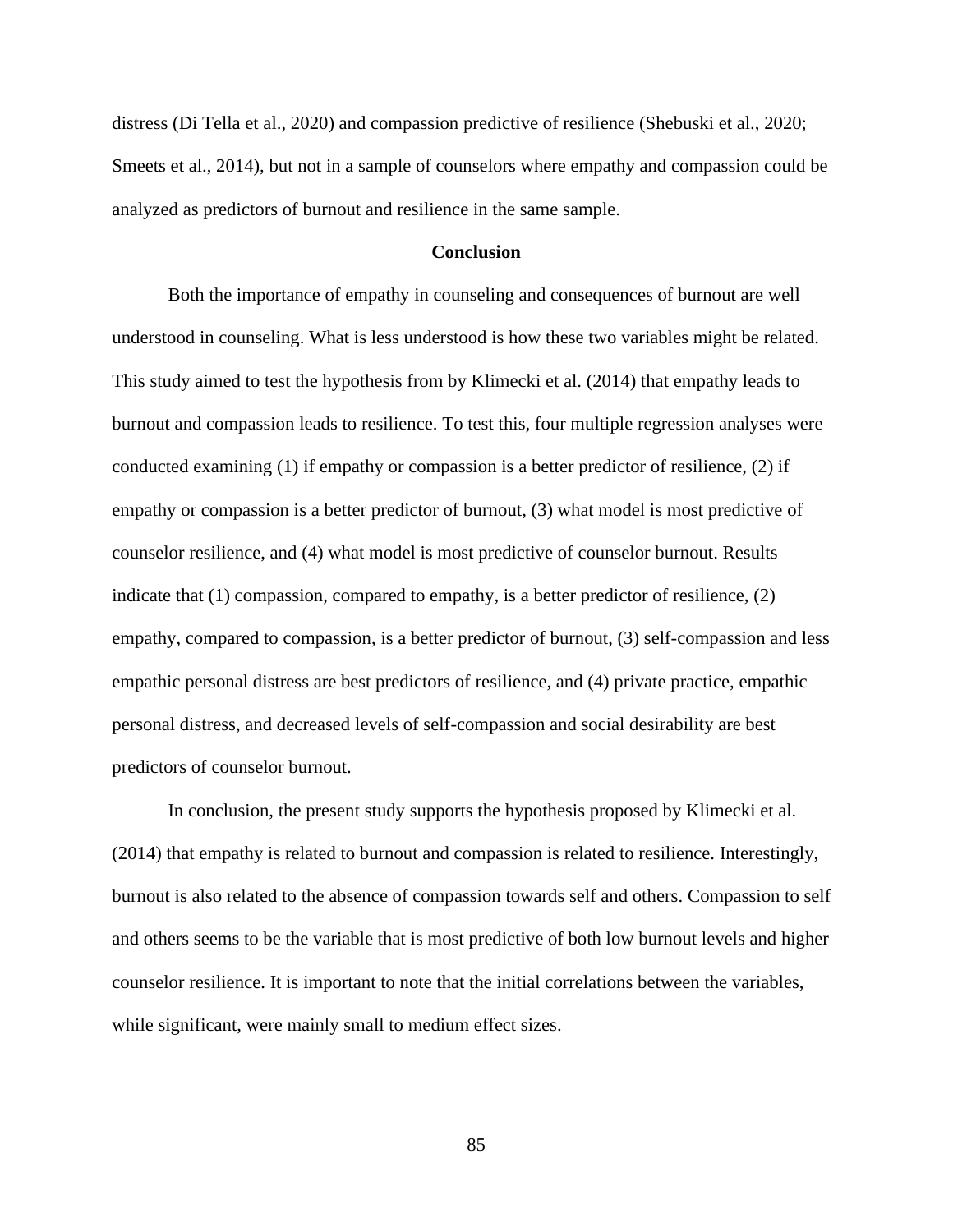These results have implications for counselor education. As part of self-care measures, counselor educators would do well to teach self and other compassion skills alongside skills related to empathy. This type of skills training may help bolster counselor resilience and buffer against personal distress experienced as a result of counselor empathy. In doing so, counselors may be better equipped to protect from themselves from burnout that is linked to counselor impairment. Future studies should focus on causality of the variables with experimental studies of counseling students' burnout and resilience after empathy and compassion skills training. Limitations in this study include the use of self-report surveys, lack of diversity, and assumptions of empathy and compassion dispositions being indicative of skills training. Overall, the hypotheses in this study were supported by the research indicating that empathy is more predictive of burnout and compassion is more predictive resilience. An additional finding of low levels of self and other compassion predicting higher counselor burnout provides evidence for self-care measures that counselor educators can integrate into helping skills curriculum. In doing so, counselor educators are heeding recommendations to focus on counselor wellness and resilience rather than trying to cope with stress and depletion (Osborne, 2004).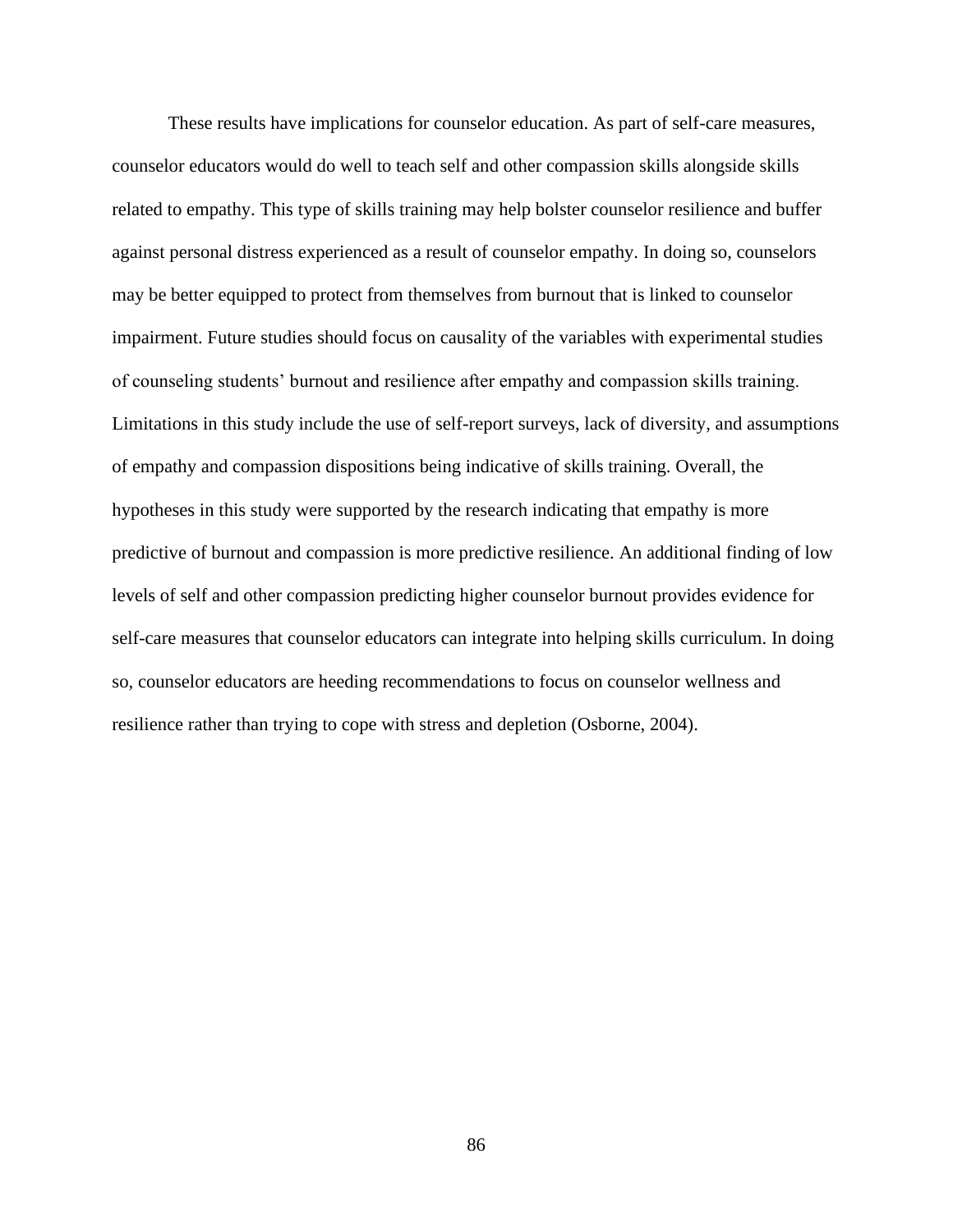### **References**

Akitsuki, Y., Decety, J. (2009). Social context and perceived agency affects empathy for pain: an event-related fMRI investigation. *Neuroimage, 47*, 722-34.

American Counseling Association. (2014). *ACA code of ethics*. Alexandria, VA.

- Badenoch, B. (2008). *Being a brain-wise therapist: A practical guide to interpersonal neurobiology*. Norton & Company, Inc.
- Balkin, R. S. & Sheperis, C.J. (2011). Evaluating and reporting statistical power in counseling research. *Journal of Counseling & Development, 89,* 268-272. https://doi:10.1002/j.15566678.2011.tb00088.x
- Bandura, A. (1956). Psychotherapists' anxiety level, self-insight, and psychotherapeutic competence. *Journal of Abnormal and Social Psychology, 52*, 333-337.
- Barrett-Lennard, G. T. (1986). The Relationship Inventory now: Issues and advances in theory, method, and use. In L. S. Greenberg & W. M. Pinsof (Eds.), *The psychotherapeutic process: A research handbook* (pp. 439– 476). Guilford Press.
- Batson, C. D., (1998). Altruism and prosocial behavior. In: D. T. Gilbert, D.T., S. T. Fiske, G. Lindzey, G. (Eds.), *The Handbook of Social Psychology*, (4<sup>th</sup> ed., Vol. 2, pp. 282-316). Boston, MA: McGraw-Hill.
- Bayne, H. B., Impellizzeri, J., Michel, R.E., Dietlin, O. and van Doorn, K.A. (2020), Impact of the 2016 U.S. presidential election on politically divided relationships. *Counseling and Values, 65*, 137-154.

<https://doi.org/10.1002/cvj.12134>

Bayne, H. B. & Jangha, A. (2016). Utilizing improvisation to teach empathy skills in counselor education. *Counselor Education & Supervision, 55(*4), 250-262.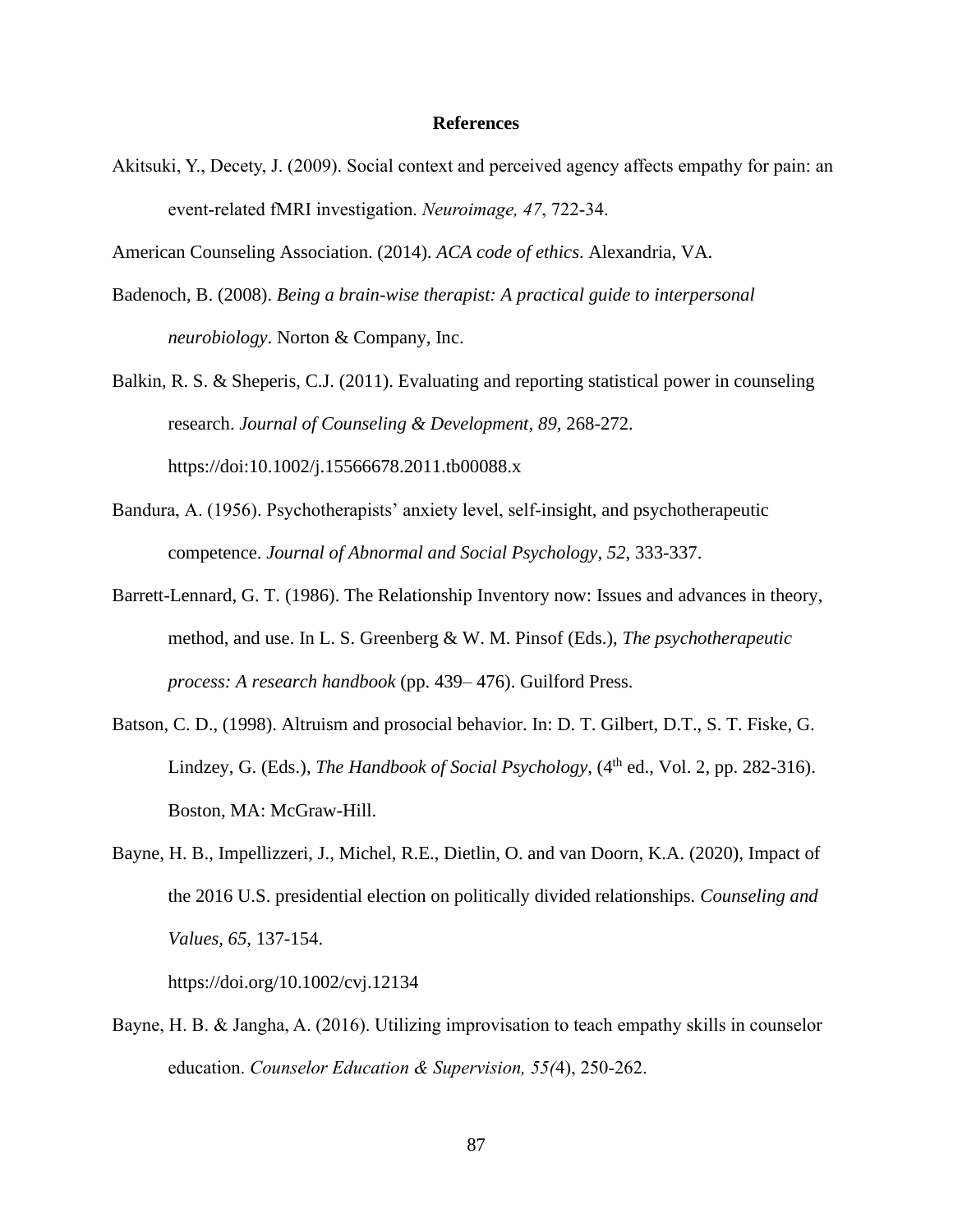Beaumont, E., Durkin, M., Hollins Martin, C.J. and Carson, J. (2016), Measuring relationships between self-compassion, compassion fatigue, burnout and well-being in student counsellors and student cognitive behavioural psychotherapists: a quantitative survey. *Counseling Psychotherapy Research, 16*, 15-23.

https://doi[:10.1002/capr.12054](https://doi.org/10.1002/capr.12054)

Beretvas, S. N., Meyers, J. L., & Leite, W. L. (2002). A reliability generalization study of the Marlowe–Crowne Social Desirability scale. *Educational and Psychological Measurement*, 62, 570–589.

Berking, M., & Whitley, B. (2014). *Affect regulation training*. Springer.

- Bloom, Z. D., & Lambie, G. W. (n. d., in press). The Adolescent Measure of Empathy and Sympathy in a sample of emerging adults. *Measurement and Evaluation in Counseling and Development.*
- Bloom, Z. D., McNeil, V. A., Flasch, P., & Sanders, F. (2018). A Comparison of Empathy and Sympathy Between Counselors-in-Training and Their Non-Counseling Academic Peers. *Professional Counselor, 8*(4), 341–354.

<https://doi.org/10.15241/zdb.8.4.341>

- Bogar, C. B., & Hulse-Killacky, D. (2006). Resiliency determinants and resiliency processes among female adult survivors of childhood sexual abuse*. Journal of Counseling & Development, 84*, 318-327.
- Boring-Bray, W. (2020, May 13). Counseling after COVID-19: What should providers do? *Psychology Today*, May 13, 2020. https://www.psychologytoday.com/us/blog/newbeginning/202005/counseling-after-covid-19-what-should-providers-do

Boscarino, J., Figley, C., Adams, R. (2004). Compassion fatigue following the September 11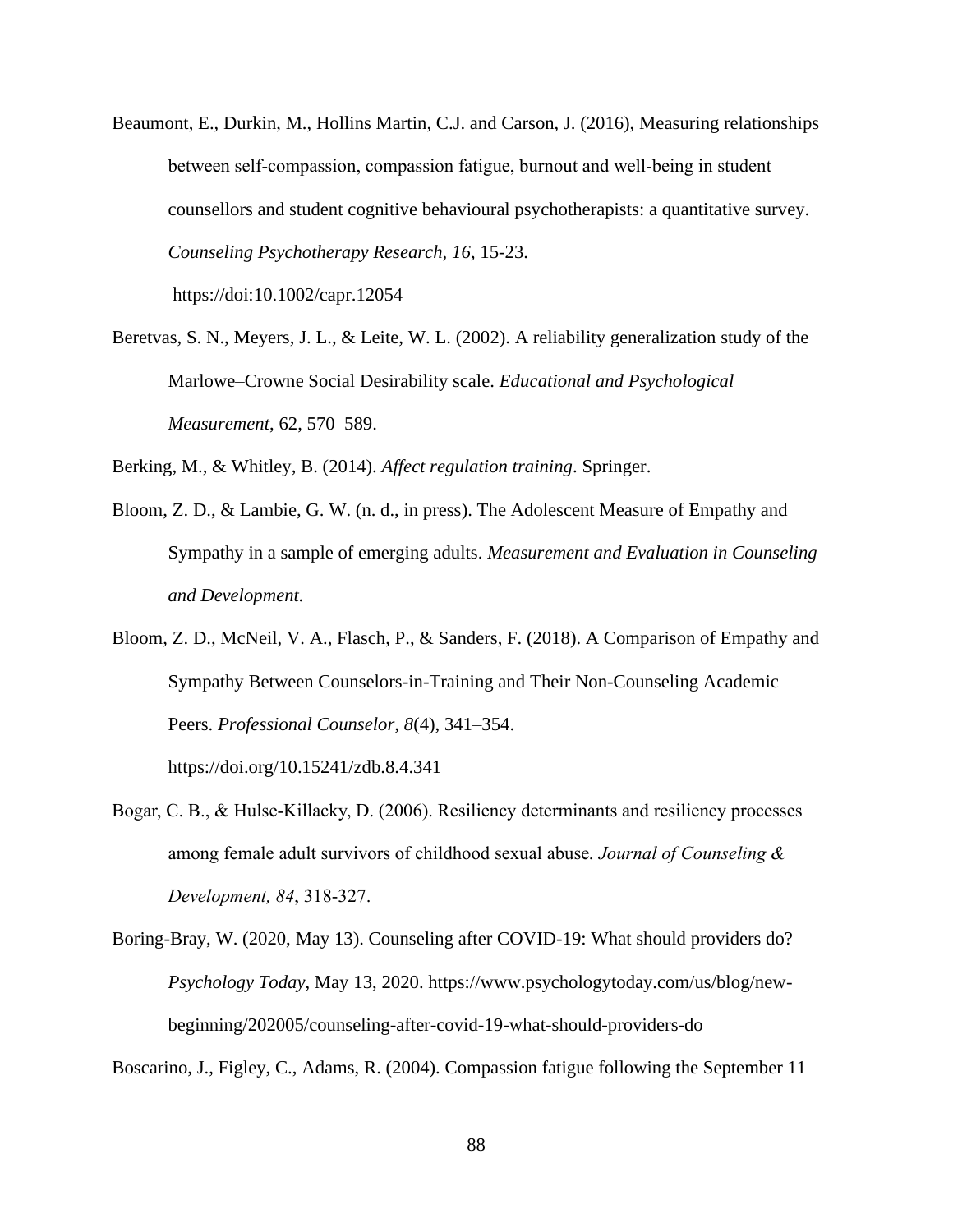terrorist attack: A study of secondary trauma among New York city social workers. *International Journal of Emergency Mental Health, 6*, 57-66.

- Breines, J. G., McInnis, C. M., Kuras, Y. I., Thoma, M. V., Gianferante, D., & Hanlin, L., et al. (2015). Self-compassionate young adults show lower salivary alpha-amylase responses to repeated psychosocial stress. Self and Identity, 14(4), 390–402. https://doi. org/10.1080/15298868.2015.1005659.
- Brenan, Megan. 2020. "More Mask Use, Worry About Lack of Social Distancing in U.S." Gallup, July 6, 2020. [https://news.gallup.com/poll/313463/mask-worry-lack-social](https://news.gallup.com/poll/313463/mask-worry-lack-social-distancing.aspx)[distancing.aspx.](https://news.gallup.com/poll/313463/mask-worry-lack-social-distancing.aspx)
- Bride, B. (2004). The impact of providing psychosocial services to traumatized populations. *Stress, Trauma and Crisis, 7,* 29-64. https://doi:l0.1080/15434610490281101
- Browning, B. R., McDermott, R. C., Scaffa, M. E. (2019). Transcendent characteristics as predictors of counselor professional quality of life. *Journal of Mental Health Counseling*, 4, 51-64.
- Callender, K.A., & Lenz, A.S. (2018), Implications for wellness‐based supervision and professional quality of life. *Journal of Counseling & Development, 96,* 436-448. https://doi[:10.1002/jcad.12225](https://doi.org/10.1002/jcad.12225)
- Campbell-Sills, L., & Stein, M. B. (2007). Psychometric analysis and refinement of the Connor– Davidson Resilience Scale (CD-RISC): Validation of a 10-item measure of resilience. *Journal of Traumatic Stress, 20*, 1019–1028.
- Can, N, & J. C. Watson (2019). Individual and relationship predictors of compassion fatigue among counselors-in-training, *The Professional Counselor, 9*(4), 285-297.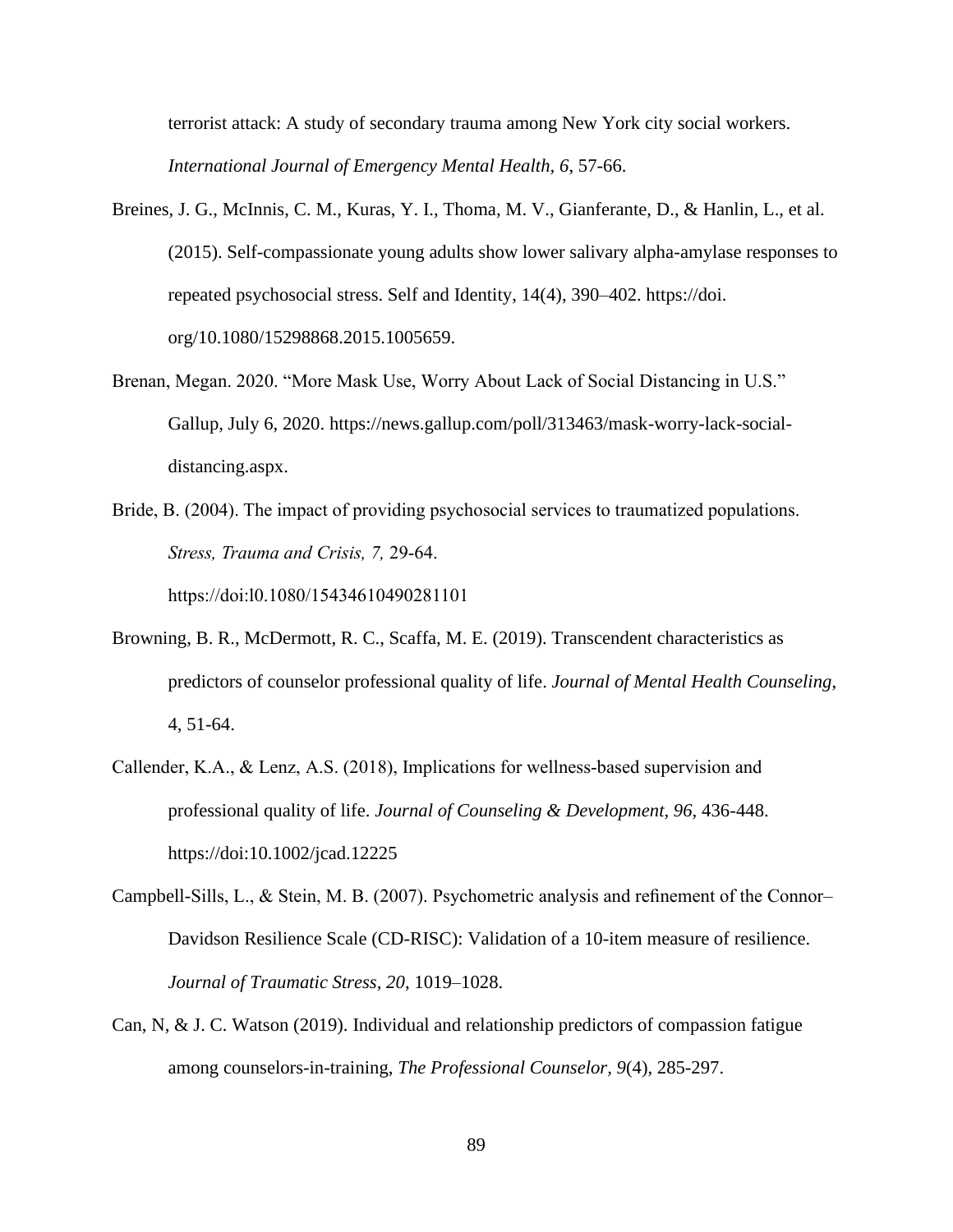- Carkhuff, R. R., & Truax, C. B. (1965). Training in counseling and psychotherapy: An evaluation of an integrated didactic and experiential approach. *Journal of Consulting Psychology, 29*, 333–336.
- Clark, A. J. (2014). *Empathy in counseling and psychotherapy: Perspectives and practices*. Florence, KY: Taylor and Francis. [http://www.ebrary.com](http://www.ebrary.com/)
- Cohen, J. (1988). *Statistical power analyses for the behavioral sciences* (2nd ed.). Academic Press.
- Cohen, J. A. (1992). Power primer. *Psychological Bulletin, 112*, 155–159.
- Corcoran K. O., & Mallinckrodt, B. (2000). Adult attachment, self-efficacy, perspective taking, and conflict resolution. *Journal of Counseling & Development, 78*, 473-482.
- Council for Accreditation of Counseling and Related Educational Programs. (2016). *2016 Standards*. Alexandria, VA: Author.
- Creswell, J.W., & Creswell, J.D. (2018). *Research Design* (5<sup>th</sup> ed.). Sage, Inc.
- Crowne, D. P., & Marlowe, D. (1960). A new scale of social desirability independent of psychopathology. *Journal of Consulting Psychology, 24*, 349–354.
- Dastigir, A. E. (2021, February 11) Mental health professionals are the ones taking care of us: Who's taking care of them? *USA Today* https://www.usatoday.com/ in-depth/life/healthwellness/2021/02/11/covid-pandemic-mental-health-professionals-strugglingburnout/4134511001/
- Davidson, R. J. (2010). *Contemplative Neuroscience.* http://www.contemplativemind.org/archives/309
- Davis, M. H. (1980). A multidimensional approach to individual differences in empathy. *JSAS Catalog of Selected Documents in Psychology, 10*, 85.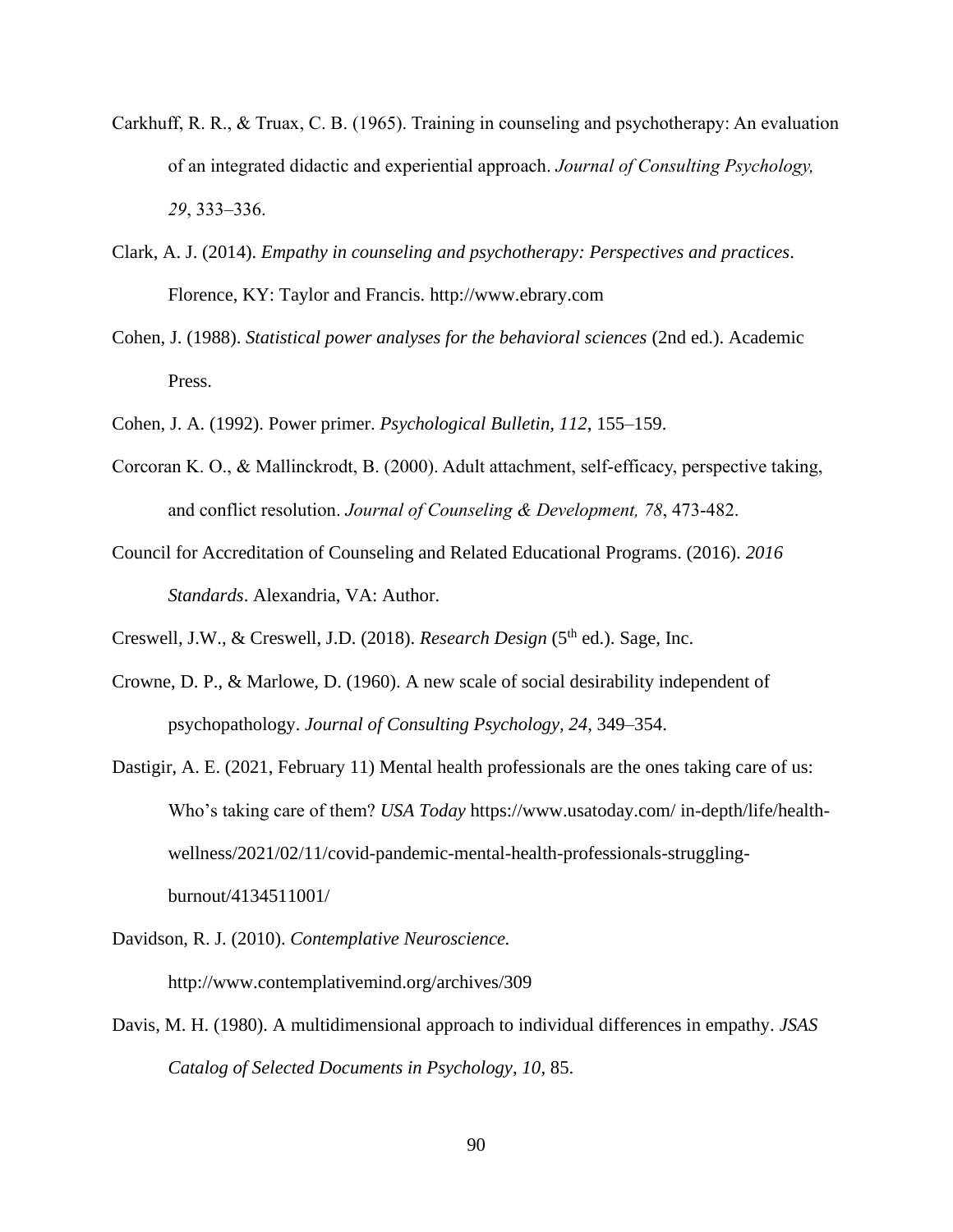Delaney M. C. (2018) Caring for the caregivers: Evaluation of the effect of an eight-week pilot mindful self-compassion (MSC) training program on nurses' compassion fatigue and resilience. *PLoS ONE, 13*(11).

https:// doi.org/10.1371/journal.pone.0207261

Deutsch, C. J. (1984). Self-reported sources of stress among psychotherapists. *Professional Psychology: Research and Practice*, *15*, 833–845. https://doi:10.1037/0735-7028.15.6.833

Di Tella, M., Tesio, V., Bertholet, J., Gasnier, A., Gonzalez del Portillo, E., Spalek, M., Bibault, J.-E., Borst, G., Van Elmpt, W., Thorwarth, D., Mullaney, L., Røe Redalen, K., Dubois, L., Chargari, C., Perryck, S., Petit, S., Lybeer, M., Castelli, L., & Franco, P. (2020). Professional quality of life and burnout among medical physicists working in radiation oncology: The role of alexithymia and empathy. *Physics and Imaging in Radiation Oncology, 15*, 38–43.

https://doi.org/10.1016/j.phro.2020.07.001

- Dollarhide, C. T., Mayes, R. D., Dogan, S., Aras, Y., Edwards, K., Oehrtman, J. P., & Clevenger, A. (2018). Social justice and resilience for African American male counselor educators: A phenomenological study, *Counselor Education & Supervision, 57*, 2-17.
- Ehret, A. M., Joorman, J., & Berking, M. (2015). Examining risk and resilience factors for depression: The role of self-criticism and self-compassion. *Cognition and Emotion, 29(*8), 1496-1504.
- Enders, C. K., & Tofighi, D. (2007). Centering predictor variables in cross-sectional multilevel models: A new look at an old issue. *Psychological Methods, 12*, 121-138. https://doi.org/10.1037/1082-989X.12.2.121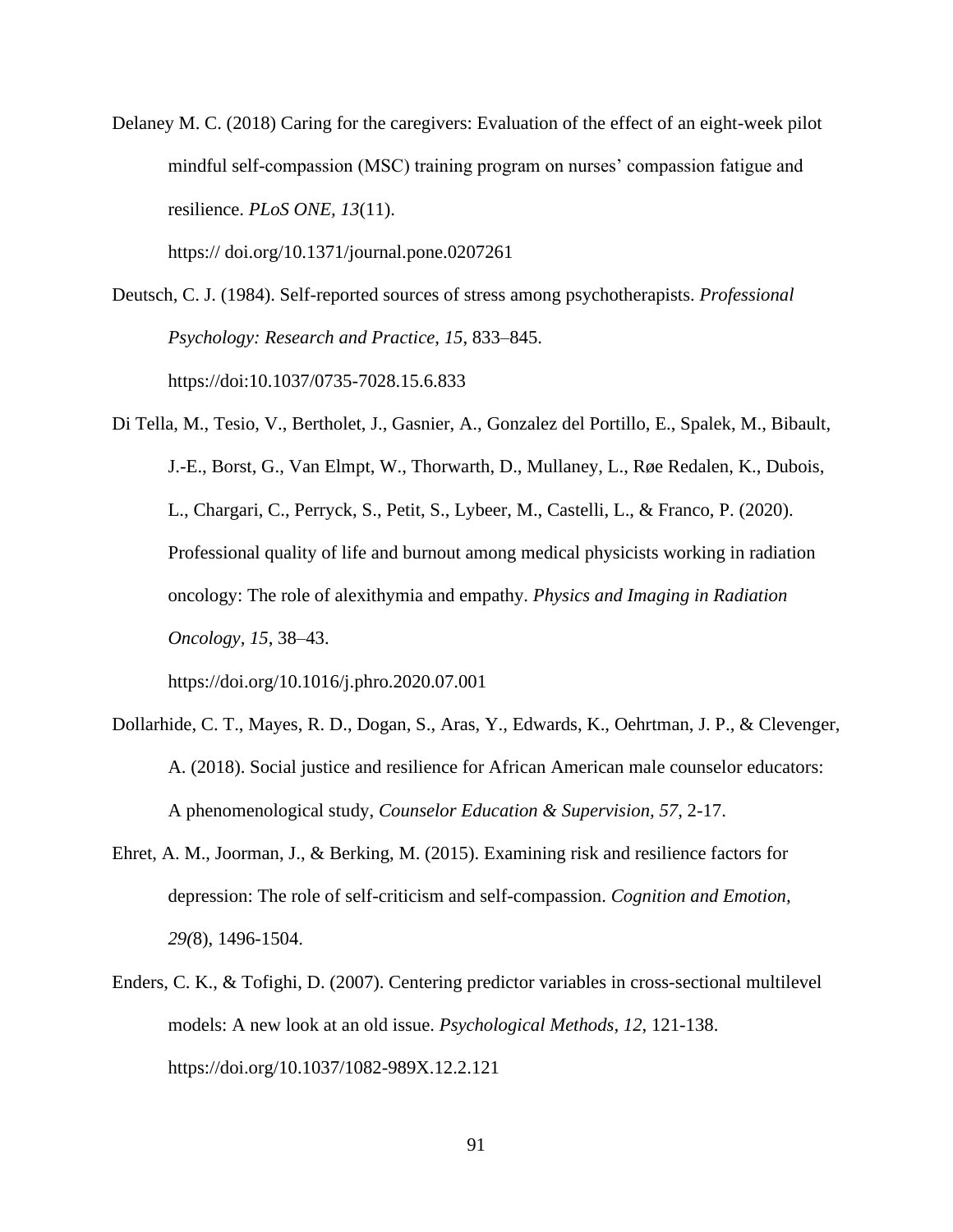Erdfelder, E., Faul, F. & Buchner, A. (1996). G\*POWER: A general power analysis program. *Behavior Research Methods, Instruments, & Computers, 28*(1), 1-11. https://doi.org/10.3758/BF03203630

- Fan, Y., Duncan, N.W., de Greck, M., Northoff, G. (2011). Is there a core neural network in empathy? An fMRI based quantitative meta-analysis. *Neuroscience and Biobehavioral Reviews, 35*, 903–11.
- Faul, F., Erdfelder, E., Buchner, A., & Lang, A. G. (2009). Statistical power analyses using G\*Power 3.1: Tests for correlation and regression analyses. *Behavior Research Methods, 41*, 1149–1160.

https://doi:10.3758/BRM.41.4.1149

- Faul, F., Erdfelder, E., Buchner, A., & Lang, A.-G. (2013). G\*Power Version 3.1.7 [computer software]. [http://www.psycho.uni-duesseldorf.de/abteilungen/aap/gpower3/download](http://www.psycho.uni-duesseldorf.de/abteilungen/aap/gpower3/download-and-register)[and-register](http://www.psycho.uni-duesseldorf.de/abteilungen/aap/gpower3/download-and-register)
- Field, A. P. (2013). *Discovering statistics using SPSS: And sex, drugs and rock'n'roll.* Sage, Inc.
- Figley, C. R. (1995). *Compassion Fatigue: Coping with Secondary Stress Disorder in Those Who Treat the Traumatized.* Taylor & Francis Group.
- Figley, C. R. (1995). *Compassion fatigue: Coping with secondary traumatic stress disorder in those who treat the traumatized*. Routledge.

Fischer, D. G., & Fick, C. (1993). Measuring social desirability: Short forms of the Marlowe– Crowne Social Desirability Scale. *Educational and Psychological Measurement, 53*, 417–424.

https://doi:10.1177/0013164493053002011

Freudenberger, H. J. (1974). Staff burnout. *Journal of Social Issues, 30*, 159–65.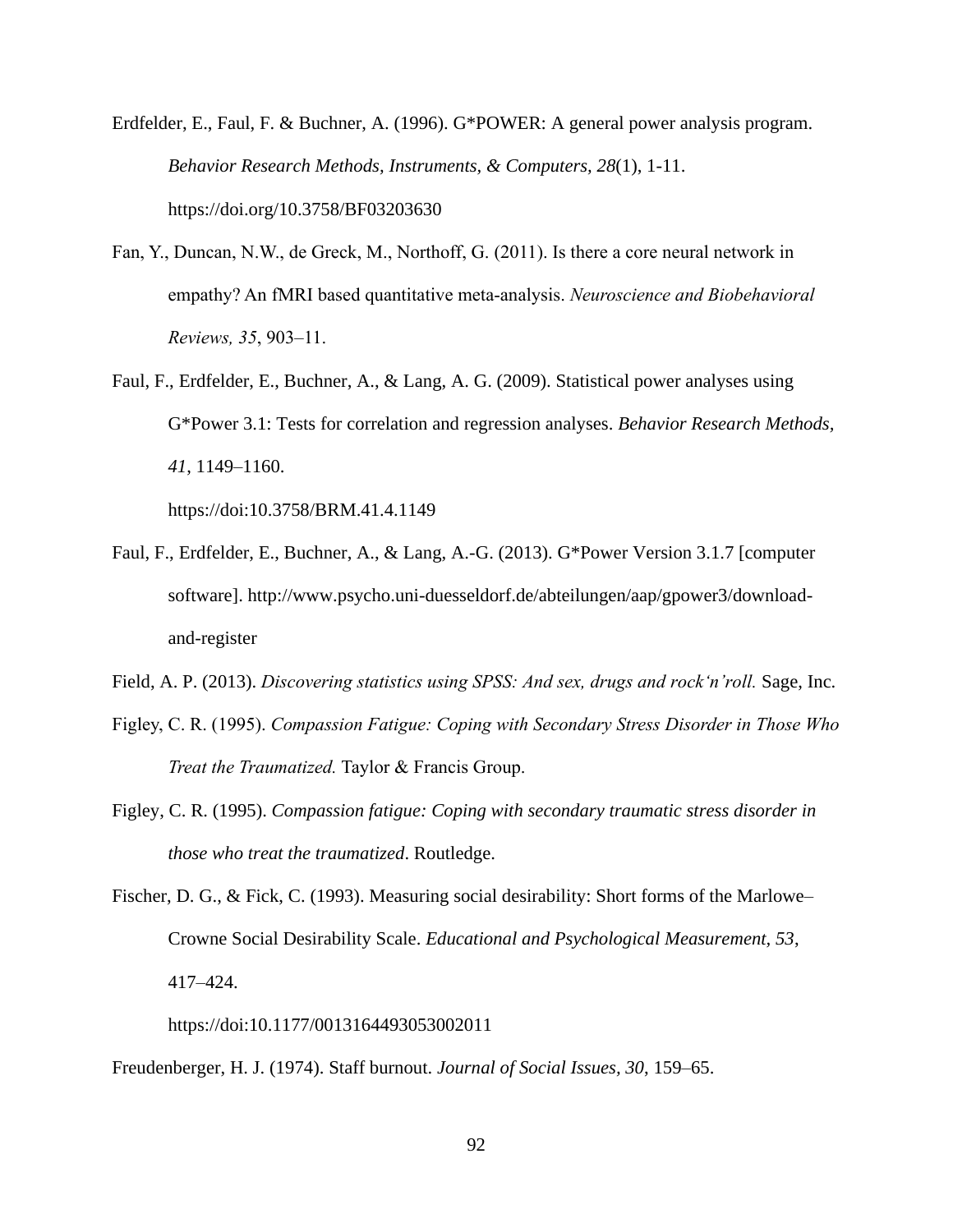Frith, C.D., & Frith, U., (1999). Interacting minds — a biological basis. *Science 286*, 1692–1695

- Frith, U., Leslie, A.M., & Morton, J., (1991). The cognitive basis of a biological disorder: autism. *Trends in Neuroscience, 14*, 433–438.
- Gale, C., Schröder, T., & Gilbert, P. (2017). "Do You Practice What You Preach?" A Qualitative Exploration of Therapists' Personal Practice of Compassion Focused Therapy. *Clinical Psychology & Psychotherapy, 24*(1), 171–185.

https://doi.org/10.1002/cpp.1993

- Gallese, V., Keysers, C., & Rizzolatti, G. (2004). A unifying view of the basis of social cognition. *Trends in Cognitive Sciences, 8,* 396–403.
- Garson, G. D. (2012). *Testing statistical assumptions*. Statistical Publishing.
- Gartner, J., Harmatz, M., Hohmann, A., Larson, D., & Gartner, A. F. (1990). The effect of client and clinician ideology on clinical judgment: A study of ideological countertransference. *Psychotherapy: Theory, Research, Practice, Training, 27*, 98–106.
- Gerber, Z., Tolmacz, R., & Doron, Y. (2015). Self-compassion and forms of concern for others. *Personality and Individual Differences*, *86*, 394–400.

https://doi:10.1016/j.paid.2015.06.052

- Gilbert, P., Clarke, M., Hempel, S., Miles, J. N. V., & Irons, C. (2004). Criticizing and reassuring oneself: An exploration of forms, styles and reasons in female students. *British Journal of Clinical Psychology, 43,* 31-50.
- Gladstein, G.A. (1970), Is empathy important in counseling? *The Personnel and Guidance Journal, 48*, 823-827.

https://doi[:10.1002/j.2164-4918.1970.tb03292.x](https://doi.org/10.1002/j.2164-4918.1970.tb03292.x)

Gross, J. J. (2002). Emotion regulation: affective, cognitive, and social consequences. *Psychophysiology, 39*, 281–91.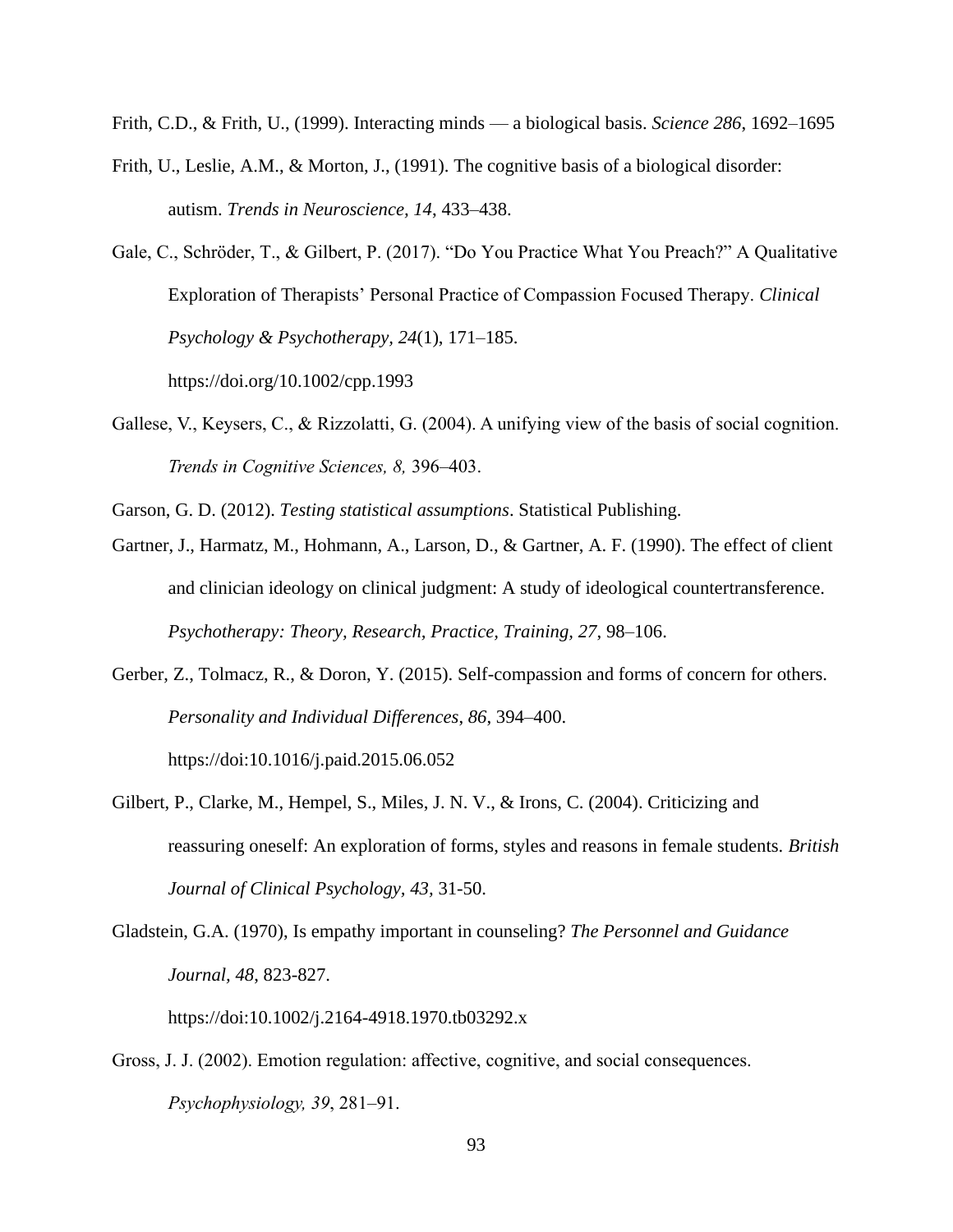- Gonzalez, T. C., Burnett, H. J., Helm, H., Edwards, L. (2019). An examination of resilience, compassion fatigue, burnout, and compassion satisfaction between men and women among trauma responders. *North American Journal of Psychology, 21*(1), 1-19.
- Gu, J., Baer, R., Cavanagh, K., Kuyken, W., & Strauss, C. (2020). Development and Psychometric Properties of the Sussex-Oxford Compassion Scales (SOCS). *Assessment, 27*, 3-20.
- Gunduz B., (2012). "Self-efficacy and burnout in professional school counselors". *Educational Sciences: Theory and Practice, 12*(3), 1761-1782.
- Hasson, Y., Tamir, M., Brahms, K. S., Cohrs, J. C., & Halperin, E. (2018). Are Liberals and Conservatives Equally Motivated to Feel Empathy Toward Others? *Personality and Social Psychology Bulletin*, *44*(10), 1449 1459. <https://doi.org/10.1177/0146167218769867>
- Heppner, P. P., Kivlighan, D. M., Jr., & Wampold, B. E. (1992). *Research design in counseling.* Wadsworth.
- Hofmeyer, A., Kennedy, K., Taylor, R. (2019). Contesting the term 'compassion fatigue': integrating findings from social neuroscience and self-care research. *Collegian*, in press. <https://doi.org/10.1016/j.colegn.2019.07.001>
- Hwang, J. Y., Plante, T., & Lackey, K. (2008). The development of the Santa Clara brief compassion scale: An abbreviation of Sprecher and Fehr's compassionate love scale. *Pastoral Psychology, 56*, 421-428.
- Hodges, H. F., Keeley, A. C., & Troyan, P. (2008). Professional resilience in baccalaureate prepared acute care nurses: First steps. *Nursing Education Perspectives, 29*, 80–89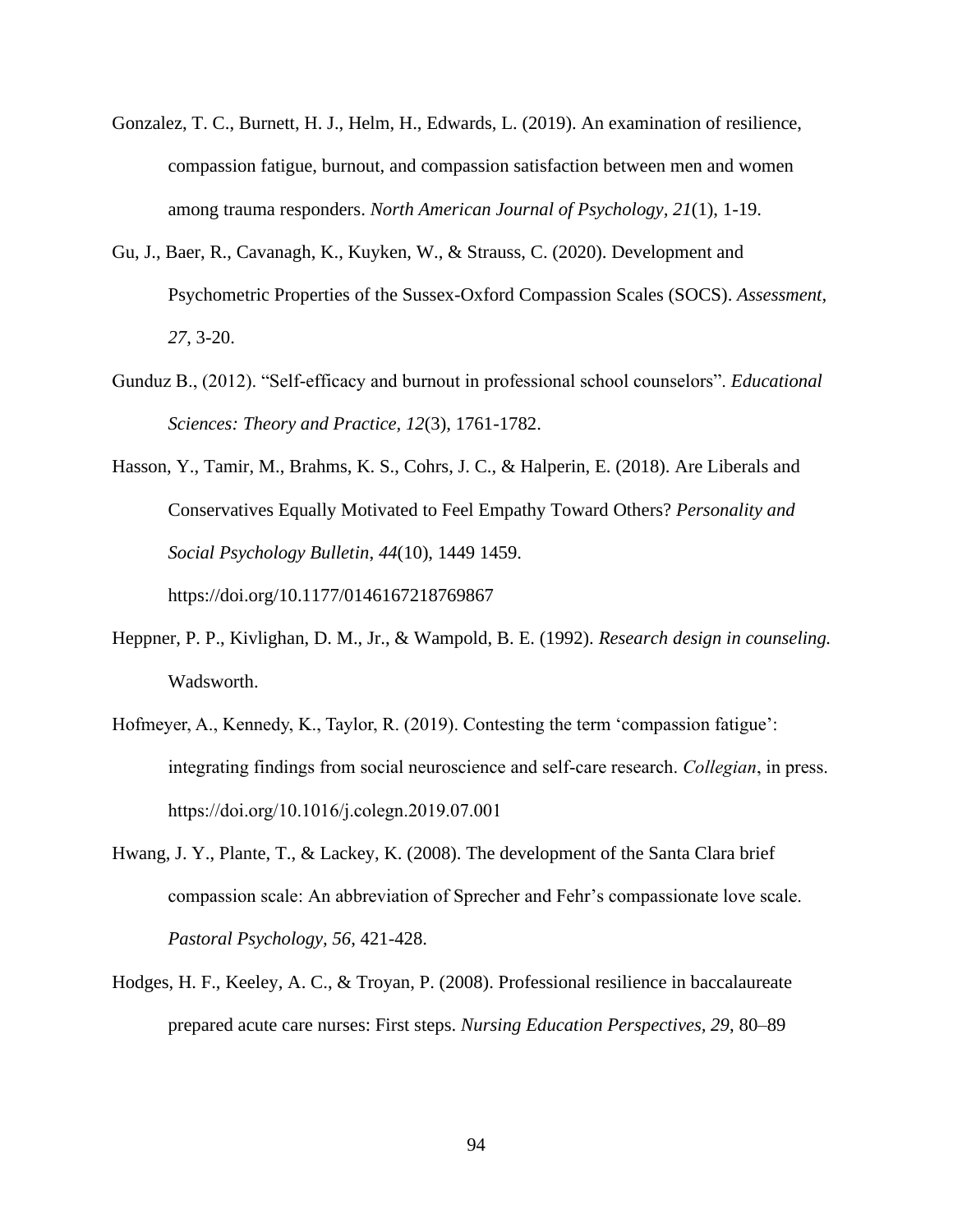- Hofmeyer, A., Kennedy, K., Taylor, R. (2019). Contesting the term 'compassion fatigue': integrating findings from social neuroscience and self-care research. *Collegian*, in press. <https://doi.org/10.1016/j.colegn.2019.07.001>
- Ingoglie, S., Lo Coco, A., & Albiero, P. (2016). Development of a brief form of the Interpersonal Reactivity Index (B-IRI). *Journal of Personality Assessment, 98*(5), 461-471. [http://dx.doi.Org/10.1080/00223891.2016.1149858](http://dx.doi.org/10.1080/00223891.2016.1149858)

Ivey, A. E. (1971). *Microcounseling: Innovations in interviewing training.* Charles C. Thomas.

- Jackson, P. L., Meltzoff, A. N., & Decety, J. (2005). How do we perceive the pain of others? A window into the neural processes involved in empathy. *Neuroimage, 24*, 771–9.
- Jinpa, T. & Bullard, D (2020, August 24). Thupten Jinpa on Fearless Compassion. <https://www.psychotherapy.net/interview/thupten-jinpa-interview>
- Jones, J. M. (2019, January 7). Americans continue to embrace political independence. [https://news.gallup.com/poll/245801/americans-continue-embrace-political](https://news.gallup.com/poll/245801/americans-continue-embrace-political-)  independence.aspx
- Kaplin, J. T., Gimbel, S. I., & Harris, S. (2016). Neural correlates of maintaining one's political beliefs in the face of counterevidence. *Scientific Reports, 6*(39589), 1-11. https://DOI 10.1038/srep39589
- Kaurin, A., Schonfelder, S., & Wessa, M., (2018). Self-compassion buffers the link between selfcriticism and depression in trauma-exposed firefighters. *Journal of Counseling Psychology, 65*(4), 453-462.
- Kelly, K. R., Hall, A. S., & Miller, K. L. (1989). Relation of counselor intention and anxiety to brief counselling outcome. *Journal of Counselling Psychology, 36*, 158-62.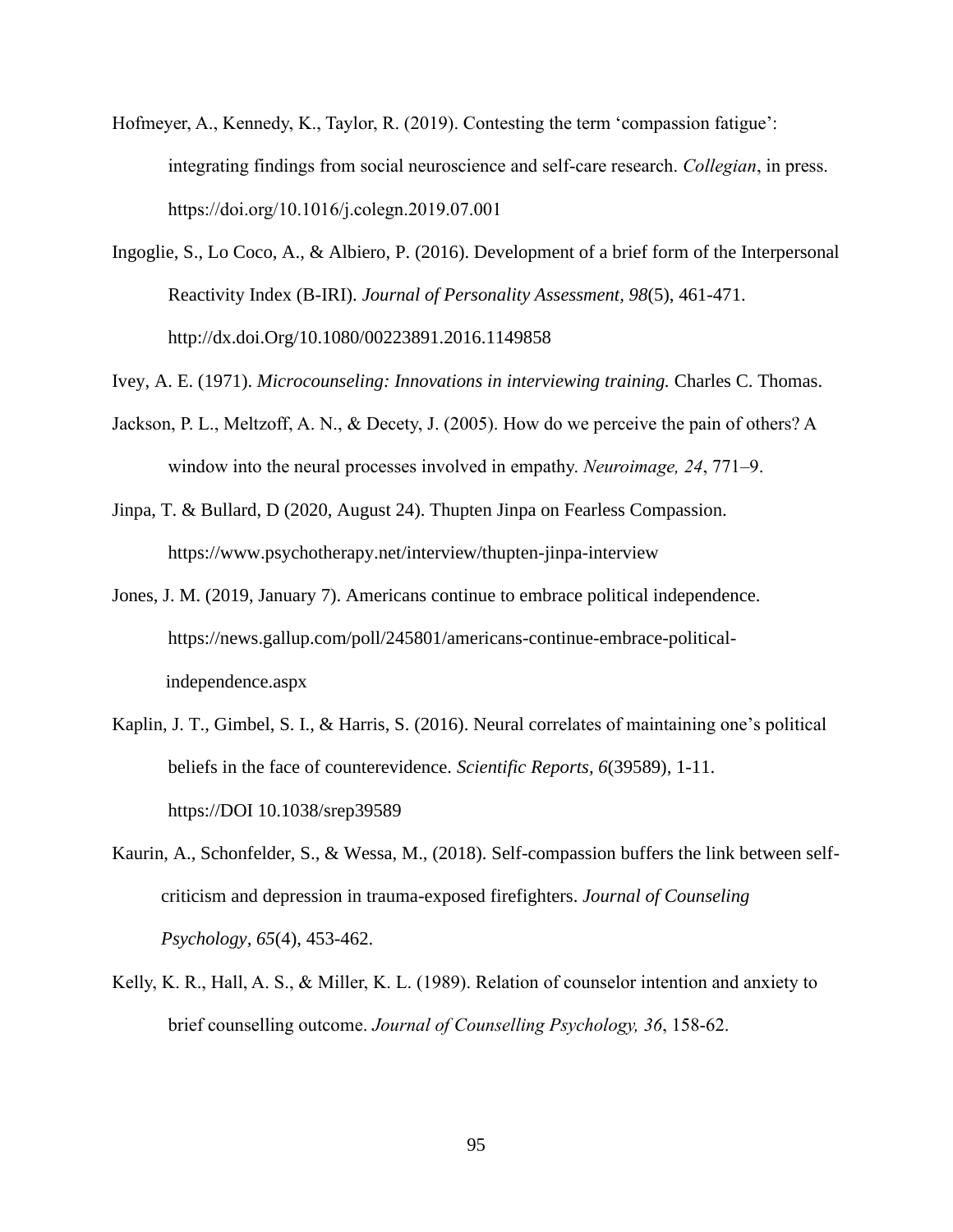- Kelly, S., Jeremie, B. G., Chambers, A. L., & Smith, B. M. A. (2020). The Black Lives Matter Movement: A Call to Action for Couple and Family Therapists. *Family Process, 59*(4), 1374–1388. https://doi.org/10.1111/famp.12614
- Kensit, D. (2000). Rogerian theory: a critique of the effectiveness of pure client-centered therapy. *Counselling Psychology Quarterly, 13*(4), 354-351.
- Killian, K. D. (2008). Helping till it hurts? A multimethod study of compassion fatigue, burnout, and self-care in clinicians working with trauma survivors. *Traumatology, 14*, 32–44.
- Klimecki, O.M., Lei berg, S., Lamm, C., & Singer, T. (2012). Functional neural plasticity and associated changes in positive affect after compassion training. *Cerebral Cortex*, 23(7), 1552-1561.

https:doi:10.1093/cercor/bhs142.

Klimecki, O. M., Leiberg, S., Ricard, M., & Singer, T., (2014). Differential pattern of functional brain plasticity after compassion and empathy training. *Social, Cognitive, and Affectual Neuroscience, 9*(6), 873–879.

[https://doi.org/10.1093/scan/nst060.](https://doi.org/10.1093/scan/nst060)

Kline, P. (2000). *The Handbook of Psychological Testing.* Routledge.

Konrath, S. H., O'Brien, E. H., & Hsing, C. (2011). Changes in dispositional empathy in American college students over time: A meta-analysis. *Personality and Social Psychology Review, 15*, 180–198.

https://doi:10.1177/1088868310377395

- Kringelbach, M.L., & Berridge, K.C. (2009). Towards a functional neuroanatomy of pleasure and happiness. *Trends in Cognitive Sciences, 13*, 479–87.
- Lakioti, A., Stalikas, A., & Pezirkianidis, C. (2020, March 9). The Role of Personal, Professional, and Psychological Factors in Therapists' Resilience. *Professional*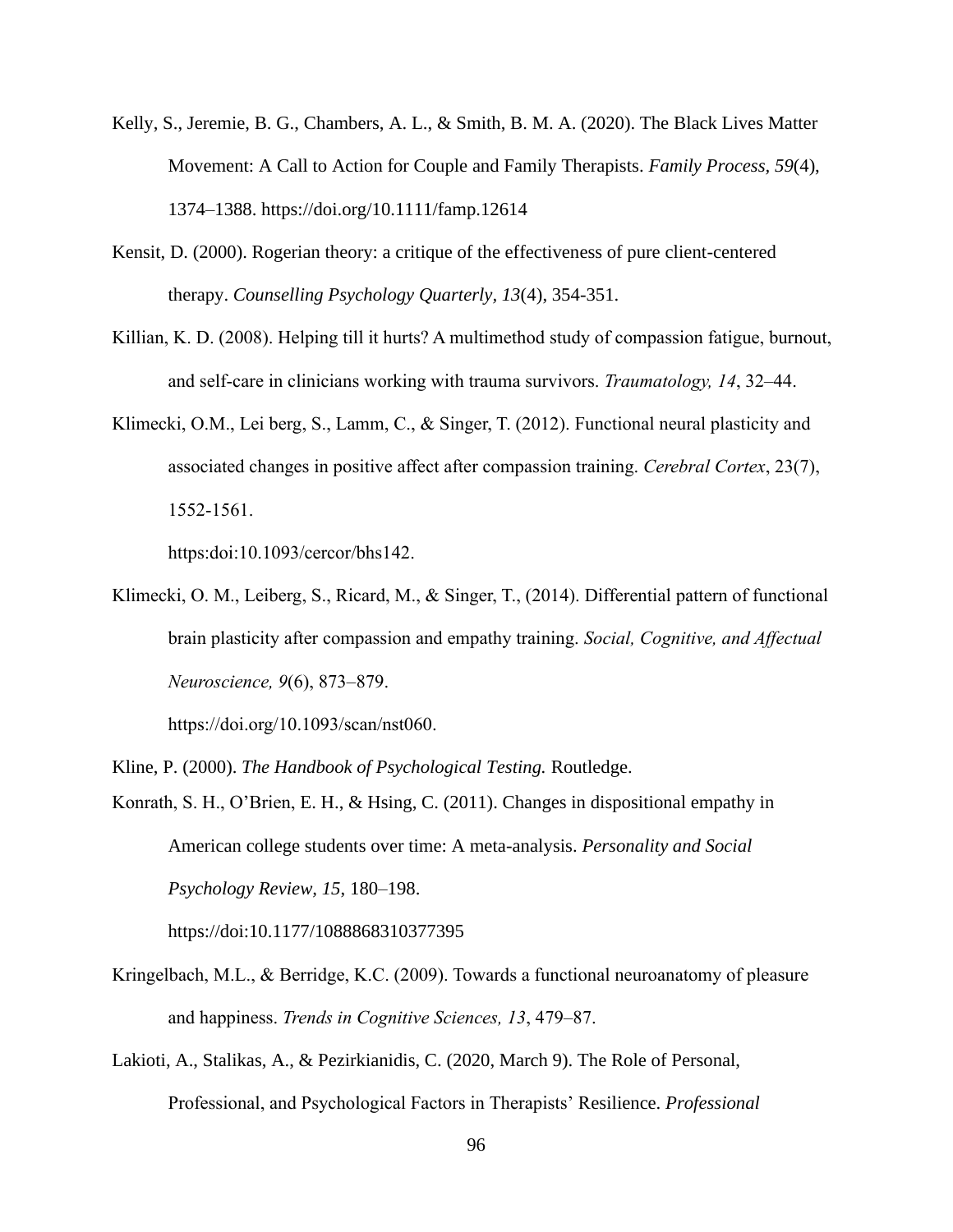*Psychology: Research and Practice.* Advance online publication.

<http://dx.doi.org/10.1037/pro0000306>

- Lambert, S. F. & Lawson, G. (2013). Resilience of professional counselors following hurricanes Katrina and Rita. *Journal of Counseling and Development, 91*, 261-298.
- Lamm, C., Nusbaum, H. C., Meltzoff, A. N., & Decety, J. (2007). What are you feeling? Using functional magnetic resonance imaging to assess the modulation of sensory and affective responses during empathy for pain. *PLoS One, 2*, e1292.
- LaMothe, R. (2010). The taboo of politics in pastoral counseling. *Journal of Pastoral Care & Counseling, 64*(1), 1–15.

https://doi.org/10.1177/154230501006400105

- Lawrence, J. (2016). The dangerous republican empathy gap, *Real Clear Politics.* [http://www.realclearpolitics.com/2013/03/18/the\\_dangerous\\_republican\\_empathy](http://www.realclearpolitics.com/2013/03/18/the_dangerous_republican_empathy%20_gap_304153.html)  [\\_gap\\_304153.html.](http://www.realclearpolitics.com/2013/03/18/the_dangerous_republican_empathy%20_gap_304153.html)
- Lawson, G. (2007). Counselor wellness and impairment: A national survey. *The Journal of Humanistic Counseling, Education and Development, 46*, 20–34. doi:10.1002/j.2161- 1939.2007. tb00023.x
- Lawson, G., & Myers, J. E. (2011). Wellness, professional quality of life, and career sustaining behaviors: What keeps us well? *Journal of Counseling & Development, 89*(2), 163-171.
- Lawson, G., & Venart, B. (2005). Preventing counselor impairment: Vulnerability, wellness, and resilience. In G. R. Walz & R. K. Yep (Eds.), VISTAS: *Compelling perspectives on counseling 2005* (pp. 243-246). American Counseling Association.
- Lawson, G., Venart, E., Hazler, R. J., & Kottler, J. A. (2007). Toward a culture of counselor wellness. *Journal of Humanistic Counseling, Education and Development, 46*(1). 5-19.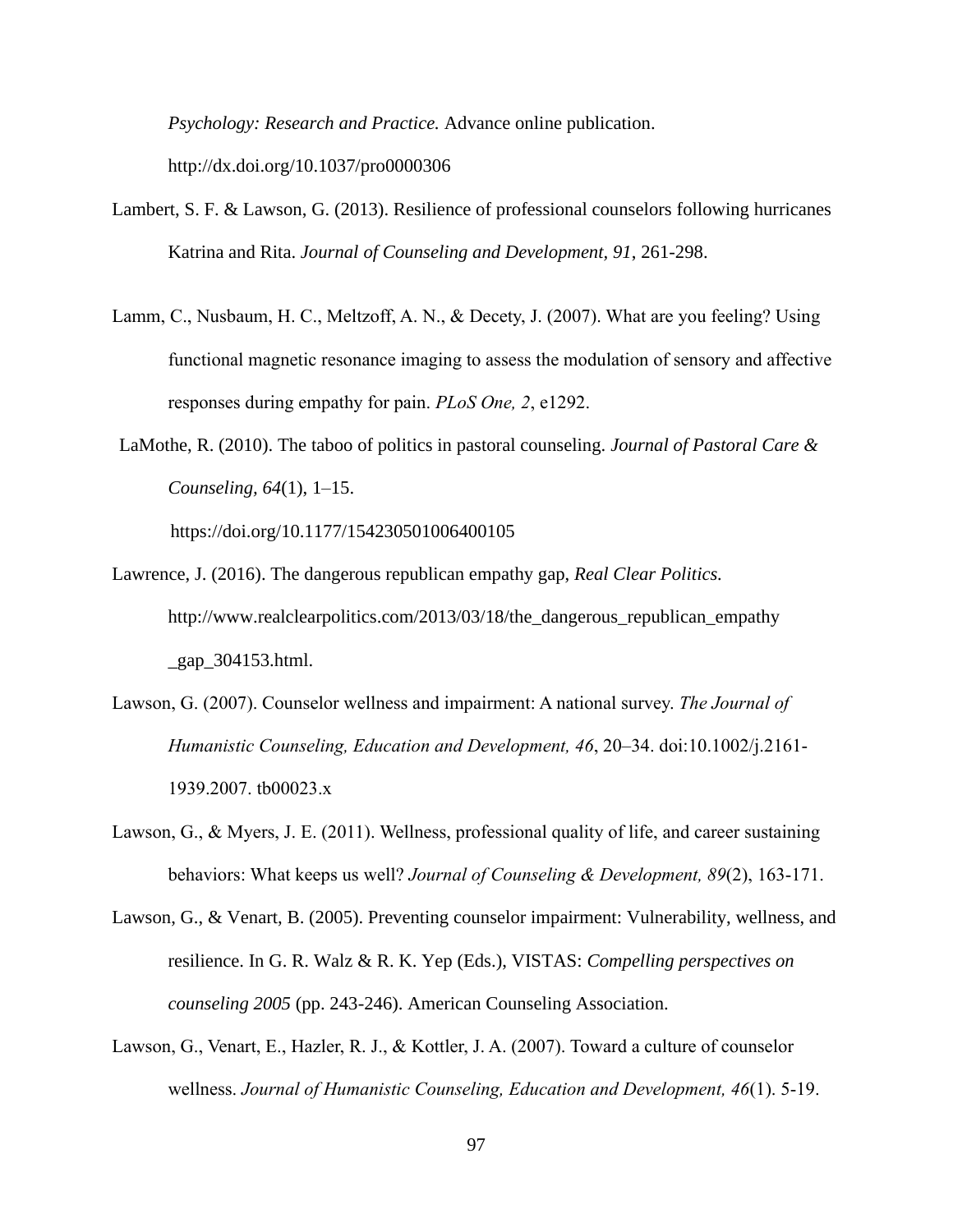- Leiter, M. P., & Maslach, C. (2003). Areas of worklife: A structured approach to organizational predictors of job burnout. *Emotional and Physiological Processes and Positive Intervention Strategies*, *3*, 91–134.
- Lent, J. & Schwartz, R. C. (2012). The impact of work setting, demographic characteristics, and personality factors related to burnout among professional counselors. *Journal of Mental Health Counseling, 34*(4), 355-372.
- Leppma, M. (2012). Loving-kindness meditation and counseling. *Journal of Mental Health Counseling, 34*(3), 197-205.
- Leppma, M. & Young, M. E. (2016). Loving-kindness meditation and empathy: a wellness group intervention for counseling students*. Journal of Counseling & Development, 94*, 297-305.
- Leys., C., Ley, C., Klein, O., Bernard, P., & Licata, L. (2013). Detecting outliers: Do not use standard deviation around the mean, use absolute deviation around the mean. *Journal of Experimental Social Psychology, 49*(4), 764-766.
- Long, M. T. (2016). Compassion in Red and Blue: The Politics of Who Cares about Whom. Unpublished dissertation, Vanderbilt University
- Loo, R., & Thorpe, K. (2000). Confirmatory factor analyses of the full and short versions of the Marlowe–Crowne Social Desirability Scale. *Journal of Social Psychology, 140*, 628–635.
- Lutz, A., Brefczynski-Lewis, J., Johnstone, T., & Davidson, R.J. (2008). Regulation of the neural circuitry of emotion by compassion meditation: effects of meditative expertise. *PLoS One, 3*, e1897.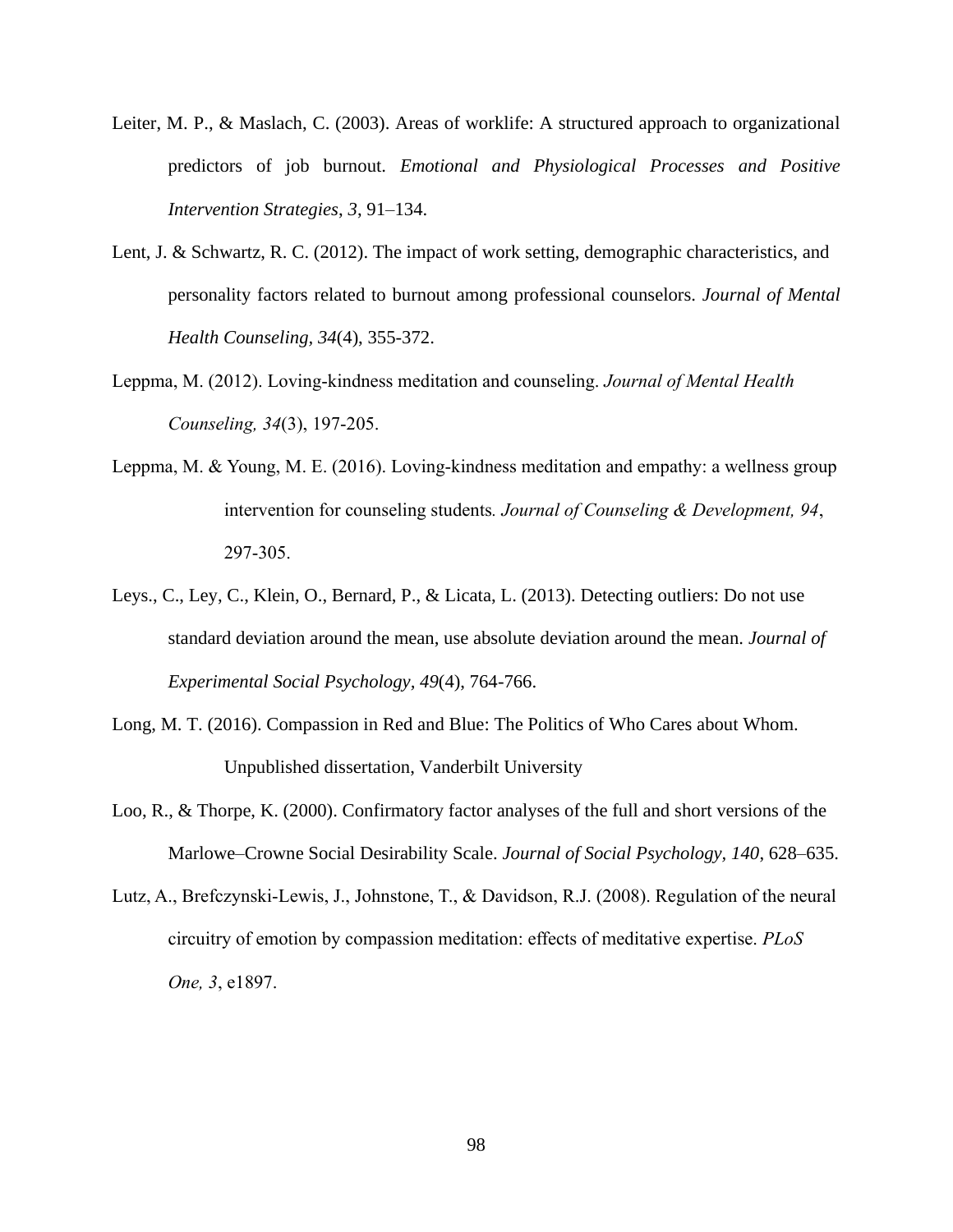- Mankiw (2016). The conservative heart, Brooks, A. C. *The New York Times* http://www.nytimes.com/2015/08/02/books/review/the-conservative-heart-byarthur-cbrooks.html?\_r=0.
- Mascaro, J. S., Rilling, J. K., Negi, L. T., & Raison, C. L. (2013). Preexisting brain function predicts subsequent practice of mindfulness and compassion meditation. *Neuroimage, 69*, 35–42.

https://doi.org/ 10.1016/j.neuroimage.2012.12.021.

- Maslach, C., Jackson, S.E., Leiter, P.M., & Schaufeli, W.B. (1996). *Maslach Burnout Inventory*  (3rd ed.). Consulting Psychologists Press.
- Maslach, C., & Goldberg, J. (1998). Prevention of burnout: New perspectives. *Applied & Preventive Psychology, 7*, 63s-74s.

[https://doi:10.1016/S0962-1849\(98\)80022-X](https://doi:10.1016/S0962-1849(98)80022-X)

Maslach, C., & Jackson, S. E. (1981). The measurement of experienced burnout. *Journal of Occupational Behaviour*, 2, 99–113.

https://doi:10.1002/job.4030020205

- Masten, C. L., Morelli, S. A., & Eisenberger, N. I. (2011). An fMRI investigation of empathy for 'social pain' and subsequent prosocial behavior. *NeuroImage, 55,* 381-388.
- McDowell, T., & Hernadez, P. (2010). Decolonizing academia: Intersectionality, participation, and accountability in family therapy and counseling. *Journal of Feminist Family Therapy, 22*, 93–111.

https://doi:10.1080/08952831003787834

Neff, K. D. (2003a). The development and validation of a scale to measure self-compassion. *Self and Identity, 2*, 223–250.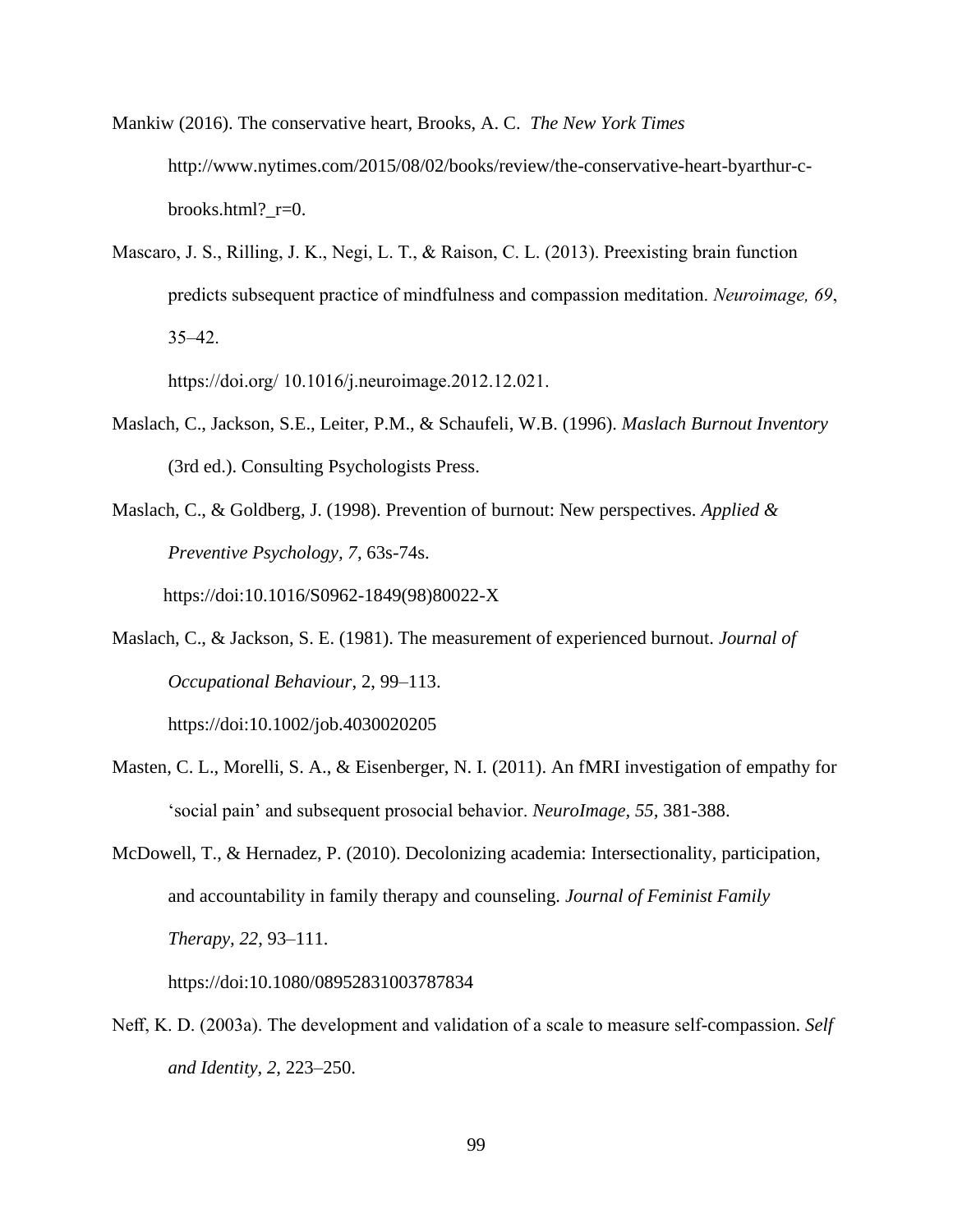- Neff, K. D. (2003b). Self-compassion: An alternative conceptualization of a healthy attitude toward oneself. *Self and Identity, 2*(2), 85–101.
- Neff, K. D., & Beretvas, S. N. (2013). The role of self-compassion in romantic relationships. *Self and Identity, 12*(1), 78–98.
- Neff, K. D. & McGhee, P. (2010). Self-compassion and psychological resilience among adolescents and young adults. *Self and Identity, 9*, 225-240.
- Neff, K. D., & Germer, C. (2013). A pilot study and randomized controlled trial of the mindful self-compassion program. *Journal of Social and Clinical Psychology, 69*, 28-44.
- Neff, K. D., Pisitsungkagarn, K., & Hsieh, Y.-P. (2008). Self-Compassion and Self-Construal in the United States, Thailand, and Taiwan. *Journal of Cross-Cultural Psychology*, *39*(3), 267–285.

<https://doi.org/10.1177/0022022108314544>

Nilsson, F., & Minelius, L. D. (2020). Love to Help: The Roles of Compassion and Empathy in Regards to Altruism (Dissertation). [http://urn.kb.se/resolve?urn=urn:nbn:se:oru:diva-](http://urn.kb.se/resolve?urn=urn:nbn:se:oru:diva-83885)[83885](http://urn.kb.se/resolve?urn=urn:nbn:se:oru:diva-83885)

Nunnally, J. C. (1978). *Psychometric Theory*. McGraw-Hill.

- Osbom, C. J. (2004). Seven salutary suggestions for counselor stamina. *Journal of Counseling & Development, 82*. 319-328.
- Osborn, C. J. (2014). Seven salutary suggestions for counselor stamina. *Journal of Counseling & Development*, *82*, 319-328.
- Pauley G., & McPherson S. (2010). The experience and meaning of compassion and selfcompassion for individuals with depression or anxiety. *Psychology and Psychotherapy; 83(*2), 129–43.

https://doi: 10.1348/147608309X471000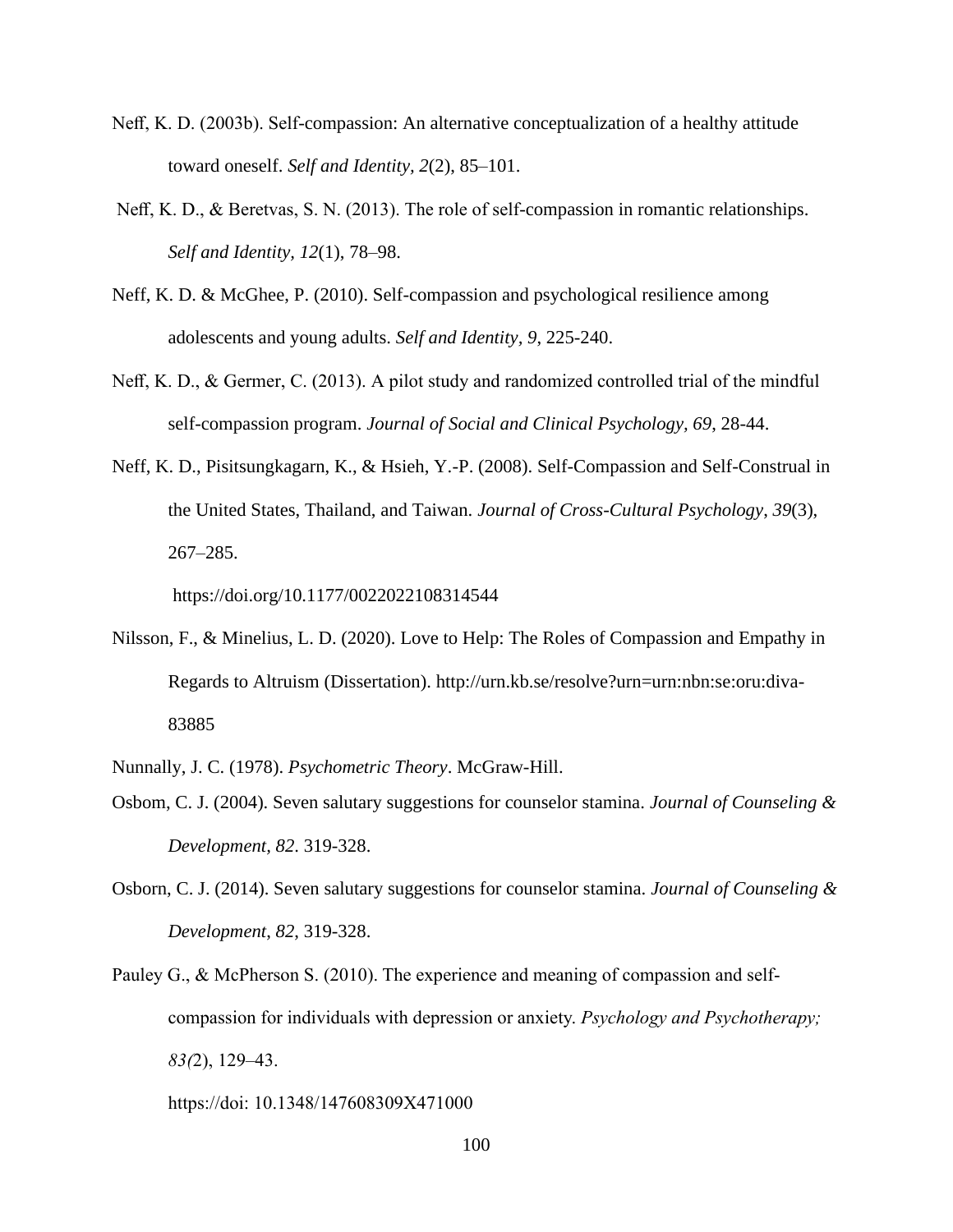Perkins, E. B., & Sprang, G. (2012). Results from the Pro-QOL-IV for substance abuse counselors working with offenders. *International Journal of Mental Health Addiction, 11,* 199–213.

https://doi:10.1007/s11469-012-9412-3

Phillips, L. (2020). Grappling with compassion fatigue. *Counseling Today, 63*(3), 28-33.

- Prikhidko, A. & Swank, J. M. (2018). Emotion regulation for counselors. *Journal of Counseling & Development, 96*, 206-212.
- Puig, A., Baggs, A., Mixon, K., Park, Y. M., Kim, B. Y., & Lee, S. M. (2012). Relationship between job burnout and personal wellness in mental health professionals. *Journal of Employment Counseling*, *49*, 98–109.

https://doi:10.1002/j.2161-1920.2012.00010.x

- Rekker, R., Keijsers, L., Branje, S., & Meeus, W. (2017). The dynamics of political identity and issue attitudes in adolescence and early adulthood. *Electoral Studies, 46*, 101–111. https://doi.org/10.1016/j.electstud.2017.02.005
- Richards, K. C., Campenni, C. E., & Muse-Burke, J. L. (2010). Self-care and well-being in mental health professionals: The mediating effects of self-awareness and mindfulness. *Journal of Mental Health*, *32*(3), 247-264.
- Richardson, G. E., Neiger, B. L., Jensen, S., & Kumpfer, K. L. (1990). The resiliency model. Health Education, 21, 33–39.

http://dx.doi.org/10 .1080/00970050.1990.10614589

Rogers, C. (1951) *Client-centered therapy: its current practice, implications, and theory*. Houghton Miffin.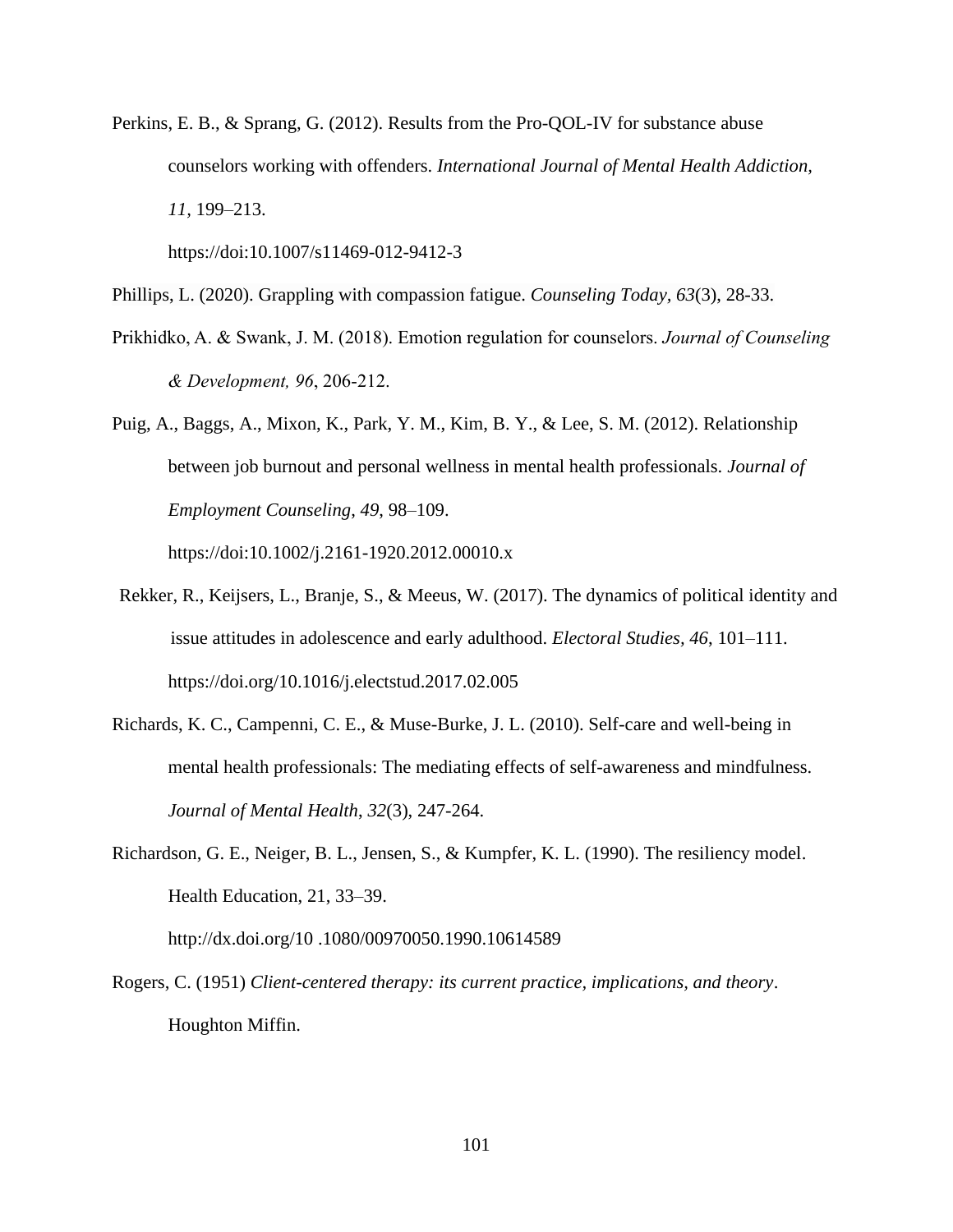- Rogers, C. R. (1957). The necessary and sufficient conditions of therapeutic personality change. In H. Kirschenbaum & V. L. Henderson (Eds.), The Carl Rogers reader (pp. 219–235). London: Constable.
- Ruckstaetter, J. Sells, J. Newmeyer, M. D. & Zink, D. (2017). Parental apologies, empathy, shame, guilt, and attachment: A path analysis. *Journal of Counseling and Development, 95*(4), 389-400.
- Sabir, F., Ramzan, N., & Malik, F. (2018). Resilience, self-compassion, mindfulness and emotional well-being of doctors. *Indian Journal of Positive Psychology, 9*, 55-59.
- Sadeghi, Yazdi-Ravandi, & Pirnia, (2018). Compassion-focused therapy on levels of anxiety and depression among women with breast cancer: a randomized pilot trial. *International Journal of Cancer Management, 11(*11). https://doi: 10.5812/ijcm.67019.
- Sbarra, D. A., Smith, H. L., & Mehl, M. R. (2012). When leaving your ex, love yourself: Observational ratings of self-compassion predict the course of emotional recovery following marital separation. *Psychological science*, *23*(3), 261–269. https://doi.org/10.1177/0956797611429466
- Saakvitne K. W., & Pearlman, L. A. (1996). *Transforming the pain*. W.W. Norton.
- Saarela, M. V., Hlushchuk, Y., Williams, A. C., Schurmann, M., Kalso, E., & Hari, R. (2007). The compassionate brain: humans detect intensity of pain from another's face. *Cerebral Cortex, 17,* 230–7.
- Schaufeli, W. B. & Maslach, C. (1993). Series in Applied Psychology: Social Issues and Questions. *Professional Burnout: Recent Developments in Theory and Research*, Taylor & Francis.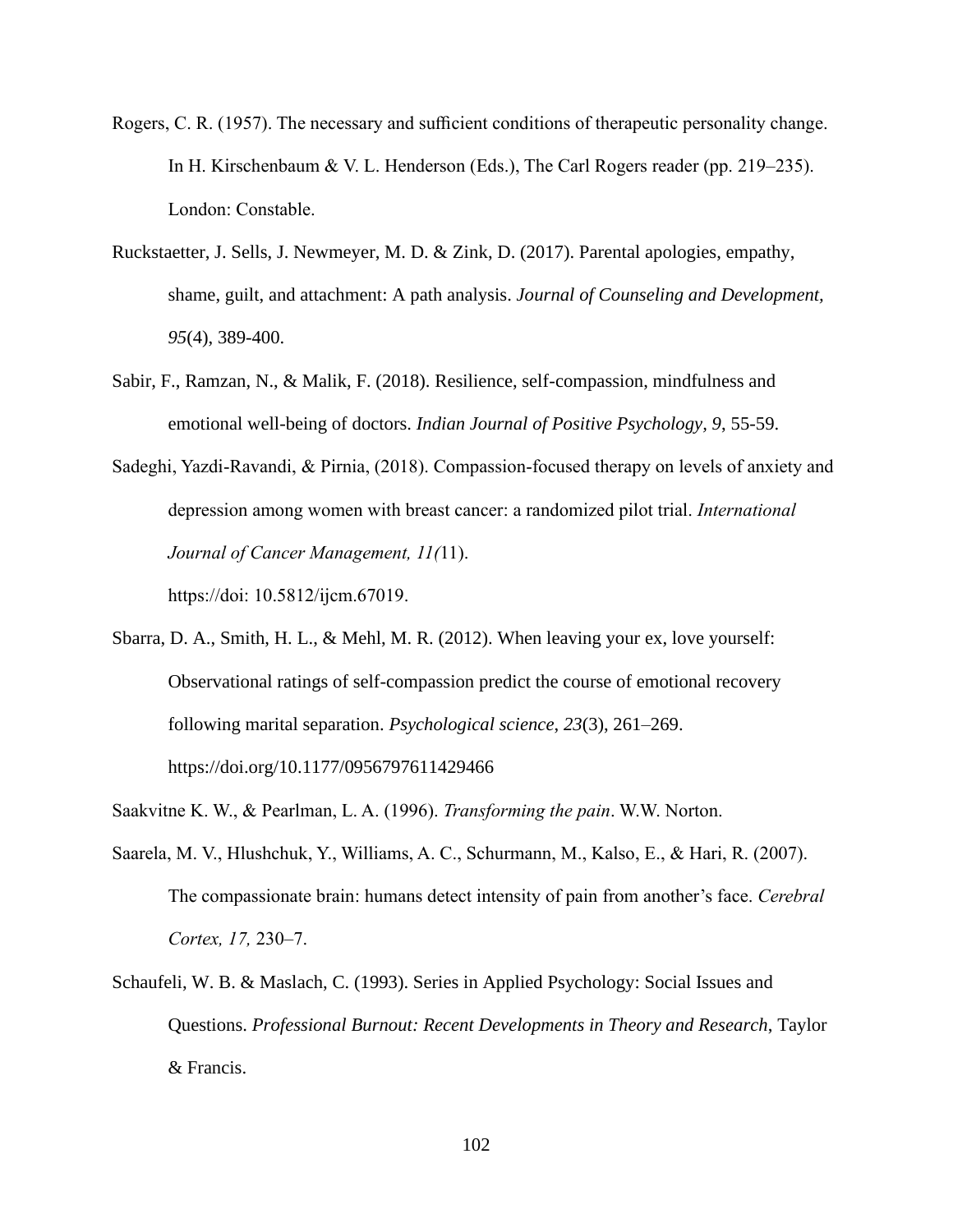Salzberg, S. (1995). *Loving-kindness: The revolutionary art of happiness.* Shambhala Publications.

Salyers, M. P., Fukui, S., Rollins, A. L., Firmin, R., Gearhart, T., Noll, J. P., Williams, S., & Davis, C. J. (2014). Burnout and self-reported quality of care in community mental health. *Administration and Policy in Mental Health and Mental Health Services Research, 42*, 61–69.

https:// doi: [10.1007/s10488-014-0544-6](https://doi.org/10.1007/s10488-014-0544-6)

- Shackman, A. J., Salomons, T. V., Slagter, H. A., Fox, A. S., Winter, J. J., & Davidson, R.J. (2011). The integration of negative affect, pain and cognitive control in the cingulate cortex. *Nature Reviews Neuroscience, 12*, 154–67.
- Shamay-Tsoory, S. G., Aharon-Peretz, J., & Perry, D., (2009). Two systems for empathy: a double dissociation between emotional and cognitive empathy in inferior frontal gyrus versus ventromedial prefrontal lesions. *Brain: The Journal of Neurology, 132*, 617–627. <https://doi.org/10.1093/brain/awn279>
- Shebuski, K., Bowie, J., & Ashby, J. S. (2020). Self‐Compassion, Trait Resilience, and Trauma Exposure in Undergraduate Students. *Journal of College Counseling, 23*(1), 2–14. <https://doi.org/10.1002/jocc.12145>
- Singer, T. (2006). The neuronal basis and ontogeny of empathy and mind reading: review of literature and implications for future research*. Neuroscience and Biobehavior Review, 30*, 855–863.
- Singer, T., & Klimecki, O. M. (2014). Empathy and compassion. *Current Biology, 24*(18), R875- R878.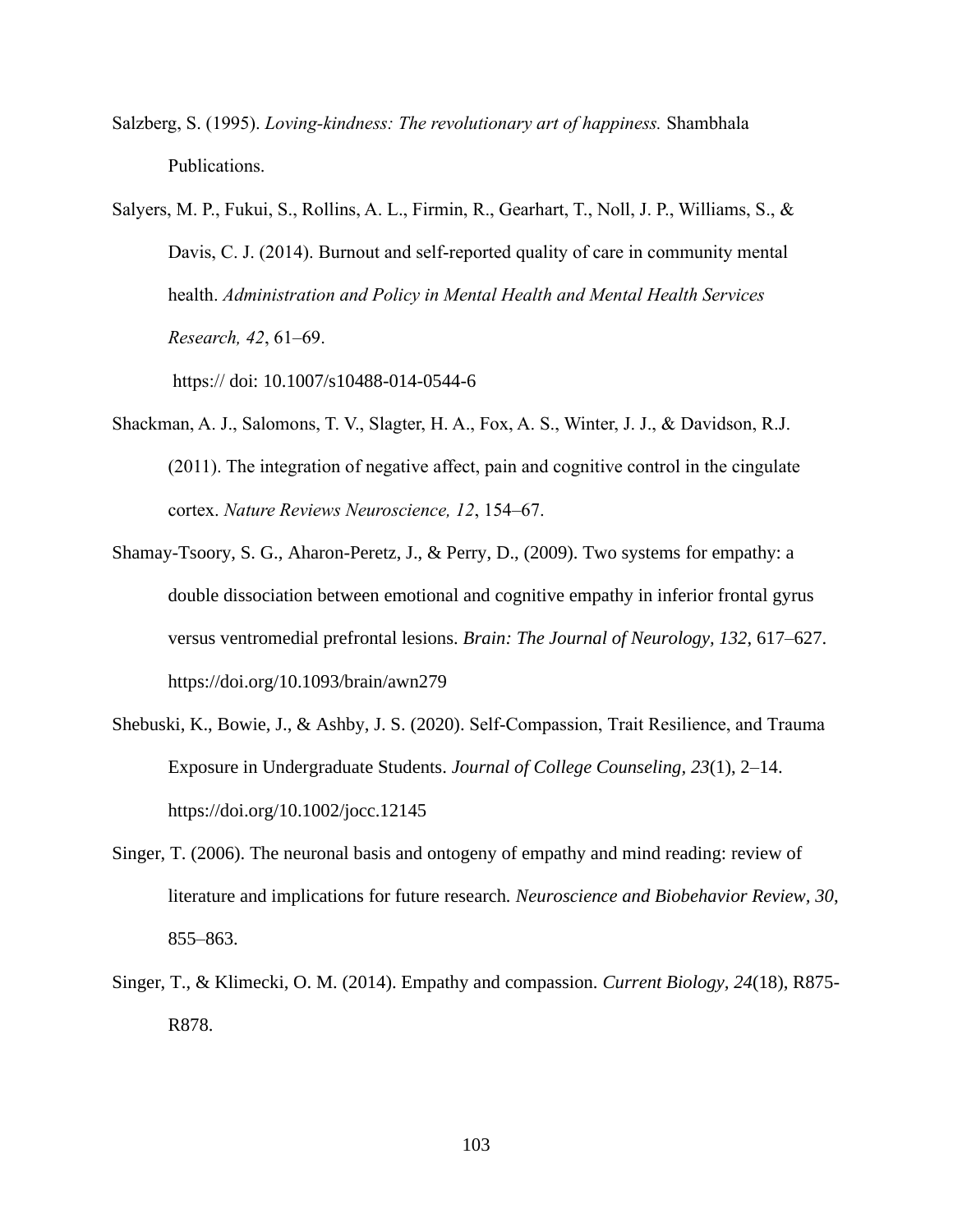Singer, T., Seymour, B., O'dohety, J., Kaube, H., Dolan, R. J., & Frith, C. D. (2004). Empathy for pain involves the affective but not sensory components of pain. *Science*, *303*(661), 1157-1162.

Singer, T., Snozzi, R., Bird, G., Petrovic, P., Silani, G., Henrichs, M., & Dolan, R. J. (2008). Effects of oxytocin and prosocial behavior on brain responses to direct and vicarious experienced pain. *Emotions, 8*, 781-791.

https:// doi:10.1037/a0014195

- Singh, A. A., Appling, B., & Trepal, H. (2020). Using the multicultural and social justice counseling competencies to decolonize counseling practice: The important roles of theory, power, and action. *Journal of Counseling & Development, 98*(3), 261–271. https://doi.org/10.1002/jcad.12321
- Smeets, E., Neff, K., H. & peters, M. (2014). Meeting suffering with kindness: Effects of a brief self-compassion intervention for female college students. *Journal of Clinical Psychology, 70*(9), 794-807.
- Soderstrom, H. (2003). Psychopathy as a disorder of empathy. *European Child & Adolescent Psychiatry, 12*(5), 249-252.

http://dx.doi.org/10.1007/s00787-003-0338-y

Solomonov, N., & Barber, J. P. (2019). Conducting psychotherapy in the Trump era: Therapists' perspectives on political self‐disclosure, the therapeutic alliance, and politics in the therapy room. *Journal of Clinical Psychol*ogy*, 75*, 1508 – 1518. <https://doi.org/10.1002/jclp.22801>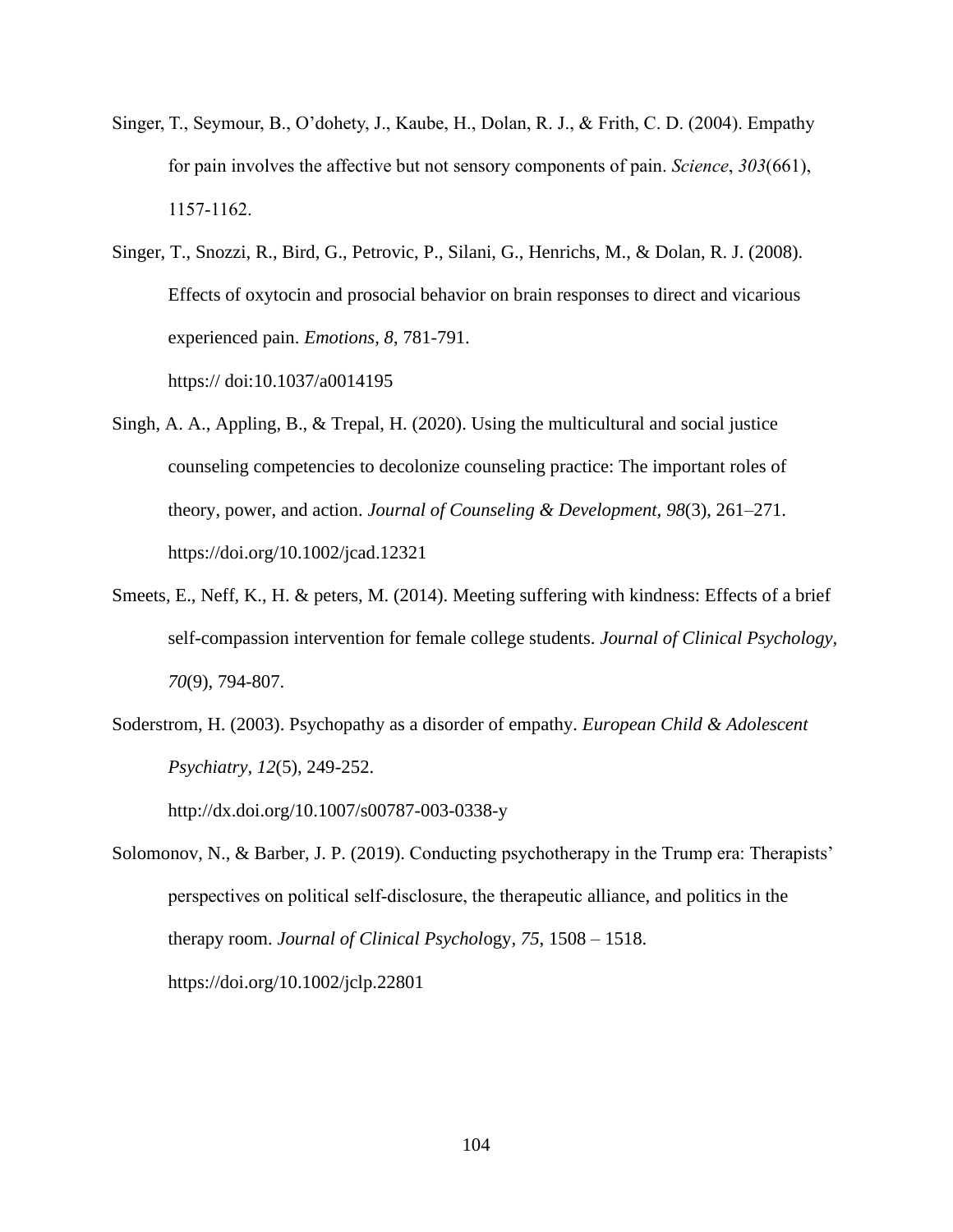- Sprang, G., Clark, J. J., & Whitt-Woosley, A. (2007). Compassion fatigue, compassion satisfaction, and burnout: Factors impacting a professional's quality of life. *Journal of Loss and Trauma, 12*, 259-280.
- Sprecher, S., & Fehr, B. (2005). Compassionate love for close others and humanity. Journal of Social and Personal Relationships, 22, 629–651.
- Stamm, B. IT (2010). The concise manual for the Professional Quality of Life Scale: The ProQOL. Pocatello, ID: ProQOL
- Star, K. L. (2013). The relationship between self-care practices, burnout, compassion fatigue, and compassion satisfaction among professional counselors and counselors-in-training. Unpublished Dissertation.<https://eric.ed.gov/?id=ED568992>
- Stebnicki, M. A. (2007) Empathy fatigue: Healing the mind, body, and spirit of professional counselors, *American Journal of Psychiatric Rehabilitation, 10*(4), 317- 338, https://do[i10.1080/15487760701680570](https://doi.org/10.1080/15487760701680570)
- Steinberg, W. J. (2011). *Statistics Alive!* (2nd ed.). Sage Publications, Inc.
- Strahan, R., & Gerbasi, K. C. (1972). Short, homogeneous versions of the Marlowe–Crowne Social Desirability Scale. *Journal of Clinical Psychology, 28*, 191–193.
- Tabler, K. S. (2018). Using Cronbach's alpha when developing and reporting research instruments in science education. *Research in Science Education, 48*(6), 1273-1296.
- Teding van Berkhout, E., & Malouff, J. M. (2016). The efficacy of empathy training: A metaanalysis of randomized controlled trials. *Journal of Counseling Psychology, 63*(1), 32– 41.
	- https://doi.org/10.1037/cou0000093

Thompson, I. A., Amatea, E. S., & Thompson, E. S. (2014). Personal and contextual predictors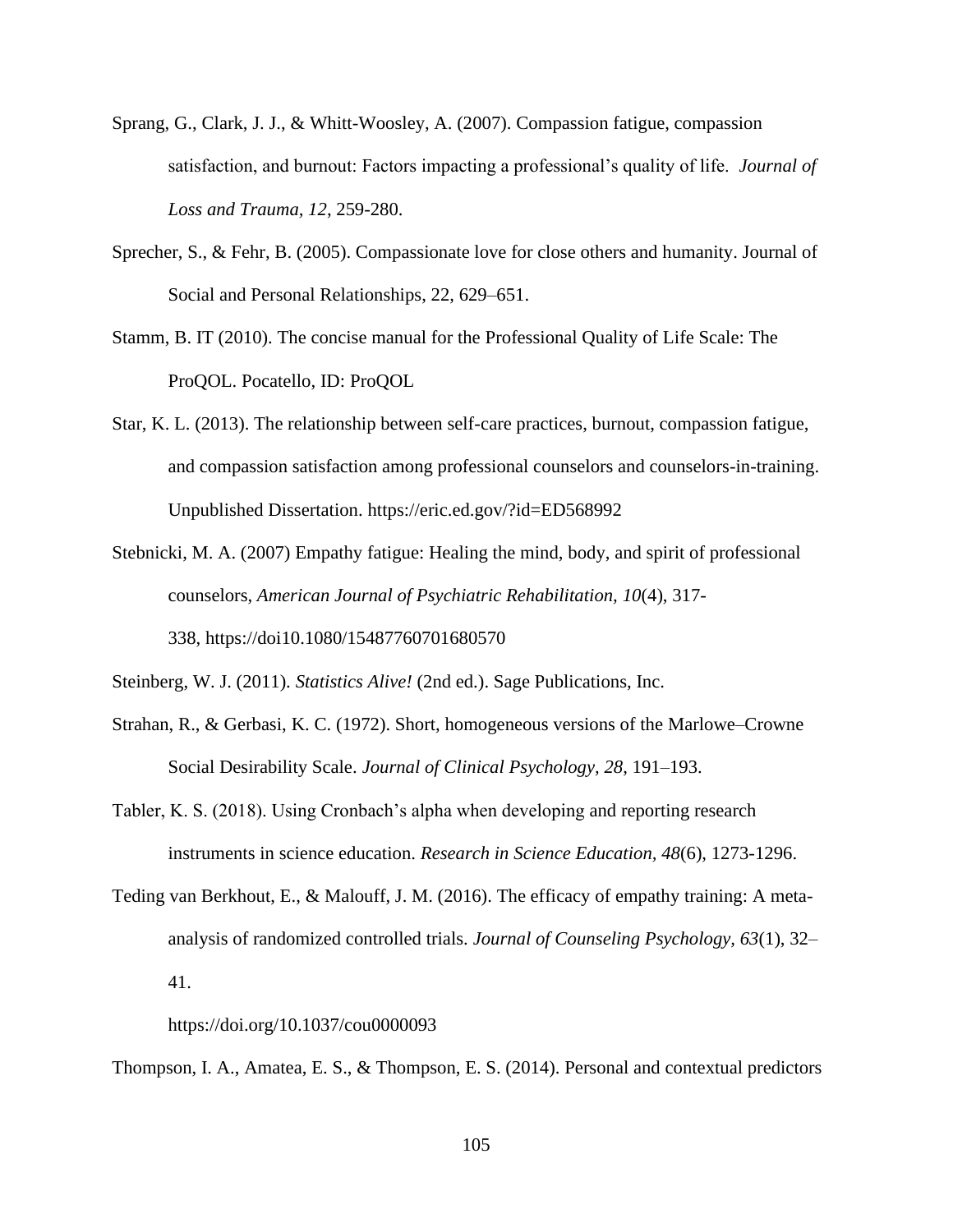of mental health counselors' compassion fatigue and burnout. *Journal of Mental Health Counseling, 36,* 58-77.

- Truax, C. B., & Carkhuff, R. R. (1967). *Toward effective counseling and psychotherapy: Training and practice.* Aldine Publishing.
- Trompetter, H. R., Kleine, E., & Bohlmeijer, E. T. (2017). Why does positive mental health buffer against psychopathology? An exploratory study on self-compassion as a resilience mechanism and adaptive emotional regulation strategy. *Cognitive Therapy and Research, 41*, 459-468.
- Velotti, P., Garofalo, C., Dimaggio, G., & Fonagy, P. (2018). Mindfulness, alexithymia, and empathy moderate relations between trait aggression and antisocial personality disorder traits. *Mindfulness, 10*, 1082-1090.
- Verma, J. P. & Abdel-Salam, A. S. G. (2019). *Testing statistical assumptions in research* (1st ed.). Wiley.
- von Harscher, H. Desmarais, N., Dollinger, R., Grossman, S., & Aldana, S. (2018). The impact of empathy on burnout in medical students: new findings. *Psychology, Health, & Medicine, 23*(3), 295-303.

https://doi: 10.1080/13548506.2017.1374545.

von Raffler-Engel, W. (1989). *Doctor-Patient Interaction.* John Benjamins Publishing Company.

- Wagnild, G. (2009). *The Resilience Scale User's Guide for the US English version of the Resilience Scale and the 14-Item Resilience Scale (RS-14).* Worden, MT: The Resilience Center.
- Wagnild, G., & Young, H. M. (1990). Resilience among older women. J*ournal of Nursing Scholarship, 22*(4), 252-255.